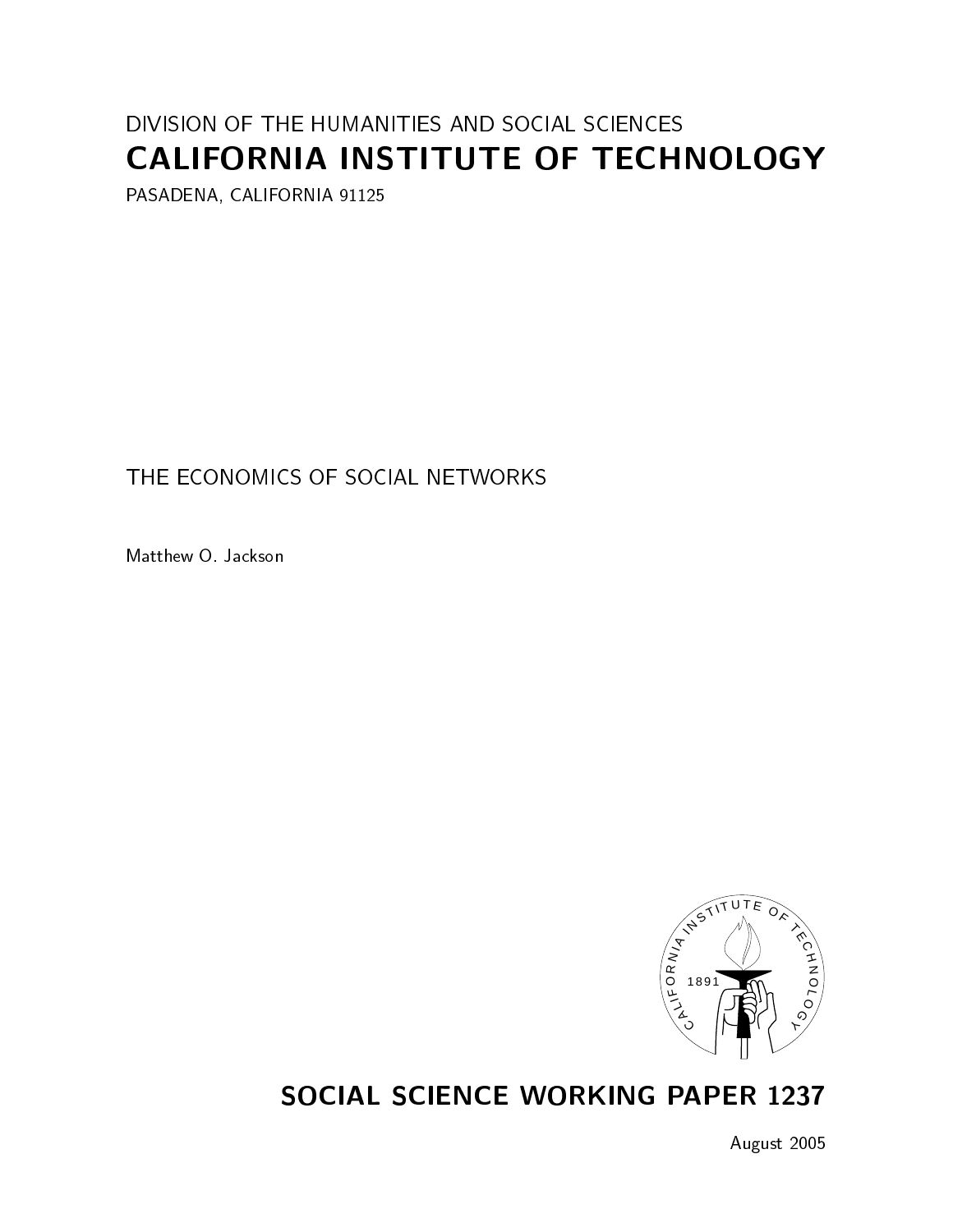# The Economics of Social Networks

Matthew O. Jackson

## Abstract

The science of social networks is a central field of sociological study, a major application of random graph theory, and an emerging area of study by economists, statistical physicists and computer scientists. While these literatures are (slowly) becoming aware of each other, and on occasion drawing from one another, they are still largely distinct in their methods, interests, and goals. Here, my aim is to provide some perspective on the research from these literatures, with a focus on the formal modeling of social networks and the two major types of models: those based on random graphs and those based on game theoretic reasoning. I highlight some of the strengths, weaknesses, and potential synergies between these two network modeling approaches.

JEL classication numbers: A14, C71, C72

Key words: Networks, Social Networks, Network Games, Network Formation, Game Theory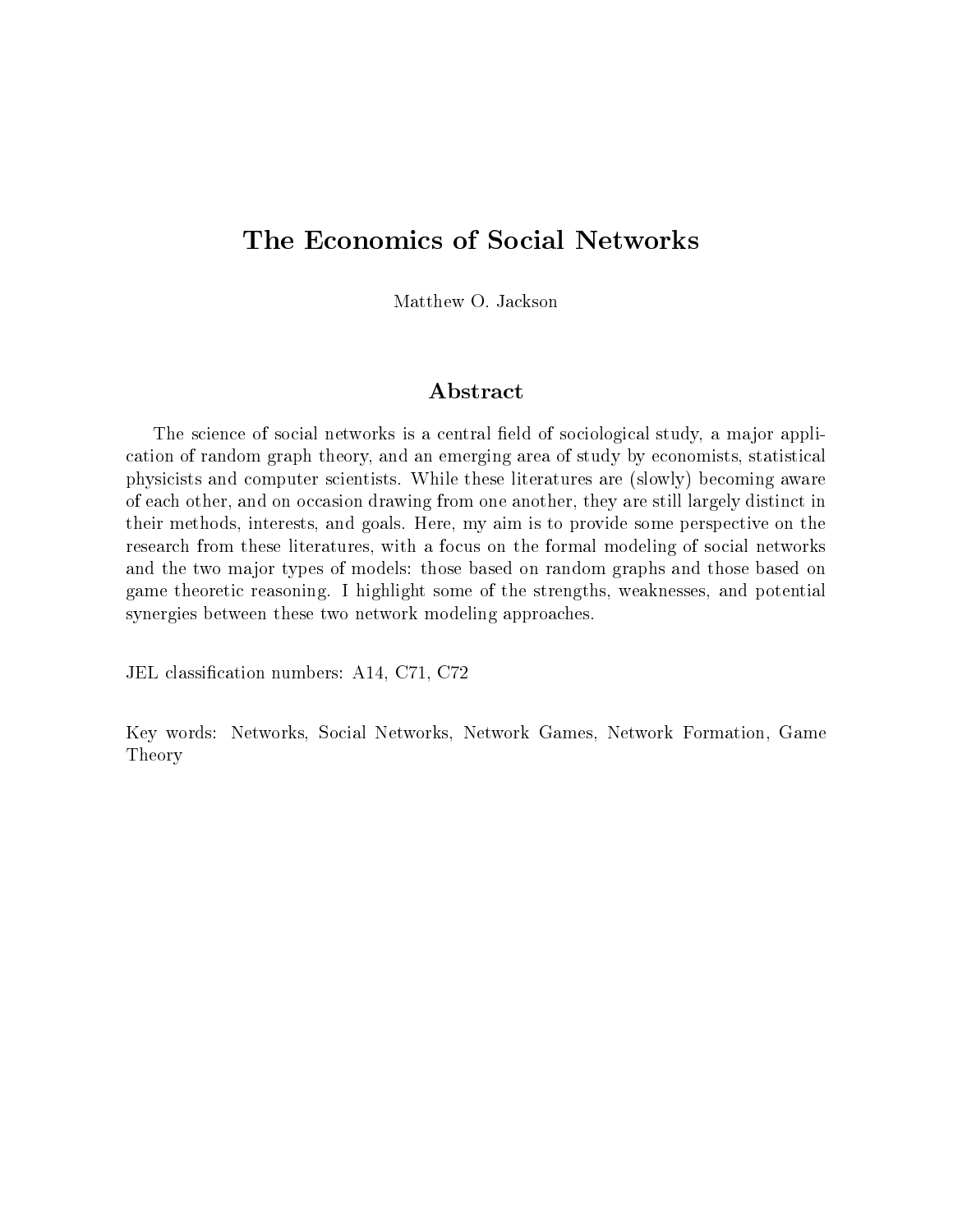## The Economics of Social Networks

Matthew O. Jackson<sup>\*</sup>

November 18, 2005

## 1 Introduction

Social networks are the fabric of many of our interactions. Such networks include the relationships among friends and relatives with whom we share information and favors on a regular basis, and reach as far as influencing decisions by many of the world's companies regarding with whom and how they conduct their business. The many regularities in network structure across applications makes a scientific study of social networks a possibility. The deep and pervasive impact that networks have on behavior makes such a study a necessity.

The science of social networks was initiated by sociologists more than a century ago, and has grown to be a central field of sociological study over the past fifty years.<sup>1</sup> Over that same period, a mathematical literature on the structure of random graphs moved steadily along, but with intermittent but surprisingly few ties to the sociological literature.<sup>2</sup> While economists have occasionally showed interest in networks, an explosion of studies of networks using game-theoretic modeling techniques and with economic perspectives has occurred over the last decade.<sup>3</sup> A recent awakening of an interest in social networks has also occurred in the

<sup>&</sup>lt;sup>\*</sup>I thank the Lee Center for Advanced Networking for financial support. I am very grateful to collaborators on networks projects, who have helped me learn about social networks and the fascinating questions they present; and who are inexorably tied to the views I take herein. So I thank (in chronological order), Asher Wolinsky, Alison Watts, Bhaskar Dutta, Anne van den Nouweland, Toni Calvó-Armengol, Francis Bloch, Gary Charness, Alan Kirman, Jernej Copic, Brian Rogers, Dunia Lopez-Pintado, and Leeat Yariv. I also thank Yann Bramoullé, Toni Calvó-Armengol, Yannis Ioannides, Alan Kirman, Dunia Lopez-Pintado, Laurent Mathevet, Nicolas QuÈrou, Alesssandro Vespignani, Stanley Wasserman, Duncan Watts, and Leeat Yariv for comments on an earlier draft. I am grateful to Tom Palfrey for an insightful discussion of the paper. This is a written version of a lecture prepared for presentation at the 2005 World Congress of the Econometric Society, which is to appear in the Proceedings of the 9th World Congress of the Econometric Society, edited by Richard Blundell, Whitney Newey, and Torsten Persson, Cambridge University Press.

<sup>&</sup>lt;sup>1</sup>See Freeman (2004) for some history of thought of the sociology literature.

<sup>&</sup>lt;sup>2</sup>See Bollobás (2001) for a survey of the random graph literature.

<sup>3</sup>The books Dutta and Jackson (2003) and Demange and Wooders (2004) contain various surveys and papers.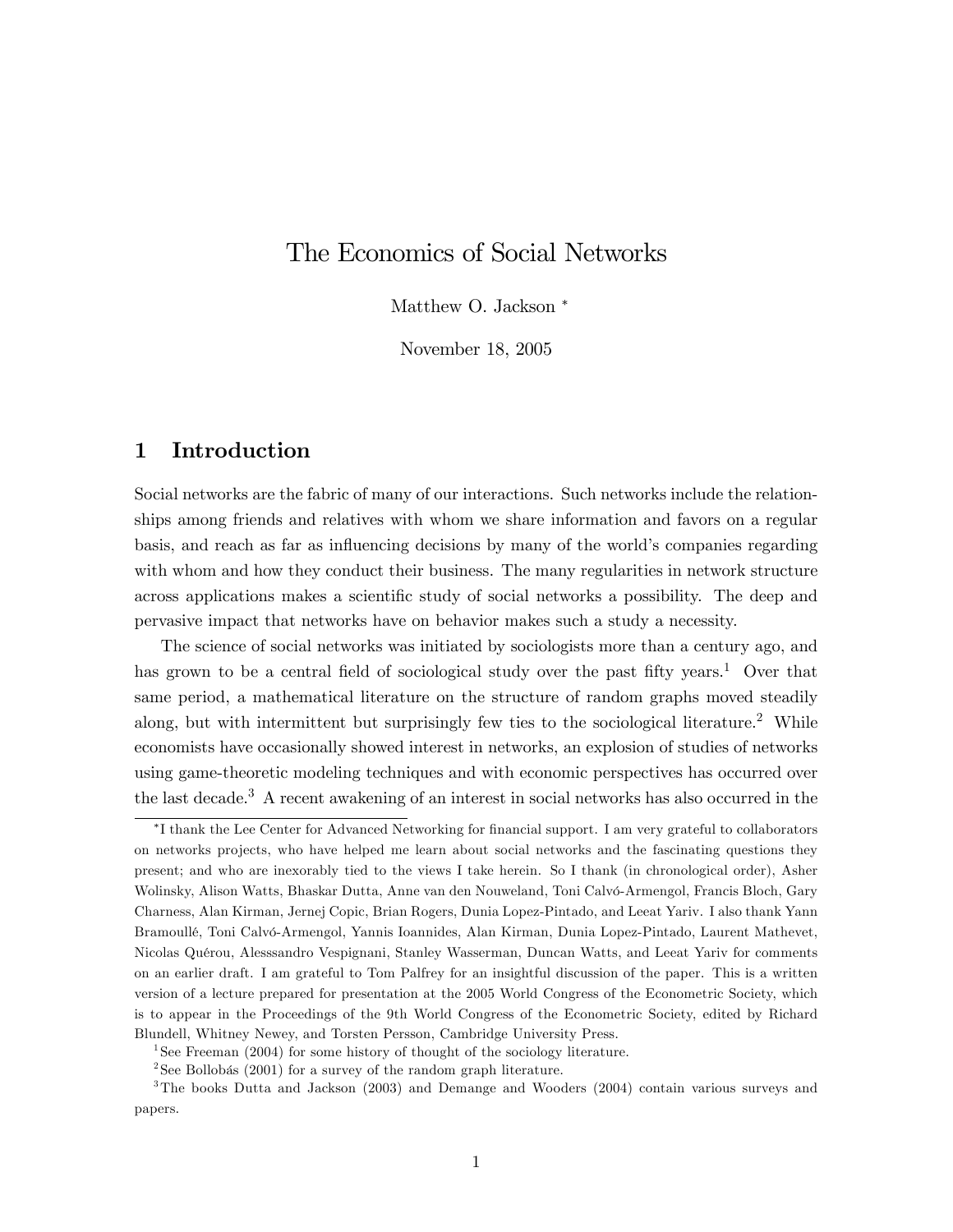computer science and statistical physics literatures, mainly over the past five or six years.<sup>4</sup> While these literatures are (slowly) becoming aware of each other, and on occasion drawing from one another, they are still largely distinct in their methods, interests, and approaches. My goal here is to provide some perspective on the research from these literatures, with a focus on the formal modeling of social networks, and to highlight some of the strengths, weaknesses, and potential synergies between the two main approaches.

Given the breadth of these combined literatures, and the fact that there are surveys covering the various literatures,<sup>5</sup> my aim here is not to try to give a comprehensive overview of the literatures, but rather to try to put some of the main contributions and techniques of formal modeling of social networks in context and to relate them to each other. I focus on two main threads of the literatures: the first is models of the formation of networks and the second is models of how social behavior and economic outcomes are influenced by network structure.

In order to provide some context, I start by giving some basic background on social networks and a very cursory look at a few things that have been learned from empirical studies. Next, I turn to discuss models of formation of networks. Here, I distinguish between two different approaches that have been taken. One has its roots in the random graph literature and models formation by specifying either some stochastic process or an algorithmic process through which the links in a network are formed. This literature has mainly focussed on deducing properties of large networks. The second approach is game theoretic and stems from the economics literature. It has mainly focussed on models where the links are formed at the discretion of the nodes who derive benefits and face costs associated with various links and network configurations. These two approaches lead to very complementary insights regarding networks, each of which is adapted to answering different sorts of questions. They also have different strengths and weaknesses that I highlight. Finally, I discuss models that take network structure as a given and study the influence that networks have on social and/or economic outcomes. This last area of study shows why the science of social networks is important for more than just an understanding of the networks themselves.

 $4$ See Newman (2003).

<sup>&</sup>lt;sup>5</sup>The sociology literature is too vast for any article to adequately survey, but introductory texts, such as Wasserman and Faust (1994), as well as the recent history of thought book by Freeman (2004), are useful starting points. Concerning the economics literature, see Jackson (2003, 2004) for strategic modeling of networks; van den Nouweland (2004) for graphs and networks in cooperative game theory; Goyal (2004) for learning on networks; Ioannides and Datcher-Loury (2004) for networks in labor economics; Page and Kamat (2004) for farsighted formation of networks; and Bloch (2004) for networks in industrial organization. See Newman (2003, 2004) for surveys covering some of the recent statistical physics and part of the computer science literatures. There are also books that touch on some parts of the physics literature, such as Watts (1999), Barabasi (2002), Vega-Redondo (2004). A text that bridges some of the modeling from the various literatures is by Jackson (2005).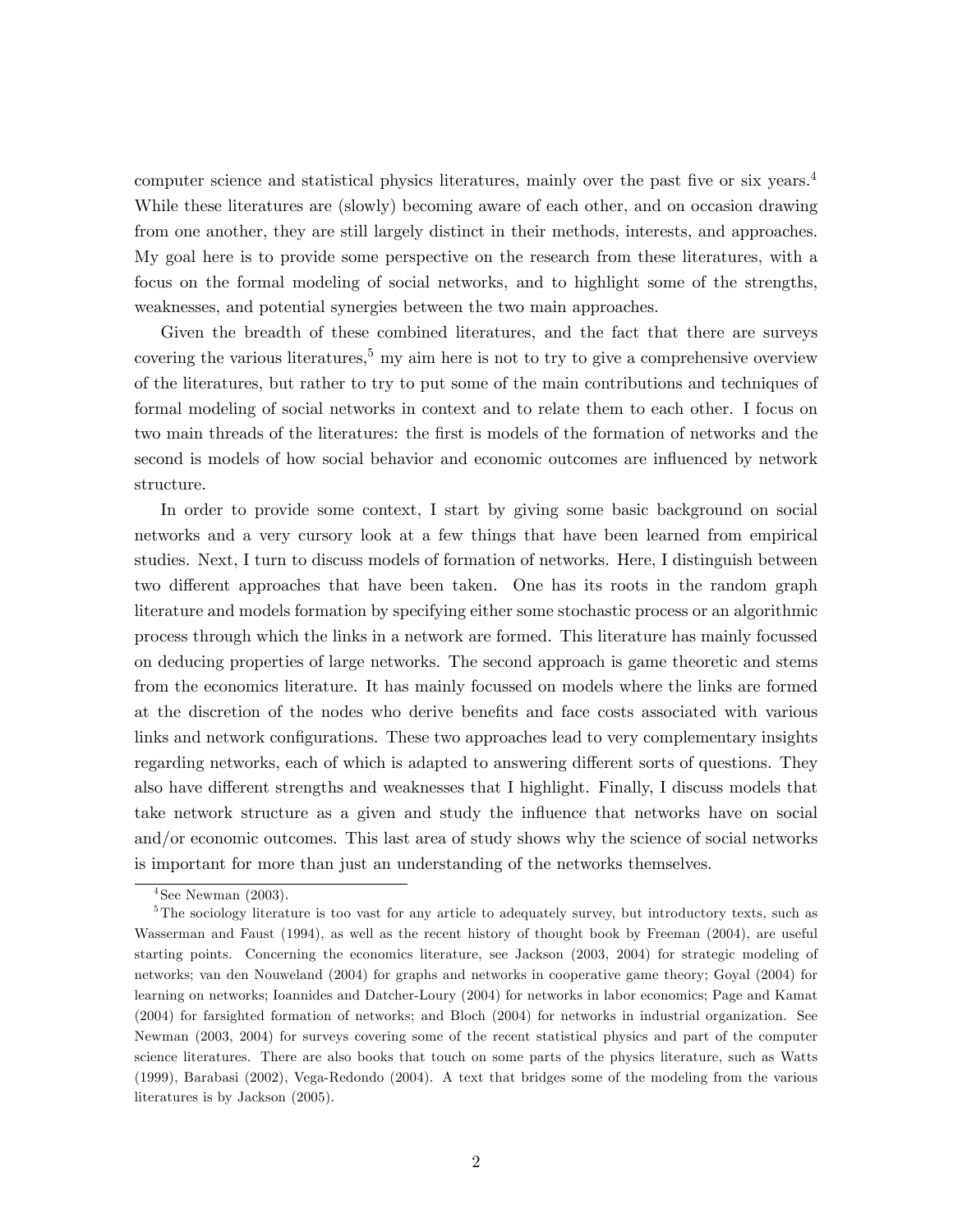## 2 Some Background on Networks

The systematic study of social networks by sociologists dates from the 1920's and 30's, took root in the 1960's, and has grown rapidly over the past four decades.<sup>6</sup> That literature includes many case studies from which has emerged a rich mosaic of characteristics that are shared by many social networks, as well as a taxonomy for measuring and describing social networks and a broad set of hypotheses and theories about network form and ináuence. Much of what I discuss in this section is either directly from that literature, or was ináuenced by it.

#### 2.1 Some Examples of Social Networks

To fix ideas, let me begin by presenting two networks that have been studied in some detail. This gives an idea of various applications, as well as a glimpse of some of the characteristics that have been studied.

#### EXAMPLE 1 Florentine Marriages

The first example is a network analyzed by Padgett and Ansell (1993). It is the network of marriages between the key families in Florence in the 1430's. The following figure provides the links between the key families in Florence at that time, where a link represents a marriage between members of the two linked families.<sup>7</sup>

As Padgett and Ansell (1993) explain, during this time period the Medici (with Cosimo de' Medici playing the key role) rose in power and largely consolidated control of the business and politics of Florence. Previously Florence had been ruled by an oligarchy of elite families. If one examines wealth and political clout, however, the Medici did not stand out at this point and so one has to look at the structure of social relationships to understand why it was the Medici who rose in power. For instance, the Strozzi had both greater wealth and seats in the local legislature, and yet the Medici rose to eclipse them. A key to understanding this, as Padgett and Ansell (1993) detail, can be seen in the network structure.

Let  $P(ij)$  denote the number of shortest paths connecting family i to family j.<sup>8</sup> Let  $P_k(ij)$  denote the number of these shortest paths between i and j that include k as a node on one of the links. Now in order to get a fuller feel for how central families are, we can look at an average of this betweeness calculation. Averaging across all pairs of other families and

 $6A$ gain, see Freeman (2004) for some history of thought. Interestingly, while Freeman laments the disconnect between the traditional sociology literature and the emerging physics literature on networks, the gulf between the sociology and economics literatures seems to be at least as large.

<sup>&</sup>lt;sup>7</sup>The data here were originally collected by Kent [217], but were first coded by Padgett and Ansell (1993) who discuss the network relationships in more detail.

<sup>&</sup>lt;sup>8</sup>For formal definitions of paths, distances, and related notions, see below.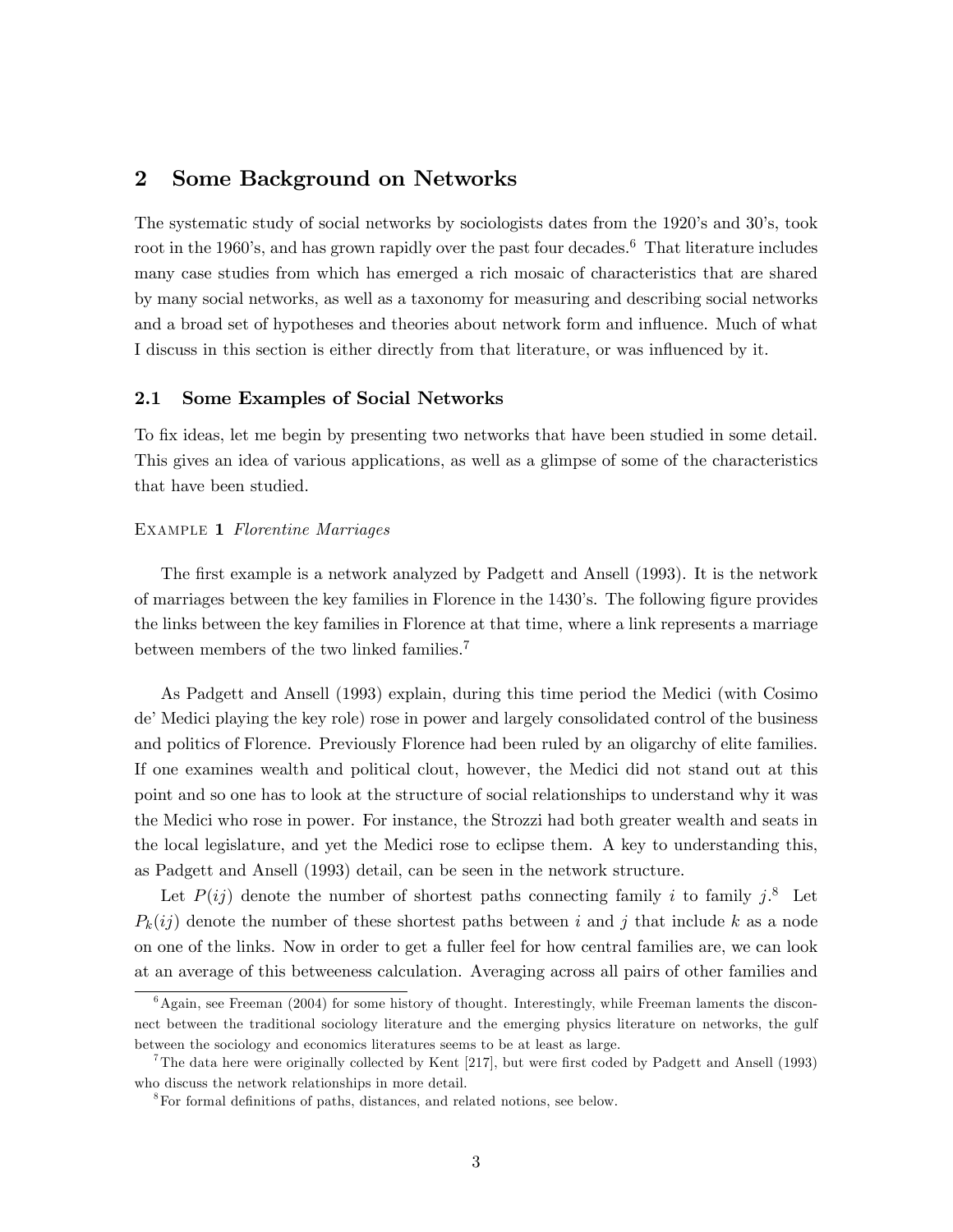

Figure 1: 15th Century Florentine Marriges (Padgett and Ansell (1993))

normalizing by the number of possible pairs gives us a betweeness measure (due to Freeman (1977)) for a given family. In particular, betweeness centrality is defined as  $\sum_{ij} \frac{P_k(ij)/P(ij)}{(n-1)(n-2)/i}$  $(n-1)(n-2)/2$ for each family k. This measure of betweeness for the Medici is .522. That means that if we look at all the shortest paths between various families (other than the Medici) in this network, the Medici lie on over half of them!<sup>9</sup> In contrast, a similar calculation for the Strozzi comes out at .103, or just over ten percent. The second highest family in terms of betweeness after the Medici is the Guadagni with a betweeness of .255. To the extent that marriage relationships were keys to communicating information, business deals, and reaching political decisions, the Medici were much better positioned than other families, at least according to this notion of betweeness. While aided by circumstance (for instance, fiscal problems resulting from wars), it was the Medici and not some other family that ended up consolidating power. As Padgett and Ansell (1993) explain, "Medician political control was produced by network disjunctures within the elite, which the Medici alone spanned."

It should be emphasized that the Medici came to have such a special position in the network through careful planning. As Padgett and Ansell  $[288]$  say (footnote 13), "The

<sup>9</sup>This network only codes a set of the key families at the time, and the full data set includes many more marriages and families.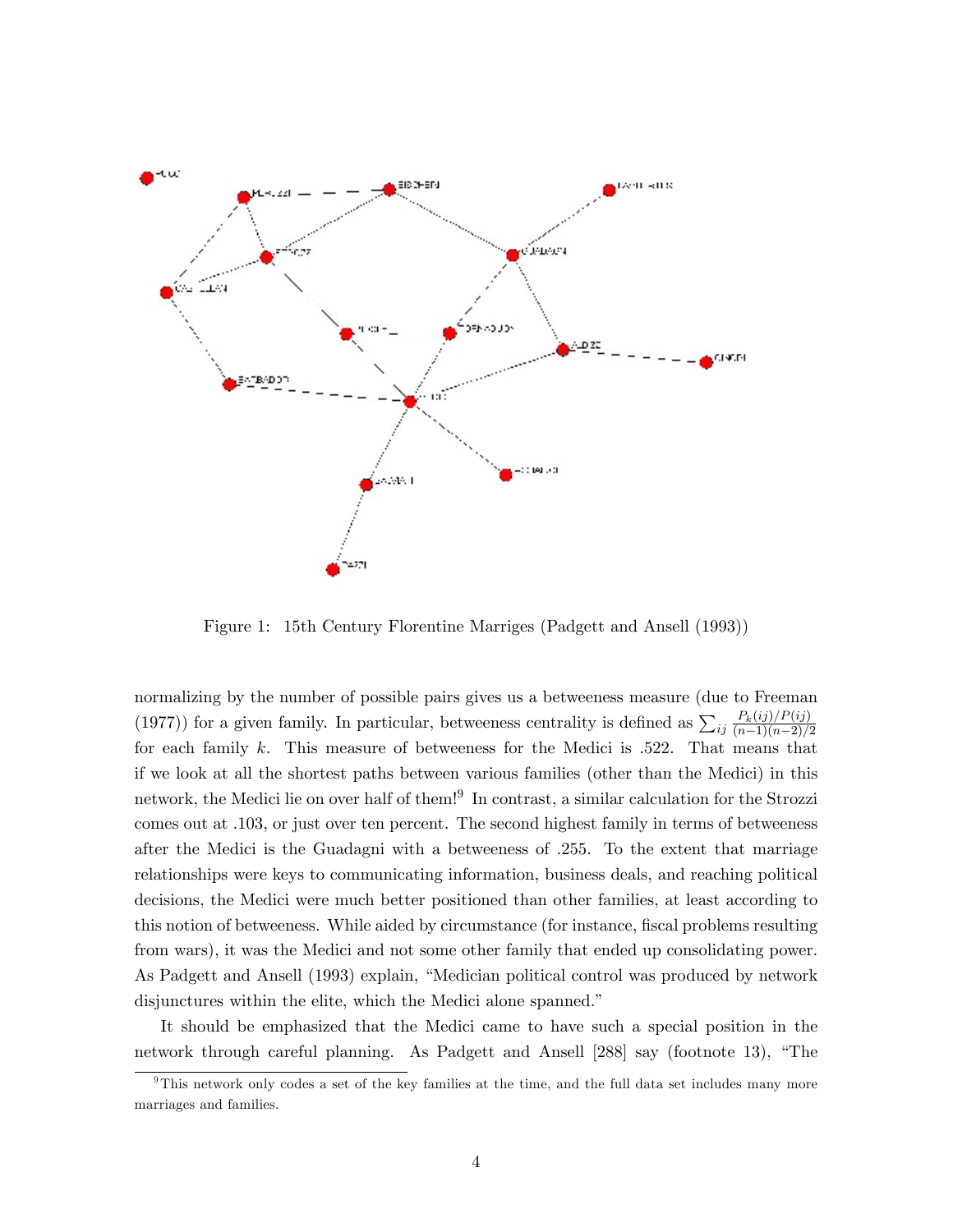modern reader may need reminding that all of the elite marriages recorded here were arranged by patriarchs (or their equivalents) in the two families. Intraelite marriages were conceived of partially in political alliance terms.î Thus, in order to understand how this network, and not some other network, came to arise it is important to have models of strategic network formation, a theme that we shall return to.

#### 2.2 Some Notation

With one example of a social network under our belt, let me now introduce some basic definitions, as these will be useful in discussing the second example and what follows thereafter.

Let  $N = \{1, 2, ..., n\}$  denote a set of nodes, which represent the social agents who might be tied in a network of social relationships. In the example above, these are the Florentine families. In the next example these are individual people (researchers), and in other examples they might be Örms, web pages, countries, etc.

A network g can be represented by an  $n \times n$  matrix taking on values 0 or 1. The idea is that if  $g_{ij} = 1$ , then i is linked to j. In various applications, it might be that these links are undirected, as in the Florentine families example where marriage is a reciprocal relationship. In such settings  $g_{ij} = g_{ji}$  by necessity. In other applications, such as an example where a link represents a citation of one research article by another, the network is naturally directed. In such cases, it is possible that  $g_{ij} = 1 \neq 0 = g_{ji}$ .<sup>10</sup>

For simplicity in notation, I write  $ij$  to represent the link between i and j, and also write  $ij \in g$  to indicate that i and j are linked under the network g. Shorthand notations for the network obtained by adding or deleting a link ij to or from an existing network g are  $g + ij$ and  $q - ij$ , respectively.

For any network g and agent or node i, let  $N_i(g)$  be the neighborhood of i in g, that is, the set of agents linked to i in the network g, so that  $N_i(g) = \{j \mid ij \in g\}.$ 

A path in a network  $g \in G$  between agents i and j is a sequence of agents  $i_1, \ldots, i_K$  such that  $i_k i_{k+1} \in g$  for each  $k \in \{1, ..., K-1\}$ , with  $i_1 = i$  and  $i_K = j$ . The length of such a path is  $K - 1$ , the number of links involved.<sup>11</sup>

A component of a network is a maximal connected subgraph. That is,  $g'$  is a component of g if: (a) g' is a subnetwork of g (so  $ij \in g'$  only if  $ij \in g$ ), (b)  $ij \in g'$  and  $k\ell \in g'$  implies that there is a path between i and k in  $g'$ , and (c)  $ij \in g'$  and  $ik \in g$  implies  $ik \in g'$ . The network pictured in Figure 3 has two components, one consisting of the isolated node 25, and the other consisting of the graph between nodes 1 to 24.

 $10$ This is a basic, but still very useful and standard way of encoding networks. In some applications, the strength of a link or some other aspect of link may be important, or there may be different types of links that can be simultaneously held between nodes. For the purposes of this article, I will stick with the basic model.

 $11$ In the case of directed networks, one can keep track of directed paths as well as undirected ones. I will be explicit when necessary, and otherwise assume that links are treated as if they are not directed.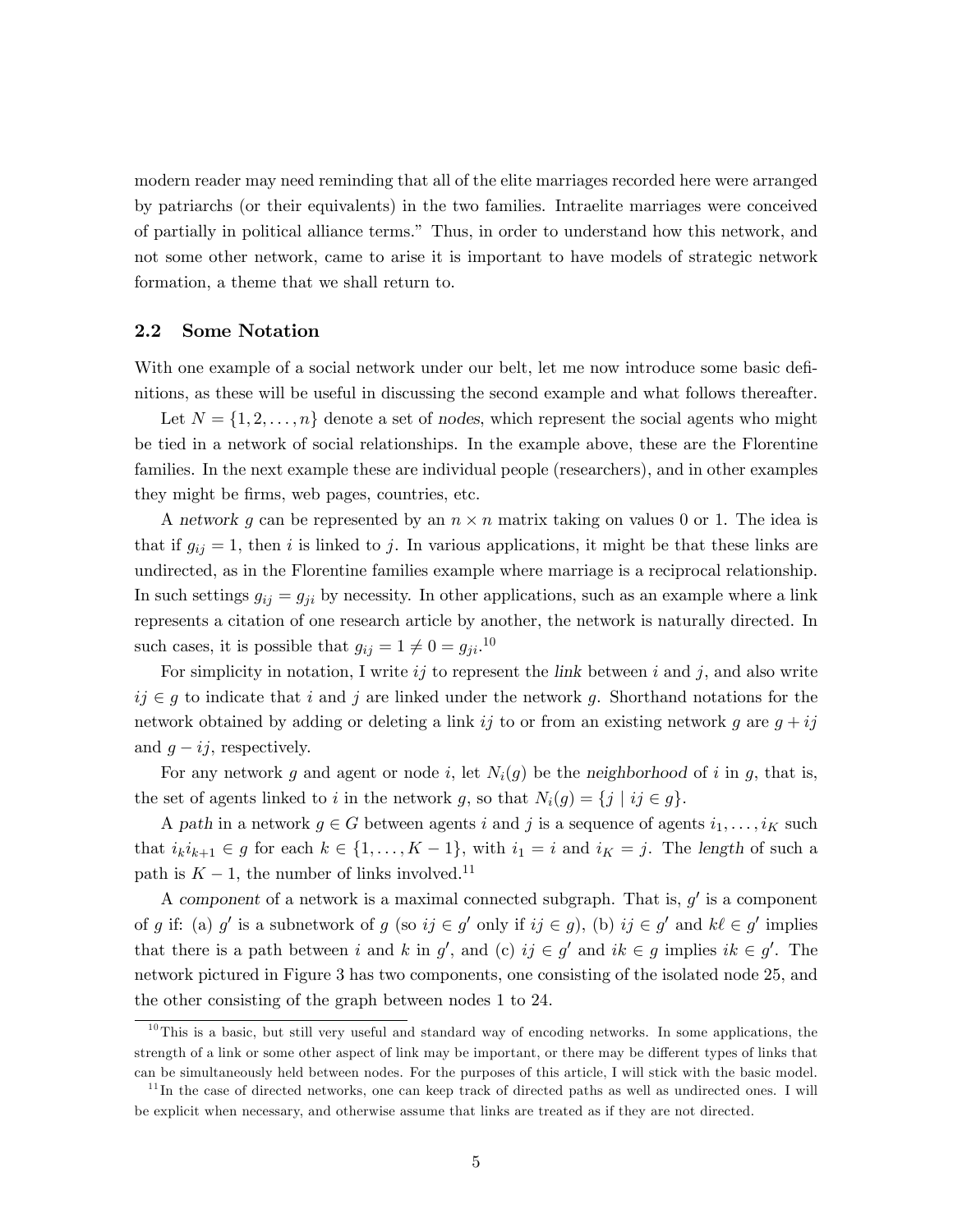The distance between two nodes i and j, denoted  $d(i, j)$ , is the minimum path length between  $i$  and  $j$  (and set to be infinite if no such path exists).

The diameter of a network g is defined as  $\bar{d}(g) = \max_{i,j} d(i,j)$ , the maximum distance between any two nodes. If a network is not connected (there are at least two nodes that have no path between them), then the diameter is infinite. As many social networks are not connected, the diameter is often reported for the largest component. For example, in Figure 1, the network is not connected as the Pucci are isolated, and the diameter of the largest component is 5 (the distance from the Pazzi to the Lambertes or the Pazzi to the Peruzzi).

Another characteristic of networks is referred to under a variety of names including cliquishness, transitivity, and clustering. While there are many variations, the basic idea is to measure how dense the network is on a very local level. Given a node, what fraction of that node's friends or neighbors are friends or neighbors of each other? In particular, if  $i$ has links to both j and k, are j and k linked to each other?<sup>12</sup> The percentage of times that the answer is "yes" with regard to a node  $i$  is  $i$ 's clustering coefficient. One can then average across all nodes in the network. Thus the clustering for a node  $i$  is<sup>13</sup>

$$
C_i(g) = \frac{\#\{jk \in g \mid k \neq j, j \in N_i(g), k \in N_i(g)\}}{\#\{jk \mid k \neq j, j \in N_i(g), k \in N_i(g)\}}.
$$

In Figure 1, the clustering for the Medici is  $1/15$ , for the Bisteri is  $1/3$ , and for the Guadagni is 0. The average clustering coefficient is  $14$ 

$$
C^{avg}(g) = \sum_{i} \frac{C_i(g)}{n}.
$$

EXAMPLE 2 Erdös Numbers and Co-authorship Networks Among Researchers

With some definitions in hand, let us turn to another example. Our next example concerns much larger networks. These are networks that keep track of collaboration among researchers. Here a link represents the co-authorship of a paper during some time period covered by the study. The well-known and prolific mathematician Paul Erdös had many co-authors, and

 $12$  For a directed network, one can either treat links as if they are undirected, or else can look for cycles (when directed links ij and jk are present, one counts the percent of  $ki$ 's).

<sup>&</sup>lt;sup>13</sup>If the node i has fewer than two neighbors so that the denominator is of  $C_i(q)$  is 0, then one can adopt the convention of setting  $C_i(g) = 1$ . When averaging across i to determine average clustering, such a convention can make a difference and so it makes sense to ignore nodes that have fewer than two neighbors.

 $14$ Note that this weights the calculations by averaging across nodes rather than links. That is, a node that has just two neighbors is weighted the same as a node that has two hundred neighbors, even though the second node accounts for many more potential triangles in the network. An alternative measure simply examines the number of times the link ik is present over all combinations of pairs of links ij and ik in the network, and divides by the number of pairs of links present in the network. The difference between these two measures can be quite substantial.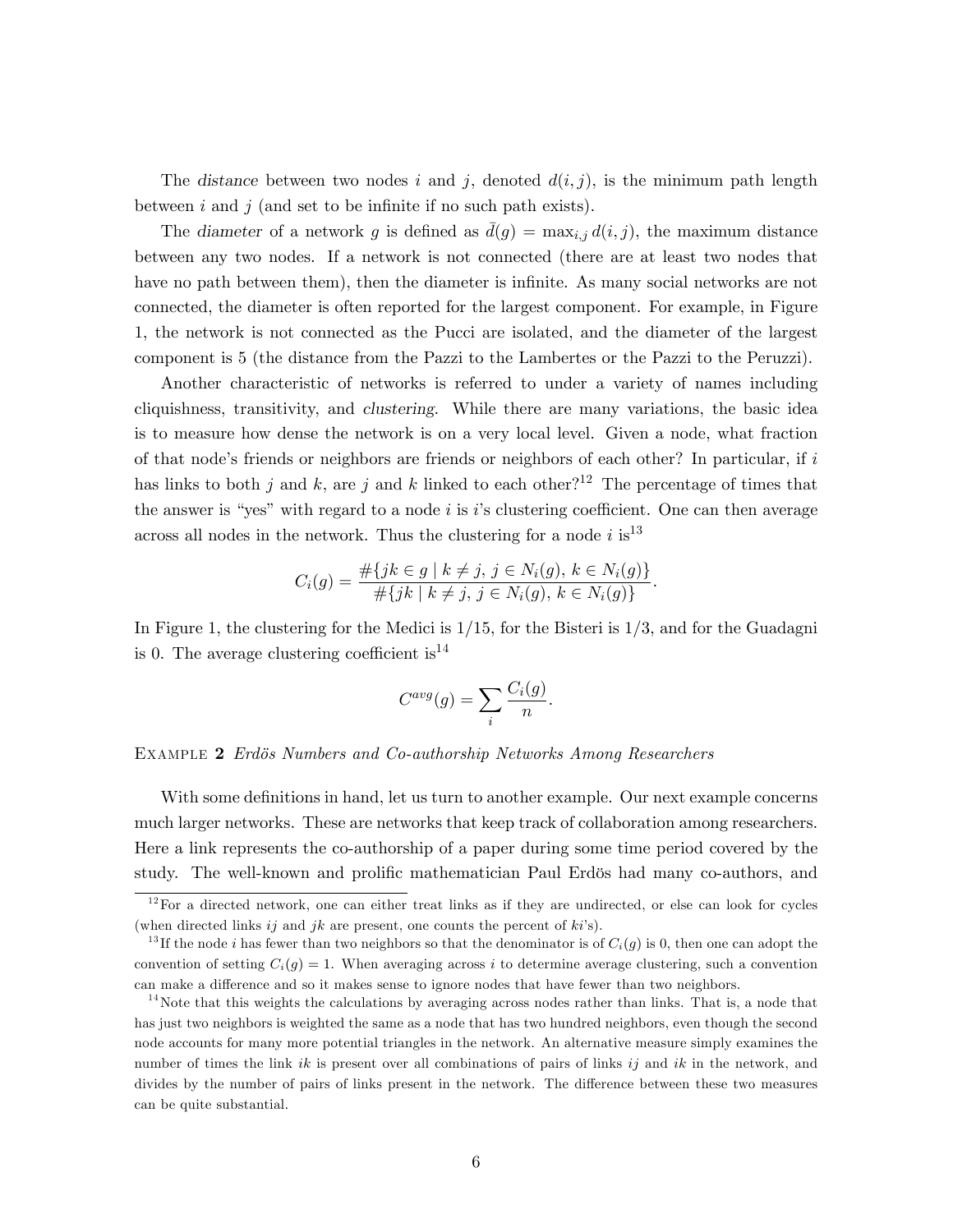as a fun distraction many mathematicians (and economists for that matter) have found the shortest path(s) from themselves to Erdös.  $15$  These networks are also of scientific interest themselves, as they tell us something about how research is conducted and also how information and innovation might be disseminated. Such studies have now been conducted in various Öelds, including mathematics (Grossman and Ion (1995), de Castro and Grossman (1999)), biology and physics (Newman (2001, 2002)), and economics (Goyal, van der Leij and Moraga-González (2003)). Various statistics from these studies give us some impression of the network structure.<sup>16</sup>

|                            | <b>Biology</b> | Economics | Math   | Physics |
|----------------------------|----------------|-----------|--------|---------|
| number of nodes            | 1520521        | 81217     | 253339 | 52909   |
| avg. degree                | 15.5           | 1.7       | 3.9    | 9.3     |
| avg. path length           | 4.9            | 9.5       | 7.6    | 6.2     |
| diameter                   | 24             | 29        | 27     | 20      |
| clustering                 | .09            | .16       | .15    | .45     |
| $%$ size largest component | .92            |           | .82    | .85     |

Table 1: Co-Authorship Networks

One interesting feature of the networks concerns the path lengths. Here we see that despite the noncomparabilities of the networks along many dimensions, average path length and diameters of each of the networks are very comparable. Moreover, these are of an order substantially smaller than the number of nodes in the network. This is an aspect of the ìsmall-worldî nature of social networks that I shall also discuss shortly.

The degree is the most basic characteristic of a node - it represents the number of links that each node has. The average degree varies greatly across these fields. However, we need to be careful in comparing the degrees across studies, as the studies compute total number of co-authors over a period of time, and the time periods differ across studies. Also, the number of co-authors per paper varies dramatically across Öelds. For instance, in the economics data set, there are on average 1.6 authors per paper (and only 12 percent have more than two authors), while in biology there are on average 3.8 authors per paper. Papers also differ greatly in length across fields leading to different numbers of papers and hence collaborators

<sup>&</sup>lt;sup>15</sup>A web site (www.oakland.edu/enp/) maintained by Jerry Grossman, Patrick Ion, and Rodrigo de Castro provides a part of that graph. There are similar networks that have been mapped out for other relationships, such as the Kevin Bacon network (see the web site at the computer science department at the University of Virginia, www.cs.virginia.edu/oracle/), where a link indicates that two actors appeared in the same movie.

 $16$ As these networks are not connected (there are many isolated authors), the figures for average path length and diameter are reported for the largest component.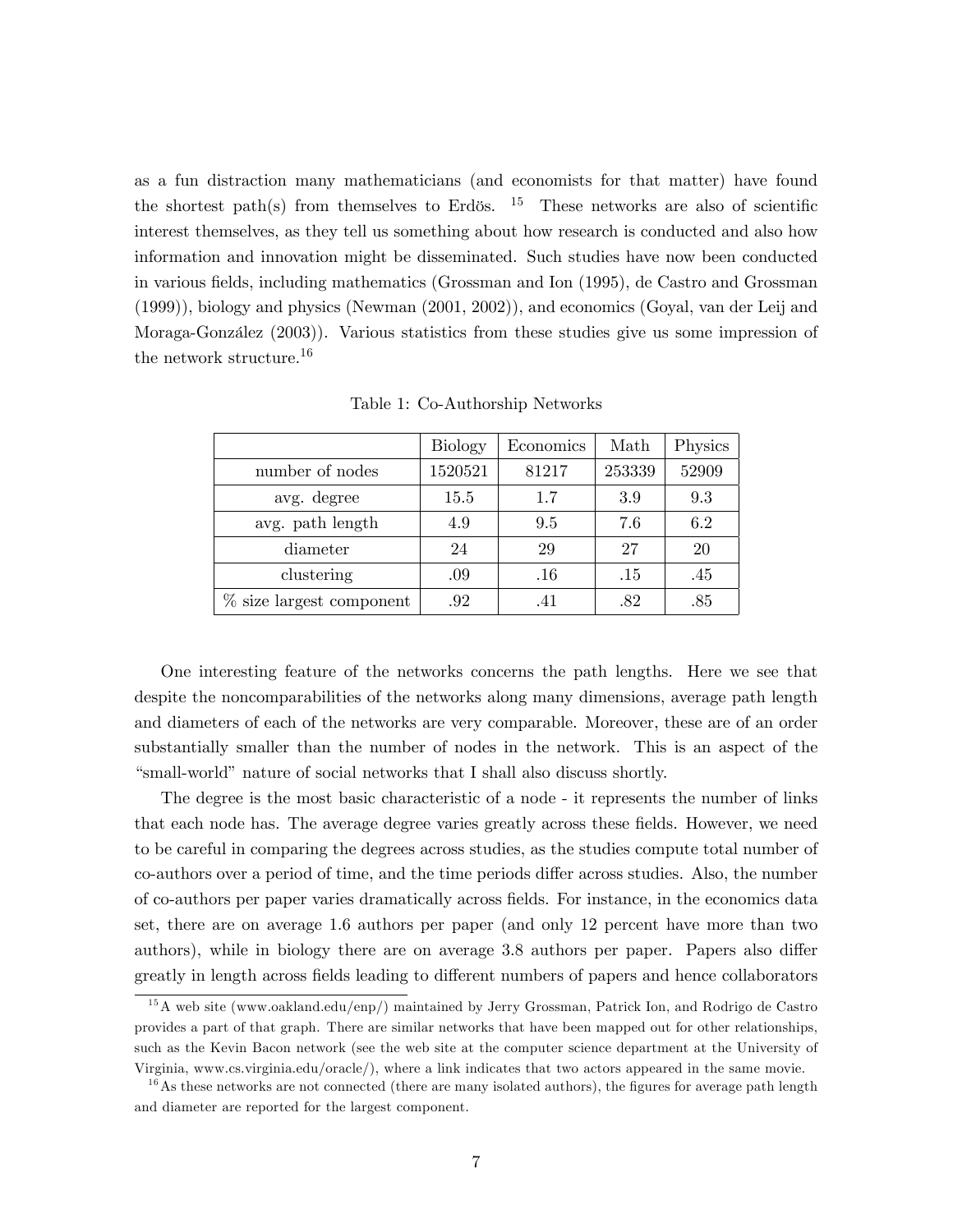per unit of time.

A more interesting comparison of degrees is across nodes within a given network. There tends to be a wide range of degrees across nodes. We can get some impression by examining the full distribution of node degrees. Figure 2 provides a log-log plot of the distribution of degrees from the economics co-authorship data from Goyal, van der Leij, Moraga-Gonzalez (2003).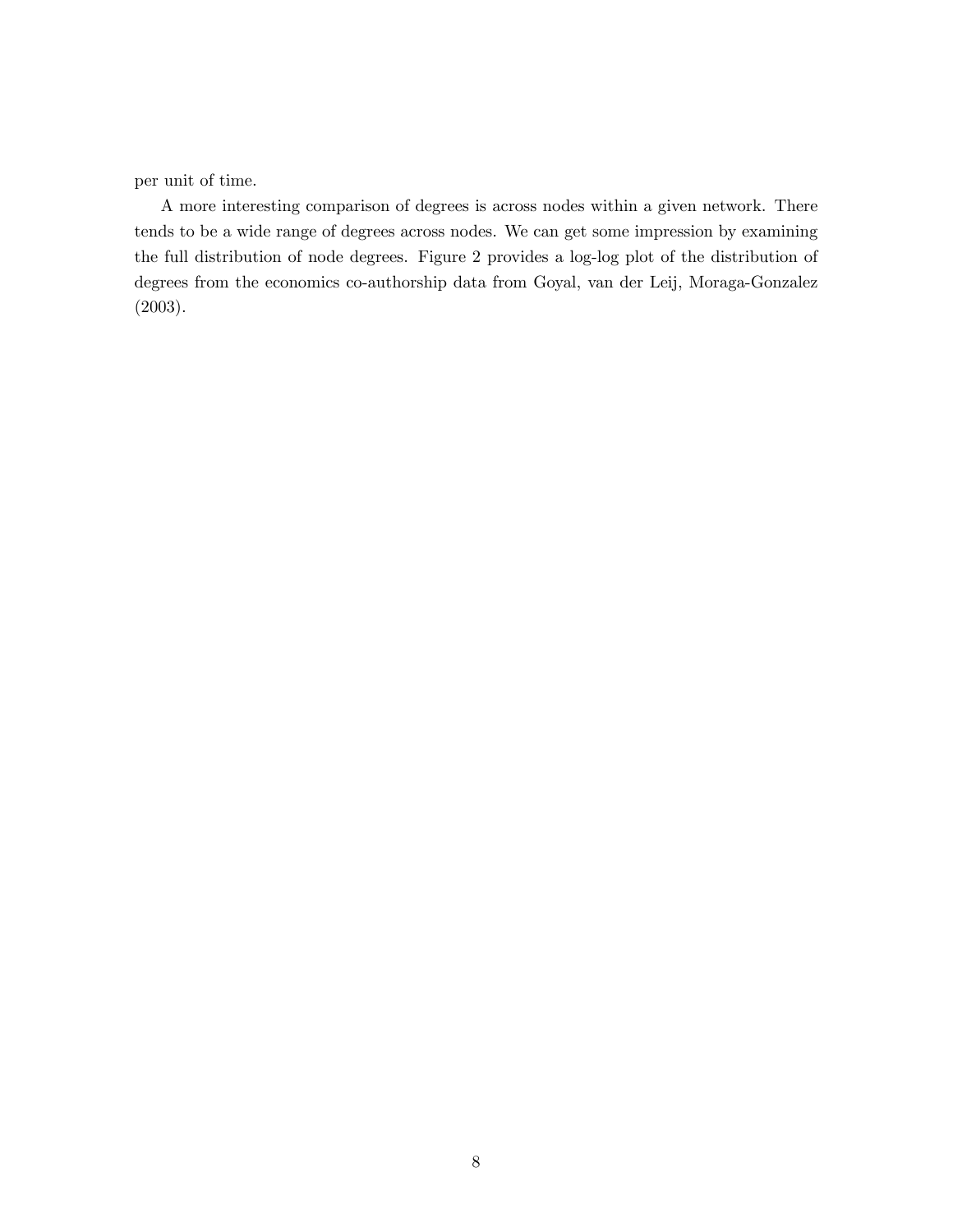

Figure 2: Comparison of the Degree Distributions of a Co-Authorship Network and a (Bernoulli) Random Graph with the same Average Degree

The degrees of economists in the data set range from 0 to over 50. The distribution also has an interesting shape. It clearly exhibits some curvature. However it also shows "less" curvature than the distribution of degrees generated from a network with the same number of links, but where the links are chosen uniformly at random (termed a Bernoulli random graph, discussed below). What this indicates is that there are more economists with very high degree and more with very low degree than we would see in a network where links were generated uniformly at random. This "fat-tailed" property is one that I discuss in more detail below.

#### 2.3 The Prevalence of Network Interactions

While the examples in the previous section give us an idea of the variety of networks that have been studied, it is also important for us to have an idea of what role networks might play in a society and how they might ináuence economic outcomes. The most obvious and perhaps pervasive role of networks is as a conduit of information, and one of the most extensively documented role for social networks in economics is that of contacts in labor markets.<sup>17</sup>

The magnitude of use of social contacts as a method of matching workers and firms can be seen from various studies. One of the earliest studies, Myers and Shultz (1951), was

<sup>&</sup>lt;sup>17</sup> For a recent comprehensive overview of research on networks in labor markets see Ioannides and Loury (2004).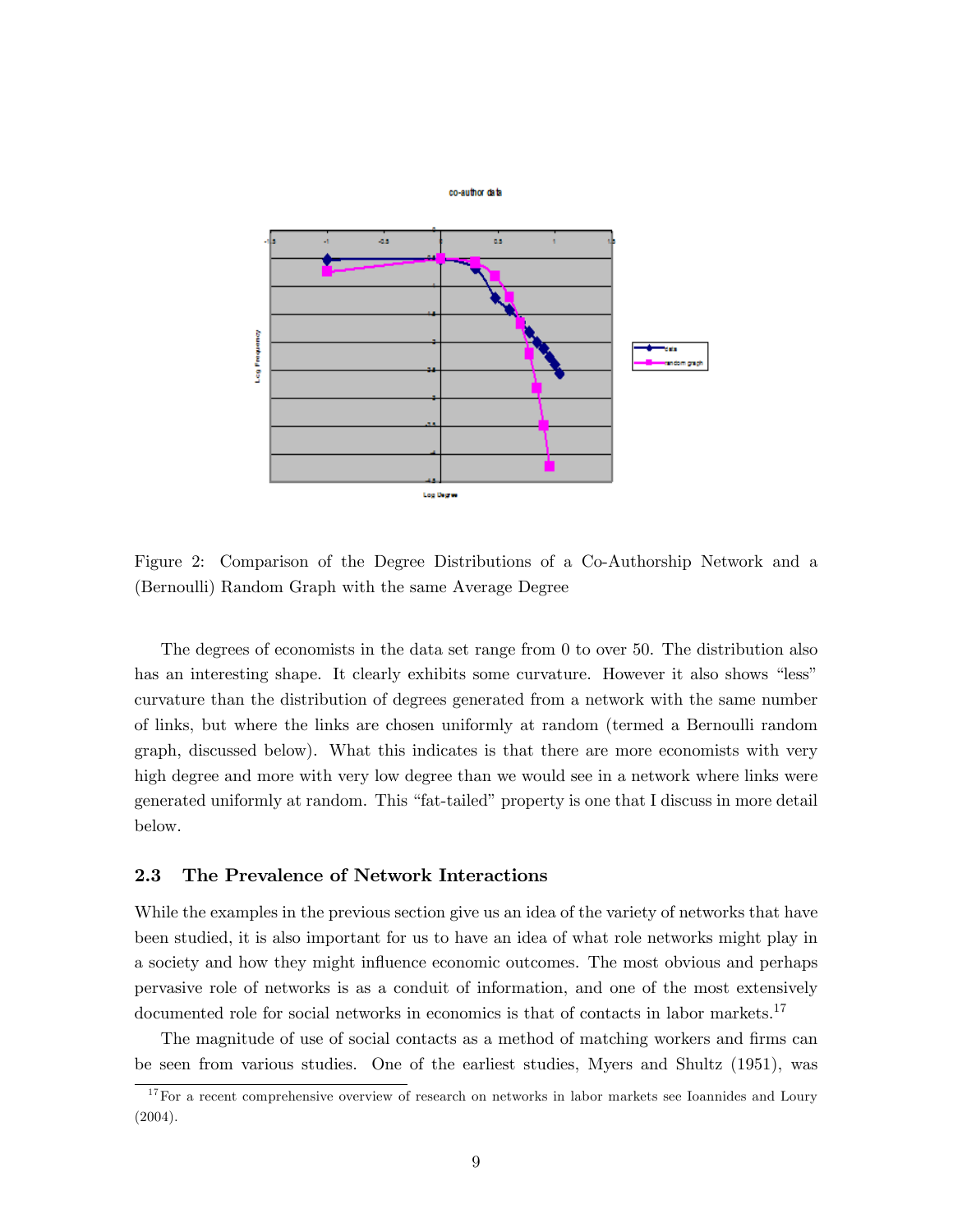based on interviews with textile workers and found that 62 percent had found their first job through a social contact, in contrast with only 23 percent who applied by direct application, and the remaining 15 percent who found their job through an agency, ads, etc. A study by Rees and Shultz (1970) showed that these numbers were not peculiar to textile workers, but applied very broadly. For instance, the percentage of those interviewed who found their jobs through the use of social contacts as a function of their profession was: typist - 37.3 percent, accountant - 23.5 percent, material handler - 73.8 percent, janitor - 65.5 percent, and electrician - 57.4 percent. Moreover, the prevalent use of social contacts in finding jobs is robust across race and gender (See Corcoran, Datcher, and Duncan (1980)) and across country (see Pellizzari (2004)).

The role of social networks is not unique to labor markets, but has been documented much more extensively. For example, networks and social interactions play a role in crime, <sup>18</sup> in trade,<sup>19</sup> social insurance,<sup>20</sup>, as well as disease transmission, language and culture, and interactions of firms.

#### 2.4 Some Basic Characteristics of Social Networks

Beyond the fact that social networks play a role in many interactions, we also know a great deal about some basic characteristics of social networks.

#### 2.4.1 Small Worlds

One of the most influential studies of social networks was Stanley Milgram's (1967) ingenious ìsmall-worldsî experiment. Milgram gave booklets with instructions to individuals in one place (Nebraska, in the original experiment). The objective was to get the booklet to a geographically distant individual (on the east coast), where the sender is given some information about the target  $(e.g., the person's name, occupation, and where they live)$ . The key was that the subjects could only send the booklet to an acquaintance. The acquaintance could then forward the letter to another acquaintance, with the same objective of having the booklet eventually reach the target. The experiment collected information regarding the full chain that the booklets followed, including demographic information about each of the acquaintances along the route. One remarkable statistic was that roughly a quarter of the booklets

<sup>&</sup>lt;sup>18</sup>Reiss (1980, 1988) finds that two thirds of criminals commit crimes with others, and Glaeser, Sacerdote and Scheinkman (1996) find that social interaction is important in determining criminal activity, especially with respect to petty crime, youth activity in crime, and in areas with less intact households.

 $19$ Uzzi (1996) finds that relation specific knowledge is critical in the garment industry and that social networks play a key role in that industry. Weisbuch, Kirman, Herreiner (2000) study repeated interactions in the Marseille fish market and discuss the importance of the network structure.

 $^{20}$ Fafchamps and Lund (2003) show that social networks are critical to the understanding of risk-sharing in rural Philippines, and De Weerdt (2002) provides similar analyses in Africa.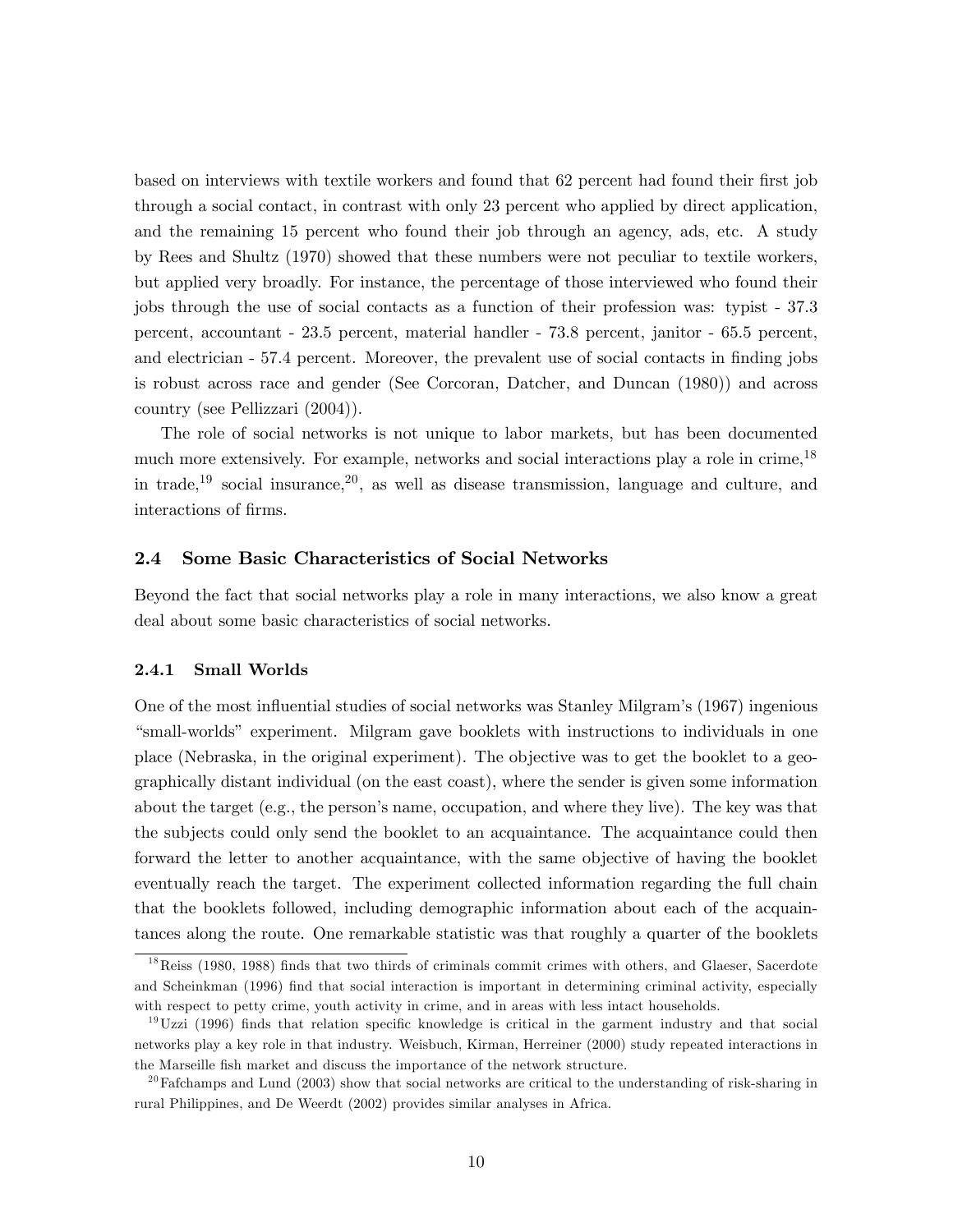reached their destination.<sup>21</sup> Of the chains that were successful, the maximum number of links that a booklet took was 12 and the median was 5! Given that these would generally not have taken the shortest routes from initial sender to target (as the senders are often not fully aware of the most efficient path to the target), these numbers were quite striking. Since Milgramís initial experiment, this sort of study has been widely replicated and extended, finding similarly short paths and many other interesting facts about the sorts of paths that are followed and the strategies that senders employ to find a shortest route.<sup>22</sup>

A simple back-of-the-envelope calculation gives some insight into this. If most individuals in the world have hundreds of acquaintances, then starting from a given individual, the network size (in terms of number of individuals reached) will expand by a factor on the order of a hundred raised to the power of the path length. It will not take very long paths until the network is the size of the whole world's population. If the network were a tree,<sup>23</sup> simple variations on this method would allow us to calculate average path lengths in a network quite easily. However, most social networks are not trees and so to do a proper calculation, one needs to account for overlap in neighborhoods. Since the percentage of paths which are reaching new individuals decreases (nonlinearly) with the path length, precise average path-length calculations can be very difficult even in fairly easily described networks.<sup>24</sup> Nonetheless, this gives us a feeling for why the diameter of a social network will tend to be much smaller than the number of nodes.

Milgram's finding of a short average path length is echoed in studies of a variety of networks. Many social networks tend to have small diameter and small average path length, where small is on the order of the log of the number of nodes or less.<sup>25</sup> We saw this in the co-authorship networks above. We see this in a network studied by Watts and Strogatz [365], who report a mean distance 3.7 in a network among actors where a link indicates that two actors have been in a movie together. A particularly striking example is that of the World Wide Web. Adamic (1999) reports on a data set collected by Pitkow who finds a mean path length of 3.1 in a network of links among 50 million web pages.

#### $2.4.2$  "High" Clustering

While it is interesting that social networks exhibit small diameter and average path length, it is also important to note that the same is true of many other networks, including routing

 $21$  Given that twenty to thirty percent is a healthy response rate on a survey, and that having a booklet reach a destination required a chain of subjects to each respond, a twenty five percent rate of reaching the target is impressive, especially in an unpaid experiment.

 $^{22}$  For example, see Garfield (1979), Kochen (1989), and Dodds, Muhamad, and Watts (2003).

<sup>&</sup>lt;sup>23</sup>A tree is a network without any cycles, where a cycle is a path consisting of distinct links that start and end at the same node.

 $^{24}$  For example, see Bollabás (2001) for some theorems bounding diameters in some classes of random graphs.

 $25$ This stylized fact is captured in the famous "six degrees of separation" of John Gaure's play.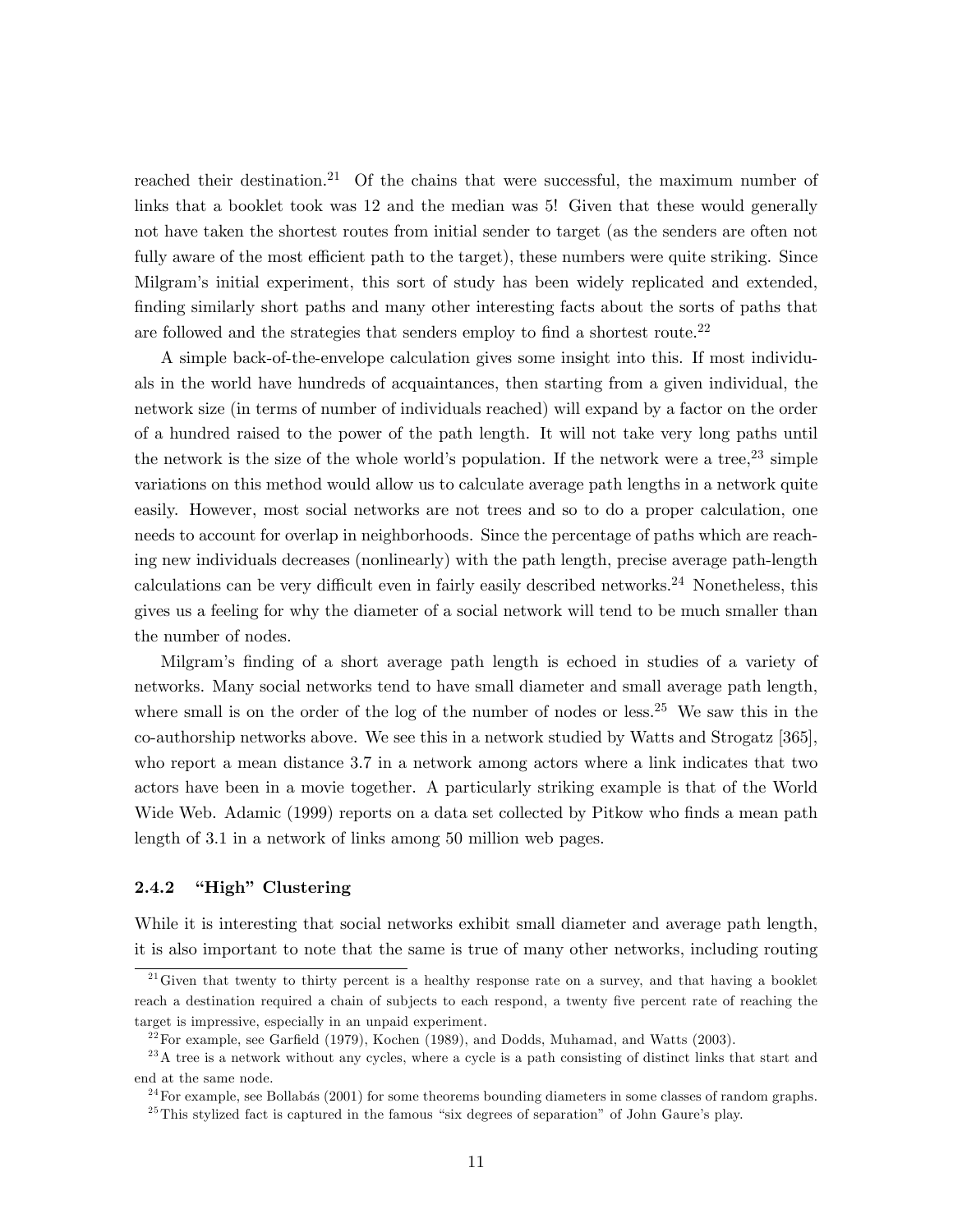networks, power grids, and networks of neurons.<sup>26</sup> What tends to be a more distinguishing feature of social networks, is their clustering (recall the definition above). Clustering is a simple, but powerful concept that has roots tracing back to work of Simmel (1908), who first explored triads (relationships between triples of individuals). Social networks tend to have significantly higher clustering coefficients than what would emerge if the links were generated by an independent random process. For example, Adamic (1999) Önds a clustering coefficient of .11 for a portion of the www, which would compare with an expected clustering coefficient of .0002 for a (Bernoulli) randomly generated network with the same number of links. Figures for other networks are reported in Table 2 below, where we also see relatively high numbers compared to a benchmark random network. For example, if each link is formed with equal probability and independently of each other link, then the probability of two of node iís neighbors being connected to each other is simply the probability with which links are formed. In the first column of Table 2, this would be less than  $5/325000$ , as each node has an average of fewer than 5 links out of a potential number that is more than 325000. The observed clustering of .11 is substantially higher.

#### 2.4.3 Degree Distributions

As discussed in the co-authorship example above, another easily identified property of a social network is its degree distribution. This gives some idea of the variation in the number of links across different nodes, and provides us with some feeling for the shape of a network. Does it have "hub and spoke" like features where there are some very highly connected nodes and others with very few connections, or are connections more evenly distributed? Keeping track of the distribution of degrees in a network can be quite useful. For example, the degrees of the nodes in the Medici marriage network in Figure 1 are 0,1,1,1,1,2,3,3,3,3,3,3,4,4,6. From this we see that the Medici had more than twice the average degree (6 compared to 2.53) and twice the median degree.

One of the early studies documenting degree distributions was by Price (1965) who examined networks of citations among research articles. Price noticed a similar pattern to what we noted in the co-authorship example above, namely that there were more highly connected and lowly connected nodes than what would be expected if links were selected independently and uniformly at random. Much of the recent interest in networks by statistical physicists was sparked by a similar study of Albert, Jeong and Barabasi (1999), which examined the structure of a portion of the www (in the Notre Dame domain). They also found a degree distribution that was distinctly different from what would have been generated by a random process of link formation where all links were equally likely. If links were formed uniformly at random with a link between any two nodes being formed independently of other links

 $26$  For instance, see Watts (1999) and Newman (2003).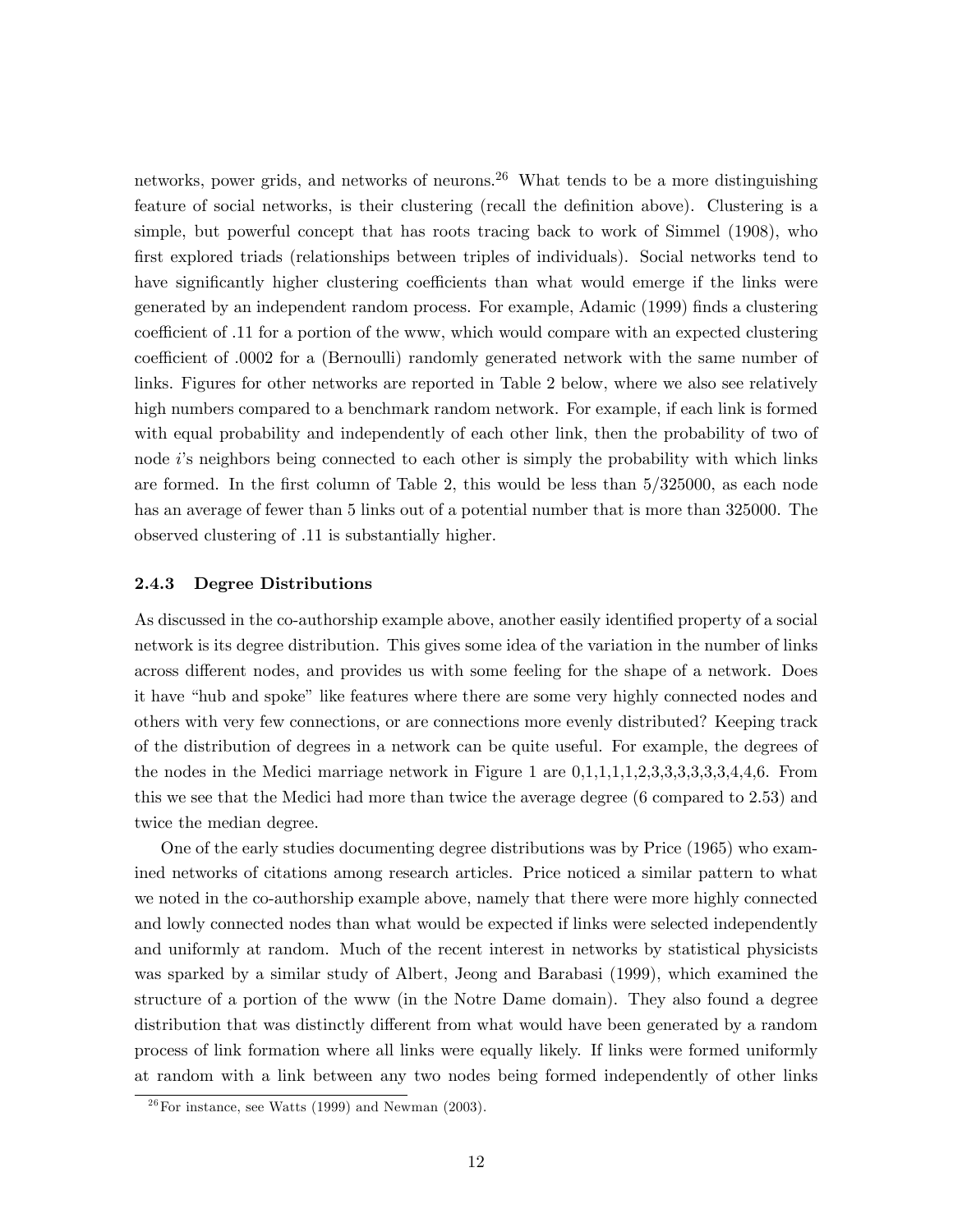and with a probability  $p$ , then the degree distribution would approximate a binomial distribution, and would also be well-approximated by a Poisson distribution (see Section 3.1.1). Again, they found that the degree distribution had "fat tails," in that there were many more nodes with very high and very low degree than would correspond to a binomial or Poisson distribution. In fact, they estimated that the distribution was approximately "scale-free" and followed a "power-law," where the relative frequency of nodes with a degree of  $k$  is proportional to  $k^{-\gamma}$  for a parameter  $\gamma > 1.^{27}$  The term "power law" clearly refers to the fact that the frequency can be expressed as the degree raised to a power. The term "scale-free" refers to the following property. Consider degree  $k$  and some other degree  $ck$ , for some scalar c. Their relative frequencies are  $k^{-\gamma}/(ck^{-\gamma}$  or  $c^{\gamma}$ . Now consider some other degree k' and another degree  $ck'$ . Their relative frequencies are also  $c^{\gamma}$ . Thus, regardless of how we have rescaled things, relative frequencies depend only on relative sizes and not on the absolute scale.

An important caution to the literature is in order here. While it is clear that the degree distributions of many observed networks differ significantly from that of a purely random network; it is not clear that they are "scale-free". This is a point first made by Pennock et al (2002).<sup>28</sup> A standard approach to outlining the degree distribution of many networks has been simply to plot the log(frequency) versus the  $log(degree)$  and see whether this "looks" linear. Of course, many things that are far from linear will appear linear on a log-log plot, as most of the data are squeezed into a small portion of the scale on a log-log plot; and such a distribution can be very difficult to distinguish from others, such as a lognormal distribution which can also appear quite linear. Simply fitting a line to the data on a log-log scale does not guarantee that the estimated coefficient means much of anything.

To get a better feeling for the shape of degree distributions, and whether most social networks exhibit features that are close to scale-free, it is possible to consider families of distributions and see which one best fits a given social network. By doing this across different observed social networks, we can get a more precise sense of what the actual degree distributions of the networks are. We can do this with a family of degree distributions that have at one extreme networks whose links are generated uniformly at random, and at the other extreme networks with scale-free distributions. Let us consider a recent study that provides such fits and shows that there are broad differences in the degree distributions of various social networks, and also that some networks that appear to be scale-free in a simple plot are actually better Öt by degree distributions that are markedly not scale-free.

 $27$  Such distributions date to Pareto [?], after whom they are named, and have appeared in a wide variety of settings ranging from income distributions, distribution of city populations, to the usage of words in a language. For an informative overview, see Mitzenmacher [262].

 $^{28}$ See Eeckhout (2004) for a similar point regarding Zipf's law as applied tocity sizes, and also Ioannides (2004) for a similar point.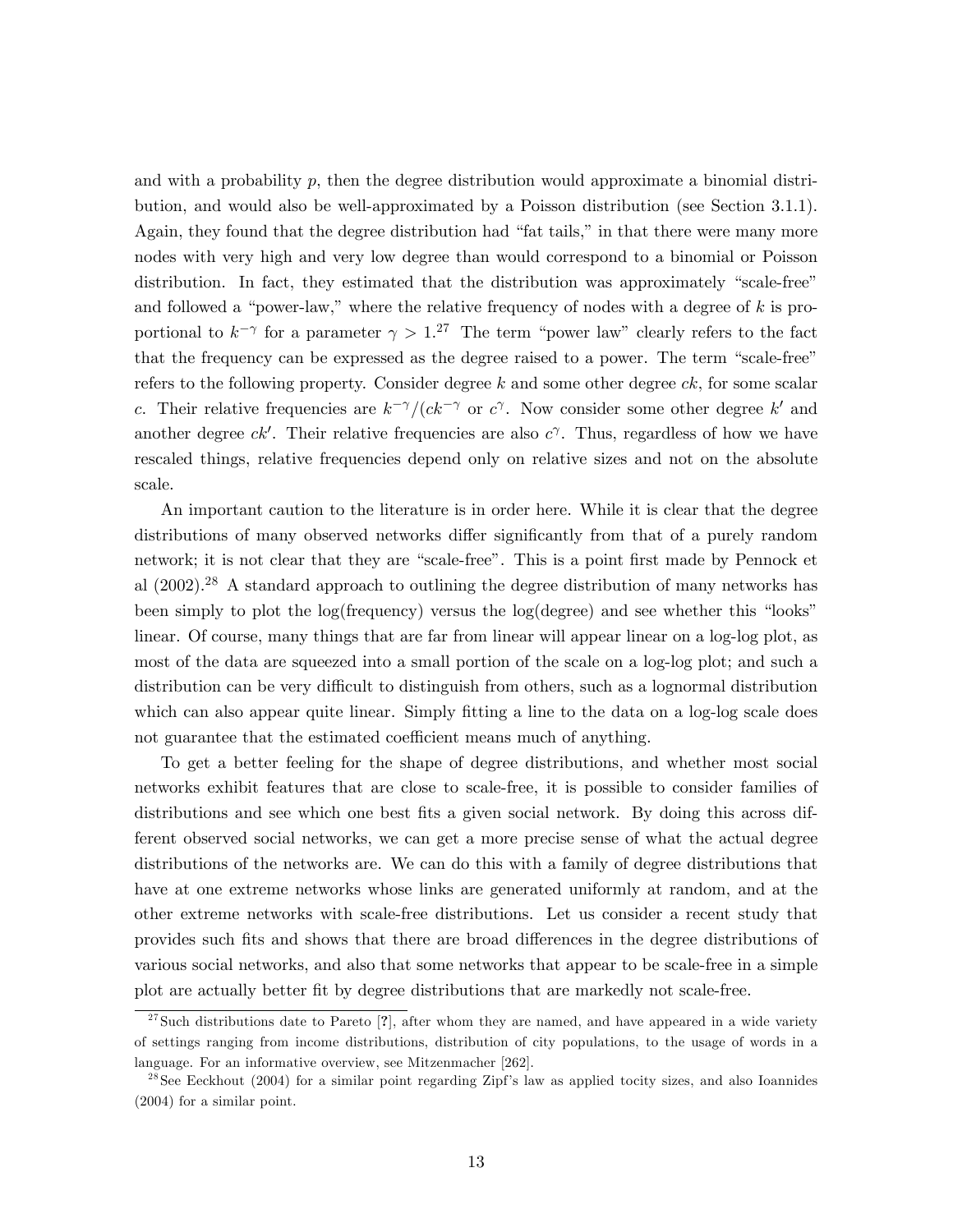Jackson and Rogers (2004) examine a family of degree distributions where the probability that a given node has degree k is given by  $P(k) = c(k + rm)^{-(2+r)}$ , where c is a constant (ensuring a sum to 1 across  $k$ 's), m is the average degree, and r is a parameter which varies between 0 and  $\infty$ . More specifically, the model is one where new nodes are born over time and can attach to existing nodes either by choosing one uniformly at random or through a search process that makes the likelihood of meeting a given node proportional to the number of links the node already has.  $r$  represents the ratio of how many links are formed uniformly at random compared to how many are formed proportionally to the number of links existing nodes already have. As r approaches 0, the distribution converges to be scale-free, while as  $m$  tends to infinity the distribution converges to a negative exponential distribution, which corresponds to the degree distribution of a purely uniform and independent link formation process on a network that grows over time.

Using this model, we can back out the relative randomness in the formation process. Fits to a few networks<sup>29</sup> give us an idea of the variation across applications.<sup>30</sup>

|                  | <b>WWW</b> | Citations | $Co$ -author | Ham Radio | Prison | High School |
|------------------|------------|-----------|--------------|-----------|--------|-------------|
|                  |            |           |              |           |        | Romance     |
| Number of Nodes  | 325729     | 396       | 81217        | 44        | 67     | 572         |
| Randomness: $r$  | 0.5        | 0.62      | 3.5          | 5.0       | 590    | 1000        |
| Avg. Degree: $m$ | 4.5        | 5         | 1.7          | $3.5\,$   | 2.7    | .84         |
| Avg. Clustering  | .11        | .07       | .16          | $.06\,$   | .001   |             |

Table 2: Comparisons Across Applications

 $29$ The www data are from an analysis of the links between web pages on the Notre Dame domain of the world wide web from Albert, Jeong, and Barabási [4]. The co-authorship data are from the above cited study by Goyal, van der Leij, and Moraga-González [171]. The citation network consists of the network of citations among all papers that have cited Milgram's (1967) paper or have the phrase "small worlds" in the title, and is from Garfield [154]. The prison data record friendships among inmates in a study by MacRae [248], the ham radio data record interactions between ham radio operators from Killworth and Bernard [220], and the high school romance data collected romantic relationships between high school students over a period of a year and a half in a US high school and is from Bearman, Moody, and Stovel [28]. The number of nodes, average degree, and clustering numbers are as reported by the studies. The estimates on randomness are from Jackson and Rogers (2004). The fits on these estimated r's are remarkably high, with  $R^2$ 's ranging between 93 and 99 percent.

 $30$ The clustering figure for the co-author data is actually for total clustering, as the average number is not available but is likely to be higher given that the clustering is decreasing in degree. The clustering for the high school romance network is special because that network is mainly heterosexual in its relationships, and so completed triads do not appear. Even if one looks for larger cycles, there are only five present in the whole network, which would be characteristic of a large network formed at random among two groups.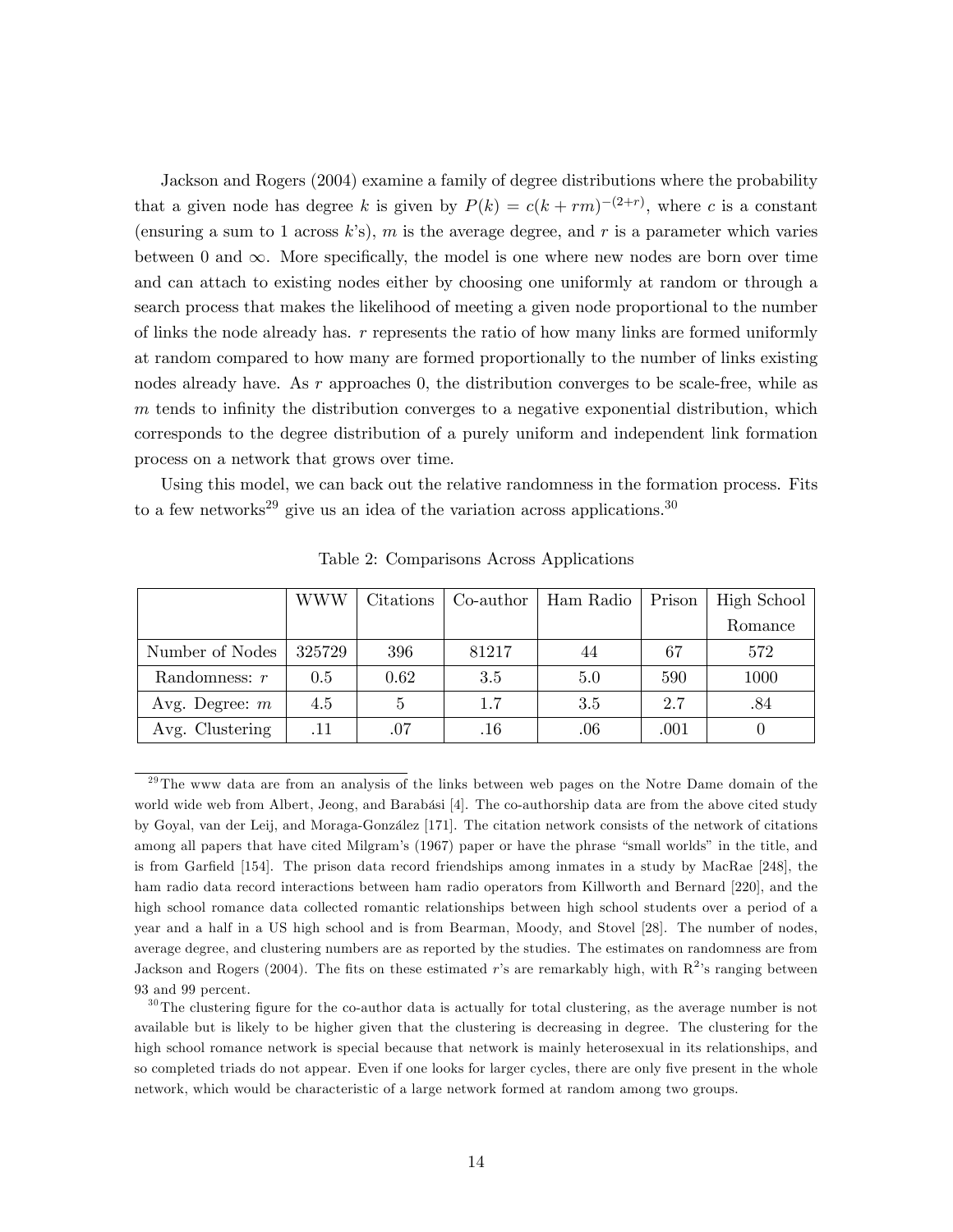Thus, we see a marked difference in the degree distributions, as well as clustering and average degree, across different social networks. As these characteristics are the more easily measured features of a social network, and carry a great deal of information about the shape of the network, they are quite useful. As we shall see below, it is also important to note how different the degree distributions are across different social networks, since we can relate the differences in structure to differences in resulting behavior on the networks.

There are many other features of social networks that have been explored, but are beyond our scope here, as some of the basic features discussed above shall already give us a good handle on some of the models that I discuss below.

With a better feeling for what social networks are, and some features that they exhibit, and some basic statistics that help to describe networks, let us now return to the research questions that are a focus of many of the models of networks. As I said in the introduction, my focus here is on two central issues. How networks are formed and how network structure a§ects the behavior of the individuals involved in the network. I turn to these in order.

## 3 Modeling Network Formation

As mentioned in the introduction, the models of network formation have come primarily from two sources: the random graph literature (and the subsequent statistical physics literature) and the economics literature (building on game theoretic tools).

Let me emphasize from the outset how different these approaches have been. The randomgraph-based literature builds networks either through a purely stochastic process where links appear at random according to some distribution, or else through some algorithm for building links. What this allows one to do, is show how observed networks at some given point in time might have resulted from some stochastic or mechanical process. Although this does not quite answer the why behind network formation, it does give us a great deal of insight into the how. That is, these sorts of models essentially match observed characteristics back to specific processes. Why one process operates in one setting, and another in a different setting is something essentially beyond the scope of the models.

The economic approach, in contrast, has tended to focus on equilibrium networks,  $31$  where links are formed at the discretion of self-interested agents who are or control the nodes. A big advantage of this approach is that it naturally incorporates the costs and benefits into the analysis, as the payoffs to agents are part of the model. This enables one to answer questions relating to whether or not the right networks form, in the sense of maximizing the total benefit to society. Such models also give us insight into the why behind network formation,

<sup>&</sup>lt;sup>31</sup>It has also provided some stochastic models of network formation, but mainly as a tool for selection among equilibrium networks. For example, see Jackson and Watts (2002ab) and Goyal and Vega-Redondo (2005).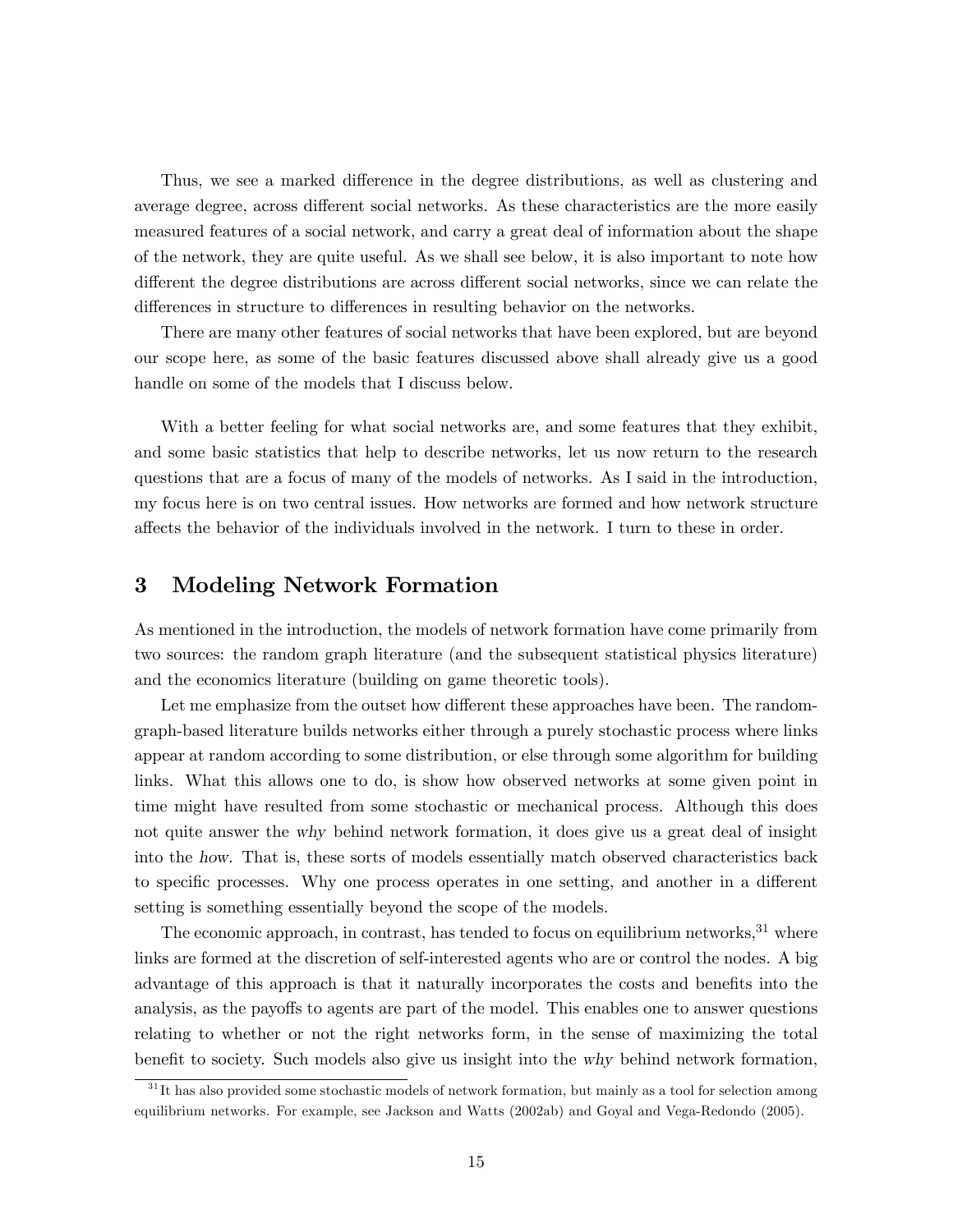as they trace network form to the incentives of the agents and the costs and benefits of different links. The main shortcoming of these models is that while they can tell us things about tensions between incentives and efficiency, and trace incentives to primitives relating to costs and benefits, they generally stop short of giving predictions concerning things like which degree distribution should emerge. In a sense, they have not been as well-suited for answering the how questions.

I return to more discussion of this in what follows.

#### 3.1 Random Models of Network Formation

#### 3.1.1 Erdös-Rényi (Bernoulli) Random Graphs

The earliest and most extensively studied formal model of network formation is that of purely random graphs, with the canonical example being that of a pure Bernoulli process of link formation. That is, consider a set of nodes and then independently consider each possible link. With probability p have this link be part of the graph, and with probability  $1-p$  have that link be absent from the graph. This random graph formation process was explored in detail by Erdös and Rényi (1959, 1960, 1961) and has been studied extensively since then.<sup>32,33</sup>

Figure 3 pictures a network generated through such a procedure, where there are 25 nodes and a probability  $p = 1/6$ , which will be useful for comparison later on.<sup>34</sup>

There are a number of interesting properties that such Bernoulli networks have.<sup>35</sup> These properties are generally established for large networks; that is, as the number of nodes tends to infinity.

Let us first consider the degree distribution. The probability that any given node  $i$  has exactly k links is simply

$$
\binom{n-1}{k} p^k (1-p)^{n-1-k}.\tag{1}
$$

Note that even though links are formed independently, if we want to estimate the fraction of nodes in a network that will have a given degree, there will be some correlation across nodes. For instance, if  $n = 2$ , then it must be that both nodes have the same degree. As n becomes large, however, the correlation of degree between any two nodes vanishes, as the possible link between them is only one out of the  $n-1$  that each might have. Thus, as n

 $3<sup>32</sup>$  Another closely related random graph model is one where all graphs with n nodes and exactly M edges are considered, and one is randomly selected (where equal probability is placed on each such graph). If  $M = np$ and  $n$  is large, then many of the properties of the resulting graph are similar to those of the Bernoulli graph process.

 $33$ See Bollobás (2001) for an extensive overview.

 $34$  Despite the expected degree of 4, this realized network has an average degree of only 3.28, which puts in the tail of possible networks with respect to average degree.

 $35$ Again, see Bollobás (2001) for a detailed account of these properties.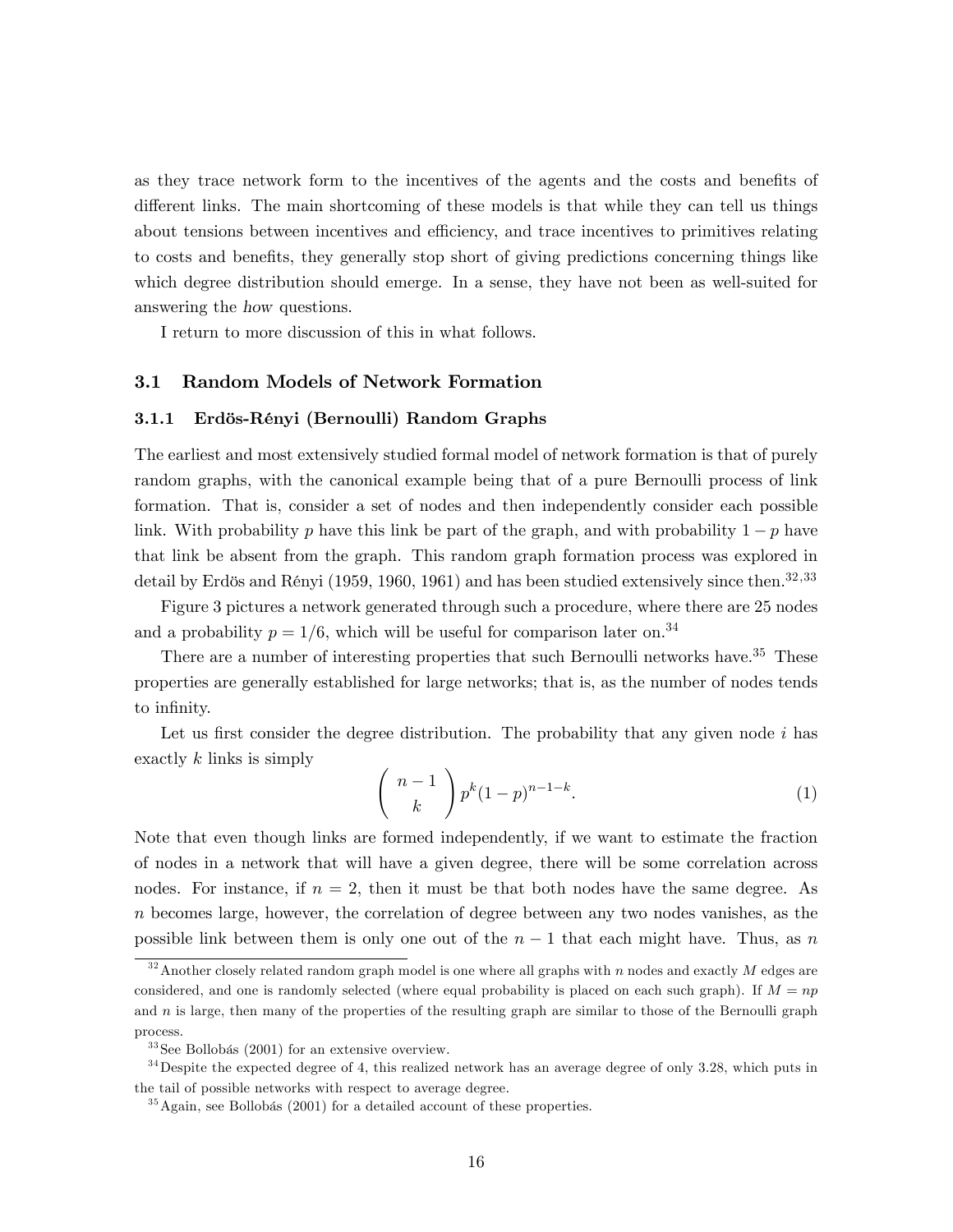

Figure 3: A Bernoulli Random Graph

becomes large, the fraction of nodes that have  $k$  links will approach the expression in  $(1)$ . For large n and small enough  $p$  (relative to  $n$ ), this binomial expression is approximated by a Poisson distribution, so that the fraction of nodes that have  $k$  links is approximately<sup>36</sup>

$$
\frac{e^{-(n-1)p}((n-1)p)^k}{k!}.
$$
 (2)

This gives us a benchmark degree distribution for comparison.

Interestingly, the random graph generating process exhibits also a number of "phase" transitions as we vary the probability of forming links,  $p$ , relative to the number of nodes,  $n$ .

When p is small relative to n, so that  $p < 1/n$  (average degree is less than one), then the resulting graph consists of a number of disjoint and relatively small components, each of which has a tree-like structure.

Once p is large enough relative to n, so that  $p > 1/n$ , then we see a "giant component" emerge. That is, almost surely the graph consists of one large component, which contains a nontrivial fraction of the nodes, and all other components are vanishingly small. To get some impression as to the size of the giant component, and why it emerges at the juncture where  $p = 1/n$ , let us do a simple (heuristic) calculation. Let q be the fraction of nodes in the giant

<sup>&</sup>lt;sup>36</sup>To see this, simply note that for large *n* relative to *k* and small *p*,  $(1-p)^{n-1-k}$  is roughly  $(1-p)^{n-1}$ , which is approximately  $e^{-(n-1)p}$ . Then for fixed k and large n,  $\left( n-1\right)$ k is roughly  $\frac{(n-1)^k}{k!}$ .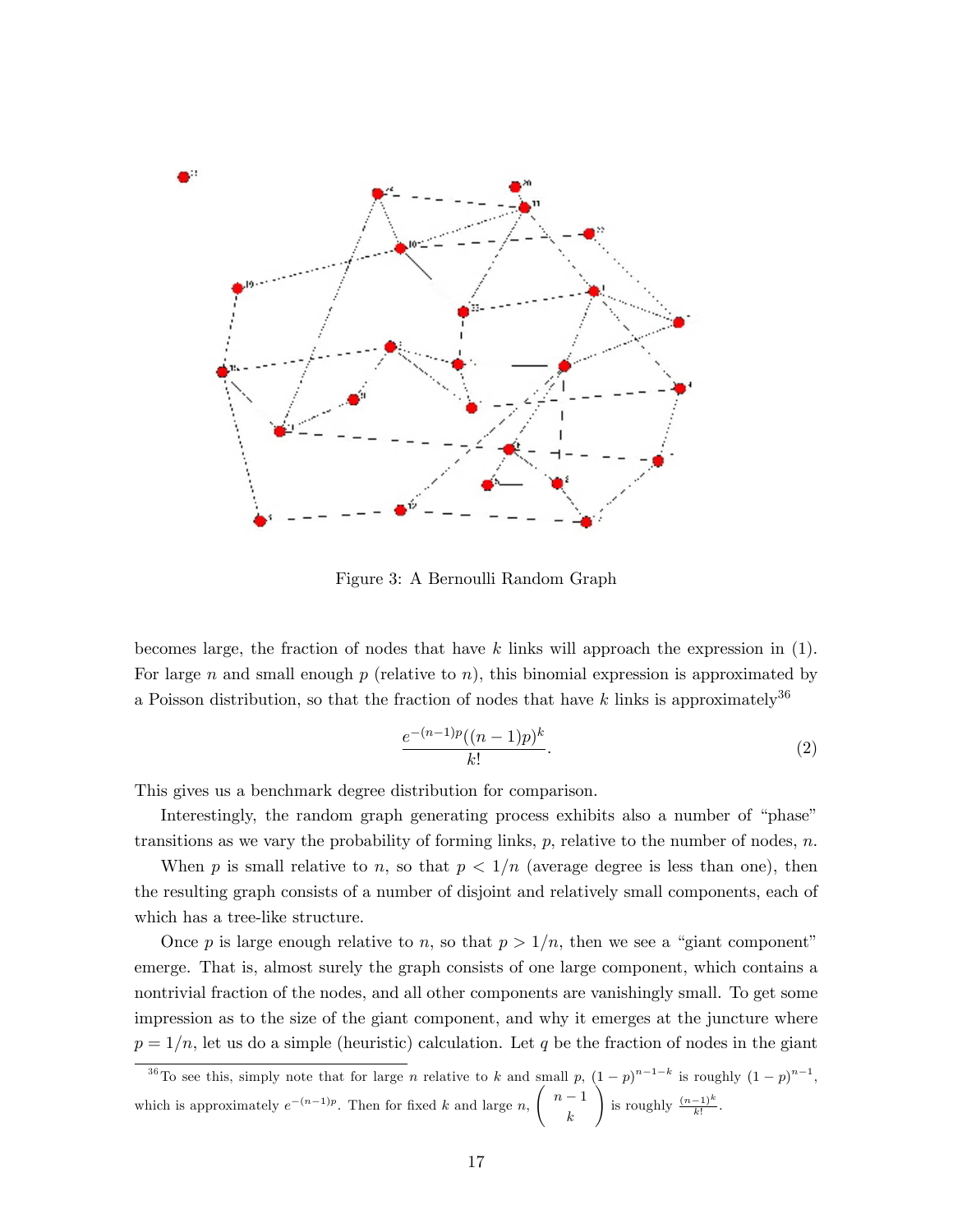component. The probability that a node  $i$  is not in the giant component is the probability that none of its neighbors are. If node i has degree  $k_i$ , then this probability is  $(1-q)^{k_i}$ . Given the approximation by a Poisson degree distribution, the fraction of nodes outside of the giant component would satisfy the equation

$$
1 - q = \sum_{k} \frac{e^{-(n-1)p}((n-1)p)^k}{k!} (1 - q)^k.
$$

Since  $\sum_{k} \frac{((n-1)p(1-q))^{k}}{k!} = e^{(n-1)p(1-q)}$ , we end up with an approximation of

$$
q = 1 - e^{-q(n-1)p}.
$$
\n(3)

There is always a solution of  $q = 0$  to this equation. In the case where the average degree is larger than 1 (i.e.,  $(n-1)p > 1$ ), and only then, there is also a solution for q that lies between 0 and 1. This corresponds to the phase transition I mentioned above. If average degree exceeds one, then there is a giant component which contains a non-trivial fraction of all nodes, and the size of the giant component is approximately described by the nonzero solution to (3)). For instance, in Figure 3 the giant component contains  $q = 24/25 = .96$ of the total nodes. Solving  $q = 1 - e^{q(n-1)p}$  when  $n - 1 = 24$  and  $p = 1/6$  leads to an approximate  $q$  of .98.

Why we see just one giant component and all other components are of a much smaller order is fairly intuitive.<sup>37</sup> In order to have two "large" components each having some nontrival fraction of  $n$  nodes, there would have to be no links between any node in one of the components and any node in the other. For large  $n$ , it becomes increasingly unlikely to have two large components but with absolutely no links between them. Thus, nontrivial components mesh into a giant component, and any other components must be of a much smaller order. Although not an entirely random network (see Table 2), we get an impression of this from the economics co-authorship network of Goyal, van der Leij and Moraga-Gonzalez (2003): it has a total of 81217 nodes and a giant component of 33027 nodes, and yet the second largest component only consists of 30 nodes.

As we continue to increase  $p$ , we see another phase transition when  $p$  is proportional to  $log(n)/n$ . This is the threshold at which the network becomes "connected" so that all nodes are path-connected to each other. We again get some impression of why this is happening from our approximation of the size of the largest component in  $(3)$ . When we plug in  $p =$  $log(n)/(n-1)$  then q solves  $q = 1 - n^{-q}$ , which for large n gives q close to 1. The more formal analysis is quite involved and is detailed in Bollobás  $(2001)$ . Once we hit the threshold at which the network becomes connected, we also see further changes in the diameter of the network as we continue to increase  $p$  relative to  $n$ . Below the threshold, the diameter of

 $37$  For precise bounds on sizes see Bollobás (2001).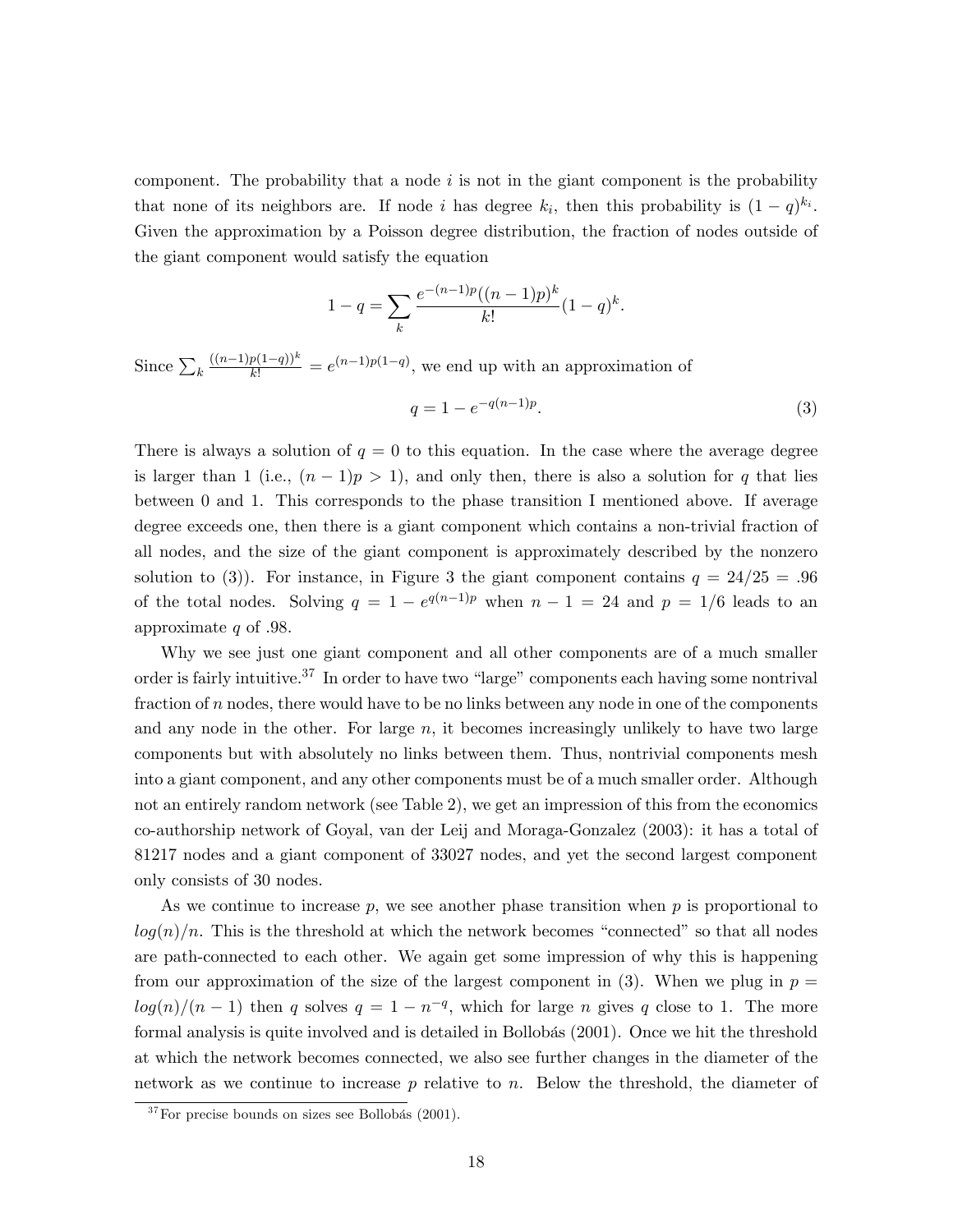giant component is of the order of  $log(n)$ , then at the threshold of connectedness it hits  $log(n)/loglog(n)$ , and it continues to shrink as p increases.

One interesting characteristic of Bernoulli random graphs, is that for large  $n$  and  $p$  that is not too large, we see very little clustering. That is, if two links, say  $ij$  and  $jk$ , are both present and then ask with what probability ik is present, the answer is simply p. So, if p is relatively small, then so is clustering. In particular, if we examine large social networks, where  $p$  should be close to 0, then the clustering of a network goes to 0. Having  $p$  be close to 0 when  $n$  is large would be necessary if, for instance, there is some upper bound on the average degree. This is something we expect in many social networks as there is some bound on the number of links an individual can maintain. In fact, if  $p$  is small enough and  $n$  is large enough, it is not only that we expect low clustering, but in fact we do not expect any loops or cycles in the network; that is, with high probability all components of the network will be trees (see Bollobas (2001) for details).

While this is just a quick look at some of what is known about Bernoulli (Erdös-Rényi) random graphs, it gives us some feeling for some properties of purely random networks. This is useful since such Bernoulli random graphs provide a relatively good match for some observed networks (e.g., the prison friendships and high school romance networks $38$  reported in Table 2), and also because some of the types of phase transitions and features observed in these networks are also observed in other random network models. However, although the Bernoulli random graphs studied by Erdös and Rényi and others provide a useful benchmark model for social networks and fit in a few cases, their lack of clustering, among other things means that they lack some basic features exhibited by many observed social networks. This has led researchers to explore other sorts of random network models.

#### 3.1.2 Markov Graphs and  $p^*$  networks

There are various generalizations of Bernoulli random graphs that have been useful in statistical analysis of observed networks. In particular, Frank and Strauss (1986) identified a class of random graphs that generalize Bernoulli random graphs, which they called "Markov" graphsî. Such random graph models were later introduced to the social networks literature by Wasserman and Pattison (1996) under the name of  $p^*$  networks, and further studied and extended in various directions.<sup>39</sup> The basic idea is to allow for specific dependencies in a network.

<sup>&</sup>lt;sup>38</sup> Again, the high school romance network is mainly bipartite in nature and so would be best modeled through a modiÖed random model where links only form across gender, but still exhibits remarkable randomness in the structuring of its links.

 $39$ For instance, see Pattison and Wasserman (1999) for an extension to multiple interdependent networks on a common set of nodes.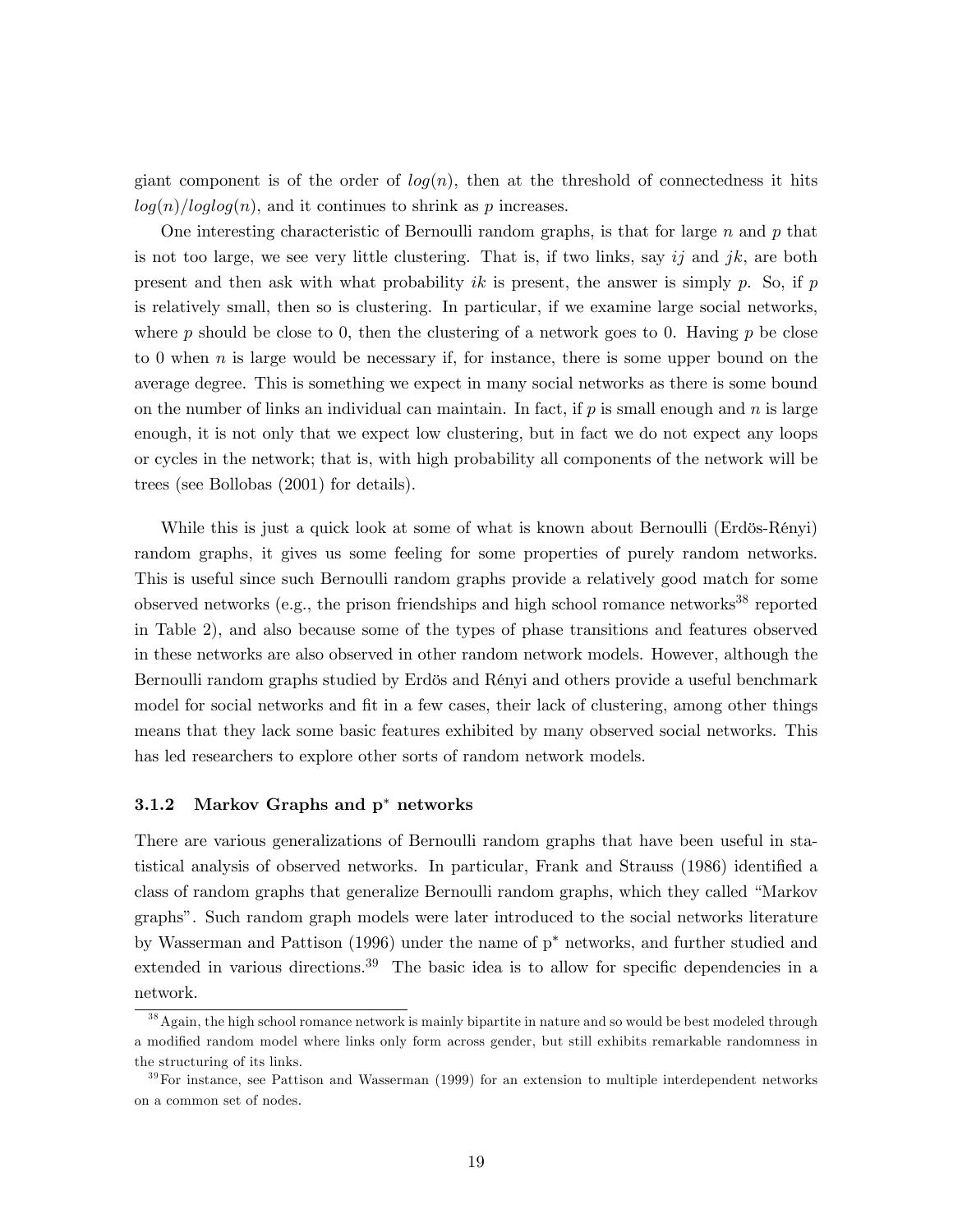To get some feeling for the importance of introducing dependencies, let us consider the clustering discussed above. As just discussed, with a relatively low probability of any given link being present, if all links are independently determined, then the clustering ratio will tend to be low, and too low to match many observed networks. However, suppose that one allows for conditional dependencies, so that the conditional probability of a link  $ik$  depends on whether ij and jk are present. In general, it can be quite difficult to see how to introduce such dependencies, as they will tend to interact with each other which could make it impossible to specify the probability of different graphs in a tractable manner. For instance, if the conditional probability of a link ik depends on whether ij and jk are present, but also on any other adjacent pairs being present, and the conditional probability of  $jk$  depends on other adjacent pairs being present, etc.; we end up with a complicated set of dependencies. The important contribution of Frank and Strauss (1986) is to make use of a theorem by Hammersley and Clifford (see Besag  $(1974)$ ) to derive a simple log-linear expression for the probability of any given network in the presence of arbitrary dependencies.

One particularly useful result of Frank and Strauss (1986) can be expressed as follows. Consider a random network on  $n$  nodes. Let us keep track of the dependencies between links by another graph, D, that is a graph among all of the  $n(n-1)/2$  possible links (or  $n(n-1)$ ) possible directed links if the network is directed). So, D is not a graph on the original nodes, but a graph whose nodes are all the possible links. The idea is that if ij and jk are connected in D, then there is some sort of conditional dependency between them, possibly in combination with other links. Thus,  $D$  captures which links are dependent on which others, possibly in quite complicated combinations. For example, the Bernoulli model is one where D is empty, as all links are independent. If instead, we wish to capture the idea that there might be clustering, then we would like the link ik to depend on the presence of ij and  $kj$ for each possible j. Thus,  $D$  would have ik connected to each other link that contains either  $i$  or  $k$ .

Let  $C(D)$  be all the cliques of D; that is, all of the completely connected subgraphs of D (where the singleton nodes are considered connected subgraphs). So, in the case of a Bernoulli random graph  $C(D)$  would simply be the set of all links ij. In the case of the clustering dependence just mentioned above, the set  $C(D)$  would include all individual links and also all of the triads (sets of the form  $\{ij, jk, ik\}$ ). Given a generic element  $A \in C(D)$ , let  $I_A(g) = 1$  if  $A \subset g$  (viewing g as a set of links), and  $I_A(g) = 0$  otherwise. So, if A is a triad  $\{ij, jk, ik\}$ , then  $I_A(g) = 1$  if each of the links ij, jk and ik are in g, and  $I_A(g) = 0$ otherwise. Then, Frank and Strauss show that Hammersley and Clifford's theorem implies that the probability of a given network g depends only on which cliques of  $D$  that it contains,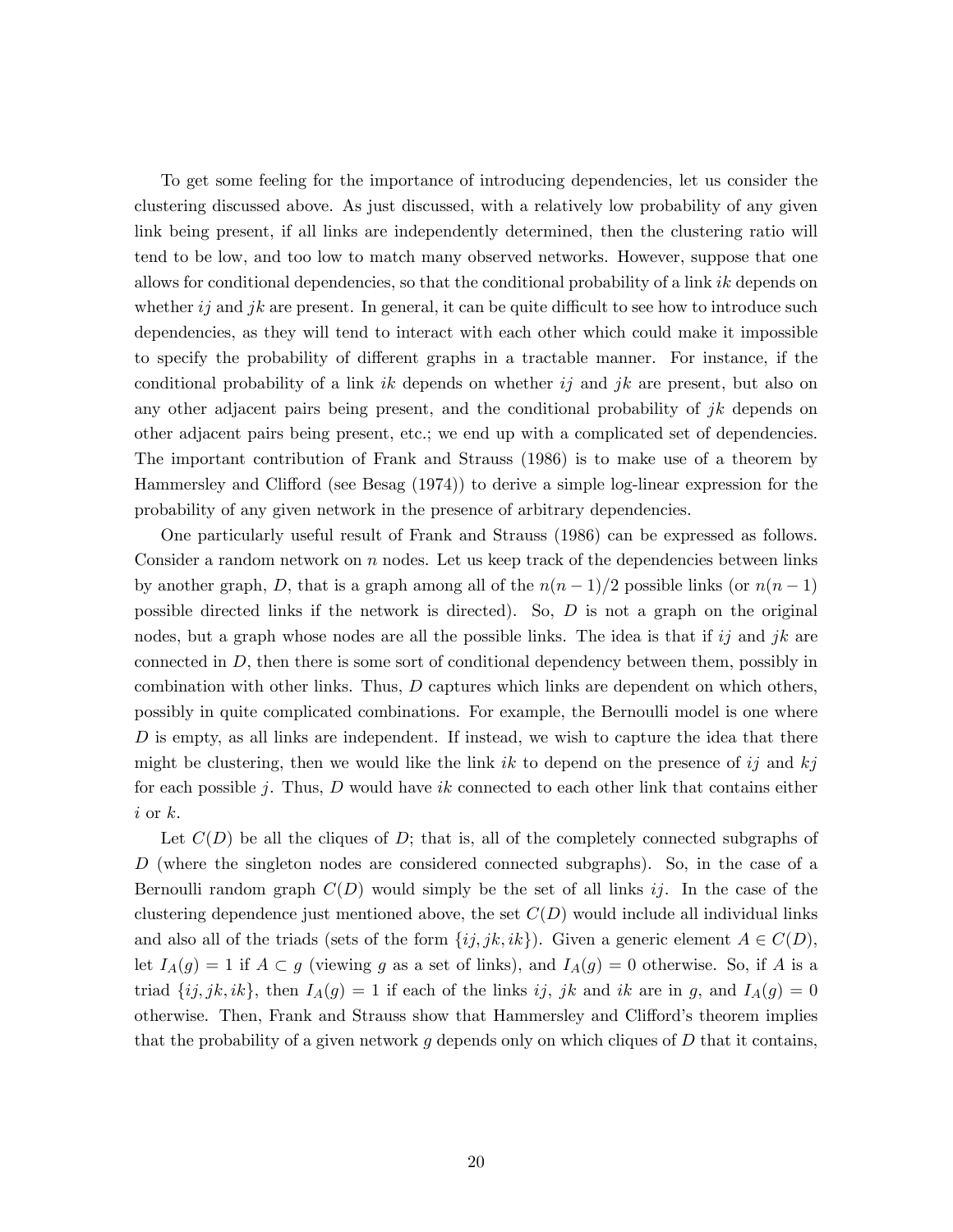and that it can be written as

$$
log(\Pr[g]) = \sum_{A \in C(D)} \alpha_A I_A(g) - c,\tag{4}
$$

where c is a normalizing constant, and the  $\alpha_A$ 's are other free parameters.

In general, given that D can be very rich and that the  $\alpha_A$ 's can be chosen at will, this allows for an almost arbitrary probability specification. The difficulty, and art, in applying this type of model in practice is in specifying the dependencies sparingly and some restrictions on the  $\alpha_A$ 's so that the resulting probabilities are simple and practical. For some certain kinds of dependencies, the expressions can be quite simple and useful (e.g., see Anderson, Wasserman and Crouch (1998)).

To see how the expressions can simplify, let us consider the clustering dependency we mentioned above. This means that  $C(D)$  is just the set of all links and all triads (triplets of the form  $\{ij, jk, ik\}$ . To simplify things further, let us also suppose that there is a symmetry among nodes, so that the probability of any two networks that have the same architecture but possibly different labels on the nodes is identical. This means that the  $\alpha_A$ 's are the same across all  $A$ 's that correspond to single links, and the same across all  $A$ 's that correspond to triads. Thus, the expression in 4 simplifies substantially. Let  $n_1(g)$  be the total number of links in g, and let  $n_3(g)$  be the total number of completed triads in g. Then there exist  $\alpha_1$ ,  $\alpha_3$  and c such that (4) becomes

$$
log(\Pr[g]) = \alpha_1 n_1(g) + \alpha_3 n_3(g) - c.
$$

This then provides us with a simple generalization of Bernoulli random graphs (which are the special case where  $\alpha_3 = 0$ , which will allow us to control the frequency of clusters. That is, we can adjust the parameters so that graphs that have more substantial clustering will be relatively more likely than graphs that have less clustering (for instance, by increasing  $\alpha_3$ ).<sup>40</sup>

While such a model can be cumbersome as we try to capture more complicated dependencies, it still provides a powerful statistical tool for testing for the presence of some specific dependency. One can test for significant differences between fits of a model where such dependencies are present and a model where such dependencies are absent.<sup>41</sup>

#### 3.1.3 Rewired Lattices and Clustering

Watts and Strogatz (1998) looked at another variation on a Bernoulli network, with a particular question in mind. They wanted to generate networks that exhibit both relatively low diameter and nondegenerate clustering. They developed a model that mixes purely random

 $40$  See Park and Newman (2004) for some derivations of clustering probabilities for this example.

 $^{41}$ Obviously, the validity of the test depends on the appropriateness of the rest of the specification of the model which can be a problem in practice.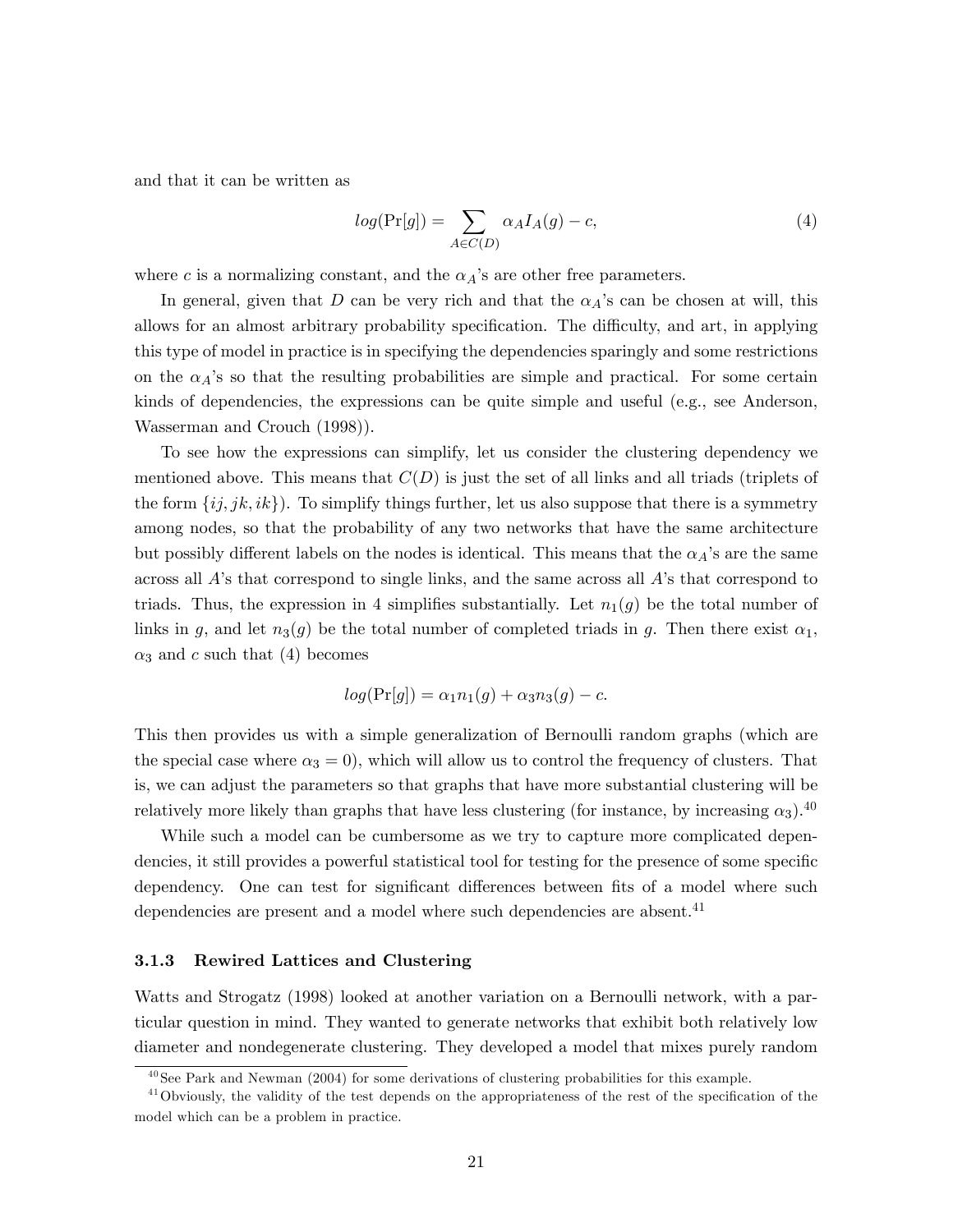link formation with a lattice structure. The structure of their model is easy to understand. I will discuss a particular example, and refer the reader to Watts (1999) for more detailed derivations and simulations of the model.<sup>42</sup>

Suppose we start with a very structured network that exhibits a high degree of clustering. For instance, let us construct a large circle, but then connect a given node to the nearest four nodes rather than just its nearest two neighbors.



Figure 4: A Ring Lattice with Randomly Added Links

In such a network, each node's individual clustering coefficient will be  $1/2$ . To see this, consider some set of consecutive nodes 1, 2, 3, 4, 5, that are part of such a network for a large n. Consider node 3, which is connected to each of the other nodes. Out of all the pairs of  $3$ 's neighbors  $({1, 2}, {1, 4}, {1, 5}, {2, 4}, {2, 5}, {4, 5})$ , we see that half of them are connected  $({1, 2}, {2, 4}, {4, 5})$ 

Note, however, that the diameter of such a network is on the order of  $n/4$ , which is out of line with what we observed in Table 1 and Section 2.4.1, where the diameter was on the order of 20 for networks with hundreds of thousands of nodes. The main point of Watts and Strogatz (1998) is that by starting with such a highly clustered ring lattice, and then randomly rewiring enough (but not too many) links, we can end up with a network that has a much smaller diameter but still has substantial clustering. The rewiring can be done by randomly selecting some link  $ij$  and disconnecting it and then randomly connecting  $i$  to

 $42$  See also Barrat and Weight (2000).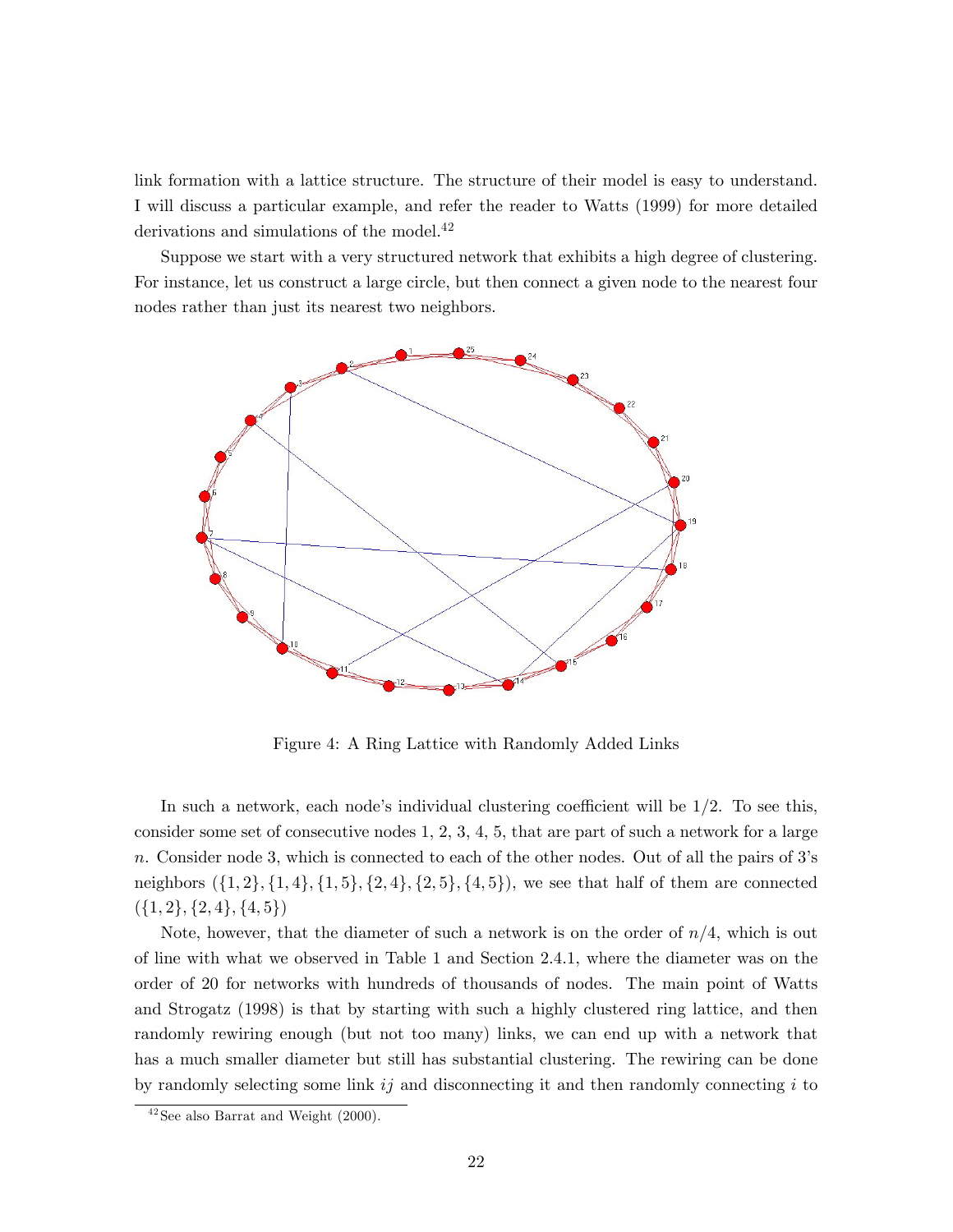another node  $k$  chosen uniformly at random from those whom  $i$  is not already connected to. Of course, eventually if too much rewiring is done, the clustering will vanish.<sup>43</sup> The interesting region is where enough rewiring has been done to substantially reduce (average and maximal) path length, but not so much that clustering vanishes. The key to this process is that the short cuts introduced by relatively few rewirings can dramatically decrease path lengths, and that this is a nonlinear relationship.

A slight variation of this original model proposed by Newman and Watts (1999) (see also Monasson (1999)) is easier to analyze in terms of its properties. That model starts with the same sort of ring lattice structure, but instead of rewiring links randomly, it simply adds links randomly. While precise diameter and path length numbers have still not been obtained for this model, we can easily derive upper bounds based on those for the corresponding random graphs, and in terms of diameter these bounds should not be too far off (at least when the corresponding random graph, ignoring the ring lattice, would be connected by itself). For instance if we introduce more than  $log(n)/n$  random links, then we can expect a diameter of no more than  $log(n)/loglog(n)$  (given what is known about Bernoulli random graphs).

While the rewiring of a ring lattice provides the high clustering and low path lengths that we observe in many social networks, the resulting degree distributions are far from what is observed. In particular, in order to keep a reasonably high clustering coefficient in such a model, the initial ring lattice structure has to stay largely intact and has to represent a nontrivial fraction of an average nodes links. This means that the resulting degree distribution has a great deal more regularity and less variance than what is generally observed.

#### 3.1.4 Preferential Attachment and Scale-Free Degree Distributions

As mentioned above, in order to match the degree distributions that are observed in many social networks, one needs a process of link formation that differs from the pure Bernoulli (Erdˆs-RÈnyi) process, as observed distributions often exhibit fatter tails.

The ideas behind generating distributions with such "fat tails" date to Pareto  $(1896)$ , for which the standard power distribution is named, and continued in Yule (1925) and were really crystallized and formalized by Simon (1955). The underlying principle is what is often referred to as a "rich-get-richer" structure, or essentially something akin to a lognormal growth system. If objects grow in size at a rate proportional to their current size, then we should expect "fat tails" in the distribution of sizes. In particular, Simon pointed out that in a system where objects are born at different times, and then grow lognormally once they are born, the resulting distribution of object size will follow a power-law or scale-free

<sup>&</sup>lt;sup>43</sup>That is, the network will take on the features of a random network, which has vanishing clustering as the number of nodes becomes large and the number of links per node is not growing too rapidly.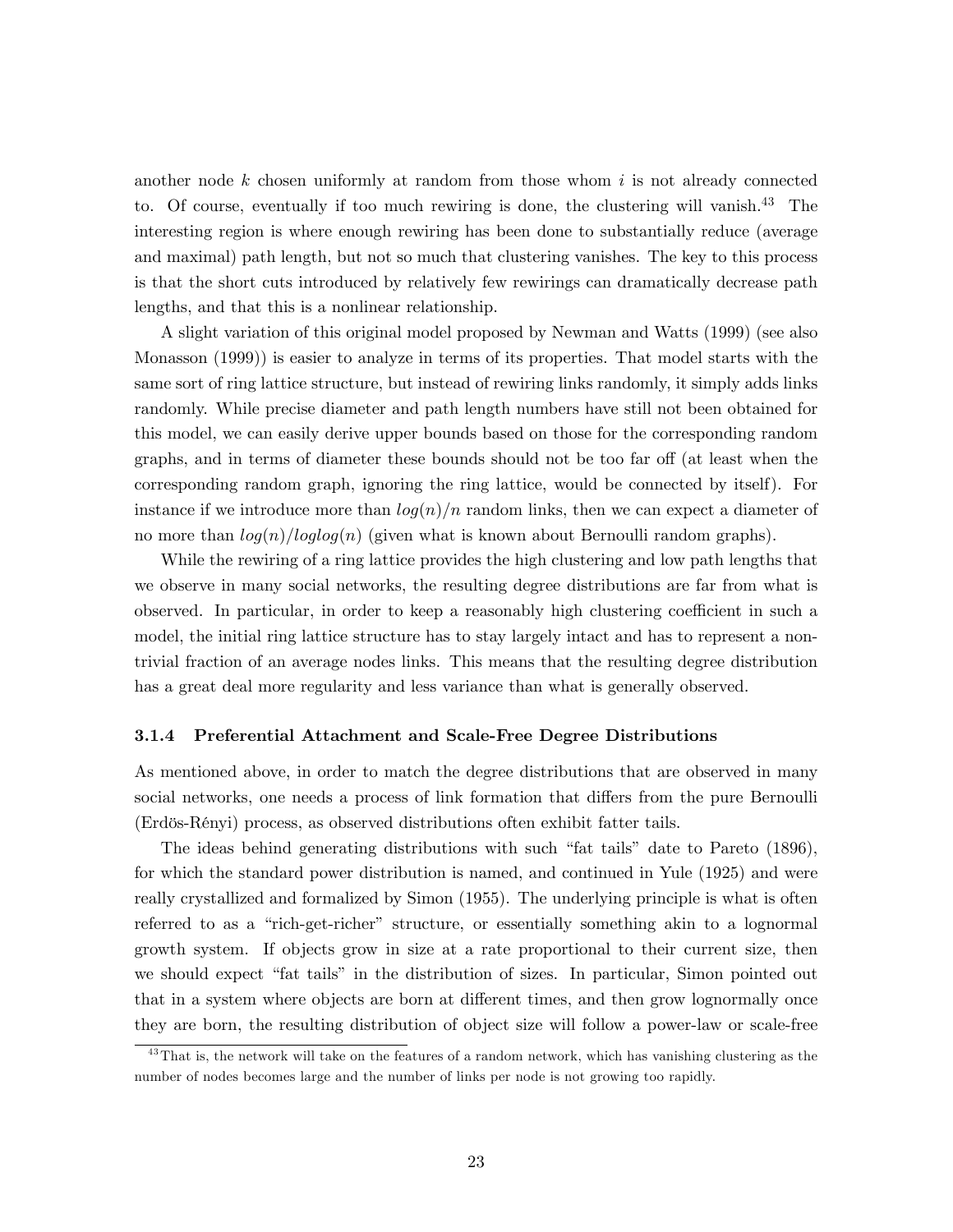distribution.<sup>44</sup> This can be applied to distributions of wealth and city sizes, among many other things.<sup>45</sup>

Price (1965) first observed that some networks (in particular, citation networks) had degree distributions with special features. In a later seminal paper, Price (1976) adapted Simon's (1955) ideas to the setting of a growing (citation) network in order to generate scalefree degree distributions. The idea was that the number of citations that papers would gain over time were proportional to the number of citations they already had. $^{46}$  In the recent literature, such a process has been referred to by the name of "preferential attachment," as coined by Barabasi and Albert (2001), who developed a model similar to Price's (1976) model except it is undirected, while Price's was directed. $47$ 

Let me briefly describe such a model, as it is useful in illustrating some of the techniques from that literature. Consider a system where a new node is born at each date. So let us index nodes by their date of birth  $i \in \{0, 1, 2..., t, ...\}$ . Upon birth (and only then), each new node forms m links with pre-existing nodes.<sup>48</sup> The new node selects the nodes to link to in a random manner, but with a probability that is proportional to the number of links that each given node already has. For example, if an existing node i has twice as many links as some other node j, then it is twice as likely to get a given link from the newborn node. So, roughly, the probability that any given existing node  $i$  gets a new link at time  $t$  is m times its degree relative to the overall degree of all existing nodes that time t, or  $m \frac{k_i(t)}{\sum_{i=1}^{t} k_i(t)}$  $\frac{\kappa_i(t)}{\sum_{j=1}^t k_j(t)},$  where  $k_i(t)$  is node *i*'s degree at time t and  $\sum_{j=1}^t k_j(t)$  is the normalization by the total degree of all nodes. As there are tm total links in the system at time t,  $\sum_{j=1}^{t} k_j(t) = 2tm$ . Thus, the

 $^{44}$ Another explanation behind power laws is the idea of "HOT" (highly optimized tolerance) systems that underlies Carlson and Doyle [76] and Fabrikant, Koutsoupias, and Papadimitriou [123]. That important idea addresses systems that are centrally optimized, rather than self-organizing.

 $^{45}$ See Mitzenmacher (2004) for a nice overview.

 $46$  One can explain such a system via a simple process. If researchers randomly find a paper (which these days can be explained via a key-word search) and then search for additional papers via the references they find in the first paper, then the chance of being found is roughly proportional to the number of citations that a paper already has.

<sup>&</sup>lt;sup>47</sup>See Newman (2003) (and also Mitzenmacher (2004)) for more discussion of the various naming of such processes and their development.

<sup>&</sup>lt;sup>48</sup>There are some details to worry about in starting such a process. Early nodes may not end up being able to form  $m$  links. If we count early nodes as having  $m$  links, regardless of how many they actually formed, then the process is well-defined. Alternatively, one can start with some initial connected network of at least m nodes already in place. Also, a node can form at most one link to any given other node. So, one can either follow a convention of allowing a node to try to form more than one link with an existing node and then treating more than one link between two nodes as just one link (or instead one could re-randomize whenever a node tries to form a link with a node that it has already linked to). The network in Figure 5 was formed by treating nodes 1 and 2 as if they had degree 2, and by allowing nodes to form multiple links to a single node, but then counting them as just one link (for instance, note that node 3 only formed a link with node 2 and not node 1).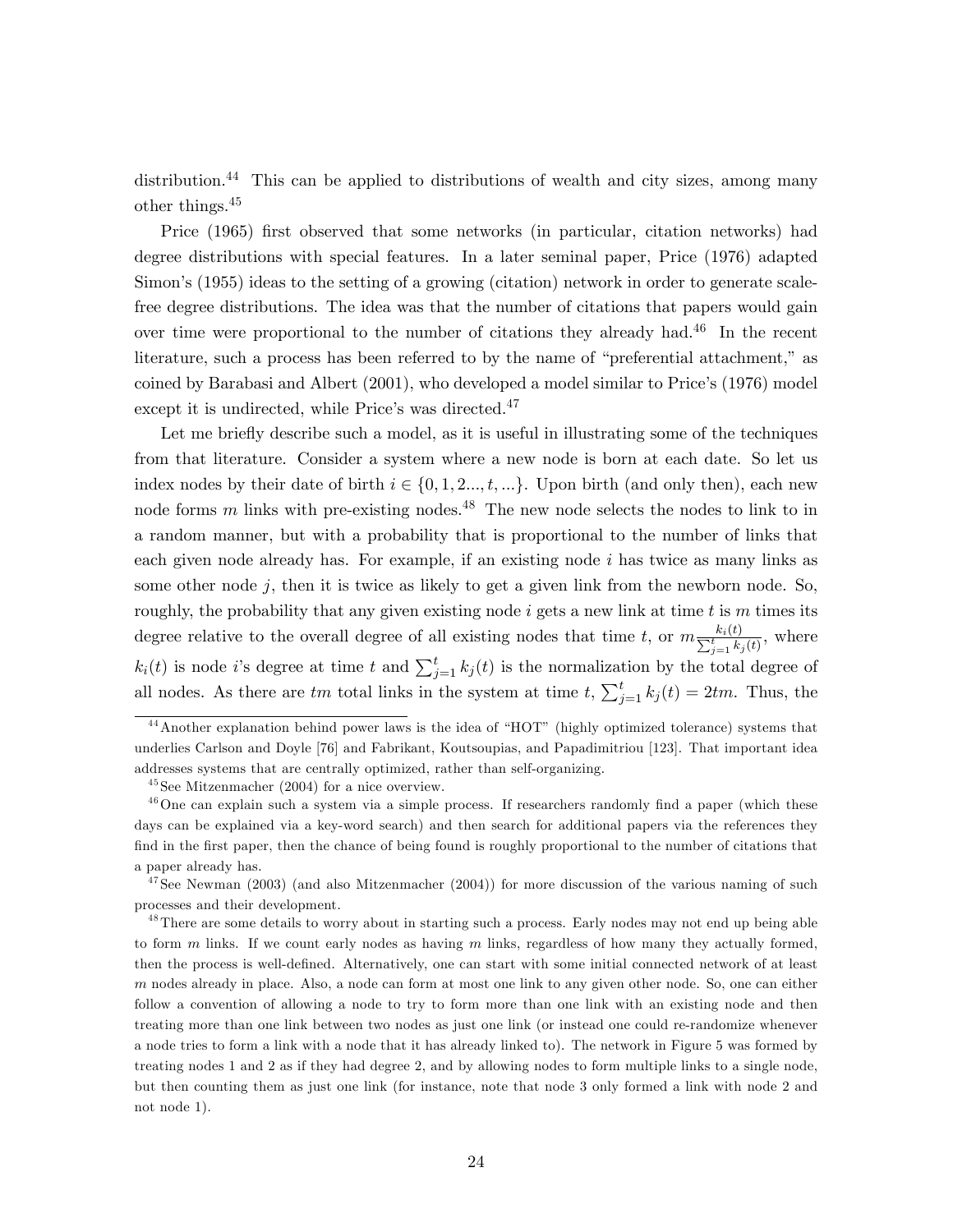probability that any given existing node *i* gets a new link in period *t* is  $\frac{k_i(t)}{2t}$ .

This results in a well-defined stochastic process (an infinite Markov chain). As such the steady state distribution of a Markov process can be hard to solve for explicitly, the system is often approximated. For instance, if we approximate the random discrete time system by a continuous time system, where the degree of each node grows deterministically at the expected rate, then we can solve it explicitly. This is termed a "mean-field" approximation.

So, in this system, given that a node i is expected to gain roughly  $\frac{k_i(t)}{2t}$  links in period t, the mean field approximation is to solve the system where

$$
\frac{dk_i(t)}{dt} = \frac{k_i(t)}{2t}.
$$

This differential equation with initial condition  $k_i(i) = m$  leads to a solution of

$$
k_i(t) = m\left(\frac{t}{i}\right)^{1/2}.
$$

Thus, nodes are born over time and then grow. The system is now much simpler than the random system, in that the degrees of nodes can be ordered by their ages. The oldest nodes are the largest. To find out what the fraction of nodes is that exceeds some given level  $k$  at some time  $t$ , we just need to identify which node is at exactly level  $k$  at time  $t$ , and then we know that all nodes born before then are the nodes that are larger. Let  $i_t(k)$  be the node which has degree k at time t, or such that  $k_{i(t)}(t) = k$ . From our above equation, we know that

$$
\frac{i_t(k)}{t} = \left(\frac{m}{k}\right)^2.
$$

The fraction of nodes that have degree smaller than  $k$  at time  $t$  are then the proportion born after node  $i_t(k)$ , or born after time  $t\left(\frac{m}{k}\right)^2$ . Thus, the distribution function is

$$
F_t(k) = 1 - m^2 k^{-2}.
$$

This has a corresponding density or frequency of  $49$ 

$$
f(k) = 2m^2k^{-3}.
$$

Thus, we obtain a scale-free distribution with an exponent of  $-3$ .<sup>50</sup>

To get some feeling for such a network, and how it might differ from the previous random graph models, consider the following figure of a 25 node network which was generated using such a preferential-attachment process where each new node forms two links.<sup>51</sup>

<sup>&</sup>lt;sup>49</sup>Note that the expression for  $F_t$  is in fact independent of t (which is an artifact of the continuous time mean-field approximation). Thus, the subscript is dropped from the expression.

 $50$ The specifics of the exponent -3, comes from the -2 in the distribution function, which is traced back to the fact that each link is shared by a new and old node. If these were in different proportions, the exponent would change. See Simon (1955) for more discussion of this, and Jackson and Rogers (2004) for an alternative model with additional variation in the exponent.

 $51$ Node 1 formed no links at birth. Node 2 formed only a link to 1. And then the process was well defined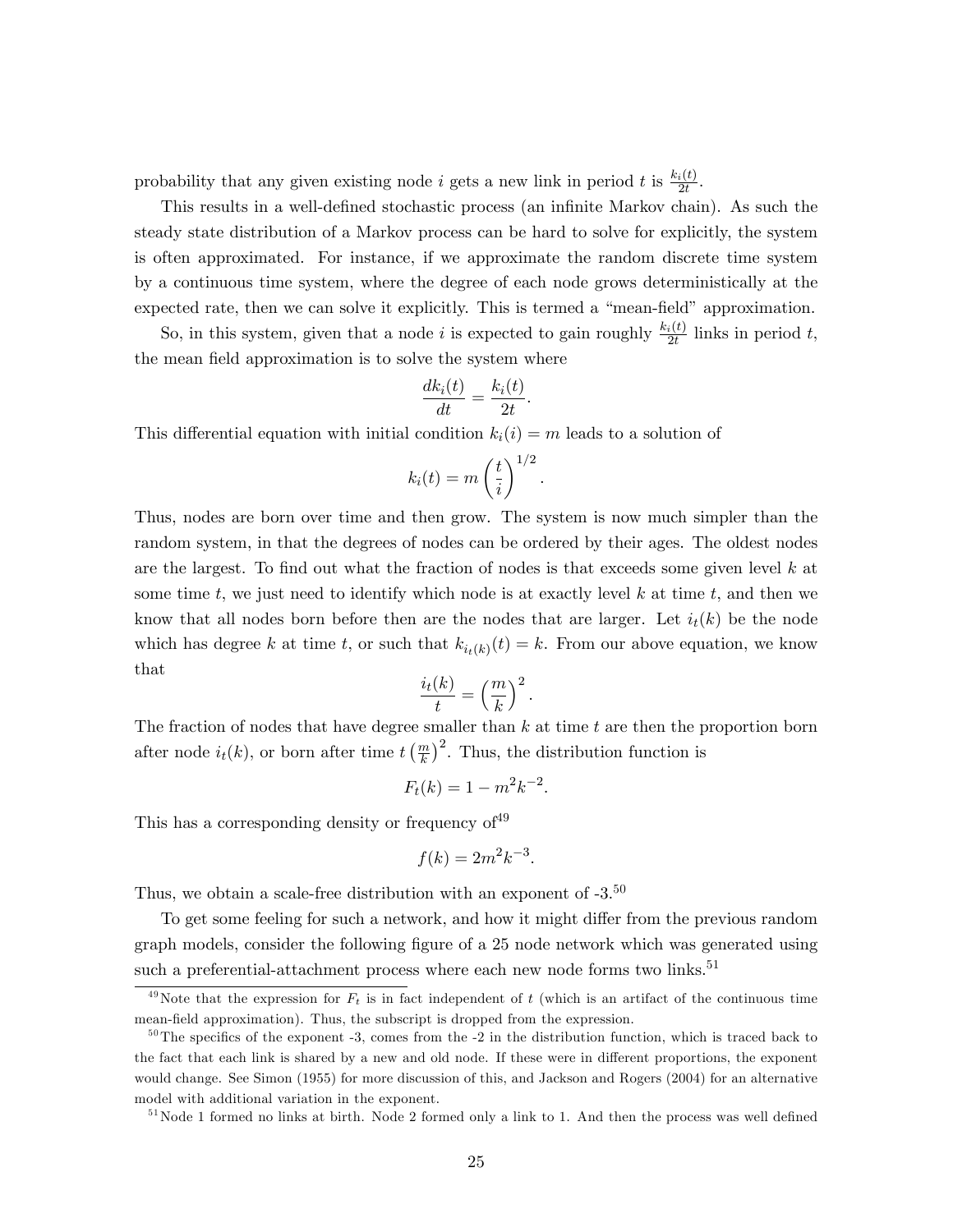

Figure 5: A Network Formed by Preferential Attachment

The nodes are indexed by their birth dates, and we see that the older nodes tend to have much higher degrees. For instance, node 2 has degree 11 while nodes 22 to 25 have only degree 2, or the links they form at birth.<sup>52</sup> This network looks very different from the earlier models which had approximately the same average degree (Figures 3 and 4).

#### 3.1.5 Hybrid Models

From the models we have discussed so far, we see that in each case there is some deficiency. The purely random graphs analyzed by Erdös and Rényi do not exhibit the clustering or degree distributions that match many observed networks. The rewired ring lattices of Watts and Strogatz (1998) do not exhibit degree distributions matching observed networks. Preferential attachment generates scale-free degree distributions that help account for the fat-tailed degree distributions observed in many applications. However, it turns out that preferential attachment generates networks that do not exhibit any clustering. Moreover, as we saw from Table 2, degree distributions differ substantially across applications and tend to lie somewhere

from then on.

 $52$ It is clear that many networks have degree distributions that are not so purely age dependent. By adding a weighting parameter or "fitness," it is easy to extend the model so that some younger nodes can overtake older nodes because they are more attractive to link to (see Bianconi and Barabasi (2001)). In such a model each node is born with a level of attractiveness, and the probability that they are attached to is proportional to this level of attractiveness times the number of links they have, properly normalized.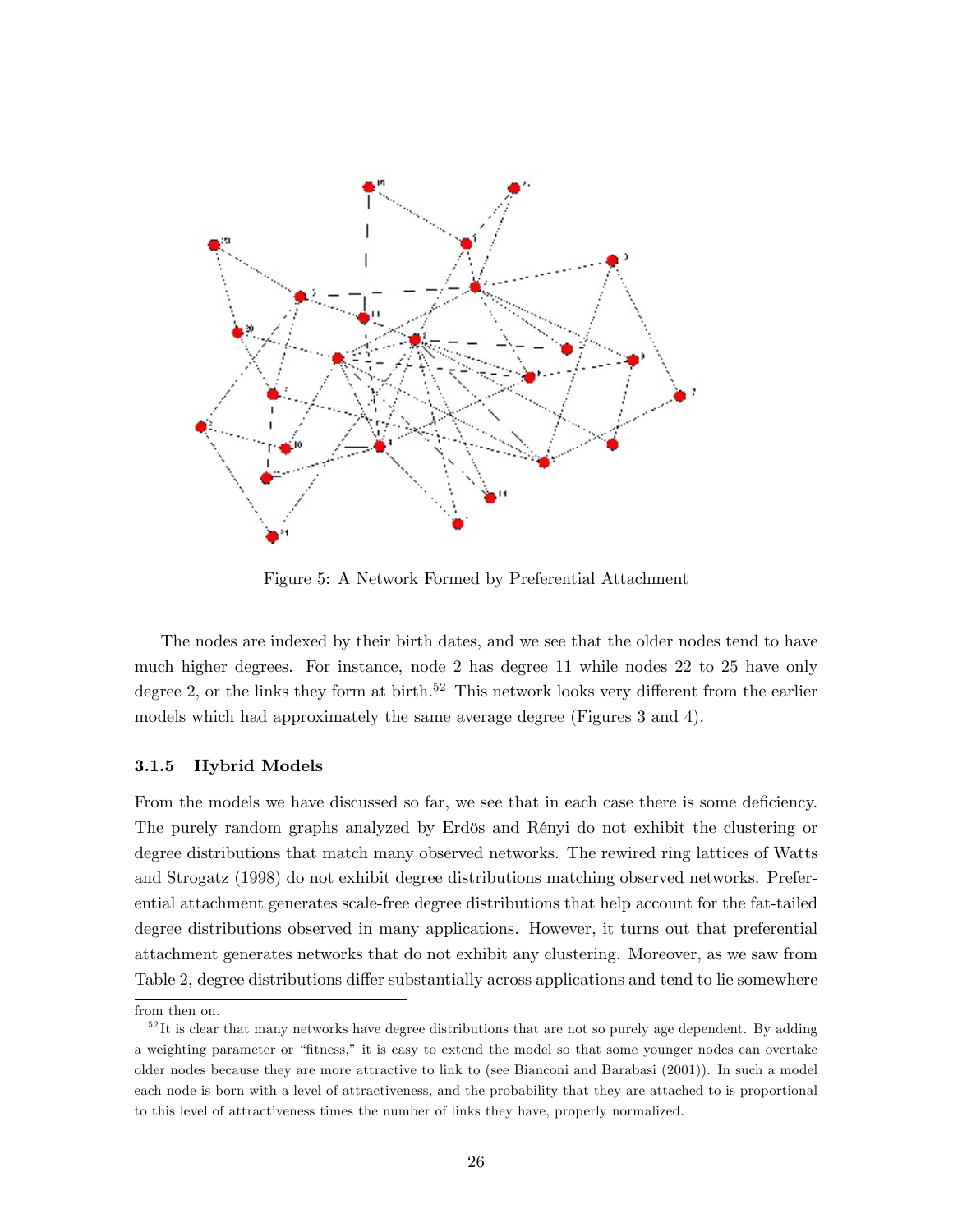between purely random and purely scale-free.

Thus, in order to match observed networks, we need several characteristics: relatively low diameter, nontrivial clustering, and a degree distribution that spans between purely random and scale-free networks. Recent models have made progress in generating networks that are closer to observed networks. Pennock et al (2002), show that by use of a mixed model where some links are formed uniformly at random and others are formed via preferential attachment results in a degree distribution that spans between random and scale-free degree distributions. There are other models that are hybrids of random and preferential attachment (e.g., Kleinberg et al (1999), Kumar et al (2000) , Dorogovtsev and Mendes (2001), Levene et al (2002), and Cooper and Frieze (2003)). Interestingly, most of these ignore the fact that the resulting degree distributions are not scale-free, but instead try to show that the distribution is at least approximately scale-free for large degrees. Pennock et al  $(2002)$  were the first to recognize the fact that many observed networks were not really scale-free, and thus that a hybrid model could better match observed degree distributions. Unfortunately, that model does not provide any clustering.

In order to generate clustering, and still have some sort of scale-free aspect to a degree distribution, Klemm and Eguíluz (2002, 2002b) have a variation of the preferential attachment model where nodes are declared either active or inactive. A new node enters as "active" and then some existing active node is randomly de-activated (with a probability inversely proportional to its degree). New nodes attach to each active node. Then with a probability  $\mu$ , each of these links is rewired to a random node in the population chosen according to preferential attachment. This process thus has a fixed number of "active" nodes, and the fact that each entering node ends up hooked up to a proportion  $1 - \mu$  of them, and that the list of active nodes only changes by one each period, results in significant clustering. The preferential attachment structure results in the scale-free distribution and small diameter. However, this sort of model only generates scale-free distributions.

Jackson and Rogers (2004) show that a hybrid model can result in all of the features of high clustering, small diameter, and a degree distribution that spans between purely random to scale-free. In that model, nodes are born over time and each node forms  $m$  links, just as in the preferential attachment model described above. However, instead of forming links randomly, the new nodes meet (and form links to) some existing nodes purely at random and then also meet some neighbors of these nodes.<sup>53</sup> Meeting neighbors introduces an element of preferential attachment, as the chance of meeting a node in that manner is proportional to how many neighbors it has. As the ratio of how many nodes are met at random compared to how many of their neighbors are met is varied, this process spans between one of completely

 $53$  See Vazquez (2003) for a related process which also exhibits clustering, where links are formed by first entering at a randomly selected node and then following a path emanating from the node.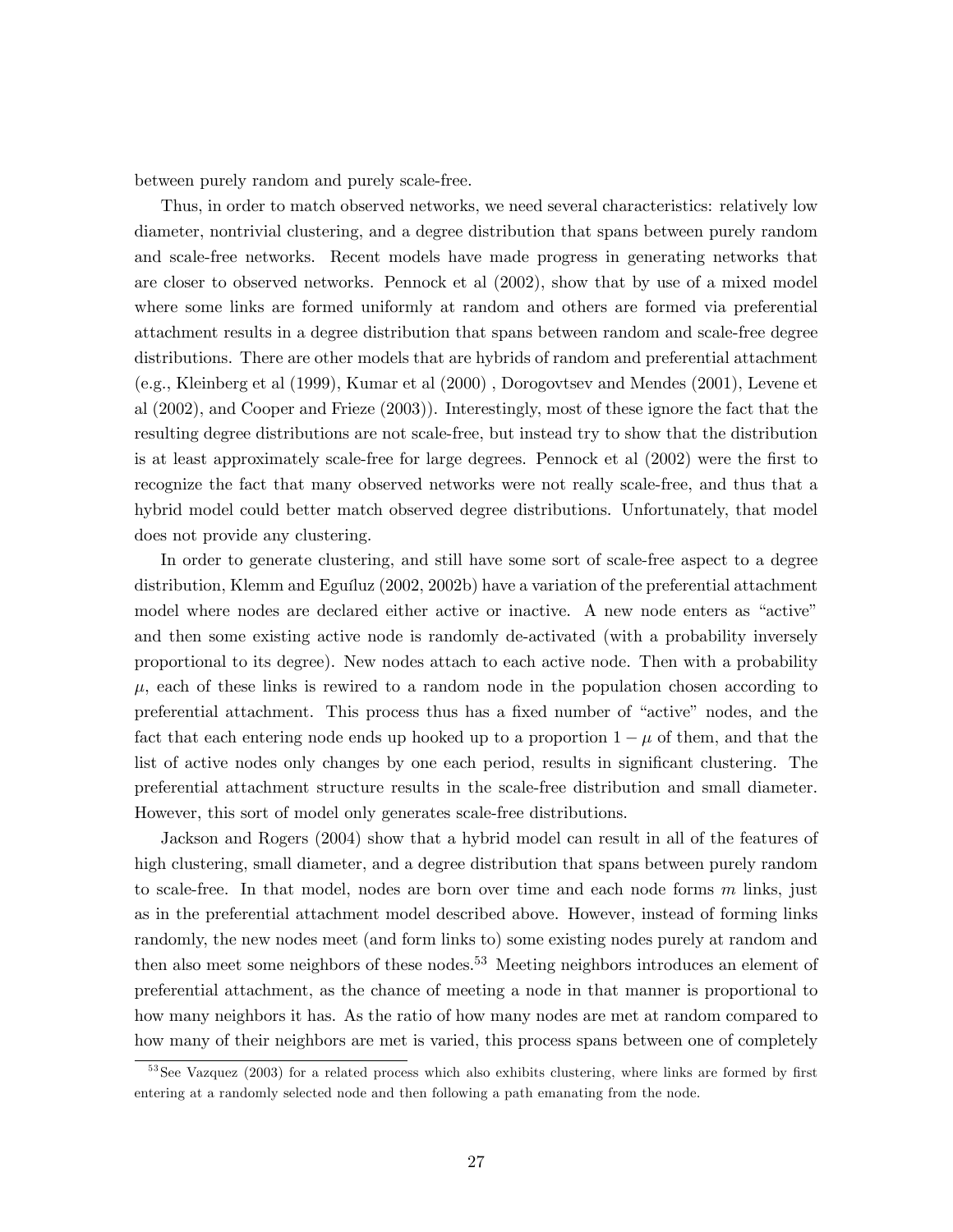random link formation to one of pure preferential attachment. However, it exhibits nontrivial clustering between these extremes, since then a new nodes will often form a links both to an existing node and one of its neighbors, thus forming a completed triangle. Jackson and Rogers show that such a model can fit observed networks well on several dimensions at once (see Table 2).

#### 3.2 Strategic Models of Network Formation

As I have provided extensive discussion of strategic models of network formation elsewhere (Jackson (2003, 2004)), here I will present a few examples to illustrate some key points about the literature on network formation that has emerged from economics and game theory.

There are two key aspects of an economic/game theoretic approach to modeling network formation:

- (i) agents derive some utility from the network, and thus there is an overall societal welfare corresponding to any network that might arise, and
- (ii) links are formed at the discretion of the agents who are (or control) the nodes, and resulting networks can be predicted through notions of equilibrium or possibly stochastic dynamic processes.

While economists are so used to looking at costs and benefits and using utility based models that (i) would be taken for granted; it is important to note that this perspective on network analysis is a key distinguishing feature from the "random" models discussed above. This is an important feature that allows one to assess the implications of various networks or formation processes, to deduce whether "good" networks are emerging from society's perspective. Having utilities assigned to networks is, of course, also a prerequisite for an equilibrium analysis, (ii), which complements the "random" processes and provides different insights into network formation. Being able to evaluate the consequences of various network structures is necessary in order to move the study of social networks beyond a purely descriptive exercise, and having welfare measures and outcomes associated with different networks is essential in this regard. Also when integrated with an equilibrium analysis, we can analyze and understand the potential conflict that arises between the networks emerging through the choices of the parties involved and the networks that are best from a societal perspective.

Another important point to emphasize, is that such a game theoretic perspective can help answer the questions as to why certain network features might appear. I will discuss this a bit more below, with respect to contrasting views of "small-worlds" phenomena. I will also discuss the limitations of an economic/game theoretic approach, and the potential for hybrid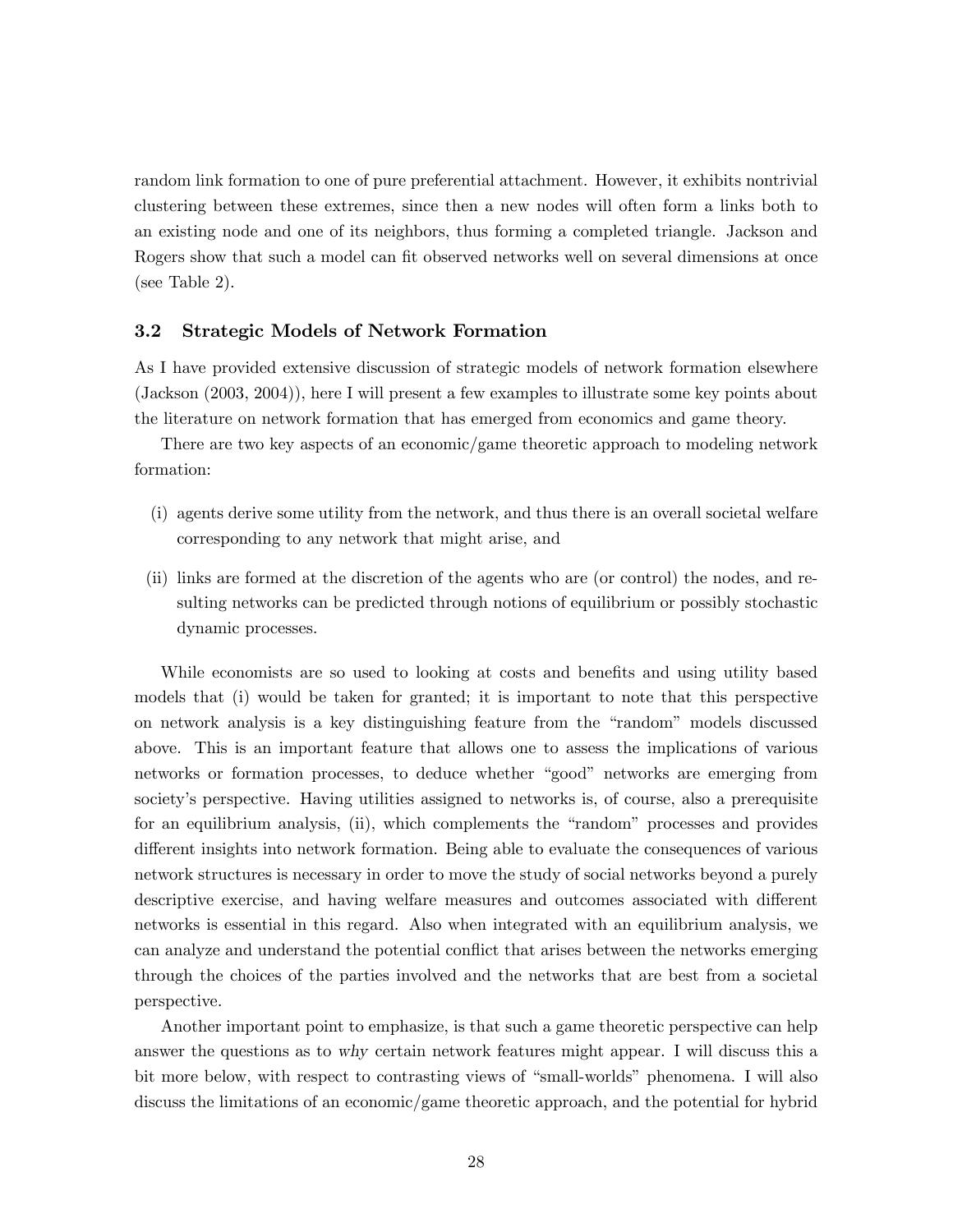approaches, which combine some randomness and heterogeneity with economic motivations for link formation.

#### 3.2.1 An Economic Approach

Some of the first models bringing explicit utilities and choice to the formation of social links, were in the context of modeling the tradeoffs between "strong" and "weak" ties in labor contact networks. These models were by Boorman (1975) and Montgomery (1991), and explored findings and hypotheses about different strengths of ties and their role in finding employment that were originally due to influential work by Granovetter (1974). Granovetter had observed that when individuals obtained jobs through their social contacts, while they sometimes did so through strong ties (people whom they knew well and interacted with on a frequent basis), they also quite often obtained jobs through weak ties (acquaintances whom they knew less well and/or interacted with relatively infrequently). This led Granovetter to coin the phrase "the strength of weak ties." There have been many studies that have followed on Granovetter's work, and many different explanations for such phenomena, as well as more explicit distinctions between what constitutes a strong versus a weak tie in various settings. Boorman's article and Montgomery's articles provided explicit models where costs and benefits could be assigned to strong and weak ties, and tradeoffs between them could be explored.

From a completely separate perspective, another use of utility functions in a network context emerged in the work of Myerson (1977). Myerson was originally interested in characterizing a cooperative game theoretic solution concept, the Shapley value, without directly imposing an additivity axiom. This led him to analyze a class of cooperative games<sup> $54$ </sup> that were augmented with a graph structure. In particular, in these games the only coalitions that could produce value are those that are pathwise connected within the underlying graph. He thought of the graphs as indicating the possible cooperation or communication structures. So, starting with some given cooperative game and then augmenting it with such a graph, one ends up with a new cooperative game where the worth of any coalition is determined by how it is partitioned by the graph.<sup>55</sup> In that framework, a natural analog of the Shapley

 $54$  For those not familiar with cooperative games, a standard formulation specifies a value or worth for every possible set of players. A solution, such as the Shapley Value, then predicts or suggests how the total value of the society as a whole (the "grand coalition"), should be split between its members and how that depends on the values that are generated by all the possible subcoalitions. The reason that the information of the values of subcoalitions is important, is that it provides information about how much different players contribute to society as one can calculate, for instance, how much value would be lost if a given player were removed from the society or from some given subcoalition.

 $55$  For example, considering a coalition 1,2,3 and a graph that just has a link between 1 and 2, means that the coalition would generate value as if it were just 1,2 instead of 1,2,3 (normalizing isolated players to have value of 0).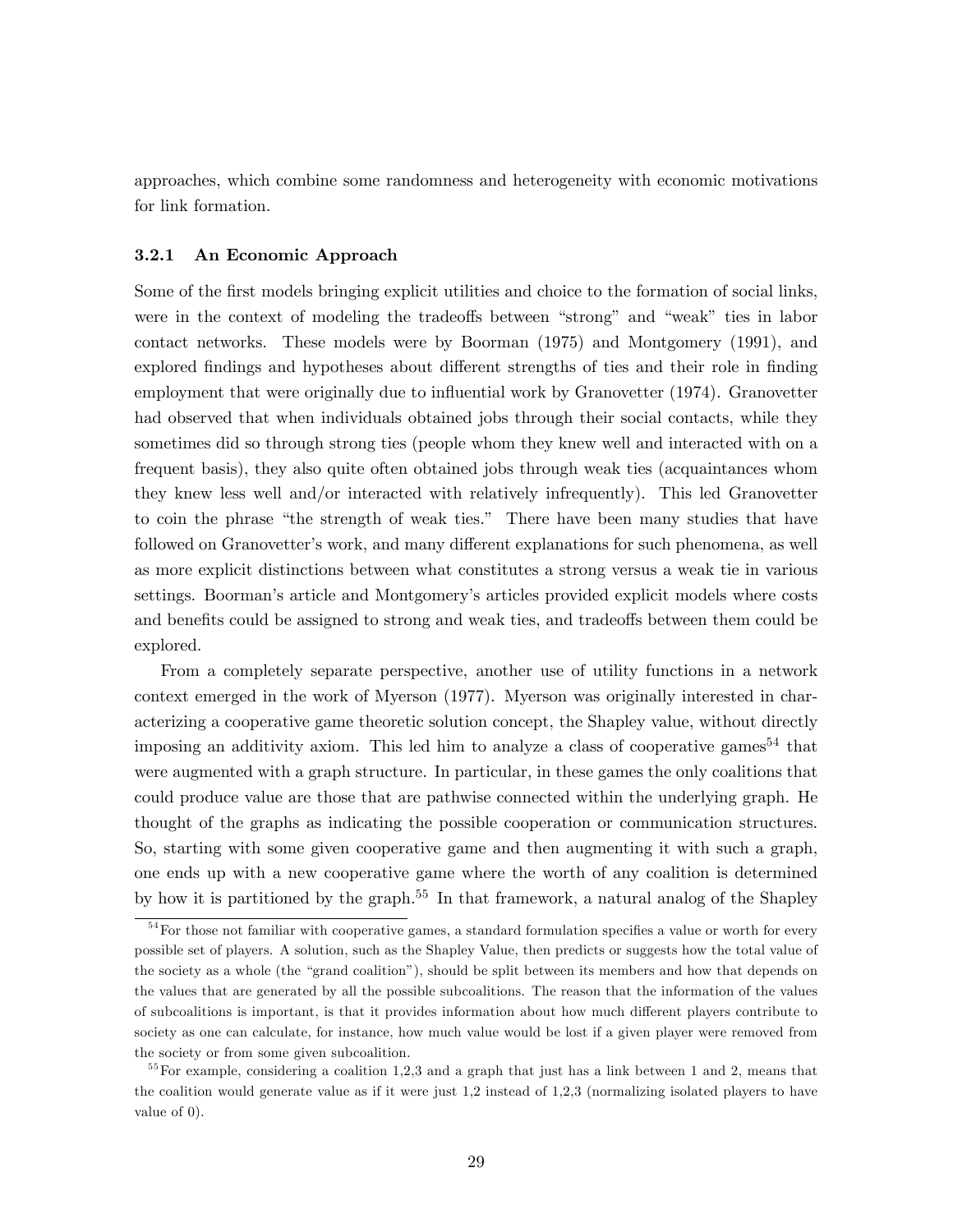value (now termed "The Myerson Value") emerges and can be characterized with some simple axioms. Aumann and Myerson (1988) then recognized that different graph structures led to different allocations of value to the agents in the society, and so they studied a specific extensive form game where links are considered one-by-one according to some exogenous order, and formed if both agents involved agree. While that game turns out to be hard to analyze even in three-person examples, it was an important precursor to the more recent economic literature on network formation.<sup>56</sup>

In contrast to the cooperative game setting, Jackson and Wolinsky (1996) explicitly considered networks, rather than coalitions, as the primitive. Thus rather than deducing utilities indirectly through a cooperative game on a graph, they posited that networks were the primitive structure and agents derived utilities based on the network structure in place. Once we have utility being derived from networks, we can take a game theoretic approach to modeling network formation by modeling the formation of links via the decisions of self-interested maximizing players.

As with any game theoretic setting, there are different approaches to modeling equilibrium. A standard equilibrium concept such as Nash equilibrium is not well suited to modeling network formation, as the consent of two players is generally needed to form a link or relationship.<sup>57</sup> For example, if we simply consider a game where each agent announces the links he wishes to form and we form links that are jointly announced, it is always a Nash equilibrium to have no links form. Each player announces an empty set of links since he or she (correctly) anticipates that all other players will do the same.

There are various ways around this, and a very simple one is to define a simple stability notion directly on networks. This was the approach followed by Jackson and Wolinsky (1996) who defined the following notion of pairwise stability. A network is pairwise stable if no player wants to sever a link and no two players both want to add a link.

More formally, let  $u_i(g)$  denote the net utility that agent i receives under the network g, inclusive of all costs and benefits.

A network g is pairwise stable if

- (i) for all  $ij \in g$ ,  $u_i(g) \ge u_i(g ij)$  and  $u_i(g) \ge u_i(g ij)$ , and
- (ii) for all  $ij \notin g$ , if  $u_i(g + ij) > u_i(g)$  then  $u_j(g + ij) < u_j(g)$ .

 $56$ See Slikker and van den Nouweland (2001) for an overview of much of the cooperative game theoretic literature that has followed on communication and cooperation structures based on networks.

<sup>&</sup>lt;sup>57</sup>There are some exceptions. In some purely directed settings, it is possible to form a link without the destination node's consent - such as forming a link to a web page or citing a paper. In such cases, the issue of mutual consent does not arise and a solutions such as Nash equilibrium and its refinements can be used. See Jackson (2004) for more discussion and references on such equilibrium modeling issues.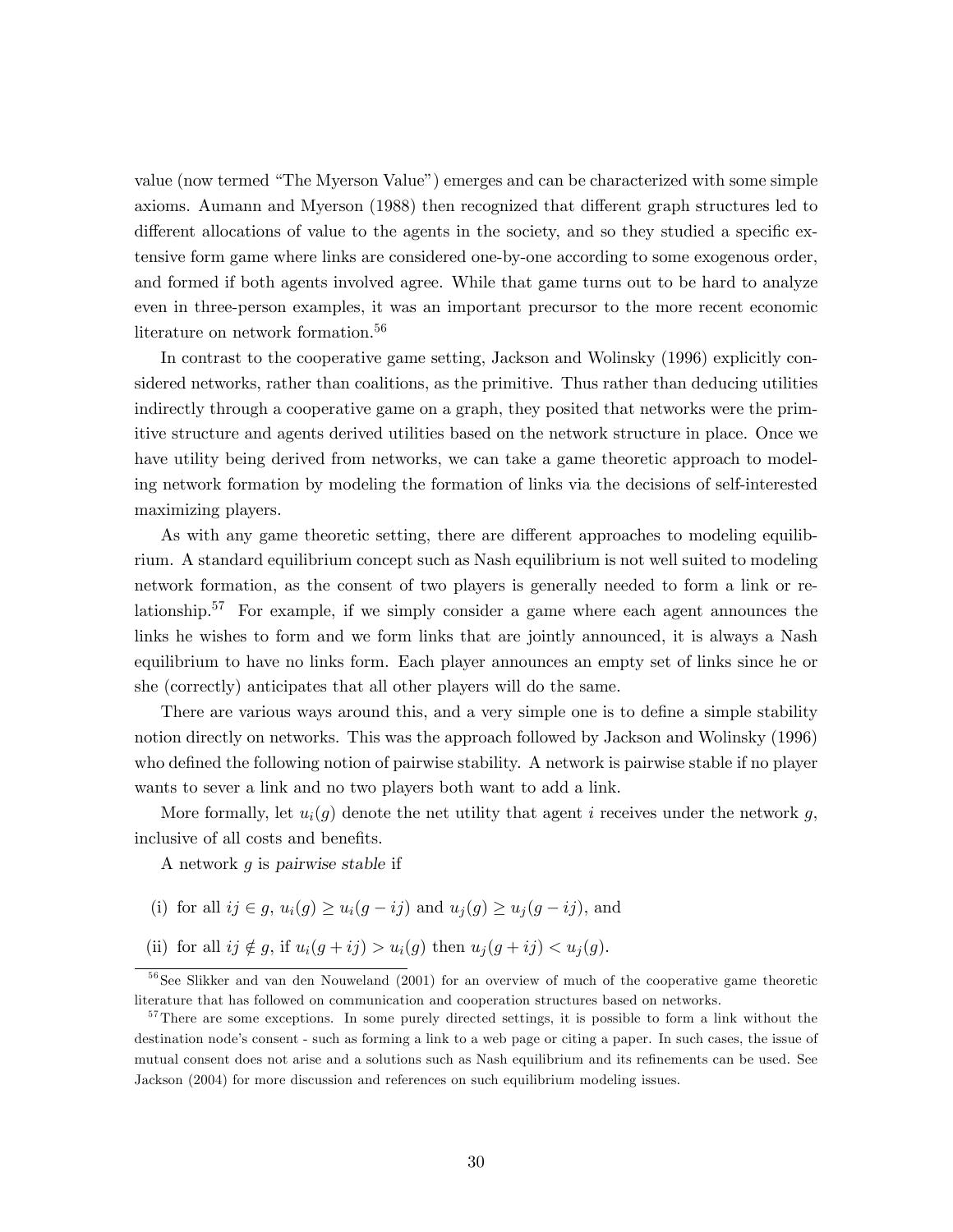The requirement that no player wishes to delete a link that he or she is involved in implies that a player has the discretion to unilaterally terminate relationships that he or she is involved in. The second part of the definition can be stated in various ways. In order for a network to be pairwise stable, it is required that if some link is not in the network and one of the involved players would beneÖt from adding it, then it must be that the other player would suffer from the addition of the link. Another way to state this is that if we are at a network  $g$  where the creation of some link would benefit both players involved (with at least one of them strictly benefiting), then the network  $g$  is not stable, as it will be in the players' interests to add the link.

While pairwise stability is natural and quite easy to work with, there are limitations of the concept. For instance, it only considers deviations one link at a time, and by at most two players at a time. This is a current area of research (see Section 5), but nonetheless pairwise stability serves as a sensible starting point.

Given that we have well-defined payoffs to players as a function of the network, there are two obvious and standard notions of welfare that we can apply. The first is simply a utilitarian principle, which is to say the "best" network is the one which maximizes the total utility of the society. This notion was referred to as "strong efficiency" by Jackson and Wolinsky  $(1996)$ , but I will simply refer to it as efficiency.

Let  $v(g) = \sum_i u_i(g)$  be the total value that accrues to society as a function of a network g. A network g is efficient relative to v if  $v(g) \ge v(g')$  for all  $g' \in G(N)$ .

It is clear that there will always exist at least one efficient network, given that there are only a finite set of networks.

The other natural notion of efficiency is that of Pareto efficiency. A network g is Pareto *efficient* relative to  $(u_1, \ldots, u_n)$  if there does not exist any  $g' \in G$  such that  $u_i(g') \ge u_i(g)$ for all  $i$  with strict inequality for some  $i$ .

To understand the relationship between the two definitions, note that if  $g$  is efficient relative to  $v = \sum_i u_i$  then it is clearly Pareto efficient relative to  $(u_1, \ldots, u_n)$ . The converse is not true. What is true is that  $g$  is efficient relative to  $v$  if and only if is Pareto efficient relative to all  $(\widehat{u}_1, \ldots, \widehat{u}_n)$  such that  $\sum_i \widehat{u}_i = v$ .

Thus, efficiency is a stronger notion and is the more natural notion in situations where there is some freedom to reallocate value through transfers. Pareto efficiency is a less decisive notion, often admitting many networks, but it might be more reasonable in contexts where the payoff functions are fixed, and no transfers are possible.

#### 3.2.2 The Connections Model

A simple model of social connections, from Jackson and Wolinsky (1996), is useful for illustrating the relationship between efficient and pairwise stable networks.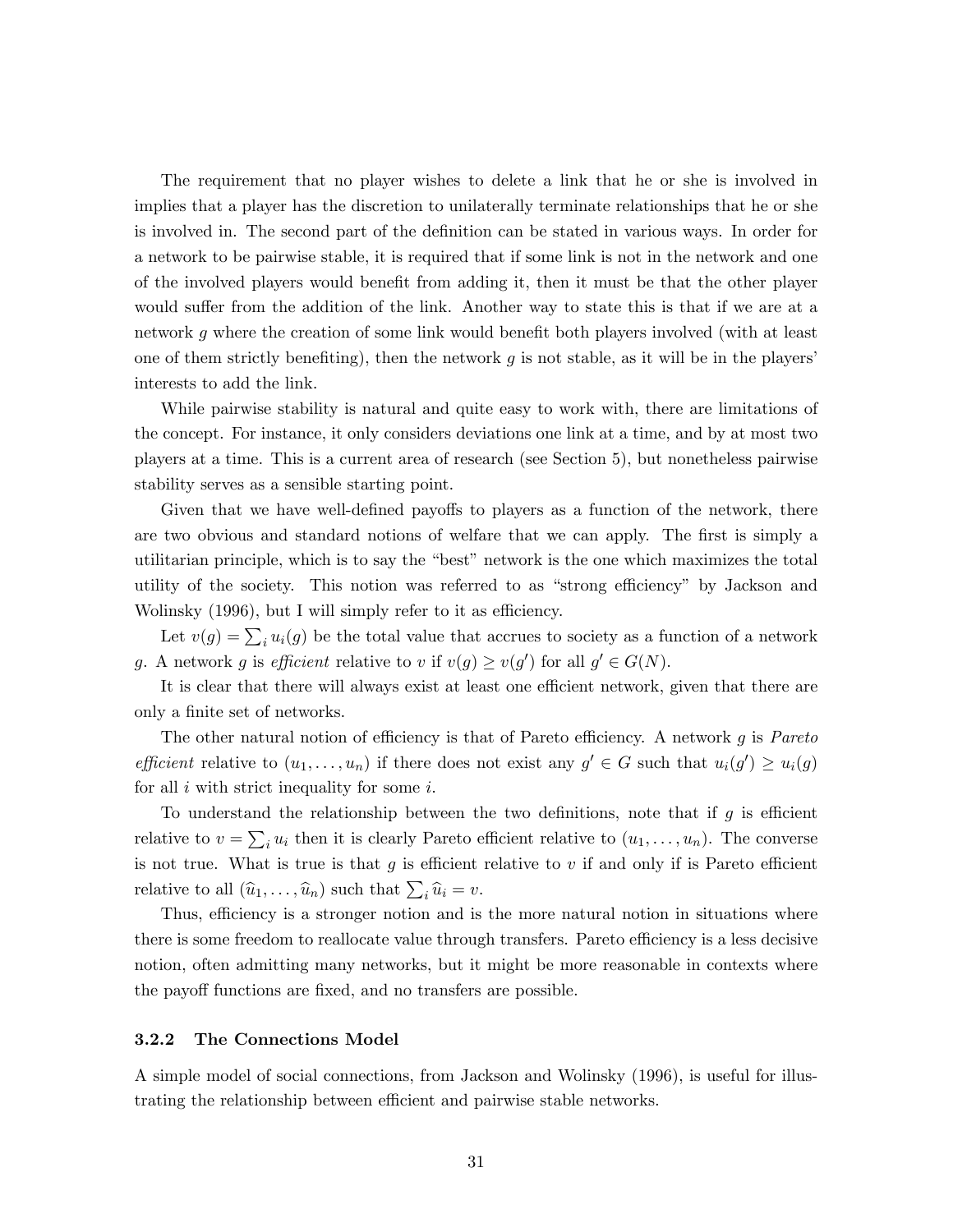In the connections model, links represent social relationships between players (nodes); for instance friendships. These relationships offer benefits in terms of favors, information, etc., and also involve some costs. Moreover, players also benefit from indirect relationships. A "friend of a friend" also results in some indirect benefits, although of a lesser value than the direct benefits that come from a "friend." The same is true of "friends of a friend of a friend," and so forth. The benefit deteriorates in the "distance" of the relationship. This is represented by a factor  $\delta_{ij}$  that lies between 0 and 1, which indicates the benefit from a direct relationship between i and j and is raised to higher powers for more distant relationships. For instance, in the network where player 1 is linked to 2, 2 is linked to 3, and 3 is linked to 4; player 1 gets a benefit of  $\delta_{12}$  from the direct connection with player 2, an indirect benefit of  $(\delta_{13})^2$  from the indirect connection with player 3, and an indirect benefit of  $(\delta_{14})^3$  from the indirect connection with player 4. For  $\delta_{ij}$  < 1 this leads to a lower benefit from an indirect connection than a direct one. Players only pay costs, however, for maintaining their direct relationships.

We can write the net utility or payoff  $u_i(g)$  that player i receives from a network g as

$$
u_i(g) = \sum_{j \neq i: i \text{ and } j \text{ are path-connected in } g} (\delta_{ij})^{p_{ij}(g)} - \sum_{j \neq i: \; ij \in g} c_{ij},
$$

where  $p_{ij}(g)$  is the number of links in the shortest path between i and j and  $c_{ij} > 0$  is the cost for player  $i$  of maintaining a link with  $j$ .

To see how this works, let us consider the special case, termed the "symmetric connections" model," where the cost and benefit parameters are identical for all agents, so there exist  $1 \ge \delta \ge 0$  and  $c \ge 0$  such that  $\delta_{ij} = \delta$  and  $c_{ij} = c$  for all ij.

Then, for instance, we can easily deduce utilities in the network pictured in Figure 6.



Figure 6: An Example of Payoffs in the (Symmetric) Connections Model

The highly stylized nature of the connections model allows us to begin to answer questions regarding which networks are efficient, or "best" from society's point of view, as well as which networks are likely to form when self-interested players choose their own links as modeled through pairwise stability.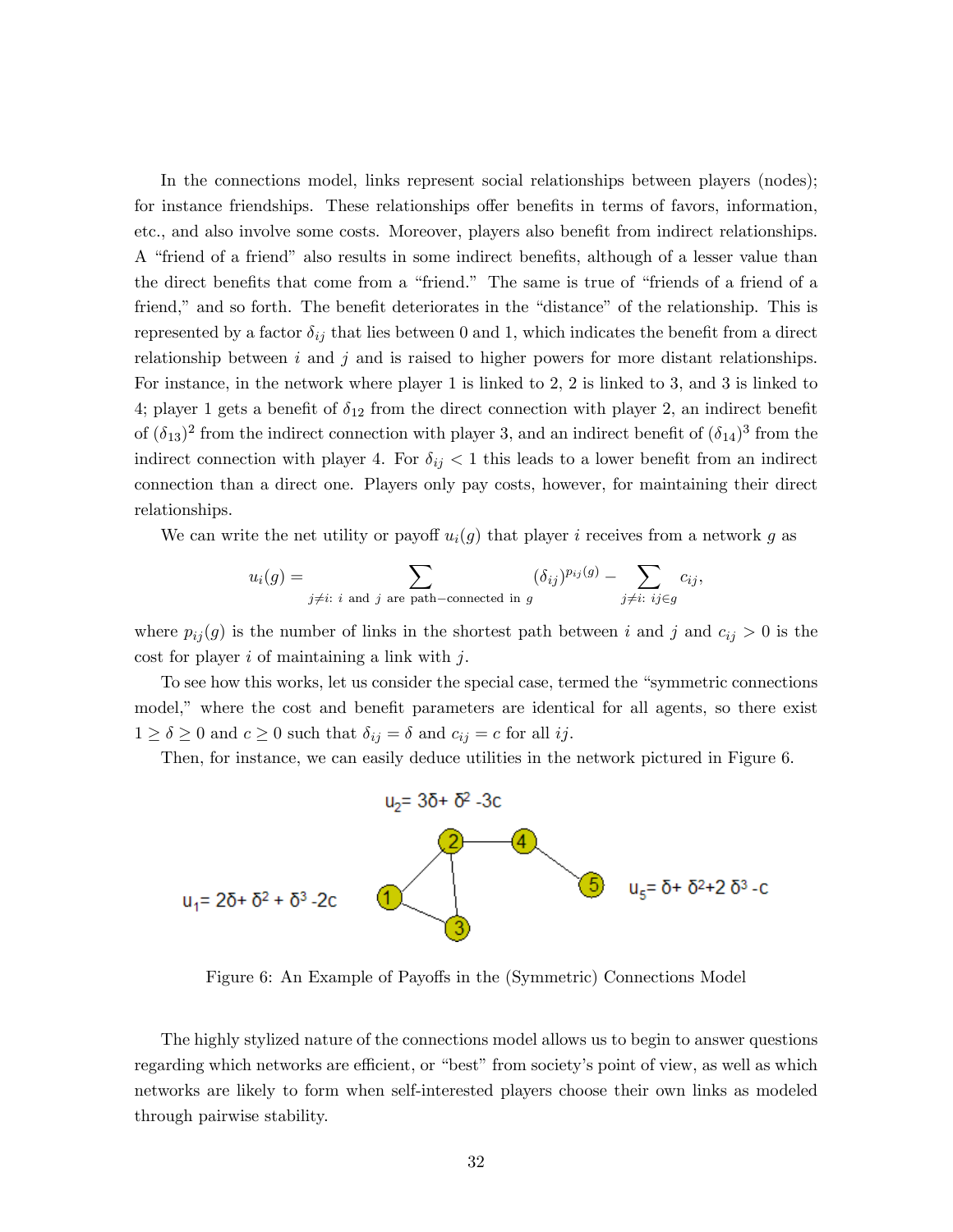Let us examine the efficient networks. They are characterized as follows in the symmetric connections model:

- (i) the complete network if  $c < \delta \delta^2$ ,
- (ii) a star encompassing all nodes if  $\delta \delta^2 < c < \delta + \frac{(n-2)}{2} \delta^2$ , and
- (iii) the empty network if  $\delta + \frac{(n-2)}{2} \delta^2 < c$ .

The intuition behind this is very clear. If costs are very low,  $(i)$ , it will be efficient to include all links in the network. In particular, if  $c < \delta - \delta^2$ , then adding a link between any two agents  $i$  and  $j$  will always increase total welfare. This follows because they are each getting at most  $\delta^2$  of value from any indirect connection between them, and since  $\delta^2 < \delta - c$ the value of a direct connection between them increases their utilities (and might also increase the utilities of other agents). When the cost rises above this level, so that  $c > \delta - \delta^2$  but c is not too high, it turns out that the unique efficient network structure is to have all players arranged in a "star" network. This can be seen from several observations, and a careful proof is not much more complicated. The Örst observation is that a star network involves the minimal number of links  $(n-1)$  needed to connect all individuals. The second is that in a star network all nodes are within at most two links from one another. The third observation is that when  $c > \delta - \delta^2$ , then a path of length two between two nodes generates more utility than a path of length one. A star has the minimal number of links, and has all nodes at distances of two or less, and the most possible at a distance of two out of all networks that connect all individuals. It is also easy to check by direct calculations, that if a small star generates positive total utility then a larger star generates more, and that a single star outperforms separate stars. Thus, if it is efficient to connect agents at all when  $c > \delta - \delta^2$ , then we should do it through a single star. The calculation in (iii) comes from checking whether or not the utility of a star including all nodes is positive.

Thus, in the connections model the set of efficient networks have a remarkably simple characterization: either costs are so low that it makes sense to add all links, or are so high that no links make sense, or costs are in a middle range and the unique efficient architecture is a star network.<sup>58</sup>

We can now compare the efficient networks with those that arise if agents form links in a self-interested manner. The pairwise stable networks are as follows.

(i) If  $c < \delta - \delta^2$ , then the complete network is the unique pairwise stable network.

 $58$ This characterization of efficient networks actually holds for a much broader set of environments. Essentially in any situation where utility depends on minimal distances between nodes and there is some sort of decay of value with distance and there are symmetries across agents, the same conclusions hold (see Bloch and Jackson (2003)).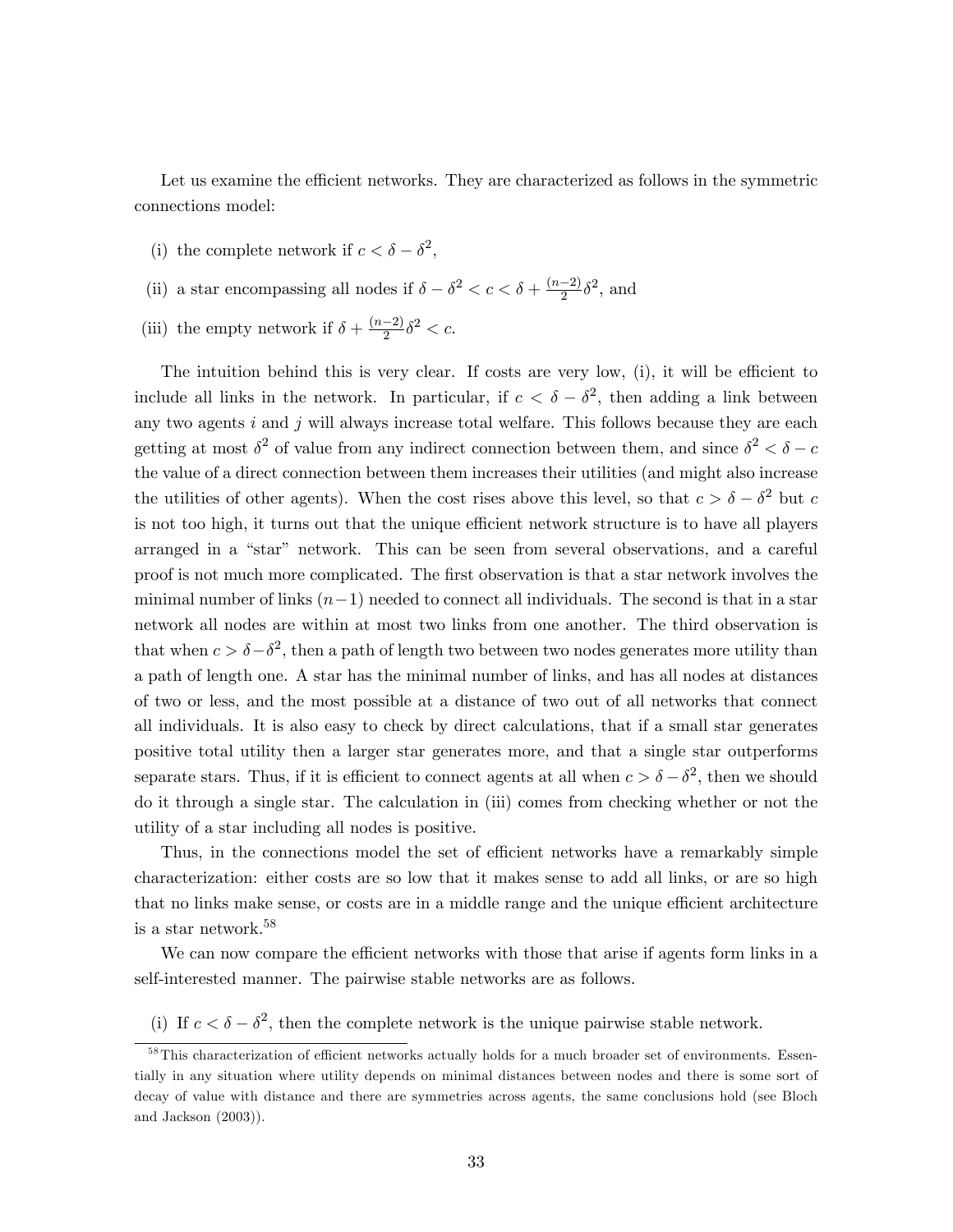- (ii) If  $\delta \delta^2 < c < \delta$ , then a star encompassing all nodes is pairwise stable, and there are also other pairwise stable networks.
- (iii) If  $\delta < c < \delta + \frac{(n-2)}{2} \delta^2$ , then all pairwise stable networks are inefficient, and are such that each agent has either no links or at least two links.
- (iv) If  $\delta + \frac{(n-2)}{2} \delta^2 < c$ , then the empty network is the unique pairwise stable network.

In the case where costs are very low  $c < \delta - \delta^2$ , the direct benefit to the agents from adding or maintaining a link is positive, even if they are already indirectly connected. Thus, in that case the unique pairwise stable network will be the efficient or complete network. When costs are very high, then no links form and again we have an efficient outcome. The more interesting cases in the middle ranges of  $(ii)$  and  $(iii)$ , so that the star is the efficient network, but is only sometimes pairwise stable and even then not uniquely so. It is easy to see why if  $c > \delta$ , then the efficient (star) network will not be pairwise stable. This follows since the center player gets only a marginal benefit of  $\delta - c < 0$  from any of the links. This tells us that in this cost range there cannot exist any pairwise stable networks where there is some player who just has one link, as the other player involved in that link would benefit by severing it. For various values of  $c > \delta$  there will exist nonempty pairwise stable networks, but they will not be star networks: as just argued, they must be such that each connected player has at least two links.

Parts (ii) and (iii) of the above description of pairwise stable networks are illustrated in the following figure.



Figure 7: Two Pairwise Stable Networks in the Symmetric Connections Model

This simple model makes it obvious that there will be situations where individual incentives are not aligned with overall societal benefits. While this connections model is highly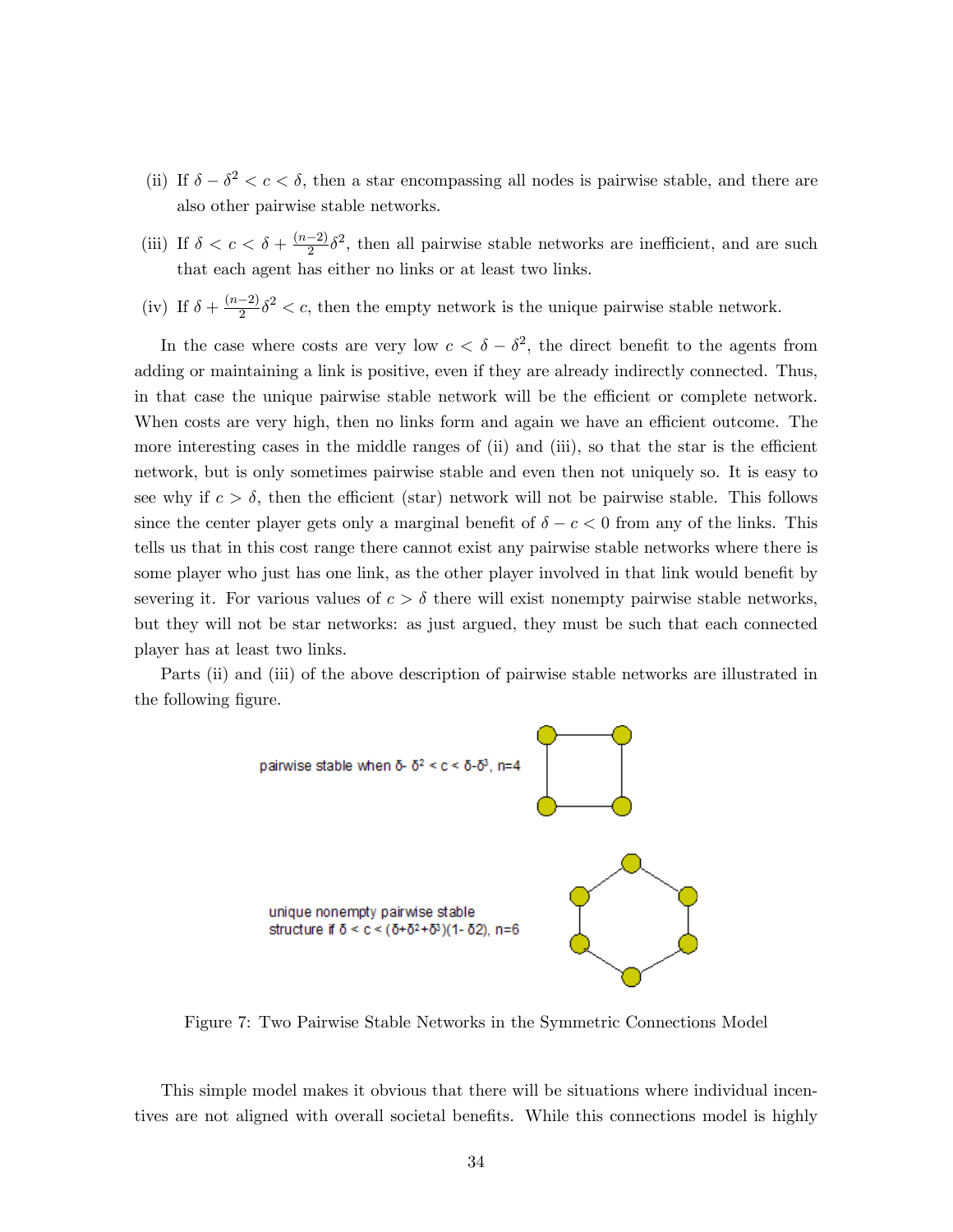stylized, it still captures some basic insights about the payoffs from networked relationships and it shows that we can begin to understand the incentives that underlie network formation and see when resulting networks are efficient.

This model also raises some interesting questions, that we can examine further. For example, the central player in a star is one that we might intuitively think of as occupying a particularly powerful and central position, and in many contexts we would actually expect that player to be better off than other players due to the centrality. However, in the context of the connections model it can be that the central player is actually the worst off as he or she bears the greatest costs. An important missing ingredient is that there is no bargaining or transfer of favors or payments that might compensate the center player. If we allow other players to offer to "pay" the central player for maintaining ties, this can dramatically change what turns out to be stable. As we shall see below, we can model such transfers and this will change both the configuration of payoffs and which networks emerge.

To get a broader feeling for the ideas of efficiency and stability, let us examine another simple example.

#### 3.2.3 Networks Between Firms: an Industrial Organization Perspective

There are various ways in which firms form relationships that affect market outcomes. They can collaborate in research and development, they can merge, they can produce joint products and ventures, they can contract on specific supplier relationships, they can collude, etc. As the costs of production to various firms and resulting prices and quantities produced and demanded can all vary based on the different relationships between firms, this is a natural setting to apply network formation.<sup>59</sup>

Let us consider an example due to Goyal and Joshi (2003), which allows for easy characterizations of efficient and pairwise stable networks. When two firms form a link it lowers their respective costs of production. This is the only direct effect of a link. There are also indirect effects, as firms eventually compete in the market. The cost structure, and thus the full network structure, affects how much each firm eventually sells on the market and the resulting profits.

In this model the marginal cost of production of firm i is given by  $c_i(g) = a - bn_i(g)$ , where  $n_i(g) = |N_i(g)|$  is the number of neighbors that firm i has in the network g. (Set  $a > (n-1)b > 0$  so that costs are always positive.) Thus, each additional alliance that a firm undertakes lowers its marginal cost of production by an amount b.

The eventual profits to firms can be considered under various assumptions about how they compete, with the two canonical ones being pure Cournot and pure Bertrand competition. $60$ 

 $59$  see Bloch (2004) for a recent survey.

 $60$  For non-economists, Cournot competition refers to a situation where producers choose an amount to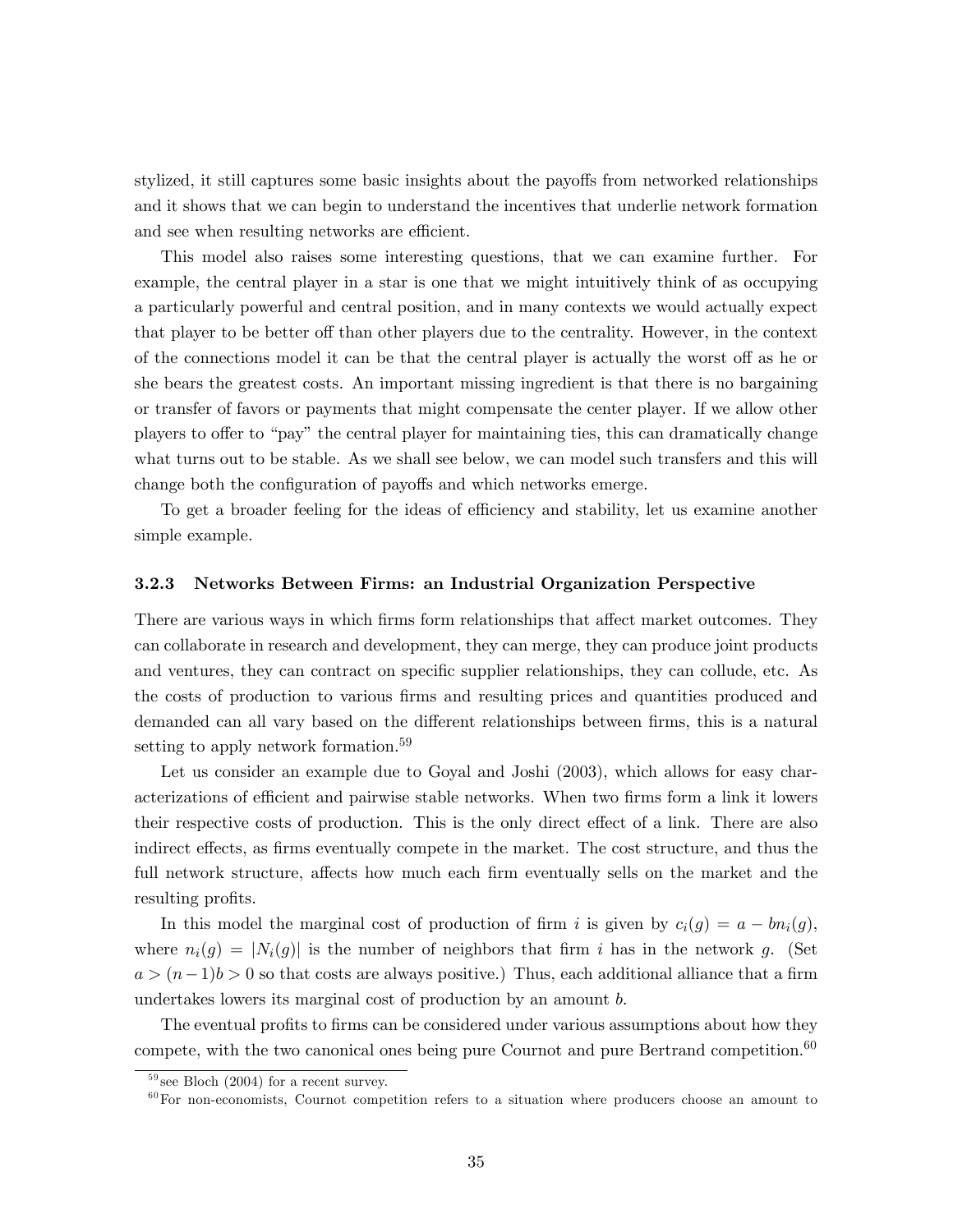Let us first consider Cournot competition, where the market demand is given by the inverse demand function with the price  $p = \alpha - \sum_i q_i$ , where  $\alpha > 0$  is a given constant and  $q_i$  is the quantity of the good produced and offered for sale by firm i.

Under the assumption that  $\alpha$  is large enough, it is easy to check that each firm's Cournot equilibrium profits are  $(q_i(g))^2$ , where<sup>61</sup>

$$
q_i(g) = \frac{\alpha - a + nbn_i(g) - b\sum_{j \neq i} n_j(g)}{n+1}.
$$

From this, as Goyal and Joshi point out, it is very easy to derive the pairwise stable networks. Note that the profits of a firm are increasing in  $q_i(g)$ . Note also that the network enters  $q_i(g)$  in proportion to  $nn_i(g) - \sum_{j \neq i} n_j(g)$ . Thus, if links have a negligible cost, firm i gains with each link that it adds. If link costs are small enough, then the complete network is the unique pairwise stable network under Cournot competition.

In measuring efficiency here, one might also want to include consumer welfare as well as the payoffs to the firms. The consumer welfare (consumer surplus) is strictly increasing in the total quantity produced, and so they would like to see the complete network formed. As it turns out, the firms' total profits are also increasing in the total number of links formed. Thus, the complete network is efficient whether or not the consumers are accounted for. While the full calculations take a few steps,  $62$  it is easy to compare the empty network to the complete network. If there are no links formed, then each firm's profits are  $\left(\frac{\alpha-a}{n+1}\right)^2$ , while if all links form, then each firm's profits are  $\left(\frac{\alpha-a+bn(n-1)-b(n-1)^2}{n+1}\right)^2$ . Clearly, the total profits are higher when all links form.

Next, let us consider the other textbook form of oligopoly: pure Bertrand competition where the firms charging the lowest price split the market. In this setting, if there are at least two firms who have the lowest cost level, then they will end up bidding their prices down to that cost and splitting the market, but making no profits as the price will equal their cost of production. In contrast, if there is one firm who has a lower cost than the other firms, then that firm will end up capturing the entire market at a price of the second lowest cost level. $^{63}$ 

 $62$  Consult Goyal and Joshi (2003, 2004).

<sup>63</sup> Working out equilibria in asymmetric Bertrand games has some subtle points if a continuum of prices is allowed. This is because the lowest cost Örm would like to underbid the other Örms by as small an amount

produce or a capacity and then the price that clears the market is determined by demand, while (pure) Bertrand competition refers to a situation where firms choose prices and then the lowest priced firm(s) produce to service the entire demand at that price. I will not try to describe these approaches to modeling oligopoly here, as they can be found in most any "principles" textbook.

<sup>&</sup>lt;sup>61</sup>A firm's profits are  $(p - c_i(g))q_i$ . The first order conditions lead to  $\frac{\partial p}{\partial q_i}q_i + p - c_i(g) = 0$ . Noting that  $\frac{\partial p}{\partial q_i} = -1$ , this implies that in equilibrium  $q_i = p - c_i(q)$ , and so profits are thus  $(q_i)^2$ . Solving  $q_i = p - c_i(q)$  $\alpha-\sum_j q_j-c_i(g)$  simultaneously across i, gives the explicit expressions for the quantities. A sufficient condition for all quantities to be positive is that  $\alpha$  is large, or that  $\alpha - a - (n - 1)(n - 2)b > 0$ .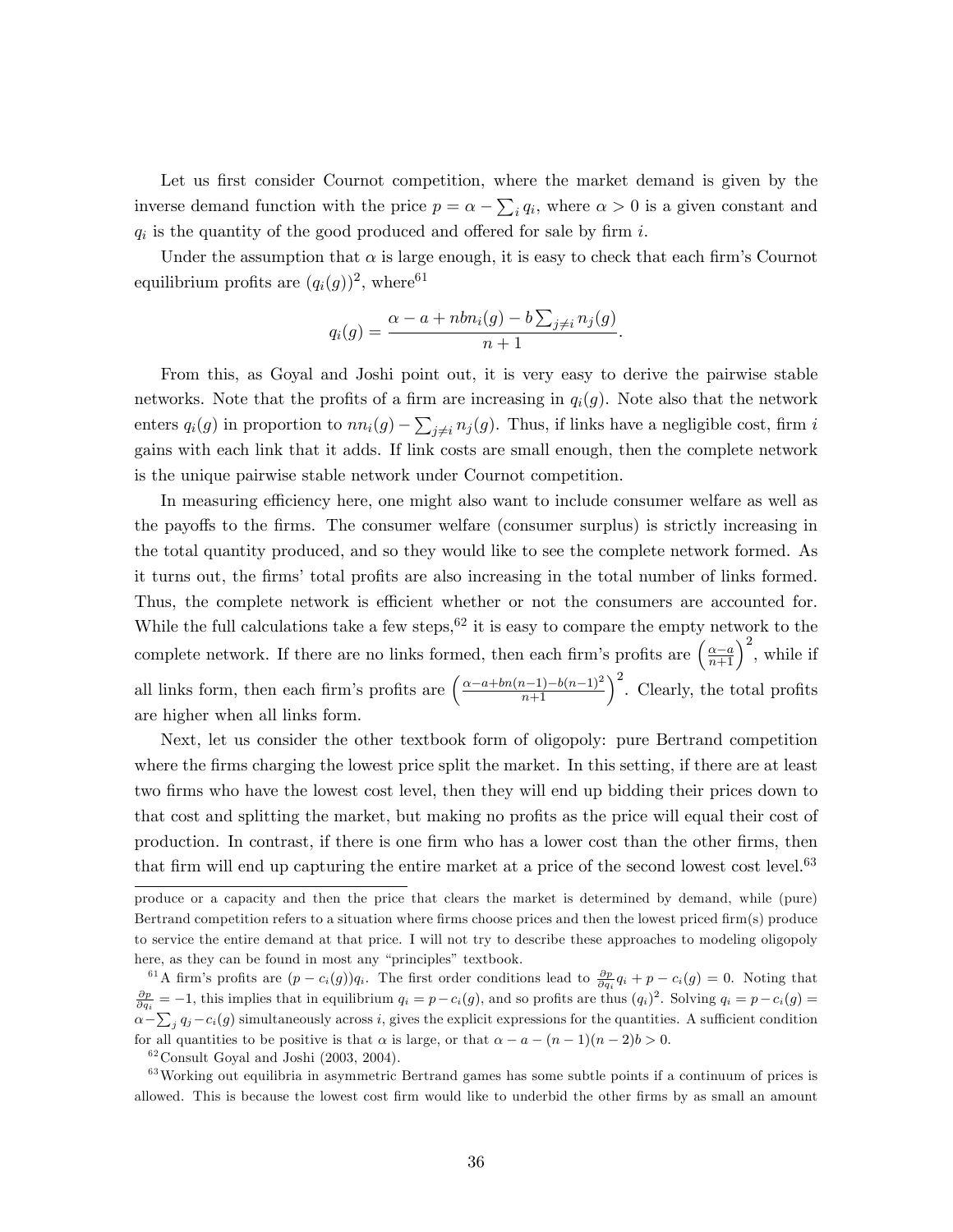This makes it quite easy to deduce pairwise stable networks. If there is any positive cost to forming a link, then the only firms willing to form links must be earning a profit. However, the only time any firm earns a profit under pure Bertrand competition is when a single firm has a lower cost than all others, and then only that firm earns a positive profit. This means that at most one firm would ever be willing to bear the cost of a link. Thus, no links will form, and the unique pairwise stable network is the empty network.

Here, we see that the resulting network will not be efficient either from the firms' or the consumers' standpoints. From the industry profit standpoint, it would be better if some links were formed so that some firm earned positive profits (supposing small enough link costs), and in most cases the highest industry profits would actually involve a star network where the center firm would enjoy a very low cost and also see much higher costs and thus high prices from its competitors. This would be the efficient network structure if link costs are small and only firms' profits are considered. From the consumers' perspective, it would be best to see a low price. When the consumers' welfare is also accounted for (and again, link costs are negligible), the efficient network would be one of what Goyal and Joshi (2003) call "interlocking stars". That is where there are two firms, i and j, that are each linked to every other firm, and firms other than i and j are only linked to i and j. This leads to the lowest price and no profits for the firms, but leads to a maximum of consumer surplus (as well as consumer surplus plus profits).

While the networks in these examples again turn out to be stark in their structure, we again see that there are some circumstances where incentives to form links are congruent with overall welfare, and other cases where they are not. In the connections model this depended on the link formation costs. In the above oligopoly models, it is the market structure that determines whether or not there is a tension between stability and efficiency.

#### 3.2.4 A General Tension between Stability and Efficiency

In situations where individual payoffs and welfare are determined by the entire structure of a network, there are naturally externalities present. The decision of some agents to form or sever links can have important consequences for other individuals, who are not directly involved in those links but may be indirectly affected by them. In the connections model, a decision of the center agent in a star to maintain a link with some agent gives indirect benefits to all of the other agents. In the oligopoly model, the decision of one firm to link to another lowers both of their costs, which can be detrimental to the other firms.

Given that there are externalities present, it should be expected that the networks that

as possible, which means that there are no pure strategy equilibria. However there are equilibria where the higher cost firms mix (with support in a small interval with its min at the second lowest cost), that will lead to the claimed outcome, as described by Blume (2003).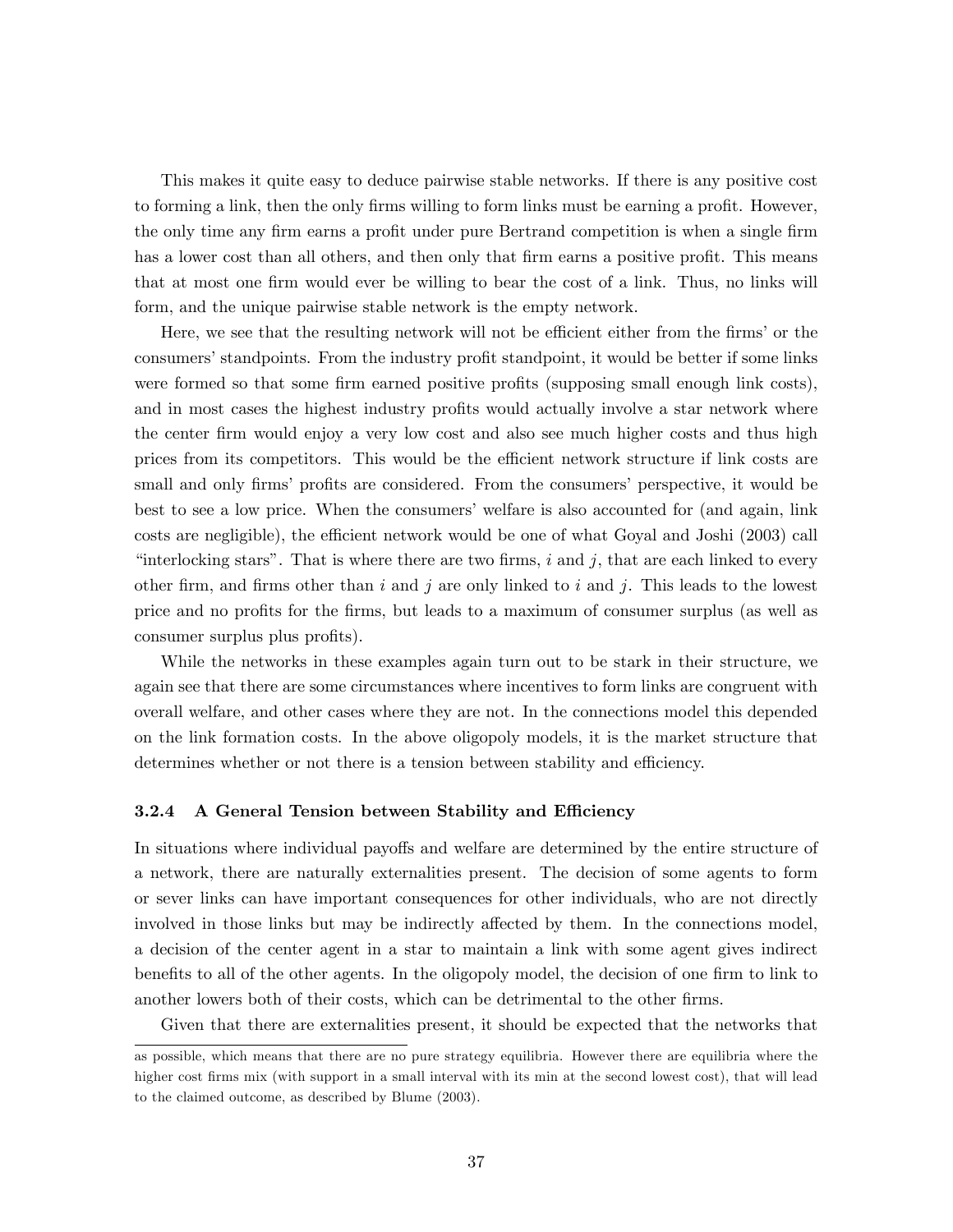are stable as equilibrium structures do not correspond to those which are efficient. However, what is less expected, is that we cannot always correct this inefficiency, even if we are allowed to tax and subsidize agents for the links they form and even in a complete information setting. The fact that no "reasonable" set of transfers can help rectify the disparity between the equilibrium and the efficient networks is easily seen through the following simple example from Jackson and Wolinsky (1996).

Consider the utilities pictured in the following figure.

The utility of each agent in the complete network is 4. The utility of each connected agent in a linked pair is  $6$  (with the disconnected agent having utility 0). The efficient network is one with two links, where a total utility of 13 is generated, with the central agent getting a utility of 4.5 and the other two agents getting a utility of 4.25 each.



It is obvious in this example that in the absence of any transfers, the pairwise stable networks all fail to be efficient. The pairwise stable networks are only those involving a single link. In any other network some agent(s) have an incentive to sever a link (every agent has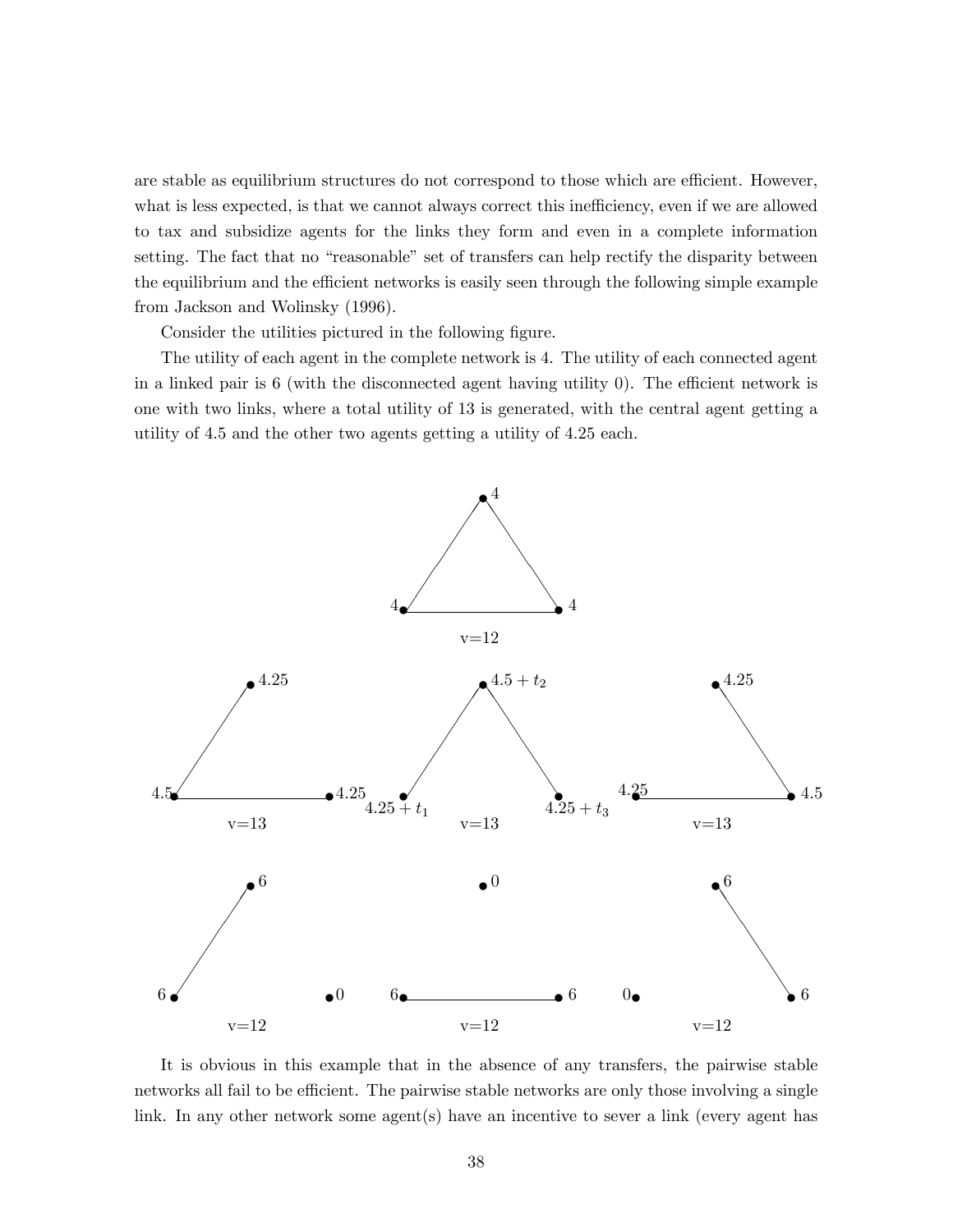such an incentive in the complete network, and the center agent has an incentive to do so in each of the two link networks).

So, let us consider some possible transfers to try to support an efficient network as being pairwise stable. Given the symmetry of the example, it is enough to consider any of the two-link networks. Let us consider the middle one. We see that the payoffs with potential transfers are  $4.25 + t_1$ ,  $4.5 + t_2$  and  $4.25 + t_3$ . In order to have the transfers be feasible, it must be that  $t_1 + t_2 + t_3 \leq 0$ . Given the complete symmetry between the first and third agents, let us set their transfers to be equal so that  $t_1 = t_3$ .

Given that we want to adjust the transfers so as to ensure that the middle two-link network is pairwise stable, we need to make sure that the first and third agents would not gain from adding the missing link. Thus, we need  $t_1 = t_3 \geq -0.25$ . However, in order to have the network be pairwise stable we also need the second agent, or center agent, to be willing to keep both of the links that are in place. As that agent gets a payoff of 6 if either link is deleted, it must be that  $t_2 \geq 1.5$ . However, now we have violated the feasibility condition as the total sum of transfers needs to be greater than one to ensure pairwise stability. $64$ 

There are ways around this, but they require treating agents unequally (e.g., setting  $t_1$  and  $t_3$  differently even though the agents are identical in the problem), or else making transfers at some of the other networks in ways that violate some other conditions.<sup>65</sup> For instance, suppose that we set transfers so that we completely equalize utilities for all agents in each network. While this would require allocating utility to agents who may not even be connected to the network, it does provide all agents incentives that coincide with the overall societal value.

#### 3.2.5 Bargaining and Link Formation

Another important point is made by Currarini and Morelli (2000) who show that incorporating the allocation of utilities as part of the bargaining process that accompanies link formation can also lead to more efficient network formation.<sup>66</sup> They describe a specific extensive form game where players announce both the links they wish to form and the payoffs they demand. In that game players are ordered exogenously. Without loss of generality, assume that this is in the order of their labels, so that player 1 moves first, then player 2 and so forth. At his or her turn a player i announces the set of players with whom he or she is willing to be linked

 $64$ This example extends for weaker notions of efficiency and a variety of notions of stability. See Jackson and Wolinsky (1996) to see extensions to other stability notions, and Jackson (2003) for details on weakening the efficiency criterion.

 $65$ See Dutta and Mutuswami (1997) for an analysis of ways of reallocating utility so that that some efficient network is strongly stable for a wide variety of settings, when this equal treatment property is dropped.

 $66$ Mutuswami and Winter (2000) also discuss a similar network formation game and also show that such positive results hold in a broad range of settings, but under a slightly different formulation.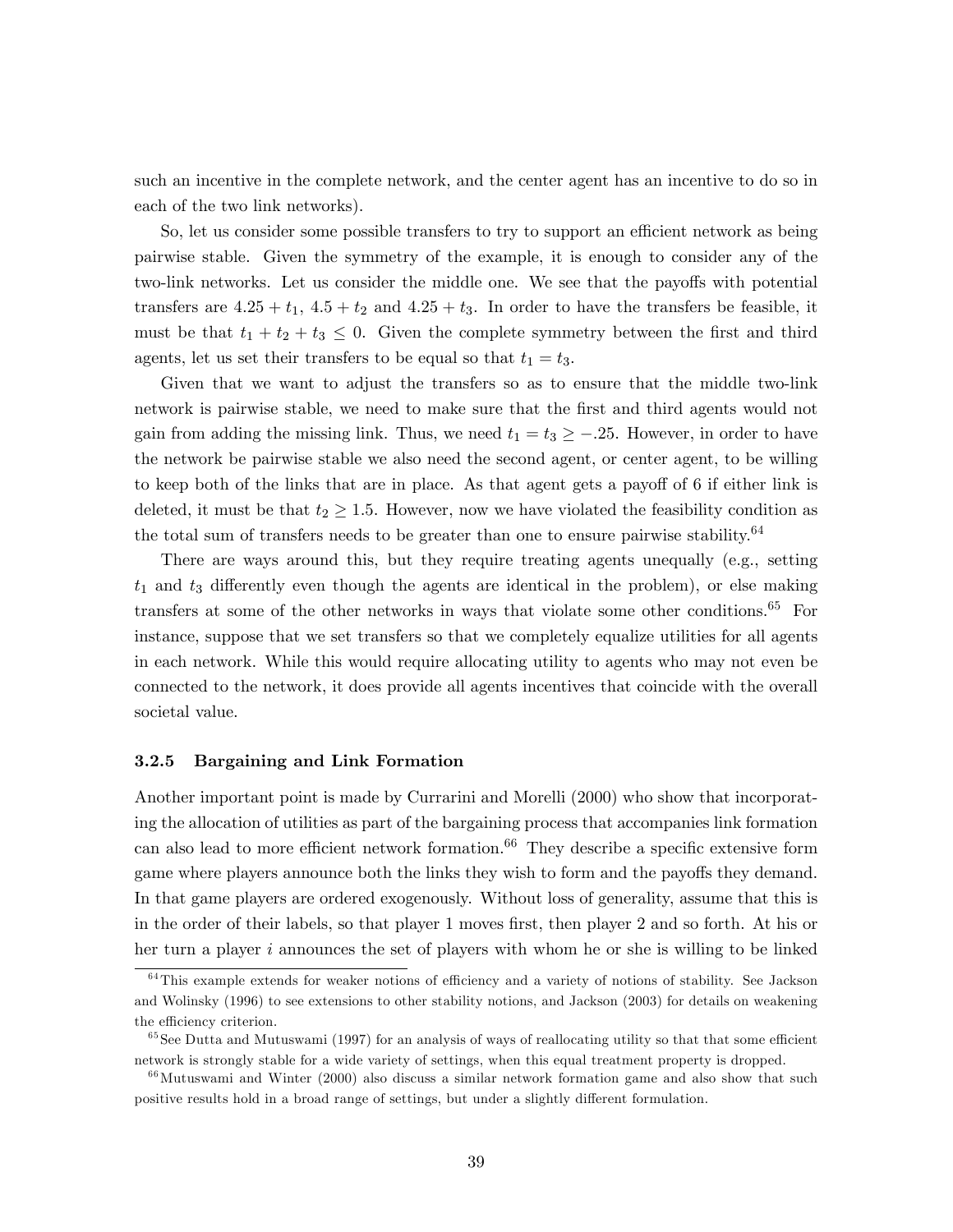$(S_i \subset N \setminus \{i\})$ , and a payoff demand  $v_i \in \mathbb{R}$ . The outcome of the game is then as follows. The actions  $S = (S_1, \ldots, S_n)$  determine a potential network  $g(S)$  by having a link ij be in  $g(S)$  if and only if  $j \in S_i$  and  $i \in S_j$ . So a link is in the potential network if and only if both agents involved in the link have said that they are willing to be linked to each other. This is not the final network, as one has to check to see whether the payoff demands that the agents each made can all be satisfied. The network that is eventually formed is determined by checking which components of  $g(S)$  are actually feasible in terms of the demands submitted. That is, if g' is a component of g, then g' is actually formed if  $\sum_{i\in N(g')} v_i \leq \sum_i u_i(g)$ , and otherwise none of the links in  $g'$  are formed.<sup>67</sup>

To see how this works in the example in Figure 8, let us suppose that agent 1 moves first, agent 2 moves second and agent 3 moves third. The equilibrium is as follows: 1 announces that he or she wishes to form links with both other agents  $(S_1 = \{2,3\})$  and demands a payoff of  $v_1 = 6.5$ . 2 then announces that he or she is willing to form a link with agent 1  $(S_2 = \{1\})$  and also demands a payoff of  $v_2 = 6.5$ . Agent 3 then announces that he or she is willing to form a link with agent  $1 (S_3 = \{1\})$  and demands a payoff of 0. The efficient network  $\{12, 13\}$  forms and the payoffs are 6.5, 6.5, 0, respectively. The asymmetry in payoffs is due to the ordering of the players in the game and echoes the point we made before, that completely similar agents must be treated asymmetrically in order to overcome the tension between stability and efficiency.

For the reader interested in the game theoretic details (others can skip this paragraph), we can verify that this is an equilibrium as follows. It is clear that there is no possibility for  $3$  to earn any higher payoff as the link with 1 is the only link he or she can form (given the other players' announcements) and the link can only be formed if 3 demands a payoff of 0. Let us check on the possible deviations for 2. If 2's deviation leads to a network that ends up involving 1 and 2, then 2 could not demand more than 6.5 and have it be feasible. So, the only possible deviation for 2 that might be profitable, must involve forming the network  $\{23\}$ . Here, we now need to careful to specify the equilibrium continuation strategies of player 3 in response to player 2ís potential deviations. If 2 tries to form a link with only 3 and to demand more than 6.5, then 3's continuation is to form the network  $\{13\}$  (by saying that she is willing to form a link with 1 and demanding  $5.5$ ) and get a higher payoff since 1 is only demanding 6.5. Thus, 2 has no improving deviation. The remaining deviations to check are those by 1. If 1 asks for  $x > 6.5$ , then in the continuation 2 can respond with  $S_2 = \{3\}$ and anything slightly below x and the network that would form would be  $\{23\}$  and 2 would get a payoff above 6.5. Thus, all continuation equilibria after such a deviation by  $1 \text{ must}$ involve 1 getting a payoff of  $0.68$  This equilibrium argument actually gives much of the insight

<sup>&</sup>lt;sup>67</sup>This game is defined for cases where the utilities are component additive, so that if  $g'$  is a component of g and  $i \notin N(g')$ , then  $u_i(g \setminus g') = u_i(g)$ .

 $68$ This also ties down the off-equilibrium path strategies, which are for 2 also to demand x (provided it is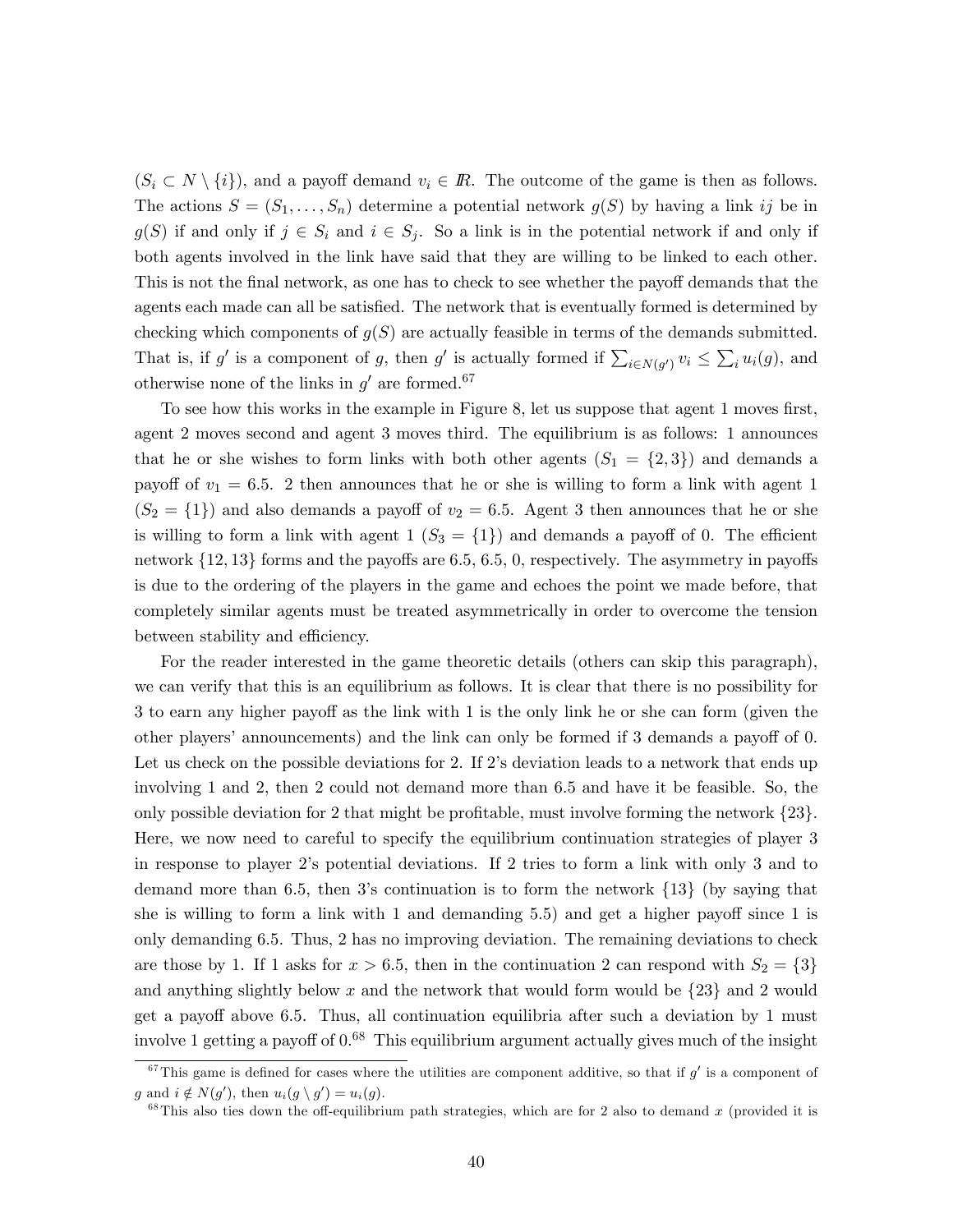behind Currarini and Morelli's more general argument that efficient networks are the unique equilibrium outcomes in a reasonably broad class of network settings.<sup>69</sup>

These results clearly hinge on the structure of the link-formation-bargaining game, and in particular on its Öxed ending point which provides for the asymmetry in bargaining power across the agents (where, for instance, the last player to move is at a real disadvantage).<sup>70</sup> Nevertheless, we have learned that whether or not agents have the ability to bargain over what their payoffs should be at the time of link formation can be important in determining the type of network that forms.

### 3.2.6 The Economics of Small Worlds

The results from the previous section illustrate some central lessons that have come out of the game theoretic literature, namely that:

- equilibrium networks can differ from efficient networks,
- $\bullet$  whether or not efficient and stable networks coincide is context-dependent,
- $\bullet$  discrepancies between stability and efficiency can only sometimes be rectified with transfers, and
- the networks that emerge in equilibrium, and the resulting allocation of costs and benefits, depend on various features of the formation process and equilibrium notion.

We also see that the game theoretic analysis has a very different flavor and form than some of the random graph models we discussed in the earlier section. In particular, the predicted equilibrium networks are often quite stark in the nature (stars, complete networks, interlinked stars, etc.). This is partly due to the fact that most of the models that have been solved have strong symmetries in the assumed payoff functions. Without any natural heterogeneity in the problem, it is not surprising that very simple network structures emerge as predictions.

This does not mean that equilibrium models are only suited for deducing broad conclusions about tensions between incentives and efficiency, or other such questions. These models still

no more than 12, and 12 otherwise) and 3 to form the link with 2.

 $69$ The precise settings are those where the social value of a network is anonymous (so that any permutation of agents in their positions in a network generates the same value), component additive (so the total value of the network is simply the sum of the utilities that each agent would earn if only their component were present), and satisfy size monotonicity (which means that whenever  $q + ij$  has fewer components than q, then  $g + ij$  results in a strictly higher total utility than g).

 $^{70}$ See Bloch and Jackson (2003) for an analysis of endogenous transfers in settings that treat players more symmetrically (simultaneous move games). They relate the types of transfers that are needed to reach efficient networks to the types of network externalities that are present in the setting.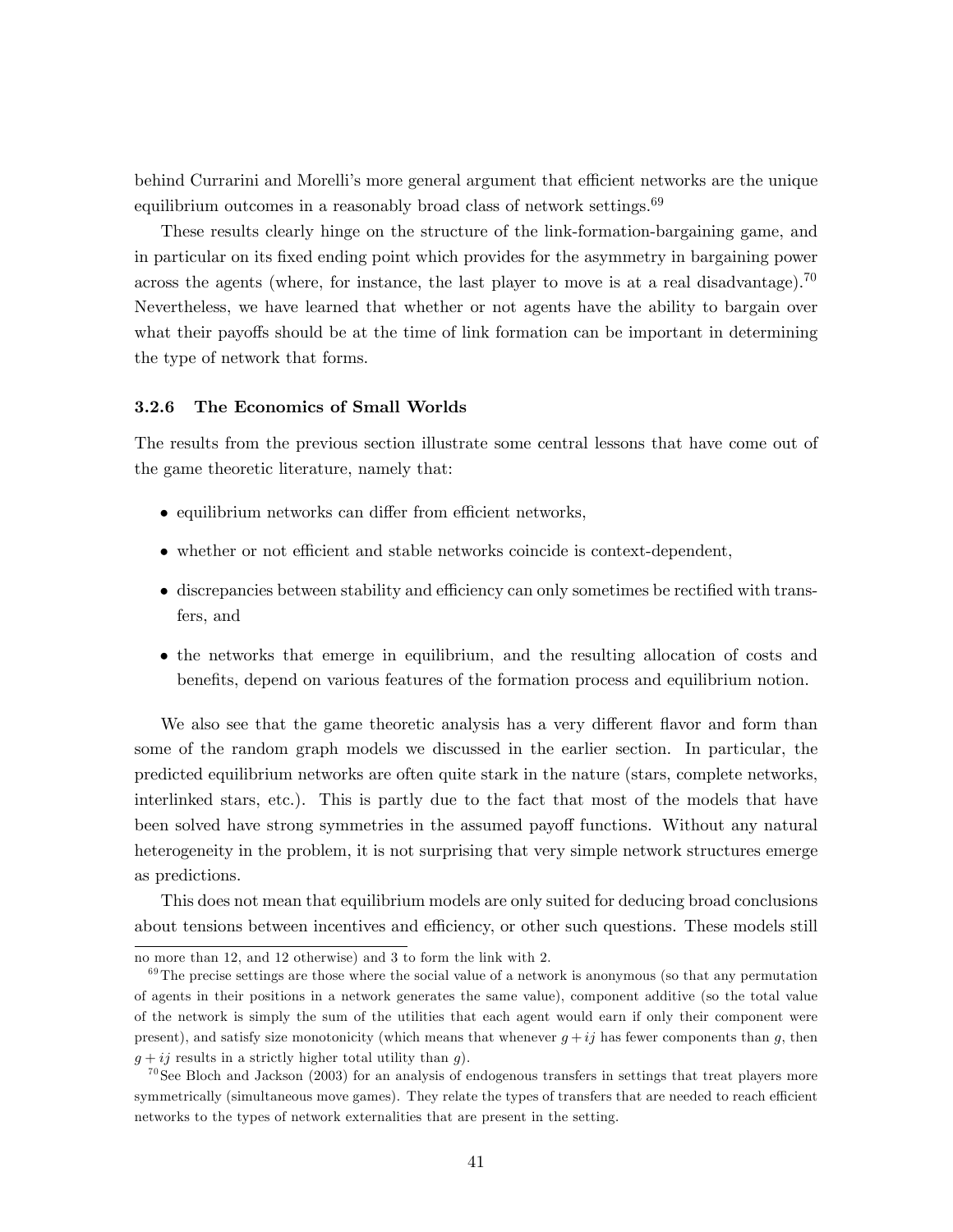have the possibility to provide lessons that are more descriptive in nature. For example, economic forces actually tell us a great deal about  $why$  we should expect to see "smallworlds". That is, why should we see high clustering on a local level, and short average path length overall? Ideas related to this have been explored in a series of papers (Johnson and Gilles (2000), Carayol and Roux (2003), Galeotti, Goyal, and Kamphorst (2004), Hojman and Szeidl (2004b), and Jackson and Rogers (2005)).

The basic ideas are as follows. Consider a situation where the cost of maintaining a relationship between two agents depends on their proximity. Proximity need not be geographic, but can refer to any sort of nearness according to some traits. It is relatively easier to form friendships when two people attend the same school, have the same profession, or have other things in common. Such low costs on a "local" level help explain why high clustering will be present in a network. The explanation for low average path length in a social network is (slightly) more subtle. Consider a network where costs are related to proximity. Suppose we ended up with a network that exhibited small clusters of individuals who were tightly connected in small groups (those close to each other), and yet the average path length in the overall network was high, due to an absence of links across groups. We might imagine that forming a link that was not "local" in nature was fairly costly. However, with an absence of links across groups, by forming a link that was not "local" in nature one would gain substantial access to a number of agents. The fact that a single link can substantially shorten the distance to a large number of agents at once, is precisely what makes that link valuable. While one will not see as many links that are very costly, the large potential benefit that they bring will mean that they will be present, and that overall distances in the network will have some upper bound.<sup>71</sup>

These ideas are illustrated in the following figure.<sup>72</sup>

<sup>&</sup>lt;sup>71</sup>This relates to Burt's (e.g., Burt (1992)) idea of structural holes. One will not see too many "structural" holes", where the operational definition of a structural hole in this context would be that the addition of a link could substantially shorten distances among two otherwise disconnected or distantly connected groups of nodes.

 $^{72}$ This figure is somewhat reminiscent of figures concerning Watts' (1999) "caveman" model. However, there is little relationship as the models described here are deriving the structure from equilibrium through an explanation of relative costs and benefits, whereas the caveman model presumes initial clusters and then rewires them.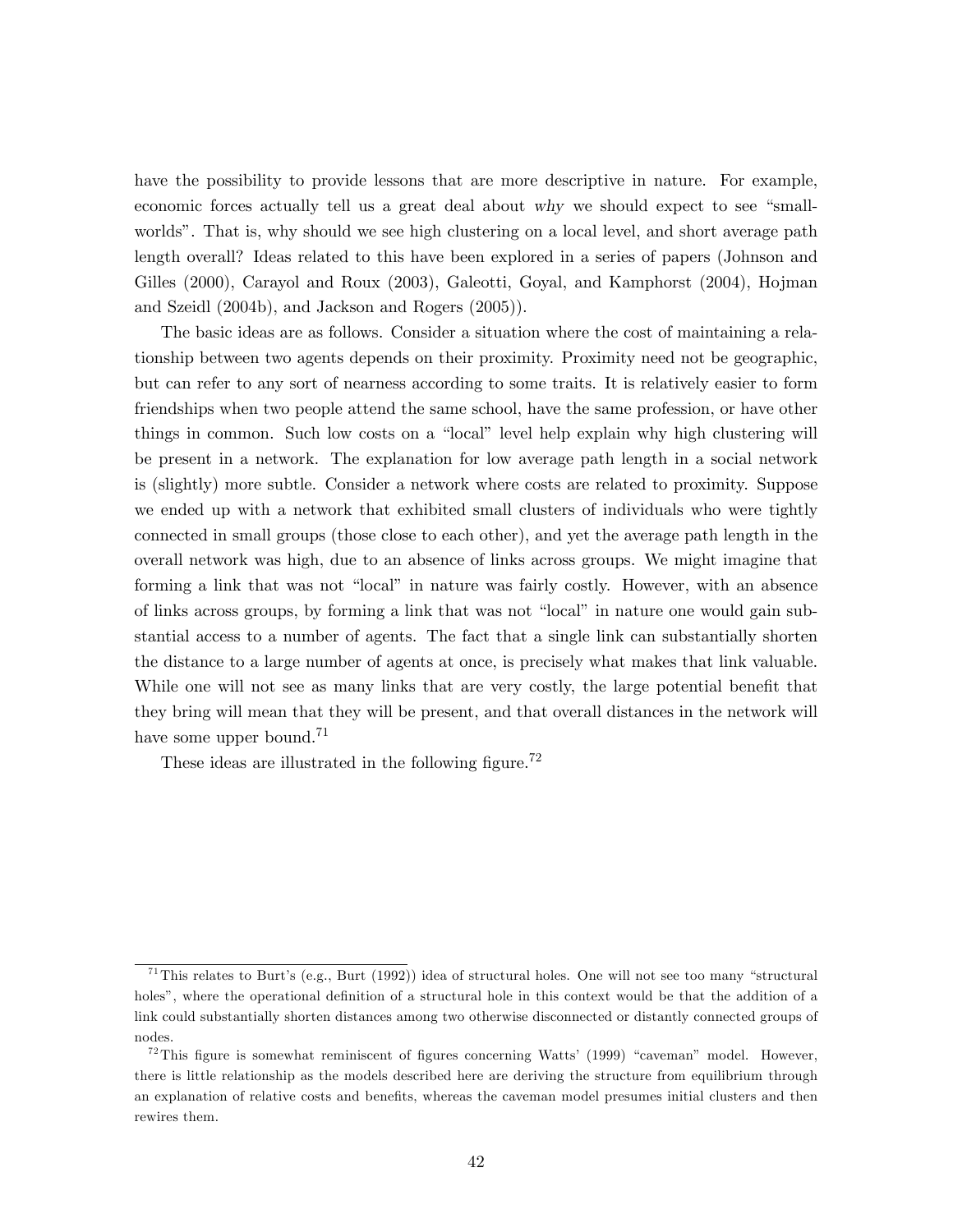

Figure 8: A Pairwise Stable Network in the Islands Model

This is a variation on the connections model called the "islands model" by Jackson and Rogers (2005). In that model, agents are located on separate islands (which might be geographic, professional, or relate to some other characteristics). There is a relatively low cost to linking to an agent on one's own island  $c > 0$ , while the cost of linking to an agent on a different island is much higher,  $C \gg c$ . The benefits accrue just as in the connections model. Even though the cost is much higher to linking across islands, we still see some links across islands, as if such links were not present, then the gain from linking would be quite substantial as adding one link would provide access to a large number of agents at path lengths of only one or two. In the Ögure above, it is easy to verify that the given network is pairwise stable when  $c < .04$ ,  $1 < C < 4.5$ ,  $\delta = .95$ , and where the five agents who are completely connected to each other lie on the same island. While this example is suggestive, it is easy to see that these properties hold more broadly (e.g., see Jackson and Rogers (2005)).

This economic analysis of small worlds gives complementary insights to those of Watts and Strogatz (1998) discussed above, which gives more of an explanation of how it is possible to have both high clustering and short path length at the same time, whereas the above model gives more insight into why we should expect this to be what we see in most social networks. Also, a distinguishing feature between an economic modeling and a random modeling of these features concerns "shortcut" links (i.e., those which link distant parts of the network and if deleted would substantially alter the distance between the connected nodes). In a random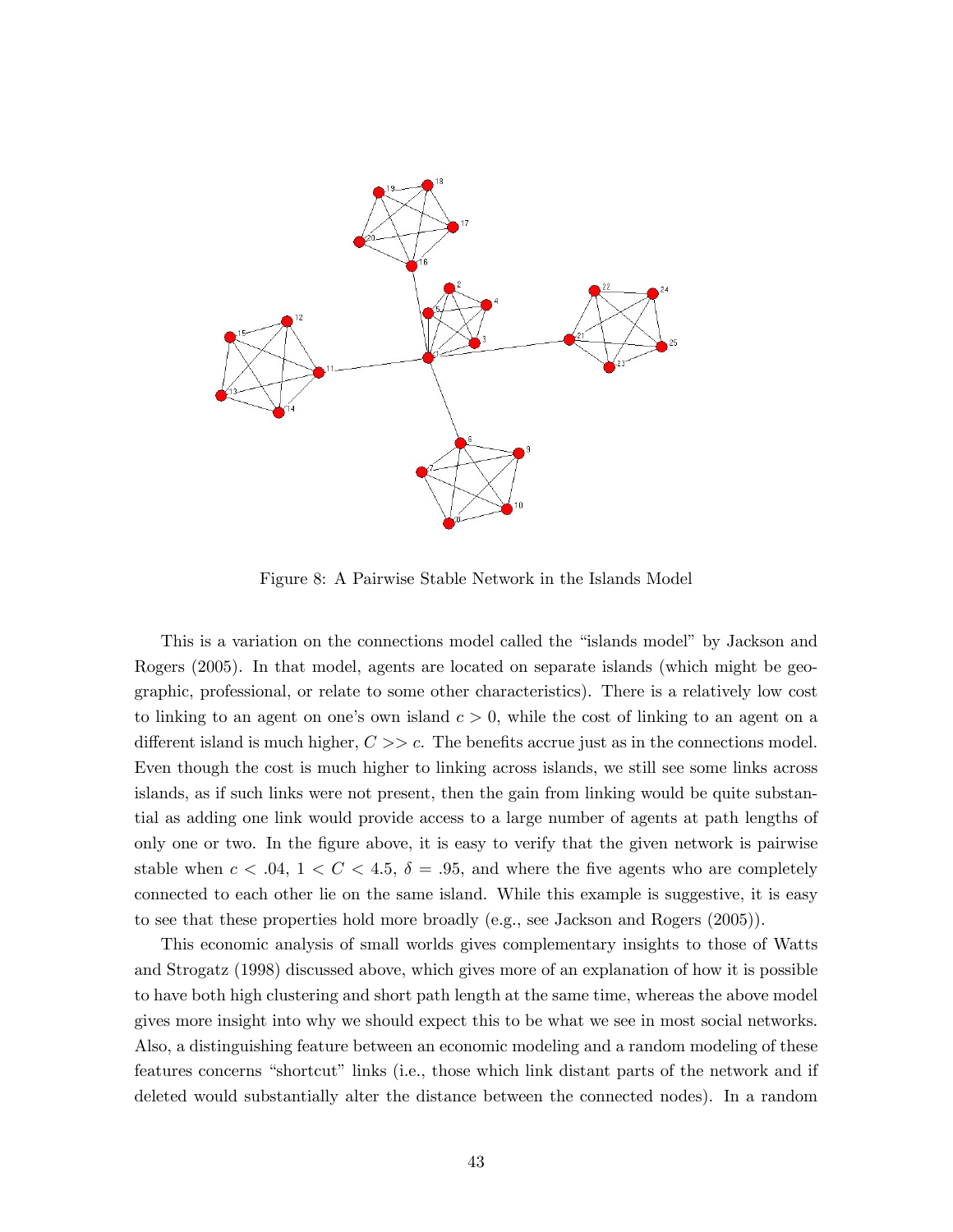model, while unlikely, shortcut links may occur in close proximity to each other. Under the economic approach, the cost of building a second shortcut link next to an existing one would outweigh the benefit.<sup>73</sup>

### 3.3 Discussion of Models of Network Formation

Let me now discuss some of the strengths and weaknesses of the two approaches to modeling network formation.

An unavoidable challenge in modeling networks is dealing with the complex combinatorial nature of the setting. The number of networks that can form is exponentially large in the number of nodes, which makes tractability a major issue. This has produced substantial hurdles for both the random and strategic approaches to network formation, and yet they have each made remarkable progress in advancing our understanding of what types of networks are likely to emerge.

The random graph based models have a strength of producing specific networks, or distributions over possible networks, which exhibit significant heterogeneity that comes largely from chance and/or through birth dates. The models have provided some insight into how specific features of networks (e.g., fatter tails in the degree distribution) might be traced to certain aspects of a formation process (e.g., some form of preferential attachment). While these models are able to match increasingly long lists of features of observed networks, the processes end up being ad hoc: structured to match those features, and generally we need new processes each time we add a new feature. Another limitation is that the models are descriptions of processes, essentially algorithms, for generating networks. This has two implications. First, as discussed above, this helps answer the ëhowî of formation, but does not provide much insight as to the "why".<sup>74</sup> And second, a process does not provide us with methods to evaluate whether the emerging networks are good or bad, that is, whether the resulting networks are efficient.

These last weaknesses are the primary strengths of the game theoretic models. The game theoretic structure provides both a framework for evaluating networks and for understanding why (rather than how) certain networks are likely to emerge. This has resulted in some understanding of the relationship and tension between stable networks and efficient networks. The weakness of the game theoretic approach is that most of the explicit characterizations of equilibrium networks are often so stark that the predicted networks have overly simple structures. Thus, while such models can say something about whether the networks will end up being efficient or not, it has had a hard time predicting things like what sort of

 $^{73}$ I thank Yann Bramoullé for pointing this out to me.

<sup>&</sup>lt;sup>74</sup> Another way to phrase this how versus why distinction is to distinguish between reduced form models versus structural models.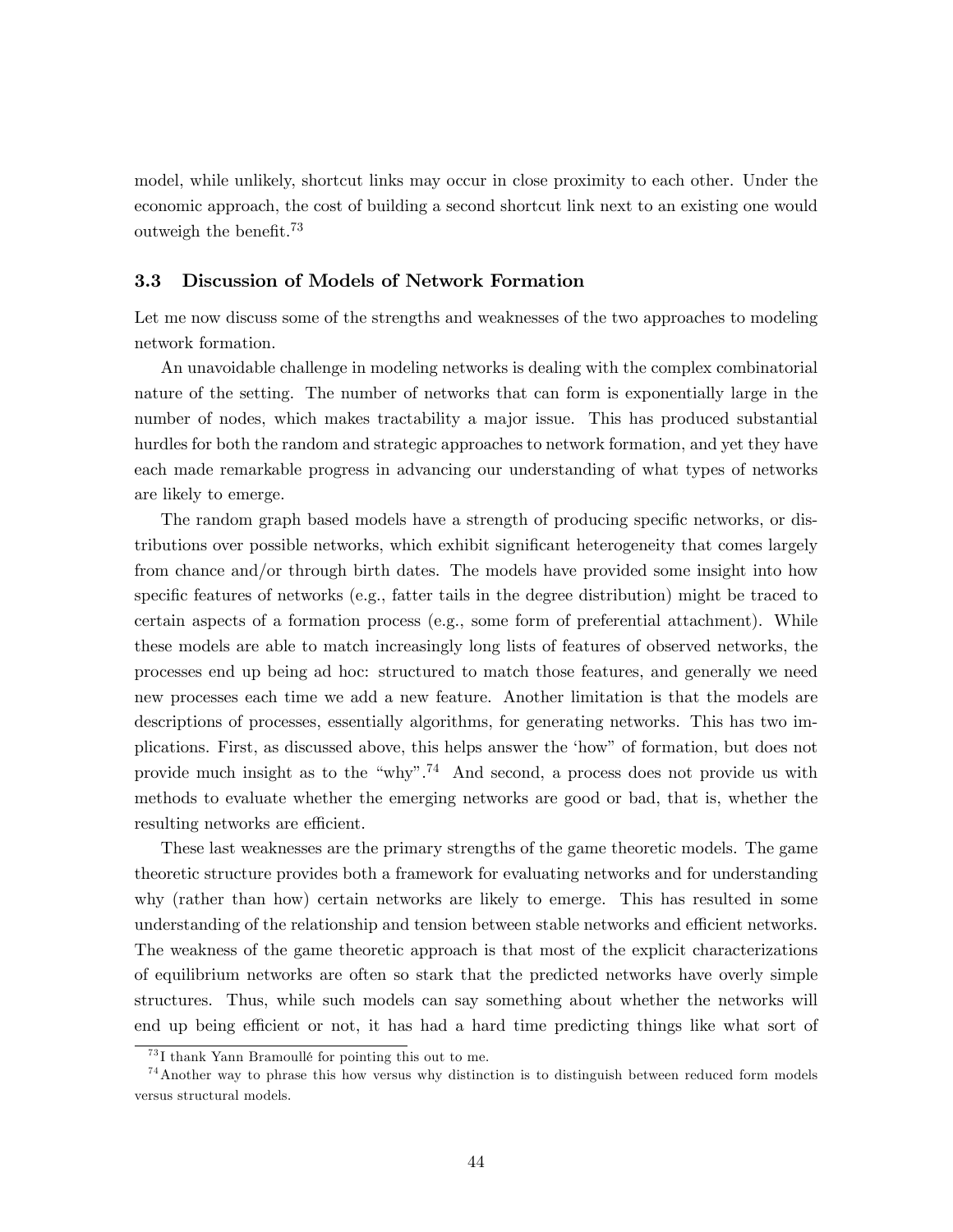degree distribution the network might have. One can push the models to derive some general features, such as those of the "small-worlds" properties discussed in the last section, but deriving very clear pictures of emerging large social networks is still beyond the state of the art.

Interestingly, these two approaches are very complementary. This suggests that some combination of the two approaches might be very fruitful. Incorporating some random elements in terms of which links might be considered at a given time, and then some explicit payoffs and insight into why that link might or might not be added, should end up producing important new insights into the types of networks that we should expect to emerge in different settings, and the how and why behind them.<sup>75</sup>

# 4 Behavior on Networks

Let me now turn to the second main issue, and discuss a few examples of models of networks that relate social network structure to individual behavior.

As with any scientific study one can be interested directly in the phenomenon itself, or one can be interested in its broader implications. That is, one might simply be interested in (social) networks, and understanding their characteristics, without any broader perspective. As networks are rich and complex by their very nature, they hold much intellectual interest. Nevertheless, we should also be interested in understanding how the networked patterns of social interactions are important in determining (human) behavior and social outcomes. It is this aspect that allows the science and modeling of networks to have relevance outside of itself.

This aspect of modeling networks tends by its nature to be substantially more context specific than the modeling that I have discussed up to this point. That is, relating networks to outcomes relies on examining a setting and understanding the role of the network in that context. This is necessarily context specific, although there are some general tools to be developed and lessons to be learned. As such, it is hard to summarize general findings. Instead here, I will give a few examples that illustrate the variety of applications that have been studied and give a glimpse of things that have been learned.

Let me emphasize here, that understanding how network structure impacts behavior and outcomes is also very important as a building block for the "economic approach" in the

<sup>&</sup>lt;sup>75</sup>There are some random dynamic models of network formation that are based on incentives to form links, such as Watts (2001), Jackson and Watts (2002a), Tercieux and Vannetelbosch (2004). However, those models use the random process to select from the set of pairwise stable networks, and are thus really more squarely in the game theoretic literature. While these might serve as a starting point, a truer hybrid would involve randomness that really limited the set of potential opportunities to form links in a much stronger way so that some potentially valuable links never even have the chance of being formed.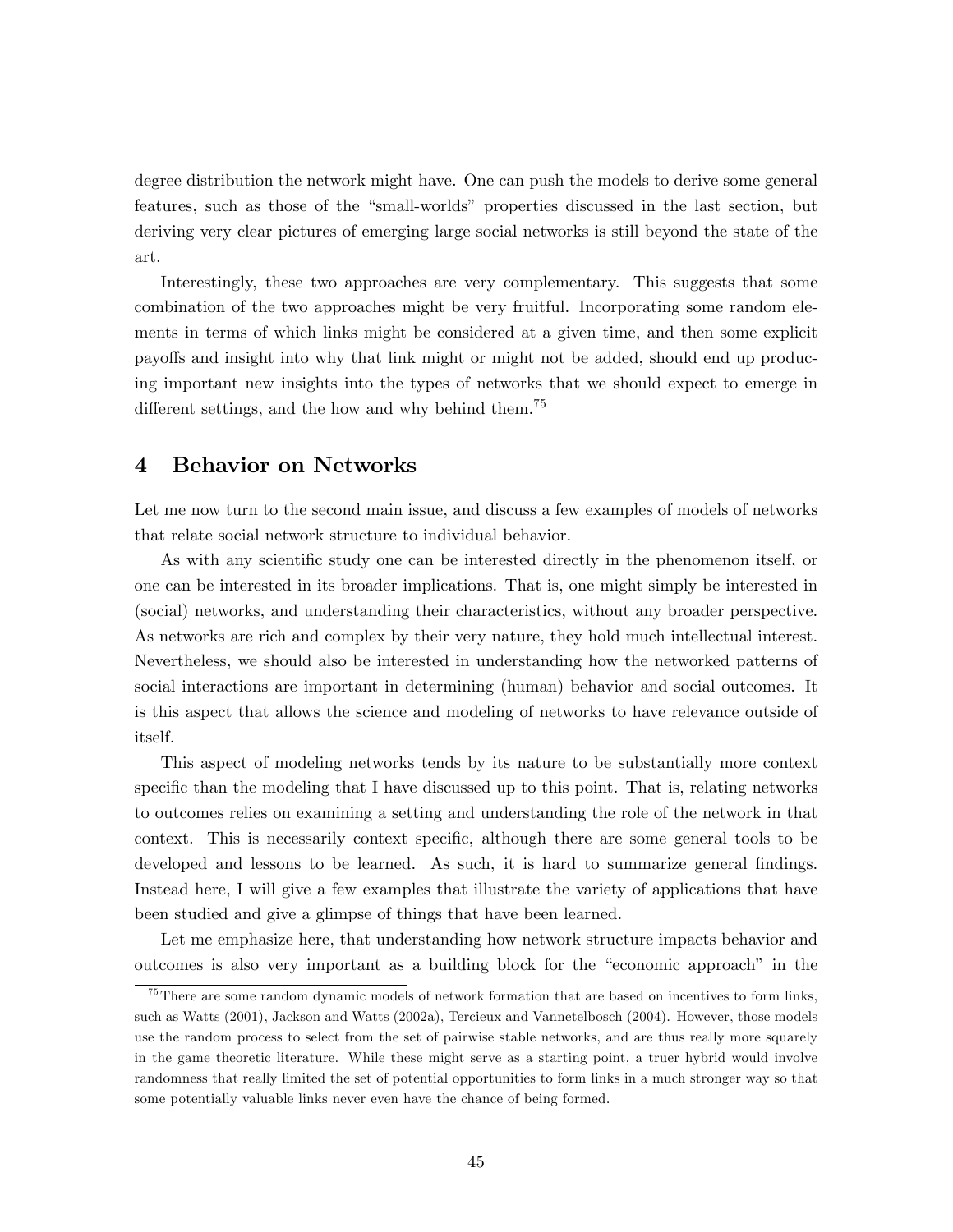following manner. The discussion above takes as given that each player can be assigned a payoff as a function of a network. In many contexts those payoffs will be the result of some interaction. For instance, if agents are connected in a network and the network represents trading opportunities, then we must predict as a function of the endowments, preferences, and network structure, which trades will be made, at which prices and how that will determine agents' payoffs. Thus, from primitives and a network structure we can derive induced payoffs and understand how changes in network structure will change the overall efficiency or societal welfare, as well as individual incentives to form or maintain links. We will see more of this below, and it is an essential part of modeling and understanding the impact of social networks.

There is one other aspect of understanding how network structure impacts behavior that also bears discussion. As different structures have different impacts on behavior, understanding them and having an associated cost/benefit or welfare analysis can lead to specific policy prescriptions. For instance, understanding how the centrality of criminals affects their neighbors' criminal behavior has important implications for government policy (e.g., see Ballester, Calvo-Armengol, and Zenou (2003)). Understanding how social networks impact employment opportunities, social mobility, and human capital investments has implications for the subsidization of education (e.g., see Calvo-Armengol and Jackson (2003,2004,2005)).

#### 4.1 Markets and Networks

There is a rich set of studies of markets and networks from an economics perspective (Kirman (1997), Ioannides (1997), Tesfatsion (1997), Weisbuch and Kirman and Herreiner (2000), Kranton and Minehart (2001), Corominas-Bosch (2005), Wang and Watts (2002), Galeotti (2005)), as well as from the sociology literature (e.g., the exchange networks literature following Cook and Emerson (1978)). This is one of the most important and obvious applications of networks to economics as so many markets are not centralized, but rather consist of a complex structure of bilateral trades and relationships.

A recent paper by Kakade, Kearns, Ortiz, Pemantle, and Suri (2004) provides an example of a model that relates market outcomes to random graph-based network structures.<sup>76</sup> They examine a general equilibrium in a market, where the set of trades that can occur are governed by a social network. Their aim is to tie price dispersion to the statistical properties of the underlying network. This is done in the context of a simple buyer-seller model.<sup>77</sup> Buyers have cash endowments and a constant marginal value for a consumption good. Sellers have

 $^{76}$ Another important example is found in Kirman (1983) and Kirman, Oddou and Weber (1986), who, in the context of core convergence in exchange economies, analyze the impact of limiting blocking coalitions to connected groups, where connection is defined relative to a Bernoulli random graph. Depending on the probability of links forming in the random graph, one can obtain very different conclusions about which coalitions can form and block, and about the resulting core allocations.

 $^{77}$ See also Kakade, Kearns and Ortiz (2004) for a more general setting.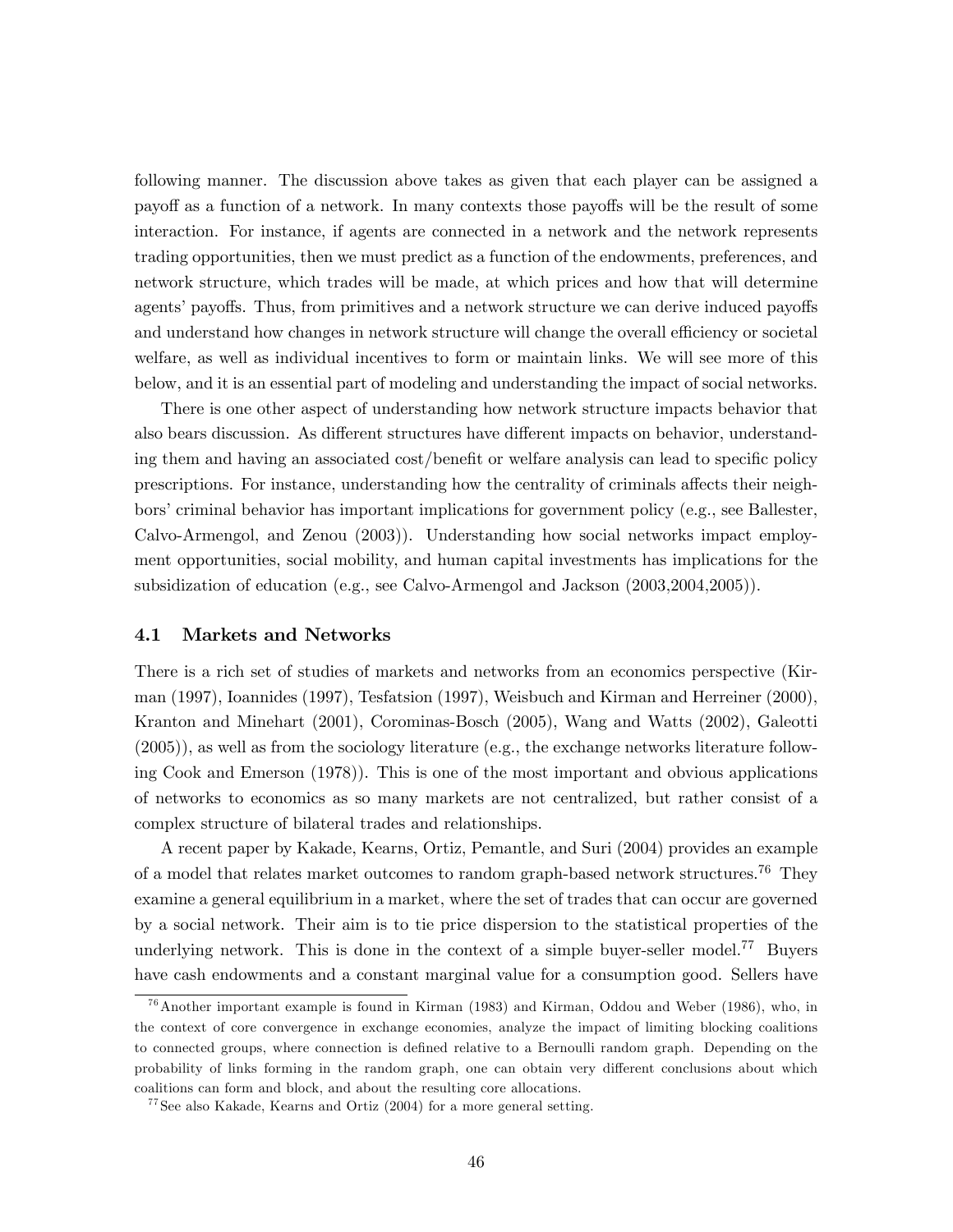unit endowments of the consumption good (which they do not value) and desire cash. Buyers thus buy from the least expensive seller(s) with whom they are connected until they have exhausted their cash budget. Prices are seller-specific and determined to clear markets.<sup>78</sup> The full configuration of prices can be quite complex, but the basic intuition is that agents who have more connections should expect better prices and so the price that an agent pays or receives should be related to his or her degree and position in the network. The authors then examine a stochastic process for generating networks of links between buyers and sellers, which is similar to some discussed above (see Section 3.1.5) in that it is a combination of forming links completely at random and forming them in a manner based on preferential attachment.

While the model is difficult to solve analytically, the authors do obtain some bounds in the extremes. For instance, they show that in the extreme where links are formed completely at random, and the probability of forming a link is high enough then there is no price dispersion. In contrast, in the other extreme of pure preferential attachment there will generally be greater asymmetries in the degrees of nodes and there will be price dispersion. Through simulations, the authors then estimate the price dispersion that would result from observed trading patterns based on a United Nations data set of trade volumes.

Given the importance of understanding trade and market structure, this is still an area that deserves much more study. The model discussed above is specific both in its assumptions about transactions and the types of networks it considers, and yet this still proves to be difficult to handle analytically. Moreover, it seems clear that the network structure underlying such trading relationships has a substantial strategic component to it and so the random graph models might not be such good approximations of trading networks, although there is no empirical research to really work from on this question. Previous models based on strategic formation (e.g., Kranton and Minehart (2001) and Corominas-Bosch (2005)) are more tractable analytically, but only represent first-steps in modeling, as they fall short of including the heterogeneity needed (e.g., in endowments, preferences, and production technologies) to match most markets.

#### 4.2 Labor Markets

As discussed in Section 2, it is well-documented that networks of social contacts play an important role in employment. Recent work now brings network structures to the study of employment and wages over time. Calvó-Armengol and Jackson (2004) examine a model

<sup>&</sup>lt;sup>78</sup>This assumption embodies price-taking, which might be the weakest aspect of the model, given that much of the trading is done bilaterally. Corominas-Bosch (2004) presents an alternative buyer-seller formulation where prices are determined through an explicit bargaining game, and Kranton and Minehart (2001) provide a model where prices are determined through simultaneous auctions.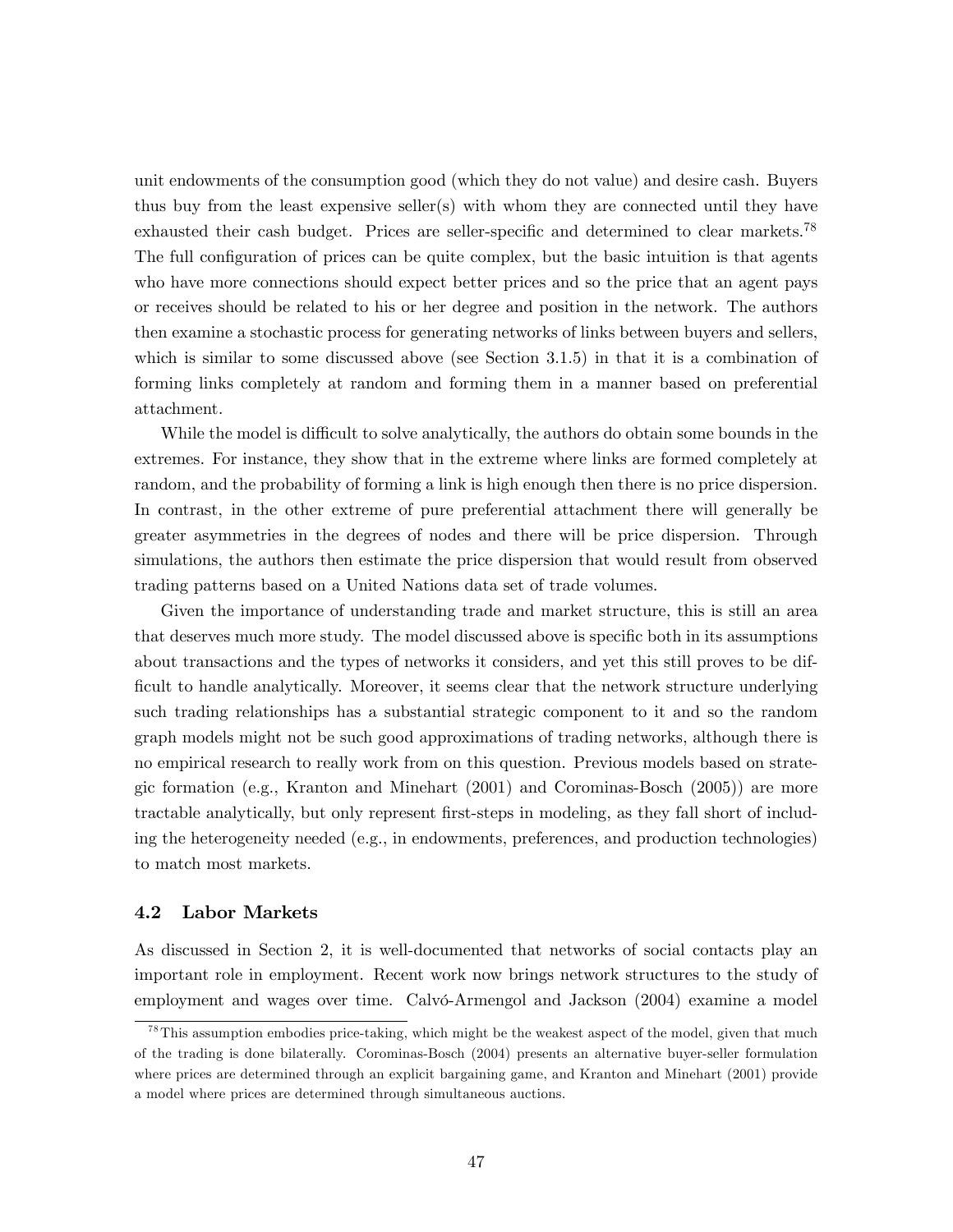where agents only obtain information about jobs through a network of connections.<sup>79</sup> Jobs arrive exogenously to the network and agents occasionally lose a job according to some exogenous process. If an agent is already employed and hears about a job, then he or she passes the information on to his or her unemployed neighbors.<sup>80</sup> This passing of information to social ties means that agentsí employment and wages over time will depend on their position in the social network, how many social ties they have, and how well-employed those social ties are. They show that this results in correlation patterns in wages and employment of connected agents, and that these patterns depend on the network structure. Also, through simulations, they show that the correlation varies with the distance and location of agents in the network, as well as the structure of the network. They also show that the condition of an agent's social ties has an impact on their decision of whether to stay in the work force or drop out. This results in a contagion effect where if the neighbors of an agent drop out of the labor force, then that increases the likelihood that the agent will drop out, and so forth. This can lead to pockets of drop-outs and persistent unemployment, and among other things, can also help explain persistent differences in wages and drop-out rates across races. $81$ 

While these results show that incorporating social networks into models of labor markets is important for our understanding of employment and wage patterns, there is still much to be learned about how network structure matters. The empirical and theoretical work to date makes it clear that networks play a key role in labor markets. However, it would be very useful to have a richer understanding of how differences in the structures of agents' social networks impact their wage and employment over time, as well as how the network co-evolves with their career and job choices.

#### 4.3 Learning and networks

Another application of obvious importance in understanding how network structure impacts behavior, is to understand how information propagates through a network, and in particular how different people in a social network learn from each other. Generally, this can be a quite difficult modeling question, as one needs to model information, what it is used for, and how it is observed, transmitted, and/or learned.

Taking a Bayesian perspective is a standard approach in economic modeling, and an obvious starting point. The models of Bala-Goyal (1998) builds from this perspective (see also Allen (1982) and Ellison and Fudenberg (1993, 1995)).

 $^{79}$ See also Calvó-Armengol (2004) and Jackson and Lopez-Pintado (2005).

 $80$ See Calvó-Armengol and Jackson (2005) for a richer model where jobs are heterogeneous, the arrival rate may be state dependent, and job information may circulate indirectly through the network.

<sup>&</sup>lt;sup>81</sup>Calvo-Armengol and Jackson (2005) study how investments in education based on social network status can also help us to understand the prevalence of social immobility, which has been found without exception in countries around the world.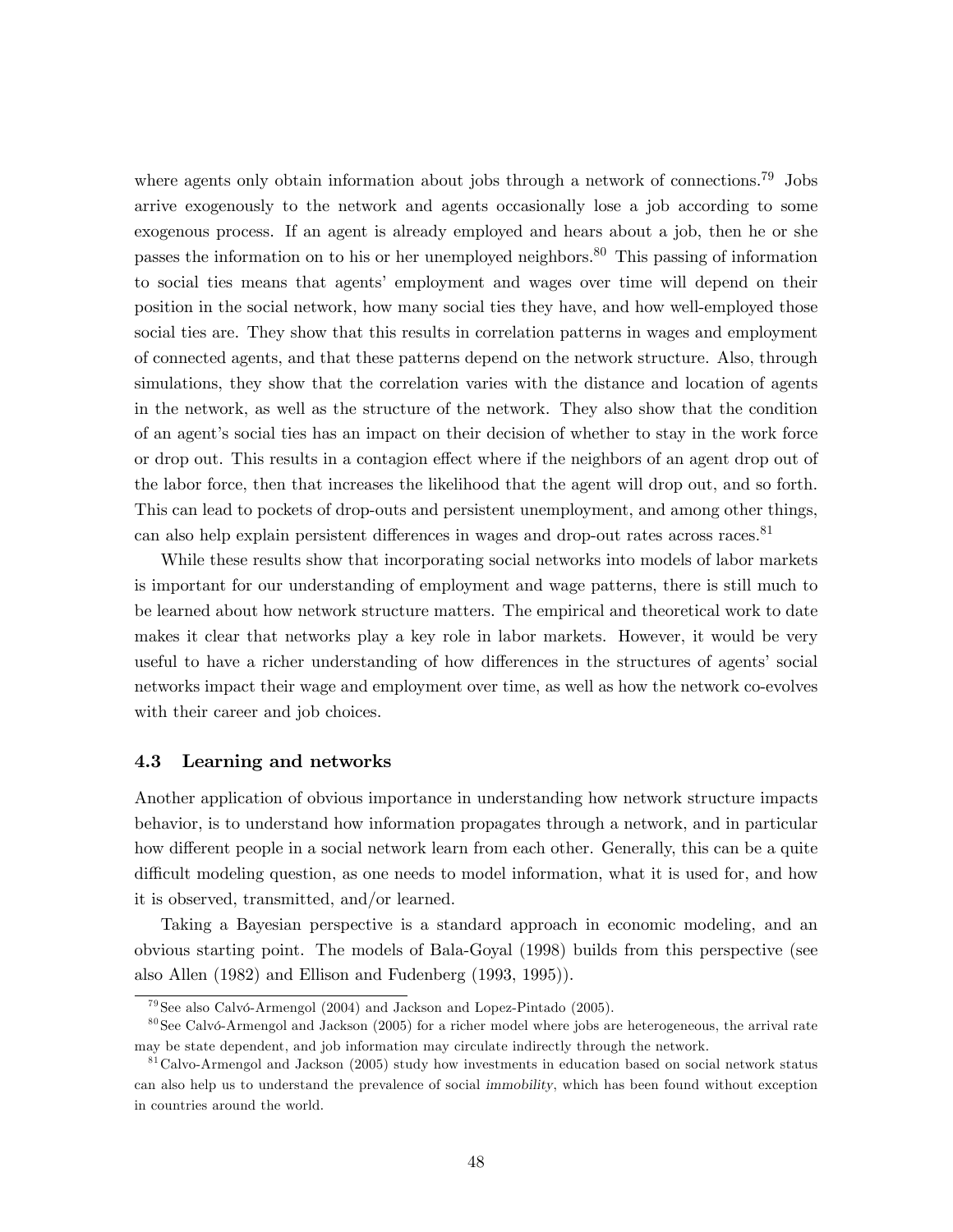Bala and Goyal (1998) make a very simple but important point. Consider a series of agents connected in a social network who all face the same stationary, but random, environment. The network is fixed and time progresses in discrete dates where agents each choose one of a finite set of actions at each date. The payoffs to the actions are random and their distribution depends on an unknown state of nature. The agents are all faced with the same set of possible actions and the same unknown state of nature. They all have identical tastes and face the same uncertainty about the actions. Over time, each agent observes his or her neighbors' choices and outcomes. The main conclusion is that eventually the agents will converge to choosing the same action, based on the observation that over time players who observe each others' actions and payoffs should eventually come to choose the same action. $82$ 

For example, consider a situation with two choices  $A$  or  $B$ . A results in a payoff of 1 per period for certain. B pays 2 with probability p and 0 with probability  $1 - p$ . So, if  $p > 1/2$ then any agent would prefer to choose  $B$  (given either sufficient patience or risk-neutrality). However,  $p$  is unknown to the agents. What Bala and Goyal show is that each agent in a connected network will obtain the same long-run utility. The intuition is as follows. We need only reason that any two neighbors earn the same long run utility, as this implies the same must be true network-wide. If one neighbor is doing better than another, then the neighbor with the poorer action, will observe the other agent. For instance, suppose that one agent is choosing A each period and the other is choosing B and  $p > 1/2$ . The agent choosing A will learn that  $p > 1/2$  by observing the other agent's payoffs and will eventually switch to choose B as well.<sup>83</sup>

Note that the fact that all agents end up with the same long run utility does not mean that all agents converge to choosing the "right" action. It is possible that all agents start out choosing A and always choose A (being sufficiently pessimistic about B to make it not worthwhile to even experiment), even though  $B$  would lead to a higher payoff. However, Bala and Goyal show that if the network is large enough, and there are enough agents who are optimistic about each action spread throughout the network, then the probability that the society will converge to the best overall action can be made arbitrarily close to 1. The idea is that there will be sufficiently many experiments by the optimistic agents so that the true payoff of each action will be learned and then the society will converge to the right action.

While the above lessons show the potential for the long-run conductance of information through a network, they do not give us much impression of what happens in the shorter

 $82$ See Morris (2000) for another analysis of the spread and convergence of behavior through a network, but in a different context where uncertainty regards strategic choices of others and players care about their neighbors' choices.

<sup>&</sup>lt;sup>83</sup> Bala and Goyal work with a boundedly rational model. See Gale and Kariv (2003) for a Bayesian analysis. Also, see DeMarzo, Vayanos, and Zwiebel (2003) for a setting where beliefs are updated over time in a boundedly rational way, but where they need not converge across agents, as actions are only taken once and it is only information that is repeatedly passed.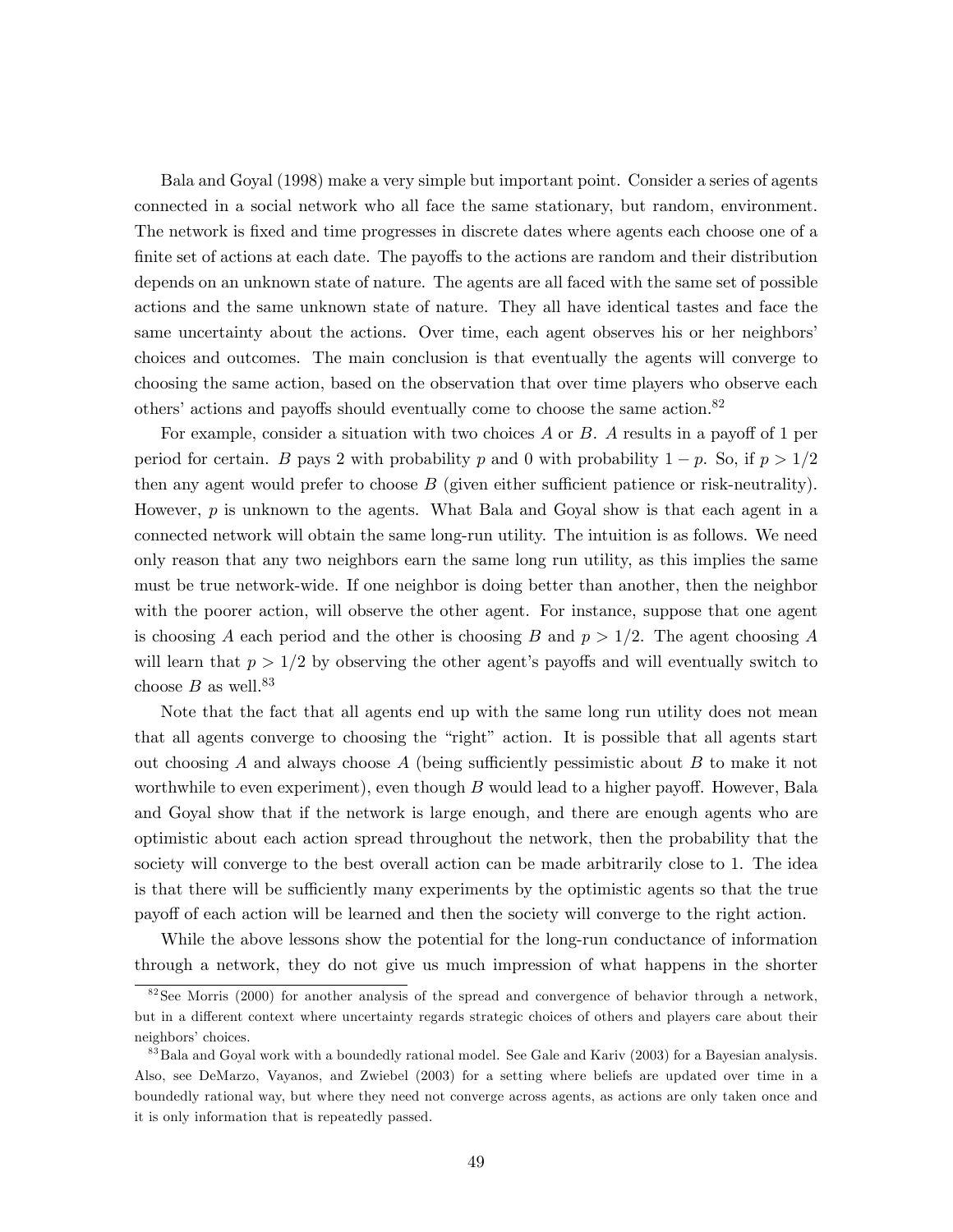run, which might often be quite relevant, especially if the world is not stationary. Nor does network structure enter the above discussion in any meaningful way. There are papers that have made more progress on understanding how network structure impacts beliefs. Gale and Kariv (2003) (see also Choi, Gale and Kariv (2004) and Celen, Kariv, and Schotter (2004)) explore the interaction between network structure and beliefs under a variety of learning assumptions. Due to the complexity of some of the inference problems, they are able to provides a detailed understanding for long run beliefs in small networks (e.g., three nodes) but leave open questions regarding more complex networks. DeMarzo, Vayanos, and Zwiebel (2003) are able to deal with more general network structures by assuming that agents follow a specific belief updating rule, where agents (erroneously) treat new iterations of information as independent of previous iterations. They document an intuitive relationship between the position of an agent in the network and their resulting impact on beliefs and opinions. These studies are important steps in developing a fuller understanding of how interaction structure affects information dissemination and belief formation.

#### 4.4 Spread of Information, Viruses, Disease

Related to studies of learning through a network, which have focused on belief updating and action choice, there are also studies of the physical spread or transmission of infections and behavior that are transmitted directly or by chance, and not through some updating or optimization procedures. Examples include the spread of diseases, computer viruses, and also the spread of some types of behaviors, beliefs, and information. Standard models of such spreading come from the epidemiology literature, which has focussed on the spread of contagious disease. One model that is useful to discuss a bit is the SIS model ("susceptible, infected, susceptible" model, see Bailey  $(1975)$ ), which is a variation on the seminal model in the literature, the SIR model ("susceptible, infected, removed" (SIR) model, which dates to Kermack and McKendrick (1927)). Such models were originally based on random meetings of individuals. However, networked interactions were discussed as early as Rapoport (1953, 1953b), and eventually models that allow for network structure were studied by Anderson and May (1988) and Sattenspiel and Simon (1988). How infection rates depended on specific aspects of the network structure has more recently been studied by Kretschmar and Morris (1996), Pastor-Satorras and Vespignani (2000, 2001, 2002), Lopez-Pintado (2004), and Jackson and Rogers (2004), among others. In particular, these studies allow one to estimate infection rates based on degree distributions.

Let me describe this setting in a bit more detail, as it offers one of the clearest understandings of how network structure can be related to outcomes, and the tools and methods used in such analyses look to be useful in other contexts.

Consider a network where a given healthy (also called "susceptible") node catches a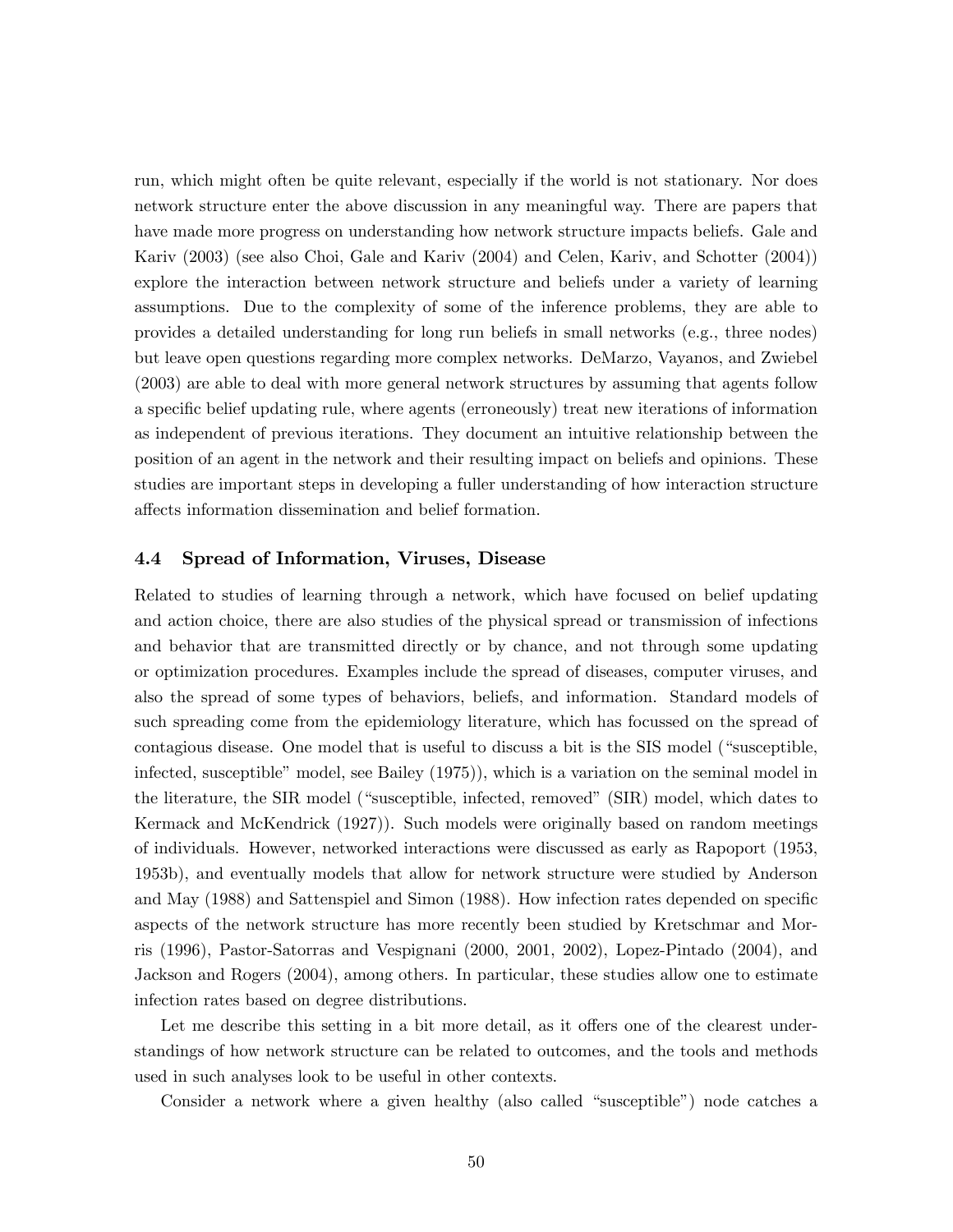disease in a given period with a probability  $\nu k_i f_i$ , where  $\nu \in (0, 1)$  is a parameter describing a rate of transmission of infection in a given period,  $k_i$  is the (in-)degree of node i, and  $f_i$ is the fraction of i's neighbors who are infected.<sup>84</sup> Also suppose that any "infected" node recovers in a given period with a probability  $\delta \in (0, 1)$ . Thus, nodes are either susceptible or infected, and can alternate between these states depending on the state of their neighbors. This results in a Markov chain. We can then ask a series of questions. First, how high does the infection rate  $\nu$  have to be relative to the recovery rate  $\delta$  in order to have the infection reach some nonzero steady state in the population? Second, can we estimate the long-run steady-state proportion of infected nodes? Third, can we relate the answer to these questions to the network structure?

The heuristic (mean-field-based) approach that has been used in this literature to estimate infection patterns is as follows. Consider a large network whose degree distribution is described by P, where  $P(k)$  is the proportion of nodes that have degree k. Moreover, let us make the (restrictive) assumption that there is no correlation in degree between linked nodes. Let  $\rho(k)$  denote the steady-state infection rate of a node with degree k, and  $\rho$  be the average across nodes:  $\rho = \sum_{k} \rho(k) P(k)$ . The probability that a given link points to a node of degree k is  $\frac{kP(k)}{ \langle k \rangle}$  (where  $\langle k \rangle$  is the average degree under  $P, \langle k \rangle = E_P[k]$ ). Note that this is different from the distribution of degrees across nodes, as nodes with higher degree are proportionally more likely to be reached via any given link. Using this we estimate the probability that a given link points to an infected node in any given period in a steady state distribution under the mean-field hypothesis. This is represented by the parameter

$$
\theta = \frac{\sum \rho(k)k P(k)}{< k >}.\tag{5}
$$

Now to estimate the steady-state value of  $\rho(k)$ , we set the change in the proportion of nodes of degree k that are infected to 0. That is,

$$
0 = \frac{d\rho(k)}{dt} = \nu k\theta(1 - \rho(k)) - \delta\rho(k).
$$

Here,  $\nu k\theta(1 - \rho(k))$  represents the number of healthy nodes that become infected, and  $\delta \rho(k)$ represents the number of sick nodes that become healthy. These must be equal in a steady state.<sup>85</sup>

 $84$ This is obviously a fairly specific infection mechanism, but for small infection rates offers a reasonable approximation of the probability of getting infected if infection rates are independent across neighbors (a questionable assumption if there is clustering). See Lopez-Pintado (2004) for the analysis of other infection mechanisms.

<sup>&</sup>lt;sup>85</sup>The system here is clearly heuristic, as if we ran a Markov process on this system, all nodes would eventually converge to being susceptible and this is an absorbing state. To be careful, one needs to have some exogenous probability that the nodes become infected even when none of their neighbors are.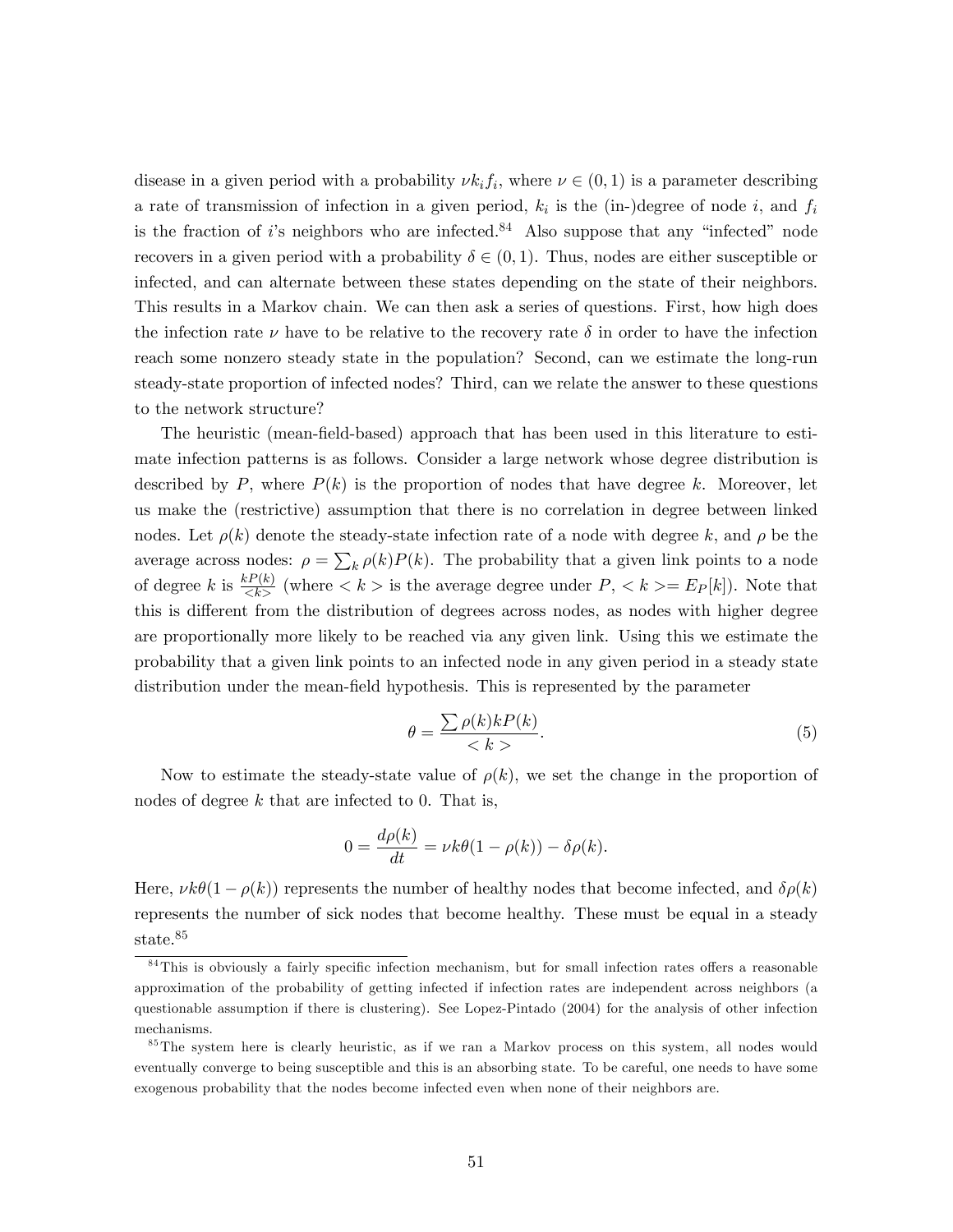Letting  $\lambda = \nu/\delta$ , we derive

$$
\rho(k) = \frac{k\lambda\theta}{k\lambda\theta + 1}.\tag{6}
$$

Equations 5 and 6 can the be solved simultaneously to derive the steady state distributions.

Let us first solve this in the easy case where the network is completely regular so that all nodes have degree  $\langle k \rangle$ . In that case,  $\theta = \rho$  and (6) becomes

$$
\rho = \frac{\lambda\rho}{\lambda\rho+1}.
$$

There is always a solution of  $\rho = 0$ , and then also another solution of  $\rho = 1 - \frac{1}{\lambda \langle k \rangle}$  which is greater than 0 only if  $\lambda > \frac{1}{\langle k \rangle}$ . Thus, in order for infection to spread in the network, the relative infection/recovery rate has to exceed a threshold. This is another example of a phase transition, of which we saw examples earlier in the discussion of the properties of random graphs.

Pastor-Satorras and Vespignani (2000) solve this system in the case where the degree distribution is scale free (using  $P(k) = 2 < k > k^{-3}$ ). They find an approximation of  $\rho = 2e^{-1/\langle k \rangle}$  (for small  $\lambda$ ). Thus, they deduce that even with tiny values for  $\lambda$ , there will be some non-zero infection rate in a scale-free network. This contrasts with the fact that  $\lambda$ has to exceed a positive threshold in a regular network in order to reach a non-zero infection rate.

Lopez-Pintado (2004) uses the following approach to characterizing situations where the solution for the steady state  $\theta$  (and thus the steady state infection rates  $\rho(k)$  and  $\rho$ ) will be nonzero.<sup>86</sup> Let

$$
H(\theta) = \sum \frac{kP(k)}{k} \left( \frac{\lambda k \theta}{\lambda k \theta + 1} \right).
$$
 (7)

So fixed points of H correspond to steady-state distributions. Note that  $H(0) = 0$ , and that H is increasing and strictly concave in  $\theta$ . Thus, in order for H to have another fixed point above  $\theta = 0$ , it must be that  $H'(0) > 1$ .<sup>87</sup> Let us check when this is true. Note that

$$
H'(\theta) = \sum \frac{kP(k)}{} \left( \frac{\lambda k}{(\lambda k \theta + 1)^2} \right).
$$

That is,  $H'(0) = \lambda E_P[k^2]/\langle k \rangle$ . Thus, in order to have  $\theta > 0$  (and thus a steady-state infection rate  $\rho > 0$ , we must have  $\lambda > \frac{\langle k \rangle}{\langle k^2 \rangle}$  (where  $\langle k^2 \rangle = E_P[k^2]$ ). In the regular network, this is the claimed threshold of  $1/ \langle k \rangle$ , while in a scale-free network  $\langle k^2 \rangle$ 

<sup>8 6</sup>See also Pastor-Satorras and Vespignani, (2001, 2002). Moreno, Pastor-Satorras and Vespignani (2003) also allow for correlation among degrees in a family of distributions.

<sup>&</sup>lt;sup>87</sup> Noting that H is continuous and increasing in  $\theta$ ,  $H(0) = 0$ , and  $H(1) < 1$  (from equation (7), as this is the expectation of an expression that is always less than 1), it follows that there will be a fixed point above  $0$ whenever  $H'(0) > 1$ .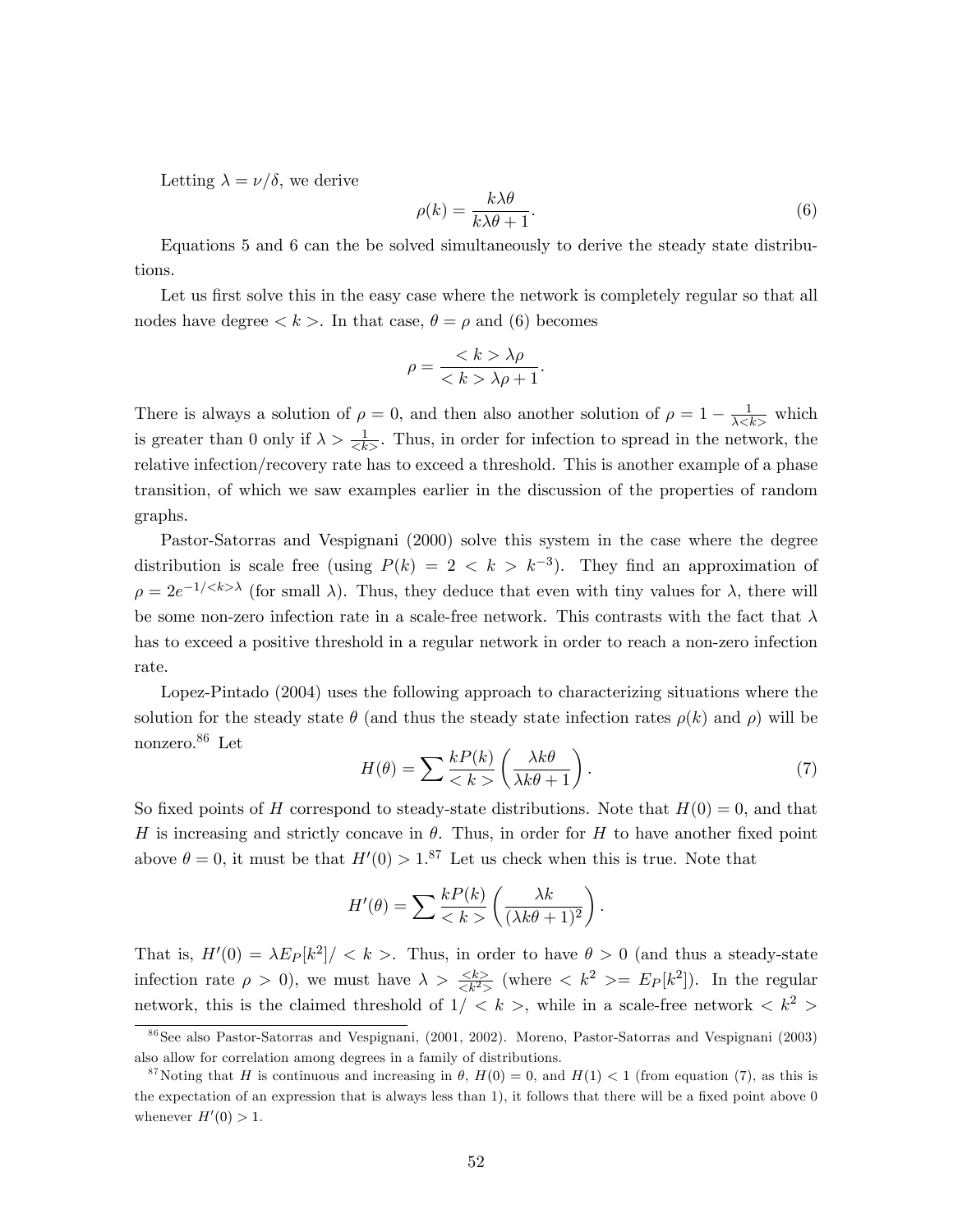is infinite and so the threshold is 0. For a Poisson degree distribution it falls somewhere between the two extremes.

The basic idea is that nodes with high degree can serve as a conduit for infection. Even very low infection rates can lead them to become infected as they have so many neighbors. They then can pass the infection on to a large number of nodes. The degree distribution then determines the relative makeup of the network in terms of nodes of different degrees. In a regular network, every node has the average degree. As we move to a Poisson distribution, we begin to see more of a spread in the distribution and some higher degree nodes and others of lesser degrees. This leads to a lower threshold at which infection can be sustained, as the higher degree nodes can begin to serve as the conduits as discussed above. As we continue to increase the spread and move to a scale-free network, we have extremely high degree nodes, and very low degree nodes. The variance is in fact infinite and infections can be sustained at arbitrarily low net rates of contagion.

Building on this methodology, Jackson and Rogers (2004) show one can completely order both the threshold rates of contagion needed to sustain an infection and the resulting infection rates in terms of the networks degree distribution, by ordering the distributions in the sense of second order stochastic dominance.<sup>88</sup> In terms of the thresholds for infection, it is clear from the above that as we change a network in the sense of second order stochastic dominance, then we increase  $\langle k^2 \rangle$  and so we decrease the threshold  $\lambda$  needed for an infection to be sustained  $\left(\frac{\leq k}{\leq k^2}\right)$ .

What is a bit more subtle is that the behavior of the steady state distributions as it relates to network structure exhibits very different features at low levels of  $\lambda$  than it does at high levels. Jackson and Rogers (2004) show the following:

Consider two networks with degree distributions  $P$  and  $P'$ , respectively, where  $P$  second order stochastically dominates  $P'$ , and both have the same average degree.<sup>89</sup> Then there exist  $\lambda$  and  $\overline{\lambda}$  such that

- $\bullet\,$  If  $\frac{\nu}{\delta}<\underline{\lambda}$  then the steady-state average infection rate under a mean-field approximation is lower under  $P$  than  $P'$ .
- If  $\frac{\nu}{\delta} > \overline{\lambda}$  then the steady-state average infection rate under a mean-field approximation is higher under  $P$  than  $P'$ .

<sup>&</sup>lt;sup>88</sup>One can also order things in terms of first order stochastic dominance, but that relationship is quite obvious. If we simply increase the overall number of links then we will increase infection rates and decrease the threshold needed to sustain infection.

<sup>&</sup>lt;sup>89</sup> If P and P' have the same average, then P second order stochastic dominates P' if and only if P' is a mean preserving spread of P, which is equivalent to having  $\sum_k f(k)P(k) \geq \sum_k f(k)P'(k)$  for all concave functions f. This implies that  $P'$  has a (weakly) higher variance than P, but also requires a more structured relationship between the two.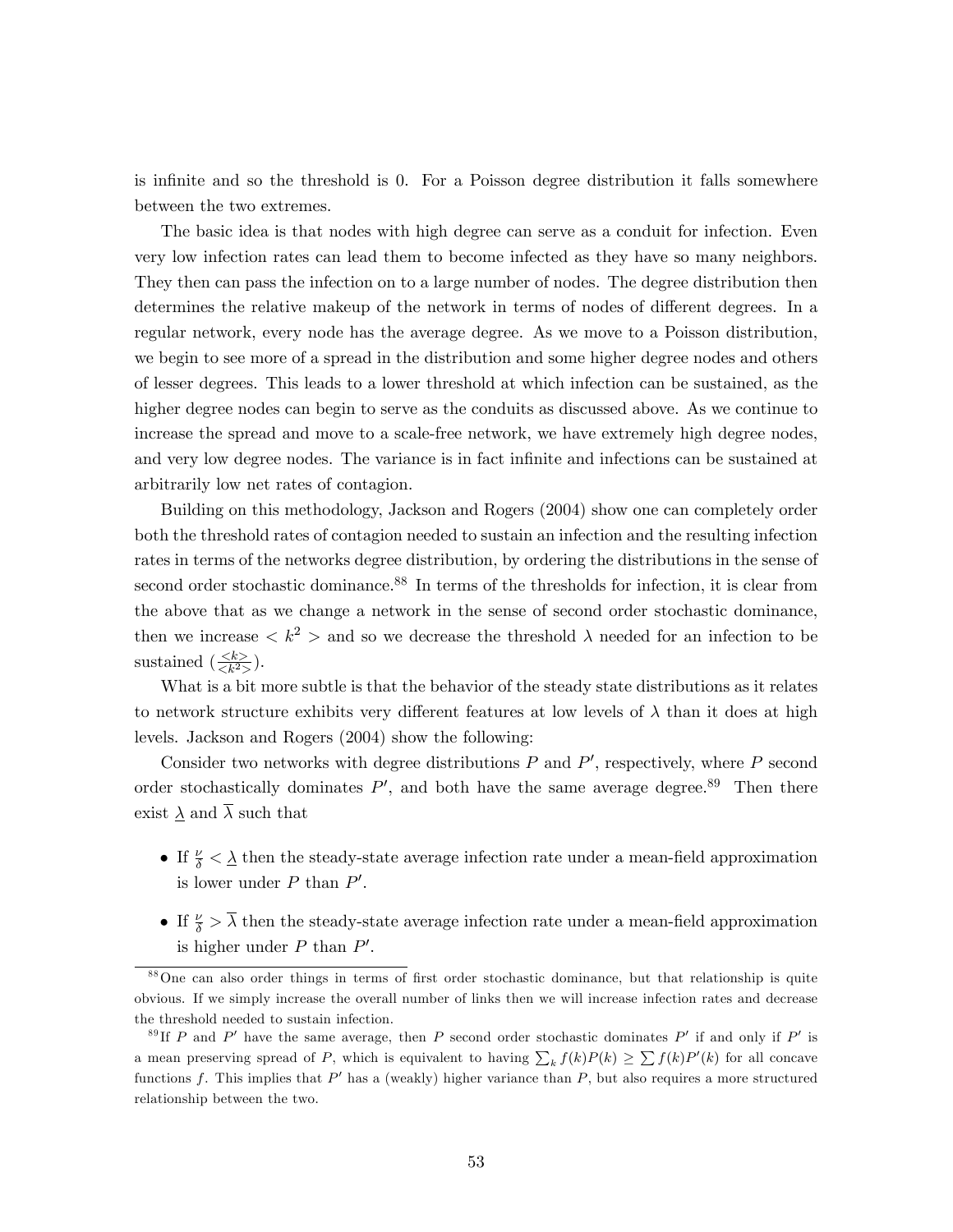These results are illustrated in the following figure, which pictures infection rates for three varieties of networks (holding average degree constant).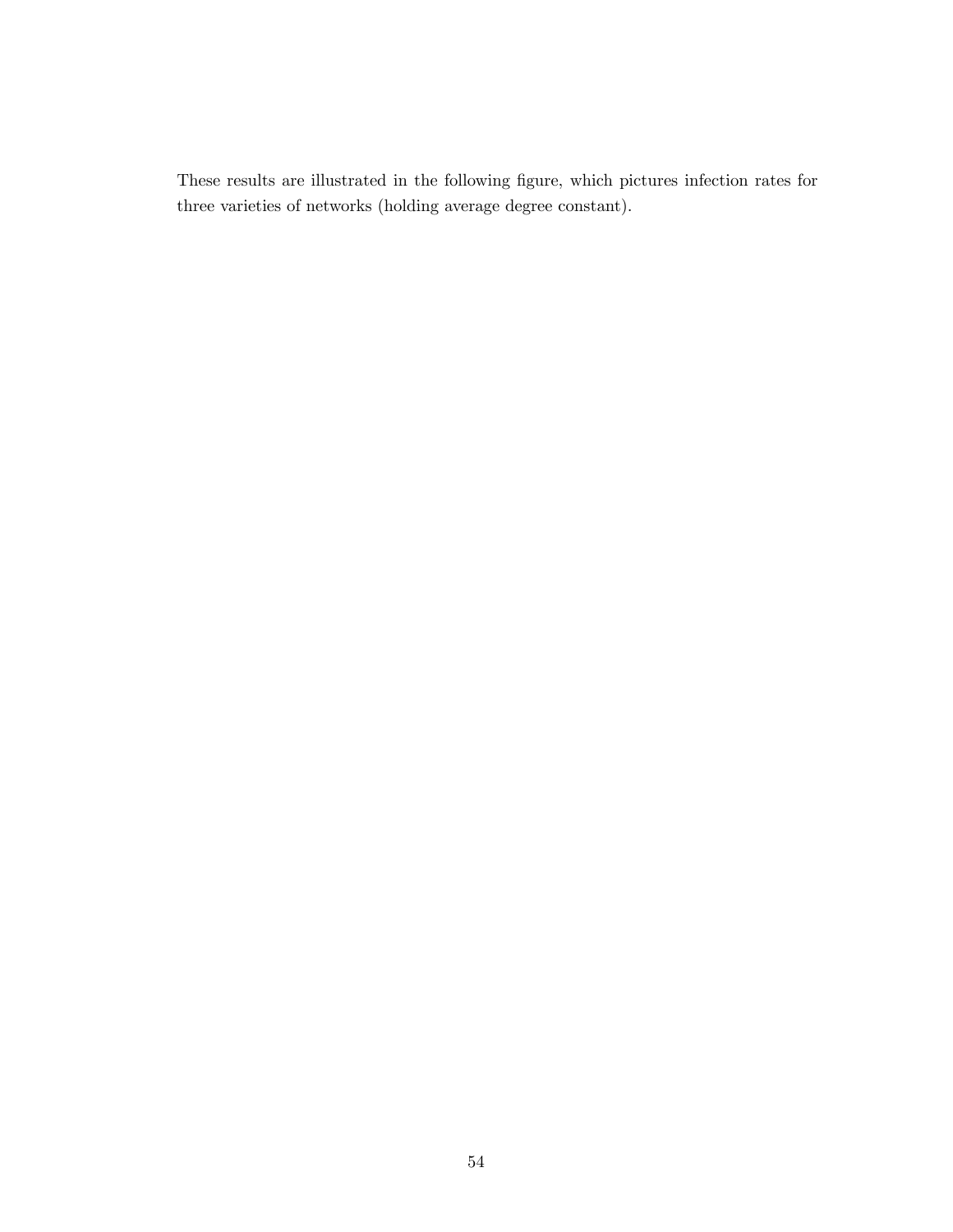

Figure 9: Steady State Infection Rates for Three Degree Distributions, as a Function of the Log of the Relative Contagion/Recovery Rate

The intuition behind these results can be expressed as follows. The change in infection rate due to a change in network structure (and in particular, a change in the degree distribution) comes from countervailing sources, as more extreme distributions have relatively more very high degree nodes and very low degree nodes. As discussed above, very high degree nodes have high infection rates and serve as conduits for infection, thus putting upward pressure on average infection. Very low degree nodes have fewer neighbors to become infected by and thus tend to have lower infection rates than other nodes. As we make a mean-preserving spread in the degree distribution, the overall impact depends on how the (direct and indirect) increase in infection in changing some nodes to have higher degree compared to the decrease in infection due to changing some nodes to have lower degree. When infection rates are already high, infection rates tend to increase less than linearly in the degree of a node (if simply due to the fact that they cannot increase above one). While if infection rates are low, then there is a more than offsetting increase in infection due to an increase of some nodes degrees, as their increased degree not only increases their infection rates, but also leads to an increase in transmission.

What we learn from this analysis extends far beyond the understanding of infection rates. It shows how we can use statistical characteristics of networks (e.g., comparing them in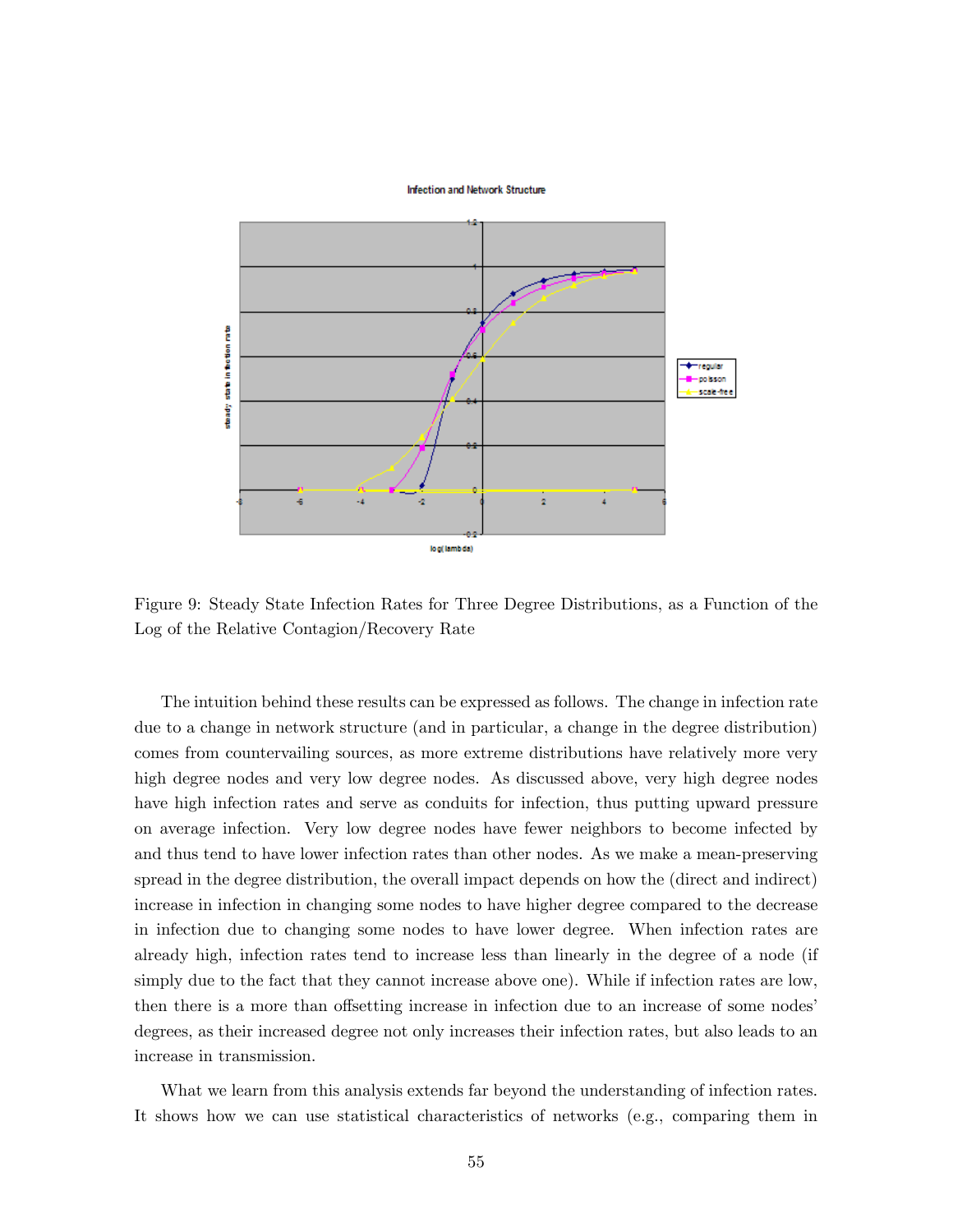terms of stochastic dominance of degree distributions) to deduce the impact that they have on behavior or outcome. These same methods have the potential to be applied much more broadly to deduce how network structure impacts behavior in many other settings.

## 4.5 Public Goods

Another setting where we can see how network structure influences outcomes is the provision of local public goods.

For instance, consider a model analyzed by Bramoullé and Kranton (2005). Agents each choose an effort level  $e_i \in [0,\infty)$ . The agents are connected in a network, and they derive benefits not only from their own effort level but also from their neighbors - that is, the other agents to whom they are directly linked. For instance, think of agents each collecting information and then sharing that information with their direct neighbors. This includes a variety of applications, from consumers sharing information with their friends about products they have tried, to companies sharing information about production processes, to researchers sharing ideas and methods. For simplicity, the model only considers the benefits flowing to direct connections.

Agent i's utility in a network g when efforts  $(e_1, \ldots, e_n)$  are exerted is

$$
u_i(g, e) = b(e_i + \sum_{j \in N_i(g)} e_j) - ce_i,
$$

where b is a continuously differentiable strictly concave function and  $c > 0$  is a cost parameter.

Supposing that the solution  $b'(e^*) = c$  is well-defined and has  $e^* > 0$ , a great deal can be deduced about the structure of the equilibria. Given the payoff structure, it is clear that each neighborhood will have a total of at least  $e^*$  produced. Normalizing  $e^* = 1$ , this could happen in various ways: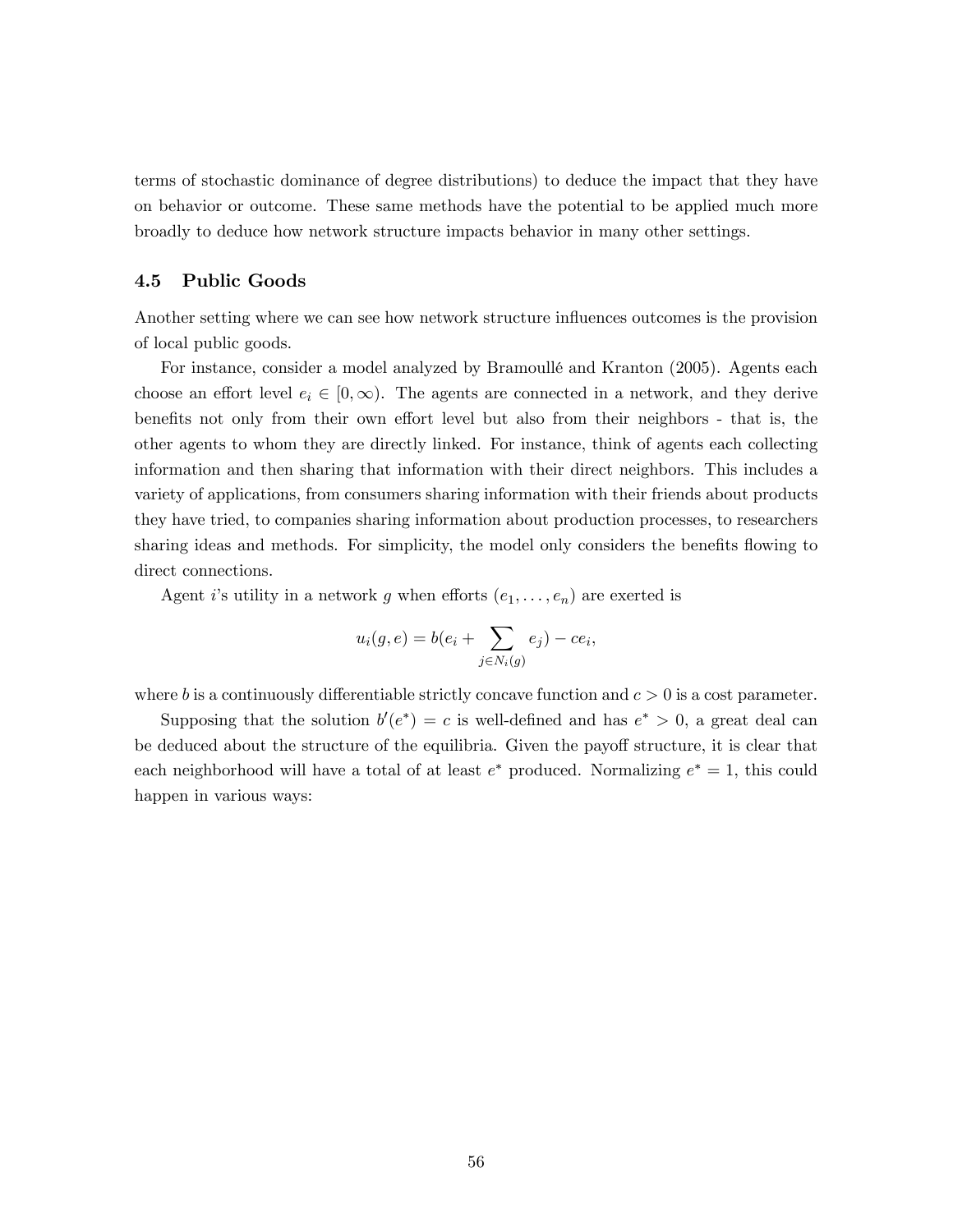

Figure 10: Examples of Equilibrium Public Good Provision Choices in Two Networks

There is a sense in which the equilibria where some agents specialize and provide effort of 1 and others provide an effort of 0 are more robust than the others.<sup>90</sup> Bramoullé and Kranton (2005) refer to these as specialized equilibria.

There is a complex structure to specialized equilibria, and there is a multiplicity of them. For instance, consider any maximal independent set of nodes.<sup>91</sup> Then have each node in the maximal independent set choose action  $e^*$  and all nodes outside of the set choose 0. As Bramoullé and Kranton point out, this is clearly an equilibrium, and moreover, all specialized equilibria must be of this form.

As this sort of public good model captures the substitutability of actions of neighbors that would apply to many settings, it provides a particularly interesting one for further study. The multiplicity of equilibria that Bramoullé and Kranton (2005) note, provides a hurdle in terms of making predictions about how network structure affects behavior, but there are well-deÖned ways in which some equilibria appear to be more natural or robust than others, and it appears that there is much that can be said about how behavior relates to structure in the context of large networks.

 $90$ See Bramoullé and Kranton (2005) for details. They examine a perturbation where each agents actions can be perturbed by a small amount and then must have a best response process converge back to equilibrium. The only robust equilibria in this sense are specialized equilibria in which each non-specialist agent has at least two specialists in his or her neighborhood.

 $91$ An independent set of nodes is a set such that no two nodes in the set are connected. A maximal independent set is an independent set which is not a strict subset of any other independent set. It is then easy to see that a maximal independent set is a set such that no two nodes inside the set are connected to each other and any node outside of the set is connected to at least one node inside the set.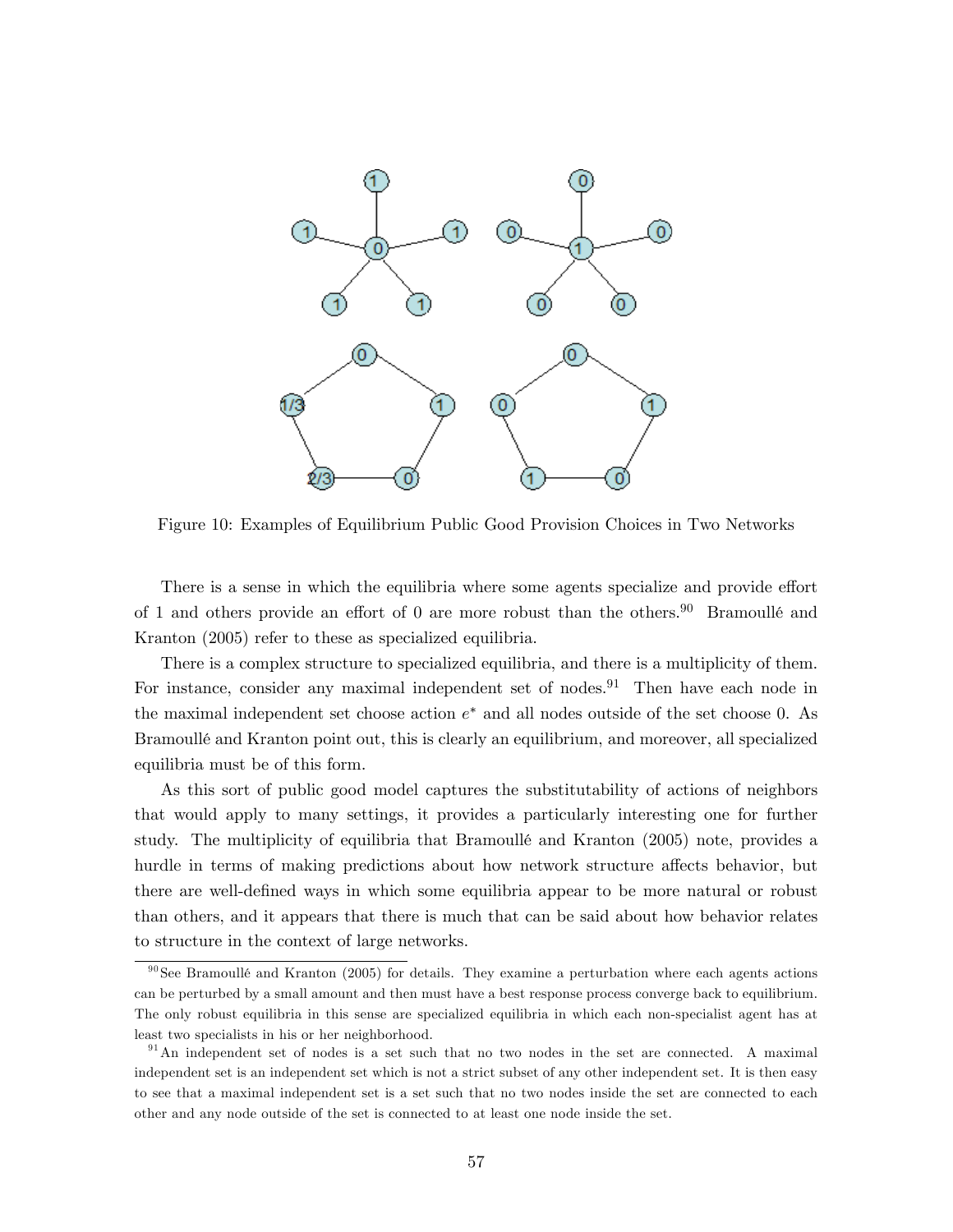### 4.6 Other Topics

There are many other areas that have been studied that relate network structure to outcomes, and ones that are of obvious social and economic relevance. For instance, Ballester, Calvo-Armengol, and Zenou (2004) examine how network structure ináuences criminal and other behavior in a model where there are local positive externalities (for instance learning or receiving help from friends that are also criminals) and global negative externalities (for instance overall competition). Within a class of such models they are able to completely characterize equilibrium outcomes and relate these to a measure of path-centrality in a network. This provides interesting new insights relating behavior to centrality in a network. Activity by players who are more central has more impact on other players' level of activity and leads to greater feedback effects.

There are also recent studies of risk-sharing on networks, which build on evidence from recent studies (e.g., Fafchamps and Lund (2003) and De Weerdt (2002)) that indicate that network structure plays a major role in determining how well risk is shared in rural societies. Theoretical studies have looked at two issues: how the network structure can be modified over time as an endogenous part of the risk sharing (e.g., see Bloch, Genicot, and Ray (2005)) as well as how the network structure affects the equilibrium incentives (e.g., see Bramoullé and Kranton (2005b)).

There are also studies of play in games with complementarities in neighbors' actions, such as in the context of coordination games (e.g. Ellison (1993), Young (1998), Morris (2000), Jackson and Watts (2002b), Droste, Gilles, and Johnson (2000), Goyal and Vega- Redondo (2005), Feri (2003), Lopez-Pintado (2005)) as well as other structures with complementarities (e.g., Galeotti and Vega-Redondo (2005)). These studies have looked at both the change in play and co-evolution of the network itself. However, to date, most of the work has focussed on very simple games (e.g., two-by-two coordination games), and there is much that is unknown beyond these special cases.

The wide variety of settings where network structure is an important determinant of behavior makes it clear that this is one of most wide open and important areas for further study.

# 5 Whither Now?

As we have seen, there is much that we know about the structure and use of social networks, and a growing set of models to describe their emergence, roles, and importance in determining social outcomes. At the same time, as alluded to at many points in the discussion so far, there is so much that we have yet to understand or model. Let me provide a partial list of some of what I see to be the most obvious and pressing issues for study.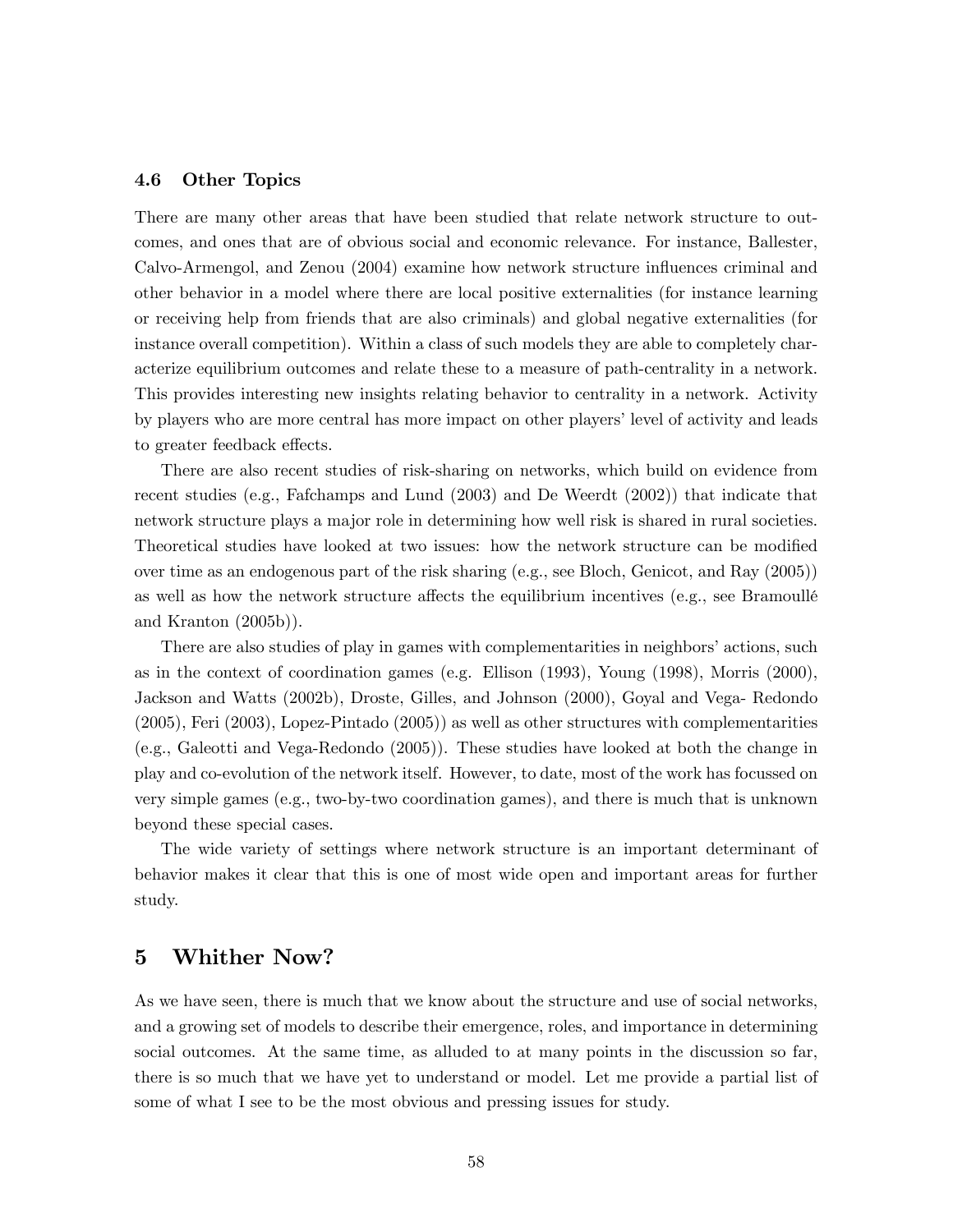- The above discussion of how network structure affects behavior illustrates that despite the difficult combinatorics faced in many applications, there is still much that we can deduce. Moreover, the wide variety of settings where social networks play a role leads to an almost endless set of interesting avenues to investigate. This continues to be one of the more promising areas for the modeling of social networks, and should also prove to be one of the main interfaces between theoretical and empirical work.
- One of the main points I made in the discussion of modeling of network formation is that there is a great potential to combine ideas from random graph models of network formation with those strategic formation models. These are largely complementary models and there look to be substantial gains in producing hybrids, both in terms of providing better Öts of observed networks and leading to a better understanding of the tension between stability and efficiency.

In many applications, it seems that an appropriate model would be one where the potential opportunities to form links or social ties is where the randomness plays its major role. This randomness might have structure to it, as for instance the opportunities that we have for scientific collaboration are partly determined by where we work, whom we have worked with in the past, which conferences we attend, coupled with a good amount of chance meetings and conversations. At the same time, which opportunities appear to be worth pursuing, and which ties and friendships we maintain over time, owe much to the costs and benefits that they provide. Building models that tractably combine these two features could also help produce models that lead to a deeper understanding of the dynamics of networks and social relationships over time, something that is still largely absent from the existing literature.<sup>92</sup>

 This also leads us to another aspect of network formation models that could be improved upon. Existing models generally deal with link formation where the action takes place at the link level. That is, either links are being randomly determined, or agents are deciding which links they would like to form. However, in many social settings, basic decisions are made that determine large sets of links all at once. For instance, the decision of which university to attend determines one's classmates and the decision of where to work determines one's colleagues, en masse. Models that deal with how such larger decisions impact social network structure are virtually nonexistent, and yet this is an essential part of what is often implied by the term "networking," as used in the

 $92$  Jackson and Watts (2002) provide an evolutionary model where chances to form links are random, but links are then formed strategically. However, they focus on the limit where the randomness becomes negligible. Understanding the case before the limit, might serve as a basis for one model that encompasses randomness and strategic choice.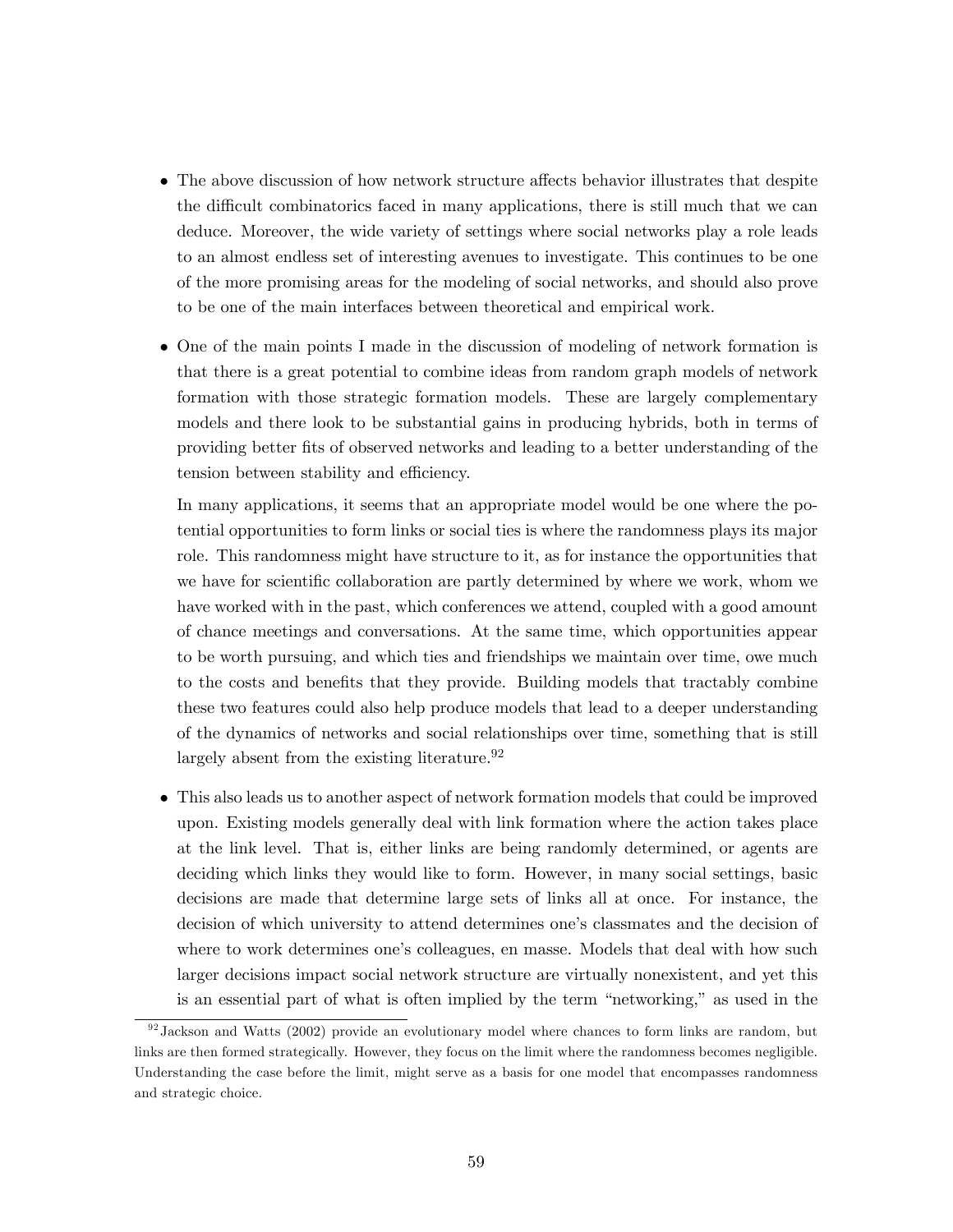vernacular regarding building social relationships.<sup>93</sup>

- There are also many facets of existing network formation models within the existing separate strands of random graph and game theoretic models that deserve further study.
	- With regards to models of strategic formation, there are questions of how to appropriately model equilibrium, given that the consent of parties might be needed to form links. Are social relationships considered one at a time, or many at once, and how does this depend on the setting? How coordinated are the decisions among groups of agents? To what extent are bargaining and/or transfers part of the process? Do agents take into account the impact their decisions will have on the further evolution of the network? These questions have led to some recent research on the foundations of modeling strategic network formation<sup>94</sup>, of which a deeper understanding is needed.
	- With regards to random networks, two things come to mind. First, it is clear that there is great need for more detailed structural fitting of the models and that this might help in the development of new models. For instance, as discussed above, "scale-free" networks are at best an idealization and benchmark and that only some observed degree distributions exhibit such features, and even then only approximately and in one tail. Second, social networks exhibit much richer heterogeneity in the types of interactions and have correlation structures that are not adequately captured by existing models. In particular, things such as ethnicity, profession, and geography, produce neighborhood structures that are different from those predicted in existing models. For example, Adamic (2005) provides an interesting analysis of the cross-citation by political blogs. There are distinct separations between different political ideologies, with inter-ideological linking arising on special occasions. Existing models have not really captured such features, and it is clear that such features should be very important in influencing opinion.<sup>95</sup>
- Another area that is crying out for attention, and just beginning to receive it, is the modeling of the strength of ties. The idea that social relationships are not 0-1 in their nature is quite clear, and was the center piece of one of the most influential social networks papers - Granovetter's (1973) article on the "strength of weak ties." Granovetter

 $93$  See Ioannides and Soetevent (2005) for a first step in this direction. I should also mention that there is a rich literature on coalition formation (e.g., see the book by Demange and Wooders (2004) and references therein), which could end up playing a role in these developments.

 $94$ See, for instance, Calvo-Armengol and Ilkilic (2004), Bloch and Jackson (2004), Tercieux and Vannetelbosch (2004), Ilkilic (2005), Slikker and van den Nouweland (2005), Chakrabarti (2005), Dutta, Ghosal and Ray (2005), Page and Wooders (2005).

 $95$ See Watts, Dodds and Newman (2002) for a model in this direction.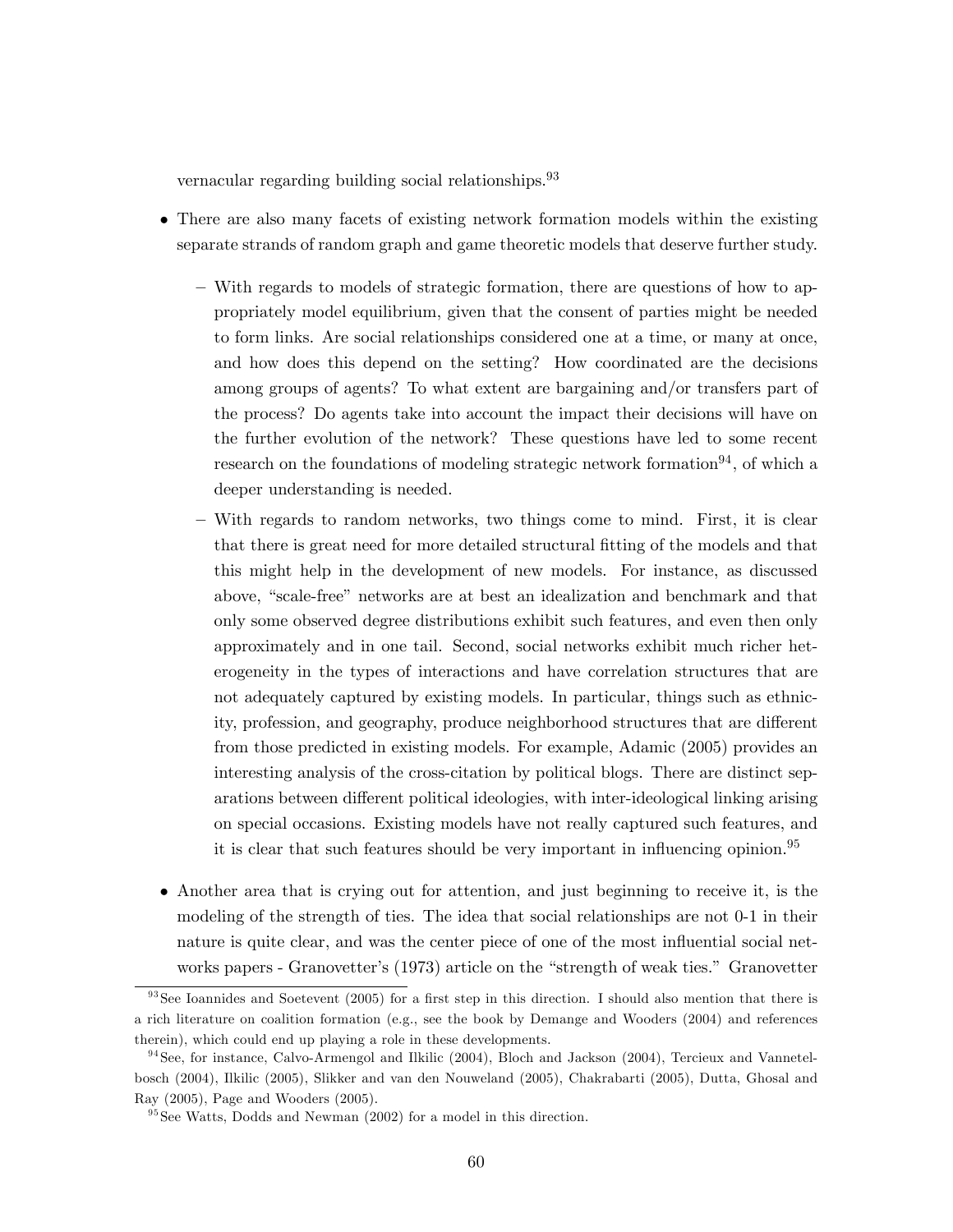pointed out the importance of weaker social relationships (according to various measures of the level and/or frequency of interaction) in providing critical information. This work has produced volumes of empirical studies (e.g., see Granovetter (1995) and some of the references therein). Yet, until recently there were only a few models (Boorman (1975) and Montgomery (1991, 1992, 1994)) of how networks might form when both weak and strong ties are possible, and both of these models were specialized to the context of job contact networks. Recent interest in this subject has resulted in more general studies (e.g., Rogers (2005), Bloch and Dutta (2005)) that investigate models where agents decide on how much effort or time to devote to their different relationships. Such models look to provide interesting insights regarding how complementarity or substitutability affects the patterns of efforts that ensue. A related issue is that relationships vary not only in their intensity, but also in their patterns over time. Interaction patterns tend to be sporadic. Understanding some of the timing of interactions, and more basically what is entailed in a relationship, might help shed better light on the differences between things such as strong and weak ties and how they differ across applications.

- As mentioned at the beginning of Section 3.2, the early models of how the allocation of total value or benefit among players depends on a network structure emerged from the cooperative game theory literature. The perspective that cooperative game theory (even with graph-restricted games) gives to this problem is not always rich enough to address the issues that arise in a social network context (e.g., see Jackson (2005) for a discussion of this point). It is also clear, that the formation of social relationships often involves some bargaining. For instance, dowries are an obvious example. We have seen above how such bargaining can be instrumental in determining how efficient the resulting network structure is. Yet, the models that we have, both from a cooperative and a non-cooperative approach, are still far from giving us a full understanding of how value is shared among members of a social group, how this is determined by the network structure, and how this affects network formation.
- As the investigations in network analysis continue to multiply, so does the need for well-understood tools and methodology. For example, there are numerous measures of how "central" a node is in a network, ranging from simple comparisons of node degrees to detailed analyses of the eigenvalue structure of modified adjacency matrices. Such different measures are clearly identifying different facets of a node's role in a network. However, our current understanding of which (if any) existing measure is appropriate in which context comes almost entirely from seeing how measures operate on various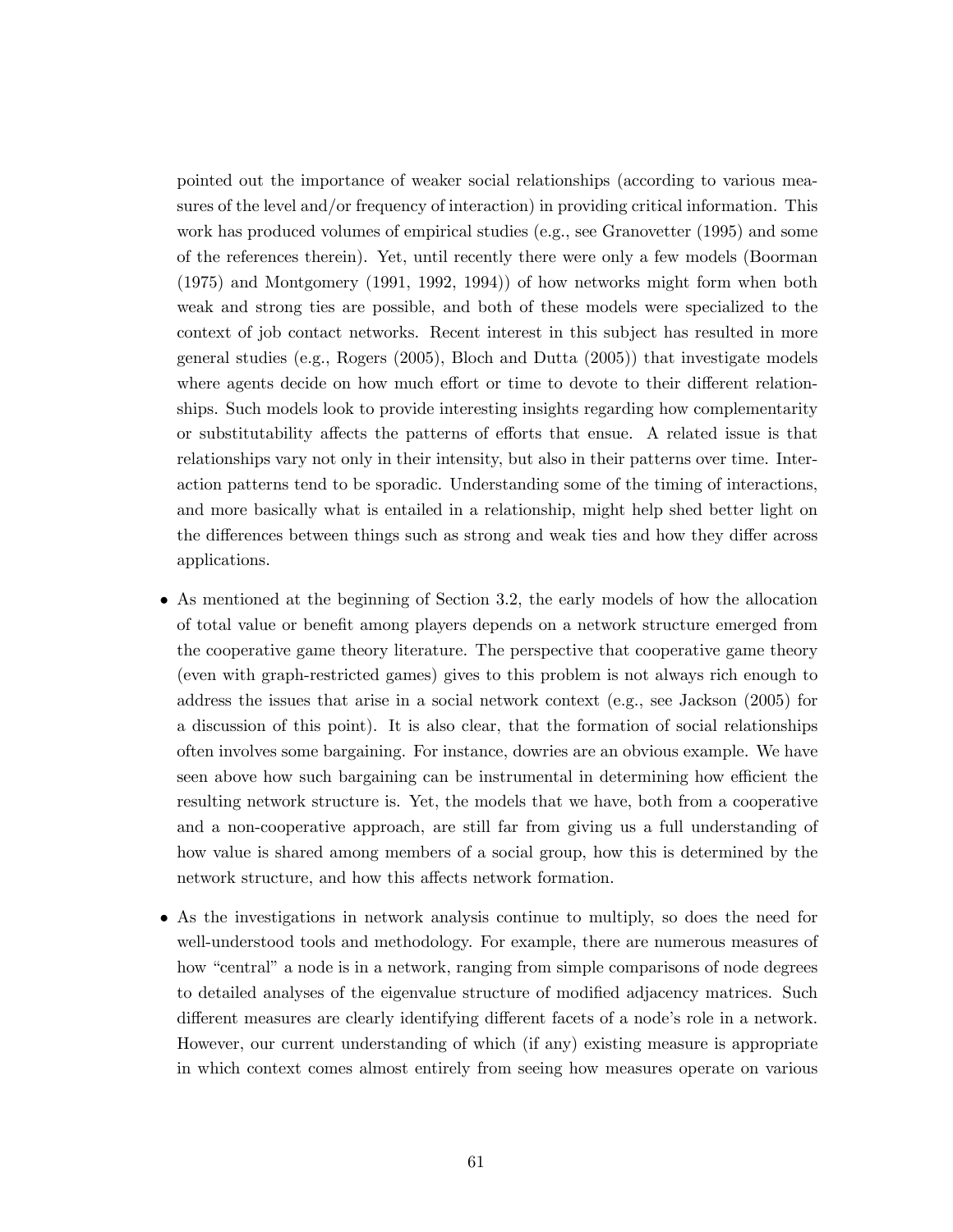examples and then judging which seems to be capturing what we are after.  $9697$ 

There are numerous other concepts in social network analysis that are associated with a variety of definitions and measures, and little to guide us in terms of understanding of the various properties that they possess. I am only aware of a few studies that examine the properties of different measures and definitions used in social network analysis,<sup>98</sup> while the extent of social network science clearly requires more.

- It is clear that the links that people maintain are different in nature. For example, they might relate to friends, relatives, co-workers, neighbors, or casual acquaintances. Each type of link might be active or useful under different circumstances, and might involve different costs and benefits. Modeling the interaction between different overlapping network structures could potentially lead to new insights into things such as the dissemination of information throughout a population. For example, as Granovetter  $(1974)$  notes: "... much of the information about jobs that one receives through contact networks is a byproduct of other activities, and thus not appropriately costed out in a rational calculation of the costs and benefits of getting information.<sup>99</sup>
- As predictions from models continue to proliferate, experiments will provide an increasingly important testbed.<sup>100</sup> This is especially true of things like the dissemination of information, which can be very difficult to pinpoint outside of the controlled environment of a laboratory.
- The rich collection of case-studies from the sociology literature is quite remarkable partly because of the level of difficulty that researchers have historically faced in iden-

 $96$ See Borgatti (2003) for one study which tries to sort through some centrality measures.

 $97$ The same is true of identifying community structures in networks. A community structure is a partitioning of the nodes of a network into groups or "communities", with the idea that the nodes in the same community are somehow similar or equivalent according to some criterion. This can be useful in terms of simplifying a complex network into a simpler smaller network of relationships between communities, as well as learning something from the network relationships regarding which nodes are similar. Many algorithms have been developed to identify community structures in networks, and yet most of what we know about the relative merits or deficiencies of various approaches and algorithms comes simply from examining whether they seem to give the "right" community structuring in various examples. An overview of some of this literature can be found in Newman (2004b) and a discussion of the importance of identifying the properties for identifying community structures can be found in Copic, Jackson and Kirman (2005).

 $98$  For example, see van den Brink and Gilles (2000), Gomez et al (2003), Monsuur and Storcken (2004), and Copic, Jackson and Kirman (2005).

 $99$ <sup>I</sup> thank Yann Bramoullé for bringing this quote to my attention.

 $100$  Here I am referring to experiments with human subjects, although the term experiments is also used in some literatures to refer to simulations, often involving agent-based modeling techniques. These too are an increasingly relevant tool as technology now enables us to work with much richer models in simulations than we can handle analytically. See Kosfeld (2003) for some discussion and references.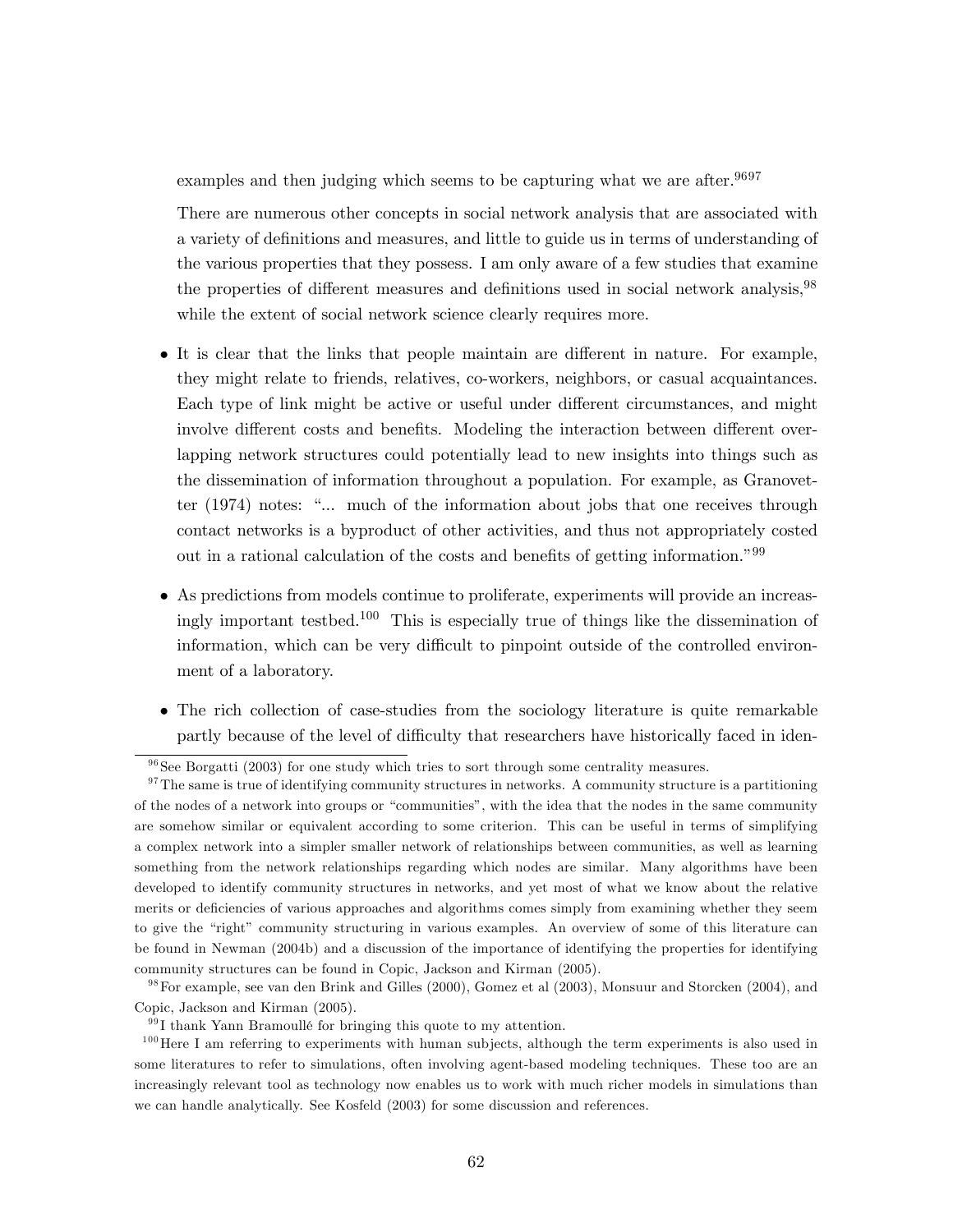tifying network structures. This often involved interviews of subjects, or careful observation of some group over time, and limited both the scope and quality of the data that could be collected. Advances in both telephony and internet communication (including email), as well as computing technology, has recently made readily available large, detailed, and precise interaction patterns; which in some cases are less prone to measurement error and easier to work with. Moreover, such data sets give new dimensions to network structures as they have detailed time-stamps with which to study the dynamics of interaction. This greatly enhances the potential for empirical testing of increasingly complicated network models, and should also enrich the stable of questions for models to address.

#### 6 **Bibliography**

# References

- $|1|$  Adamic, L.A. (1999) "The Small World Web," Proceedings of the ECDL vol 1696 of Lecture Notes in CS, 443-454.
- [2] Adamic, L.A.  $(2005)$  "," HP Labs.
- [3] Albert, R., and A. Barabási (2002), "Statistical mechanics of complex networks," Reviews of Modern Physics, 74: 47-97.
- [4] Albert, R., H. Jeong, and A. Barabási (1999), "Diameter of the World Wide Web," Nature, 401, 9 Sept., 130-131.
- [5] Alderson, D. (2004) "Understanding Internet Robustness and its Implications for Modeling Complex Networks," presentation.
- [6] Aizer, A. and J. Currie (2002) "Networks, Neighborhoods, and the Utilization of Publicly-Funded Prenatal Care in California," mimeo UCLA.
- [7] Anderson R.M. and R.M. May (1988) Epidemiological parameters of HIV transmission," Nature 333:514-319.
- [8] Anderson, C.J., Wasserman, S., and Crouch, B. (1999) "A p\* primer: Logit models for social networks," Social Networks, 21:37-66.
- [9] Arrow, K.J. and Borzekowski, R. (2000) "Limited Network Connections and the Distribution of Wages," mimeo:Stanford University.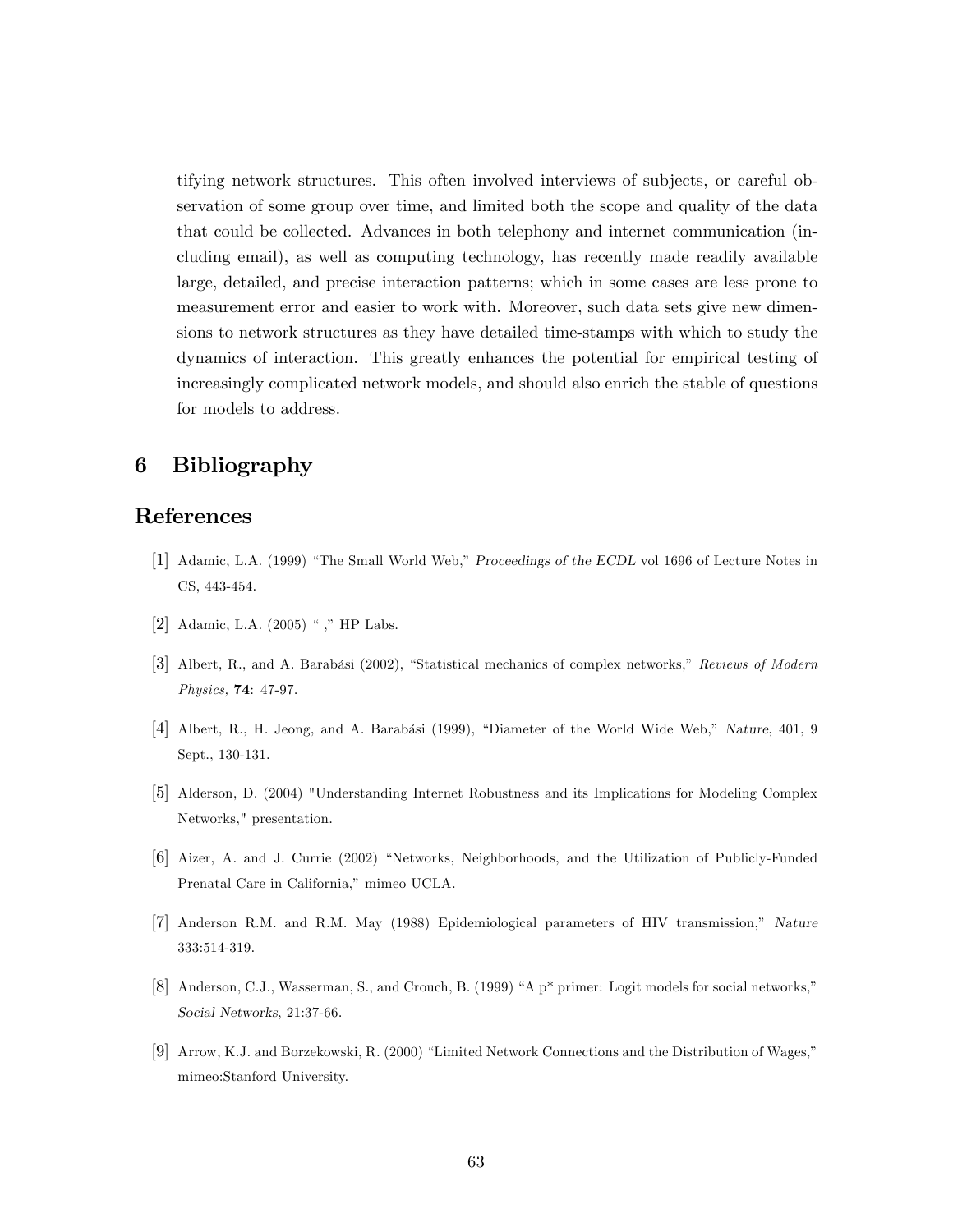- [10] Aumann, R. and Myerson, R. (1988) "Endogenous Formation of Links Between Players and Coalitions: An Application of the Shapley Value," In: Roth, A. (ed.) The Shapley Value, Cambridge University Press, 175-191.
- [11] Badasyan, N. and S. Chakrabarti (2003) "Private Peering among Internet Backbone Providers," mimeo: Virginia Tech.
- $|12|$  Bailey, N.T.J. (1975) The Mathematical Theory of Infectious Diseases, Griffin: London.
- [13] Bala, V. and Goyal, S. (1998) "Learning from Neighbors," Review of Economic Studies, 65,595-621.
- [14] Bala, V. and Goval, S. (2000) "A Strategic Analysis of Network Reliability," Review of Economic Design, 5, 205-228.
- [15] Bala, V. and Goyal, S. (2000a) "A non-cooperative model of network formation," *Econometrica*, 68, pp 1181-1230.
- [16] Ballester, A. Calvó-Armengol, and Y. Zenou (2003) "Who's Who in Networks: Wanted the Key Player," mimeo: Universitat Autonoma de Barcelona, IUI, GAINS, and CEPR.
- [17] Balmaceda F. (2005) "Cooperation and Network Formation," mimeo: University of Chile.
- [18] Banerjee, A. and B. Dutta (2004) "Networks, Network Externalities and Market Segmentation," mimeo: University of Delhi and University of Warwick.
- [19] Banerjee, S. (1999) "Efficiency and Stability in Economic Networks," mimeo: Boston University.
- [20] Banerjee, S., Konishi, H. and Sönmez, T. (2001) "Core in a Simple Coalition Formation Game," Social Choice and Welfare, 18, 135-154.
- [21] Barabási, A. (2002), Linked, Perseus Publishing: Cambridge, MA.
- [22] Barabási A. and R. Albert (1999), "Emergence of scaling in random networks," Science, 286: 509-512.
- [23] Barabási, A., R. Albert, and H. Jeong (1999), "Mean-field theory for scale-free random networks," Physica A 272: 173-187.
- [24] Barabási, A., R. Albert, and H. Jeong (2000), "Scale-Free Characteristics of random networks: the topology of the world-wide web," Physica A 281: 69-77.
- [25] Barrat A. and M. Weigt (2000), "On the properties of small-world network models", European Physical Journal B, 13: 547-560.
- [26] Béal, S. and N. Quérou (2005) " Bounded Rationality and Repeated Network Formation," mimeo: **CREUSET**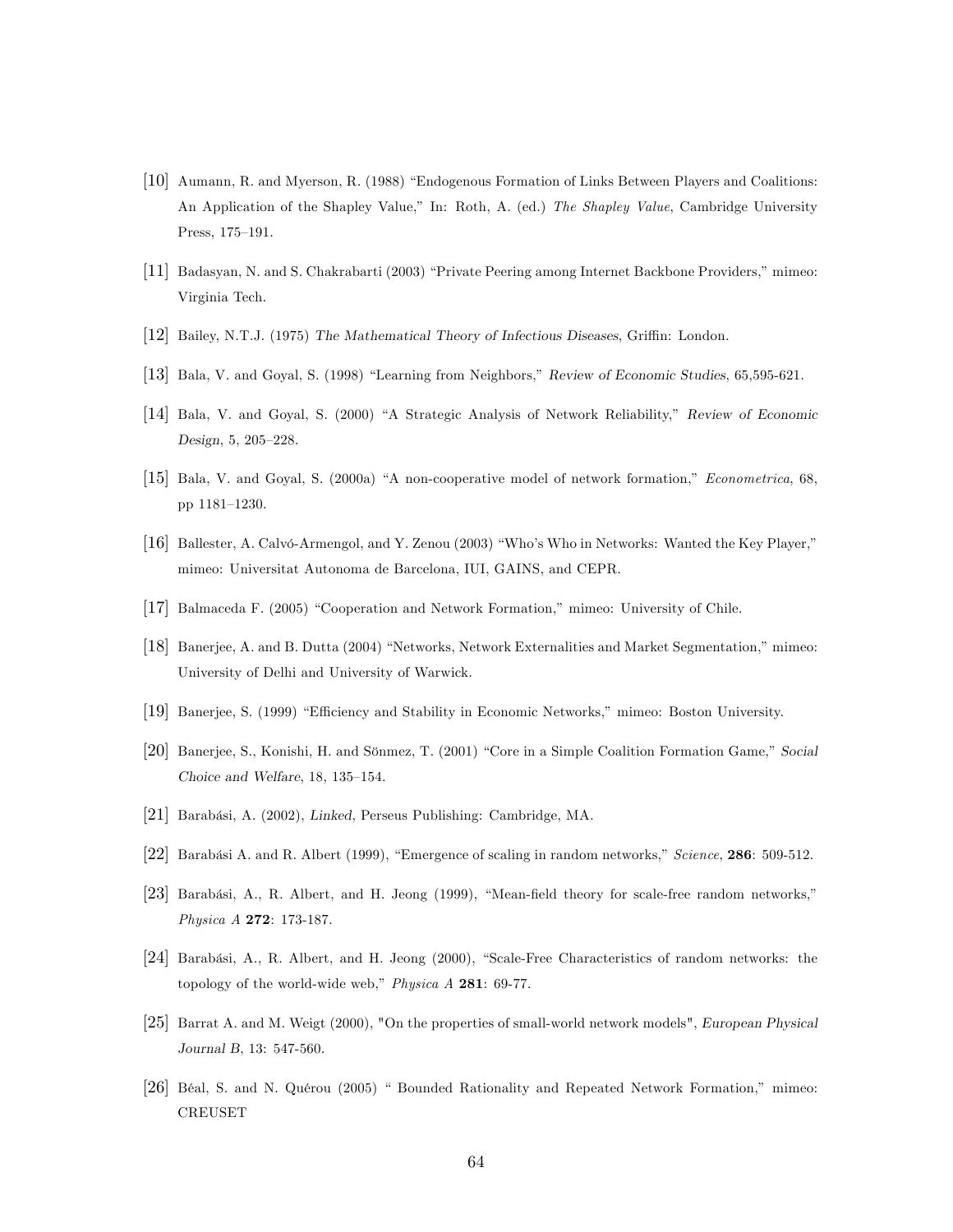- [27] Besag, J. E. (1974) "Spatial interaction and the statistical analysis of lattice systems (with discussion)," Journal of the Royal Statistical Society, Series B, 36:196 -236.
- [28] Bearman, P., J. Moody, and K. Stovel (2004), "Chains of Affection: The Structure of Adolescent Romantic and Sexual Networks," Manuscript, University of Chicago.
- [29] Belleflamme, P. and F. Bloch (2002) "Market Sharing Agreements and Stable Collusive Networks" mimeo: University of London and GREQAM.
- [30] Bianconi, G. and Barabási, A.-L., (2001), "Competition and multi-scaling in evolving networks," Europhys. Lett. 54, 436-442.
- [31] Bienenstock, E. and Bonacich, P. (1993) "Game Theory Models for Social Exchange Networks: Experimental Results," Sociological Perspectives, 36, 117-136.
- [32] Bienenstock, E. and Bonacich, P. (1997) "Network Exchange as a Cooperative Game," Rationality and Society, 9, 37-65.
- [33] Billand, P. and Bravard, C. (2002) "Non-Cooperative Networks in Oligopolies," mimeo: University of Jean Monnet -Saint Etienne.
- [34] Billand, P. and Bravard, C. (2004) "A Note on the Characterization of Nash Networks," mimeo: University of Saint Etienne, CREUSET.
- [35] Bloch, F. (2001) "Coalitions and Networks in Industrial Organization" mimeo: GREQAM.
- [36] Bloch, F. and B. Dutta (2005) "Communication Networks with Endogenous Link Strength," mimeo: GREQAM
- [37] F. Bloch, G. Genicot, and D. Ray (2005) "Social Networks and Informal Insurance" mimeo: GREQAM, Georgetown University and NYU.
- [38] Bloch, F. and M.O. Jackson (2003) "The Formation of Networks with Transfers among Players," forthcoming: Journal of Economic Theory, http://www.hss.caltech.edu/~jacksonm/nettransfer.pdf
- [39] Bloch, F. and M.O. Jackson (2005) "Definitions of Equilibrium in Network Formation Games," http://www.hss.caltech.edu/ $\sim$ jacksonm/netequilibrium.pdf
- [40] Blume, A. (2003) "Bertrand without Fudge," Economics Letters, 78:167-168.
- [41] Boguñá, M., R. Pastor-Satorras and A. Vespignani, (2003) "Epidemic spreading in complex networks with degree correlations" Lecture Notes in Physics, 625, 127.
- [42] Bollobás, B., (2000), "Modern Graph Theory," Springer: New York.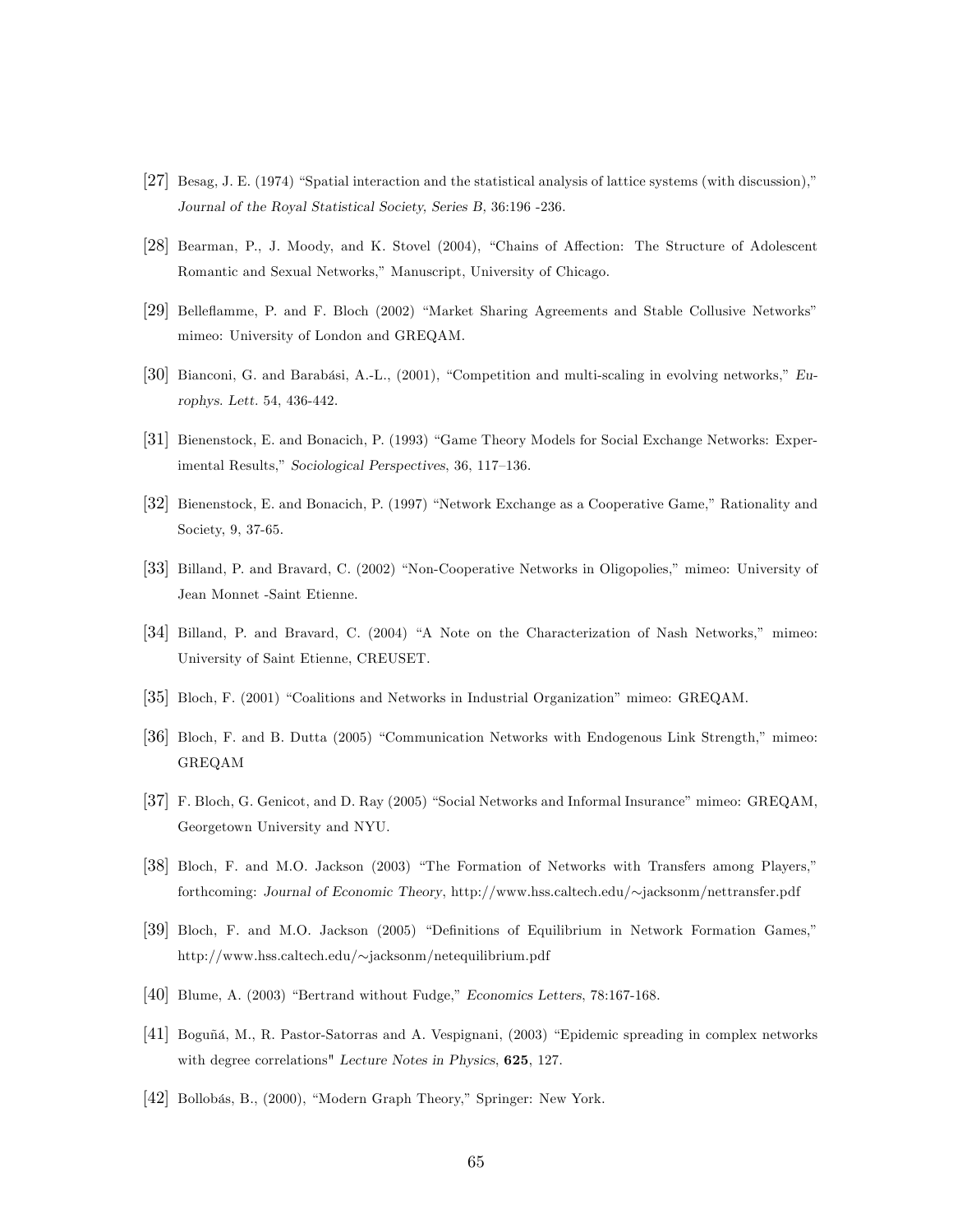- [43] Bollobás, B., (2001), "Random Graphs: Second Edition," Cambridge University Press: Cambridge, UK.
- $[44]$  Bollobás, B., and O. Riordan (2002), "The diameter of a scale-free random graph,", Manuscript, to appear.
- [45] Boorman, S. (1975) "A Combinatorial Optimization Model for Transmission of Job Information through Contact Networks," Bell Journal of Economics, 6, 216-249.
- [46] Borgatti, S.P. (2003) "Centrality and Network Flow," mimeo: Boston College.
- [47] Borm, P., Owen, G., and S. Tijs, S. (1992) "On the Position Value for Communication Situations," SIAM Journal on Discrete Mathematics, 5, 305-320.
- [48] Boss, M., Elsinger, H. Summer, M. and S. Turner (2005) "The Network Topology of the Interbank Market," preprint: OeNB.
- [49] Bramoullé, Y. (2000) "Congestion and Social Networks: an Evolutionary Analysis," mimeo: University of Maryland.
- [50] Bramoullé, Y. (2001) "Complementarity and Social Networks," mimeo: THEMA, Université de Paris X-Nanterre.
- [51] Bramoullé, Y. (2001a) "Interdependent Utilities, Preference Indeterminacy and Social Networks," mimeo: THEMA, Université de Paris X-Nanterre.
- [52] Bramoullé, Y., D. Lopez-Pintado, S. Goyal, and F. Vega- Redondo (2004) "Network Formation and Anti-coordination games," International Journal of Game Theory, 33:1-18.
- [53] Bramoullé, Y. and R. Kranton (2005) "A Network Model of Public Goods: Experimentation and Social Learning," mimeo: University of Toulouse and University of Maryland.
- [54] Bramoullé, Y. and R. Kranton (2005b) "Risk-Sharing Networks," mimeo: University of Toulouse and University of Maryland.
- [55] Brock, W. and S.N. Durlauf (2001) "Discrete Choice with Social Interactions," Review of Economic Studies, 68, 2, 235- 260.
- [56] Brueckner, J.K. (2003) "Friendship Networks," mimeo: University of Illinois.
- [57] Brueckner, J.K. and O. Smirnov (2004) "Workings of the Melting Pot: Social Networks and the Evolution of Population Attributes," mimeo: University of Illinois.
- [58] Burt, R. (1992) Structural Holes: The Social Structure of Competition, Harvard University Press: Cambridge, MA.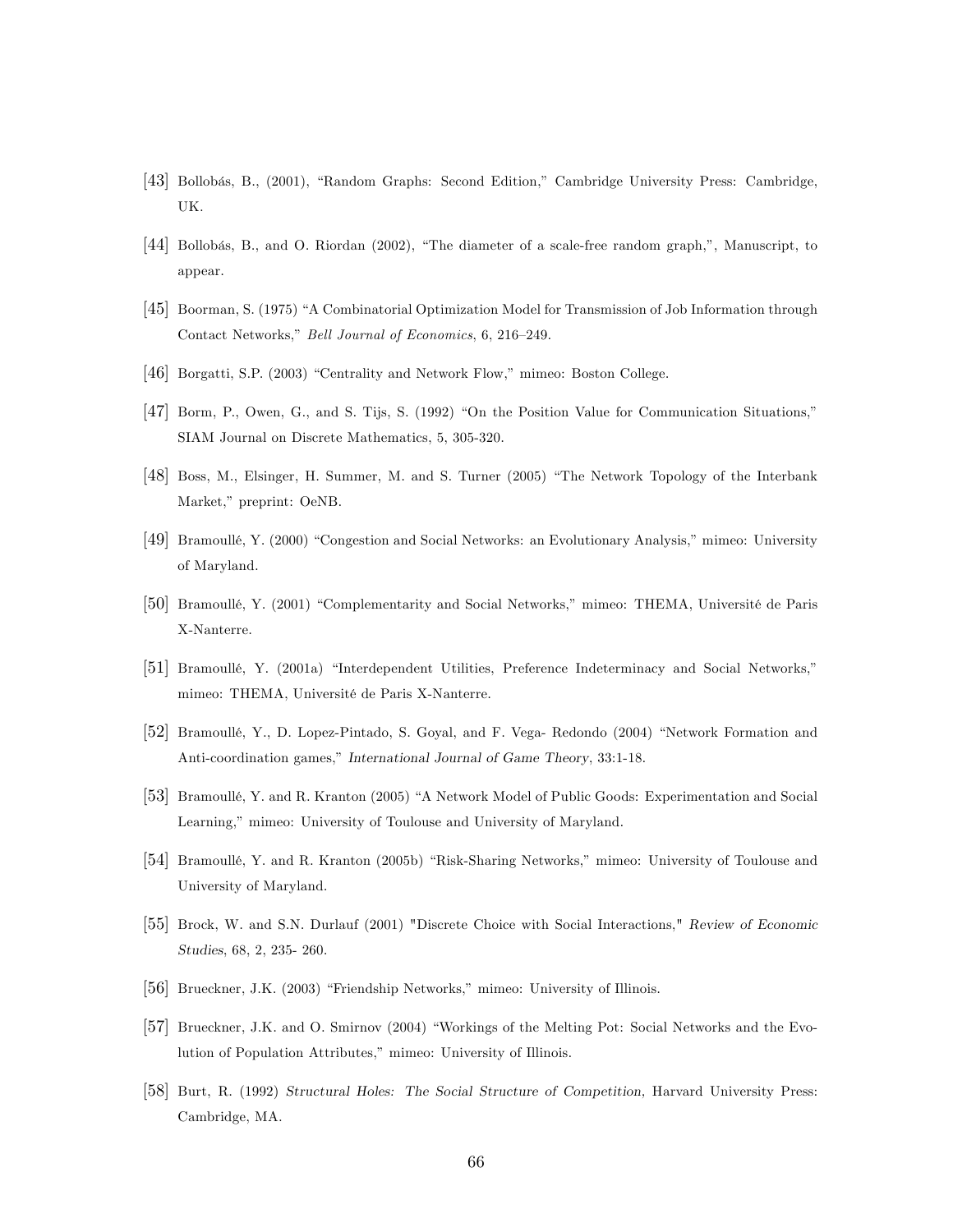- [59] Cabrales, A., A. Calvó-Armengol, and Y. Zenou (2005) "Building R and D Networks: How many conferences should you attend?"
- $|60|$  Cahuc, P. and F. Fontaine (2002) "On the Efficiency of Job Search with Social Networks," mimeo: University of Paris 1-EUREQua.
- [61] Callander, S. and C. Plott (2002) "Principles of Network Development and Evolution: An Experimental Study," mimeo: Caltech.
- [62] Calvo, E., J. Lasaga, and A. van den Nouweland (1999) "Values of Games with Probabilistic Graphs," Mathematical Social Sciences, 37, 79-95.
- [63] Calvó-Armengol, A. (1999) "Stable and Efficient Bargaining Networks," mimeo.
- [64] Calvó-Armengol, A. (2004) "Job Contact Networks," Journal of Economic Theory 115, 191-206.
- [65] Calvó-Armengol, A. (2001) "Bargaining Power in Communication Networks," Mathematical Social Sciences, 41, 69-88.
- [66] Calvó-Armengol, A. and R. Ilkilic (2004) "Pairwise Stability and Nash Equilibria in Network Formation," mimeo: Universitat Autonoma de Barcelona.
- [67] Calvó-Armengol, A. and M.O. Jackson (2004) "The Effects of Social Networks on Employment and Inequality," American Economic Review, vol. 94, no. 3, 426-454, June.
- $[68]$  Calvó-Armengol, A. and M.O. Jackson (2001) "Networks in Labor Wage Markets: and Employment Dynamics and Inequality," forthcoming: Journal of Economic Theory, http://www.hss.caltech.edu/ $\sim$ jacksonm/dyngen.pdf.
- [69] Calvó-Armengol, A. and M.O. Jackson "Like Father, Like  $(2005)$ Son: Labor Market Networks and Social Mobility," mimeo: Caltech and Universitat Autònoma de Barcelona, http://www.hss.caltech.edu/~jacksonm/mobility.pdf, California Institute of Technology Working Paper  $#$ .
- [70] A. Calvó-Armengol, E. Patacchini, and Y. Zenou (2005) "Peer effects and Social Networks in Education and Crime," mimeo: Universitat Autonoma de Barcelona.
- [71] A. Calvó-Armengol, and Y. Zenou (2004) "Social Networks and Crime Decisions: The Role of Social Structure in Facilitating Delinquent Behavior," International Economic Review, 45: 935-954.
- [72] A. Calvó-Armengol, and Y. Zenou (2004) "Job Matching, Social Network and Word-of-Mouth Communication," Journal of Urban Economics, 57: 500-522.
- [73] Callaway, D.S., J.E. Hopcroft, J.M. Kleinberg, M.E.J. Newman, and S.H. Strogatz (2001) "Are randomly grown graphs really random?" Phys. Rev. E., 64, 041902.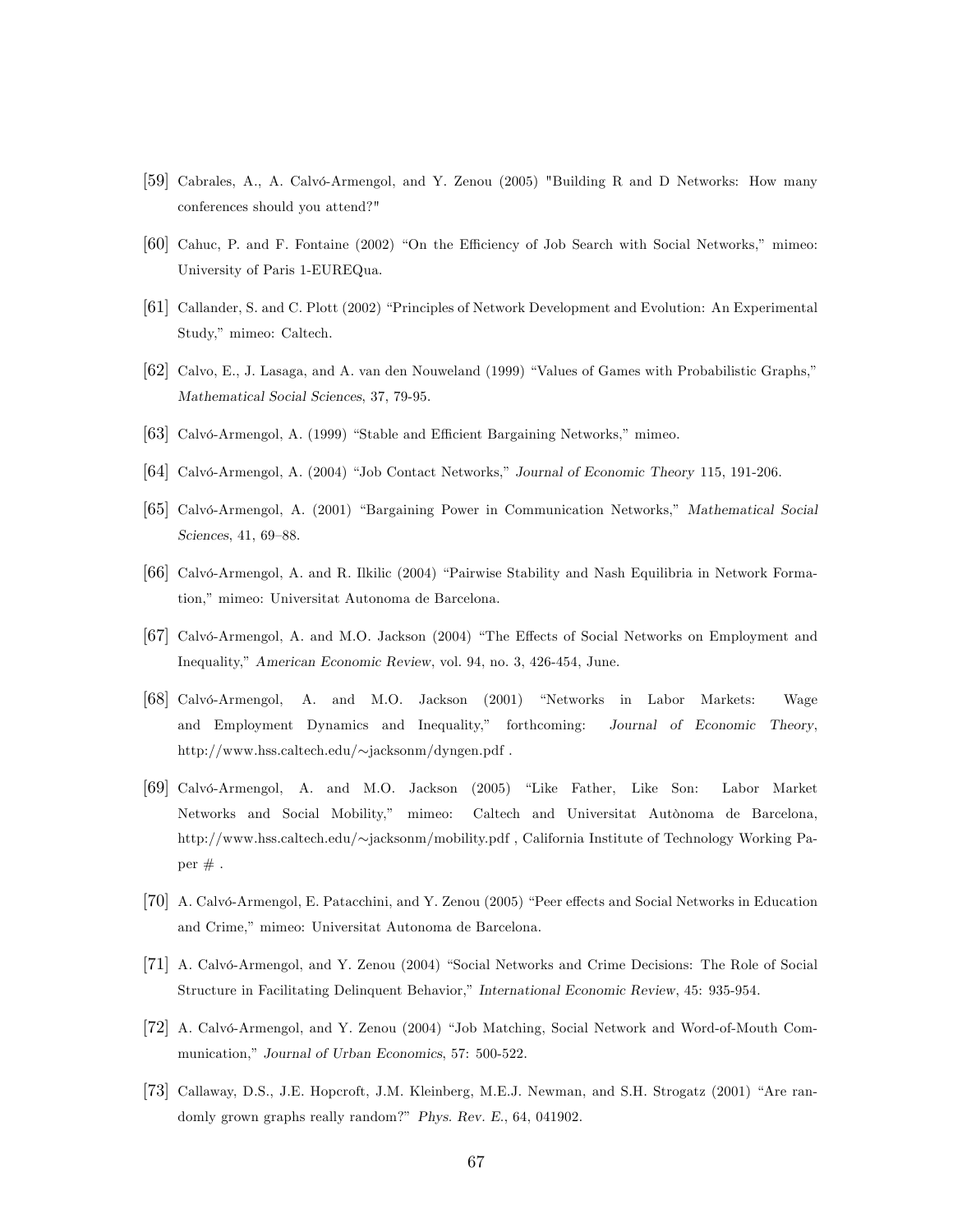- [74] Carayol, N. and P. Roux (2003) " 'Collective Innovation' in a Model of Network Formation with Preferential Meeting," mimeo: Université Louis Pasteur and Université de Toulouse I.
- [75] Carayol, N. and P. Roux (2003) " Network Formation in a Model of Distributed Innovation," mimeo: Université Louis Pasteur and Université de Toulouse I.
- [76] Carlson, J., and J. Doyle (1999), "Highly optimized tolerance: a mechanism for power laws in designed systems. Physical Review E,  $60(2)$ : 1412-1427.
- [77] Casella, A. and J. Rauch (2001) "Anonymous Market and Group Ties in International Trade," mimeo: Columbia University and University of California at San Diego.
- [78] Celen, B., S. Kariv, and A. Schotter (2004) "Learning in Networks: An Experimental Study," mimeo: Columbia, UC Berkeley, and NYU.
- [79] Charness, G. and M. Corominas-Bosch, and G.R. Frechette (2001) "Bargaining on Networks: An Experiment," forthcoming: Journal of Economic Theory.
- [80] Charness, G. and M.O. Jackson (2004) "Group Play in Games and the Role of Consent in Network Formation," mimeo: University of California Santa Barbara and Caltech, http://www.hss.caltech.edu/ $\sim$ jacksonm/netgroup.pdf.
- [81] Chatterjee, K., B. Dutta, D. Ray, and S. Sengupta (1993) "A Noncooperative Theory of Coalitional Bargaining," Review of Economic Studies, 60, 463-477.
- [82] Choi, S., Gale, D. and S. Kariv (2004) "Learning in Networks: An Experimental Study," mimeo: NYU and UC Berkeley.
- [83] Chun, B-G., R. Fonseca, I. Stoica, and J. Kubiatowicz (2004) "Characterizing Selfishly Constructed Overlay Routing Networks," Proceedings of the 23rd IEEE International Conference on Computer Communications (INFOCOMM).
- [84] Chwe, M. S.-Y. (1994) "Farsighted Coalitional Stability," Journal of Economic Theory, 63, pp 299–325.
- [85] Cingano, F. and A. Rosolia (2004) "People I know: Social Networks and Job Search Outcomes," mimeo: Bank of Italy.
- [86] Conley, T.G., and G. Topa (2001) "Socio-Economic Distance and Spatial Patterns in Unemployment," mimeo: NYU.
- [87] Cook, Karen S., and Richard M. Emerson. 1978. "Power, Equity and Commitment in Exchange Networks." American Sociological Review, 43:721-739.
- [88] Cooper, C. and A. Frieze (2003) "A General Model of Web Graphs," preprint: Department of Computer Science, King's College, University of London.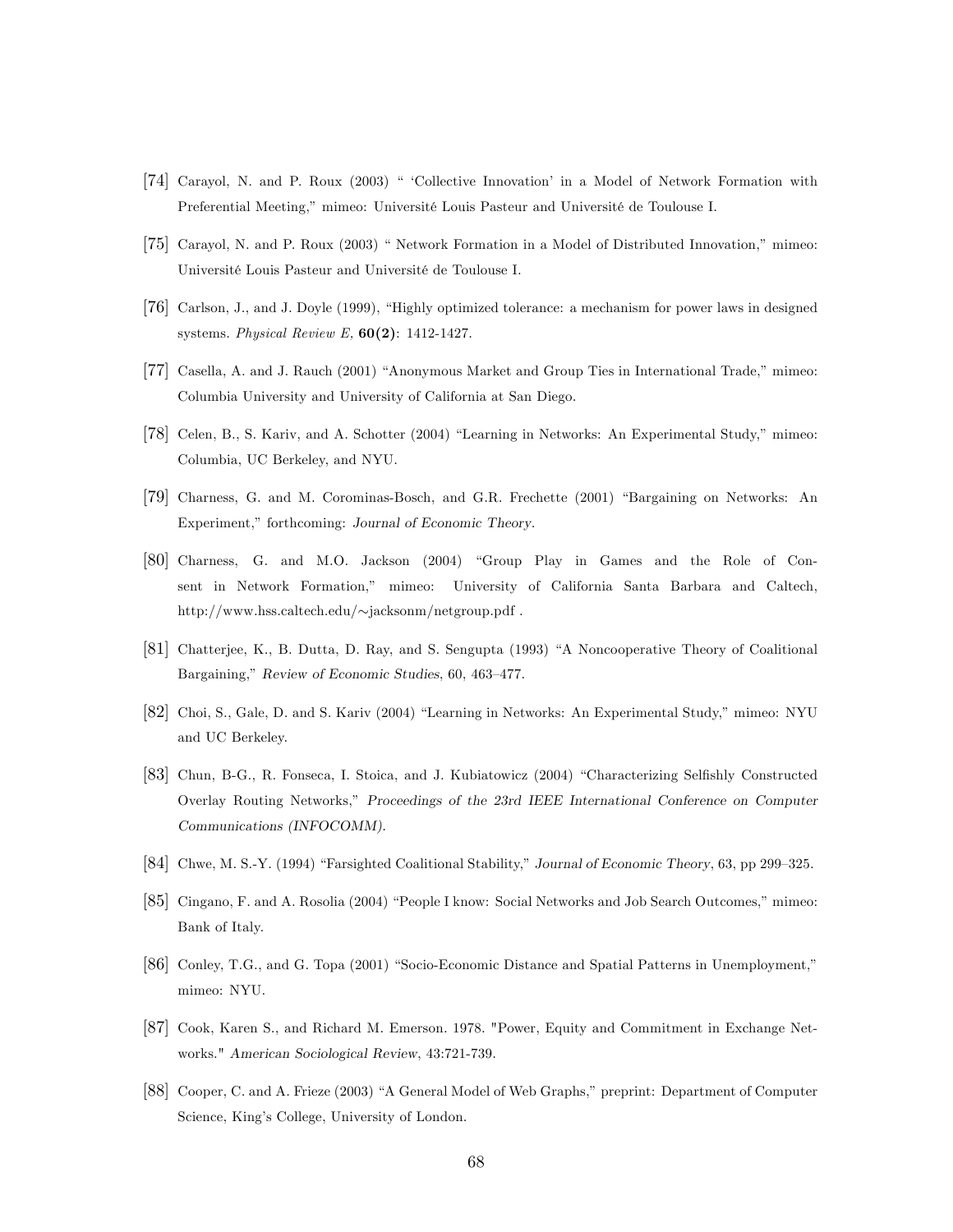- [89] Copic, J, M.O. Jackson, and A. Kirman, (2005) "Identifying Community Structures from Network Data," http://www.hss.caltech.edu/ $\sim$ jacksonm/netcommunity.pdf
- [90] Corbae, D. and Duffy, J. (2000) "Experiments with Network Economies," mimeo: University of Pittsburgh.
- [91] Corcoran, M., L. Datcher, and G. Duncan (1980) "Information and Influence Networks in Labor Markets," in Five Thousand American Families, volume 8, G. Duncan and J. Morgan, editors, U. of Michigan, 1-37.
- [92] Corominas-Bosch, M. (1999) "On Two-Sided Network Markets," Journal of Economic Theory....
- [93] Currarini, S. (2002) "Stable Organizations with Externalities," mimeo: Universitá di Venezia.
- [94] Currarini, S. (2004) "Network Design in Games with Spillovers," mimeo: Università di Venezia.
- [95] Currarini S., P. Gottardi and M. Morelli (2005) "Strategic trade networks,"
- [96] Currarini, S. and Morelli, M. (2000) "Network Formation with Sequential Demands," Review of Economic Design, 5, 229-250.
- [97] De Weerdt, J. (2002) "Risk-Sharing and Endogenous Network Formation," mimeo: K.U. Leuven.
- [98] Demange, G. (2004) "On group stability in hierarchies and networks," Journal of Political Economy.
- [99] DeMarzo, P., D. Vayanos and J. Zwiebel (2003) "Persuasion Bias, Social Influence, and Unidimensional Opinions," Quarterly Journal of Economics, 118(3): pp. 909 - 968.
- [100] Deroïan, F. (2003) "Farsighted Strategies in the Formation of a Communication Network," Economics Letters, 80, 343-349.
- [101] Deroïan, F. (2003) "Formation of a communication network under perfect foresight," mimeo: FORUM.
- $|102|$  Deroïan, F. (2005) "Dissemination of spillovers in cost-reducing alliances," mimeo: EconomiX.
- [103] Deroïan, F. and F. Gannon (2003) "Quality-improving alliances in differentiated oligopoly," mimeo: EconomiX.
- [104] Dodds, P.S. R. Muhamad, and D.J. Watts (2003) "An Experimental Study of Search in Global Social Networks," Science, 301: 327-329.
- [105] Dorogovtsev, S.N. and J.F.F. Mendes (2001) "Scaling Properties of Scale-Free Evolving Networks: Continuous Approach," Physical Review Letters, 63: 056125.
- [ $106$ ] Droste, E., Gilles, R.P. and Johnson, C. (2000) "Evolution of Conventions in Endogenous Social Networks," mimeo: Virginia Tech.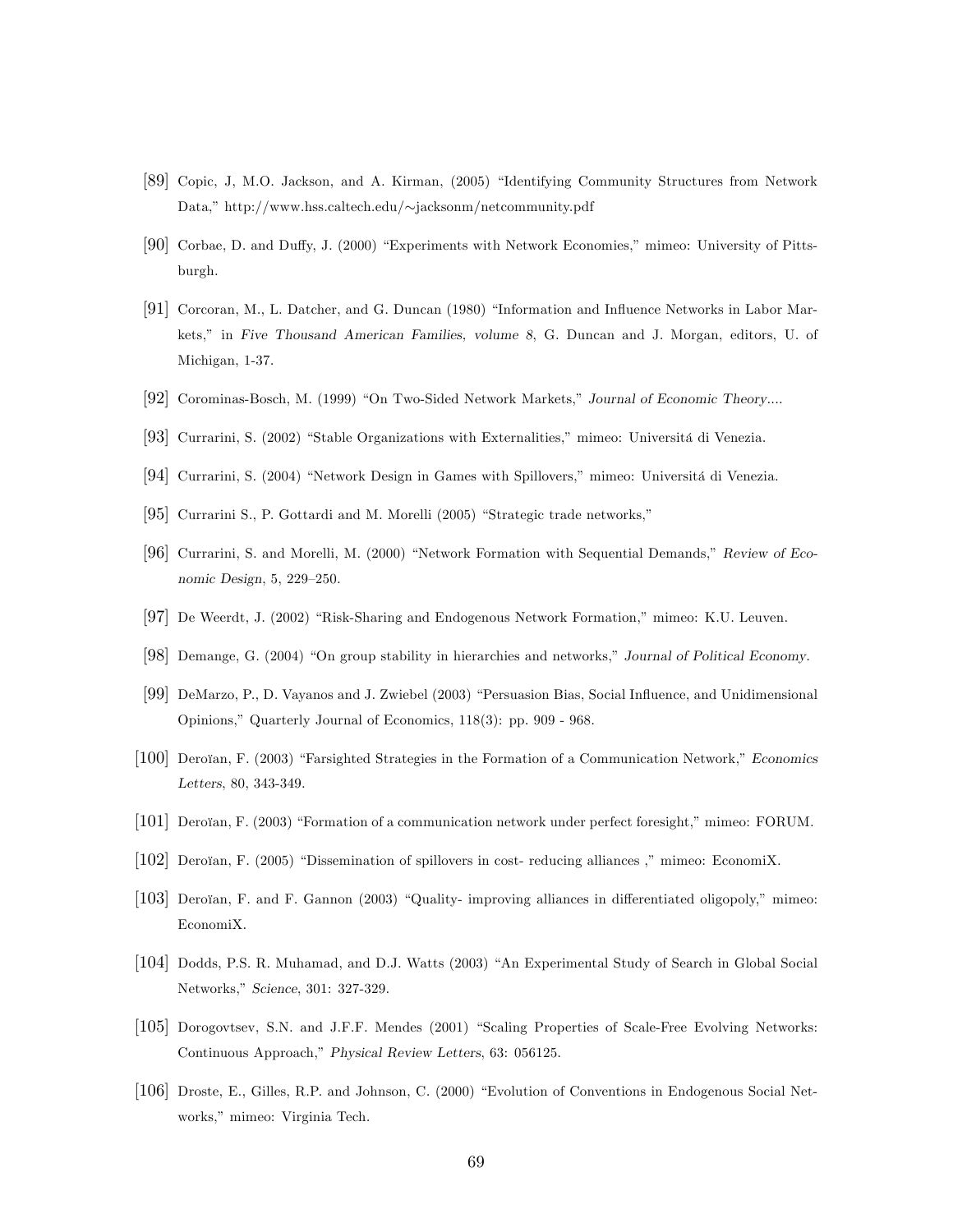- [107] Durieu J., H. Haller, P. Solal (2005) "A characterization of contagion", mimeo, University of Saint Etienne.
- [108] Dutta, B., S. Ghosal, and D. Ray (2005) "Farsighted Network Formation," Journal of Economic Theory, 122, 143-164.
- [109] Dutta, B., and Jackson, M.O. (2000) "The Stability and Efficiency of Directed Communication Networks," Review of Economic Design, 5, 251-272.
- [110] Dutta, B., and Jackson, M.O. (2003) "On the Formation of Networks and Groups," in Networks and Groups: Models of Strategic Formation, edited by B. Dutta and M.O. Jackson, Springer-Verlag: Heidelberg.
- [111] Dutta, B., and Jackson, M.O. (2003b) editors: Networks and Groups: Models of Strategic Formation, Springer-Verlag: Heidelberg.
- [112] Dutta, B., and Mutuswami, S. (1997) "Stable Networks," Journal of Economic Theory, 76, 322–344.
- [113] Dutta, B., van den Nouweland, A. and S. Tijs (1998) "Link Formation in Cooperative Situations," International Journal of Game Theory, 27, 245-256.
- [114] Economides, N. (1996) "The Economics of Networks," International Journal of Industrial Organization, vol. 16, no. 4, pp. 673-699.
- [115] Eeckhout, J. (2004) "Gibrat's Law for (All) Cities," American Economic Review, vol. 94, no. 5, 1429-1451, Dec.
- [116] Ehrhardt, G., M. Marsili, and Fernando Vega-Redondo "Three evolutionary tales in network evolution" mimeo: ICTP
- [117] Eiron, N. and K.S. McCurley (2003) "Locality, Hierarchy, and Bidirectionality in the Web," Extended Abstract for the sl WAW 2003.
- [118] Ellison, G. (1993) "Learning, Local Interaction, and Coordination," Econometrica, 61, 1047-1071.
- [119] Ellison, G. and Fudenberg, D. (1995) "Word-of-Mouth Communication and Social Learning," The Quarterly Journal of Economics, 110, 93-126.
- [120] Erdös, P. and A. Rényi (1959) "On random graphs," Publ. Math. Debrecen, 6:290-297.
- [121] Erdös, P. and A. Rényi (1960) "On the Evolution of Random Graphs," Publication of the Mathematical Institute of the Hungarian Academy of Sciences, 5, 17-61.
- [122] Erdös, P. and A. Rényi (1961) "On the strength of connectedness of a random graph," Acta Math. Acad. Sci. Hungar., 12:261-267.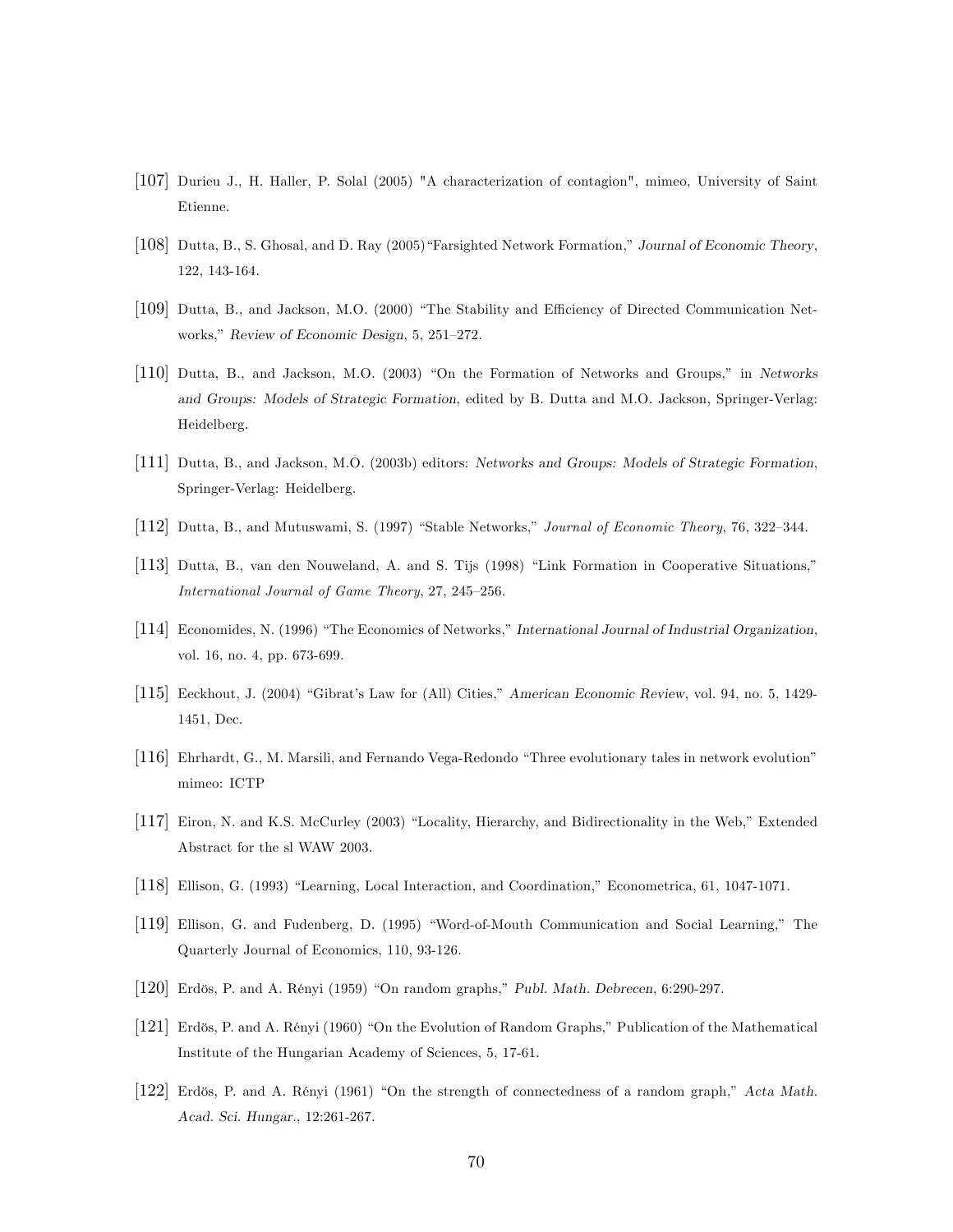- [123] Fabrikant, A., E. Koutsoupias, and C. Papadimitriou (2002), "Heuristically Optimized Tradeoffs: A new paradigm for power laws in the Internet," Proceedings of the 29th International Colloquium on Automata, Languages, and Programming.
- [124] Fabrikant, A., A. Luthra, E. Maneva, C. Papadimitriou, and S. Shenker (2004) "On a Network Creation Game," preprint: U.C. Berkeley.
- [125] Fafchamps, M. (2003) "Ethnicity and Networks in African Trade", in Contributions to Economic Analysis and Policy, Berkeley Electronic Press: www.bepress.com, 2(1): article 14.
- [126] Fafchamps, M. "Market Institutions in sub-Saharan Africa" (2004) MIT Press: Cambridge MA.
- [127] Fafchamps, M., S. Goyal and M. van der Leij (2005) "Scientific Networks and Coauthorship." mimeo.
- [128] Fafchamps, M. and F. Gubert, (2005) "The Formation of Risk-Sharing Networks", mimeo.
- [129] Fafchamps, M. and Lund, S. (2003) "Risk-Sharing Networks in Rural Philippines," Journal of Development Economics, 71: 261-87.
- [130] Fafchamps, M. and B. Minten (2002) "Returns to Social Network Capital Among Traders", Oxford Economic Papers, 54: 173-206.
- [131] Fafchamps, M. and B. Minten, (2001) "Social Capital and Agricultural Trade", American Journal of Agricultural Economics, 83(3): 680-685.
- [132] Falk, A. and M. Kosfeld (2003) "It's All About Connections: Evidence on Network Formation," mimeo: University of Zurich.
- [133] Faloutsos, M., P. Faloutsos, and C. Faloutsos (2004) "On Power-Law Relationships of the Internet Topology,î preprint: U.C. Riverside.
- [134] Feri, F. (2003) "Network Formation with Endogenous Decay," Università Ca Foscari, Venezia.
- [135] Feri, F. (2004) "Stochastic Stability in Networks with Decay," Università Ca Foscari, Venezia.
- [136] Fontaine, F. (2004) "Why are Similar Workers Paid Differently? The Role of Social Networks," mimeo: Eurequa-CNRS.
- [137] Frank, O. and D. Strauss (1986) "Markov graphs," Journal of the American Statistical Association, 81: 832 -842.
- [138] Freeman, L.C. (1977) "A set of measures of centrality based on betweeness," Sociometry, 40:35-41.
- [139] Freeman, L.C. (2004) The Development of Social Network Analysis: A Study in the Sociology of Science, Empirical Press.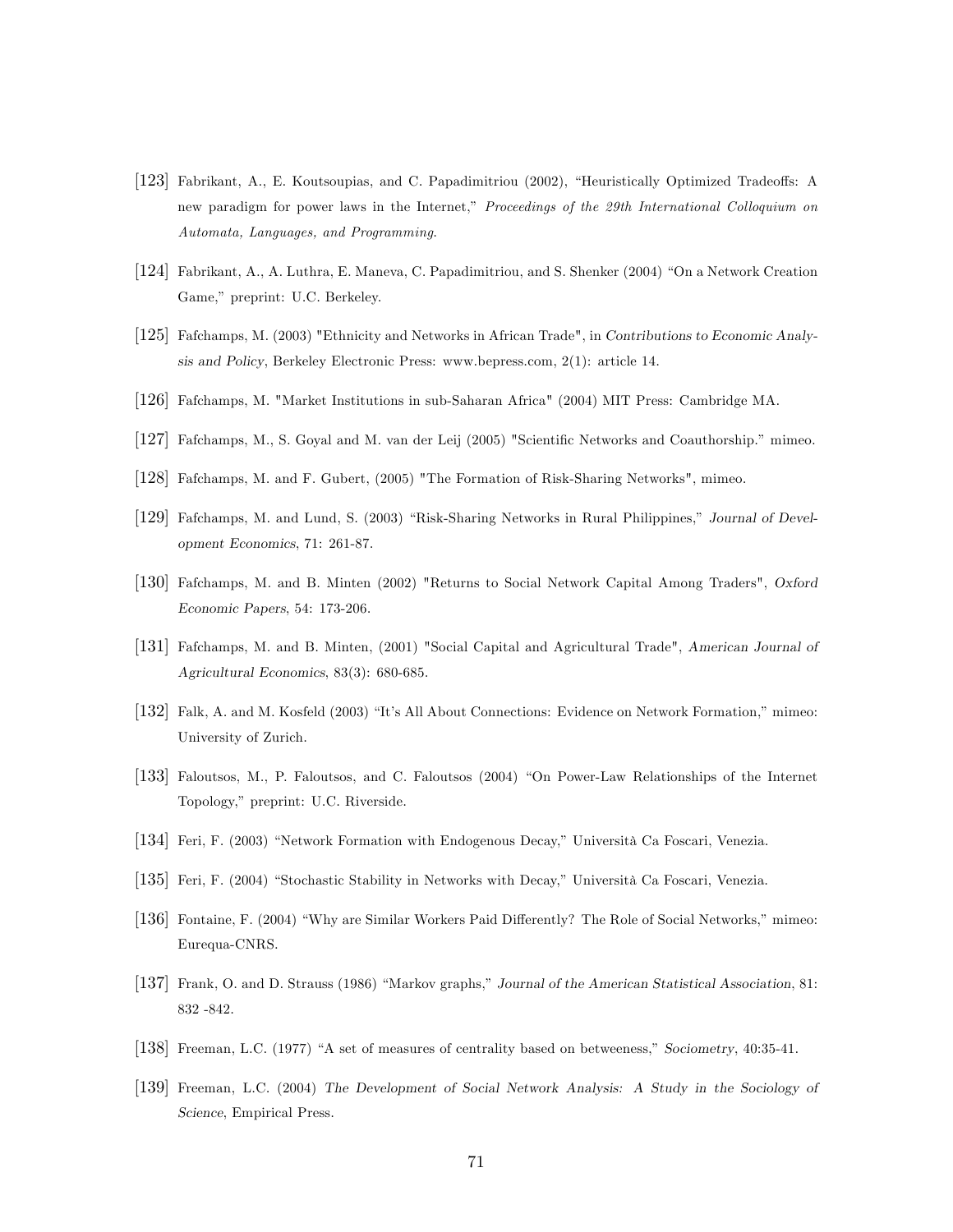- [140] Freidlin, M. and A. Wentzell (1984) Random Perturbations of Dynamical Systems, New York: Springer-Verlag, 161-211.
- [141] Fronczak, A., P. Fronczak, and J.A. Holyst (2003) "Mean-Field Theory for Clustering Coefficients in Barabási-Albert Networks," arXiv:cond- math/0306255 v1, 10 June.
- [142] Furusawa, T. and H. Konishi (2004) "Free Trade Networks," forthcoming: Japanese Economic Review.
- [143] Gabaix, X. (1999) "Zipf's law for Cities: An Explanation," Quarterly Journal of Economics, August, pp 739-767.
- [144] Gale, D. and S. Kariv (2003) "Bayesian Learning in Social Networks," Games and Economic Behavior 45 (2): 329-346
- $|145|$  Galeotti A. (2004) "One-way flow networks: the role of heterogeneous players," forthcoming in Economic Theory.
- [146] Galeotti A. (2005) "Consumers' Networks and Search Equilibria," mimeo: Caltech.
- [147] Galeotti, A. and S. Goyal (2002) "Network Formation with Heterogeneous Players," mimeo: Erasmus University Rotterdam and University of London.
- [148] Galeotti, A. and M.A. Meléndez-Jiménez (2004) "Exploitation and Cooperation in Networks," mimeo: Erasmus University Rotterdam and University of Alicante.
- [149] Galeotti A. and G. Mueller (2005) "Friendship Relations in the School Class and Adult Economic Attainment," IZA DP No. 1682
- [150] Galeotti, A., S. Goyal, and J. Kamphorst (2004) "Network formation with heterogeneous players," forthcoming: Games and Economic Behavior.
- [151] Galeotti, A. and F. Vega-Redondo (2005) "Local externalities and complex networks" mimeo: University of Essex
- [152] Galeotti, A., S. Goyal, M.O. Jackson, F. Vega-Redondo, and L. Yariv (2005) "Network Games,", http://www.hss.caltech.edu/~jacksonm/netgames.pdf.
- [153] Garfield, E. (1979) "It is a small world after all," Current Contents 43: 5-10.
- [154] http://www.garfield.library.upenn.edu/histcomp/index.html.
- [155] Gell-Mann, M. (1994) The Quarkand the Jaguar, Freeman: NY.
- [156] Gilles, R.P., S. Chakrabarti, S. Sarangi, and N. Badasyan (2004) "Middlemen in Peer-to-Peer Networks: Stability and Efficiency," mimeo: Virginia Tech.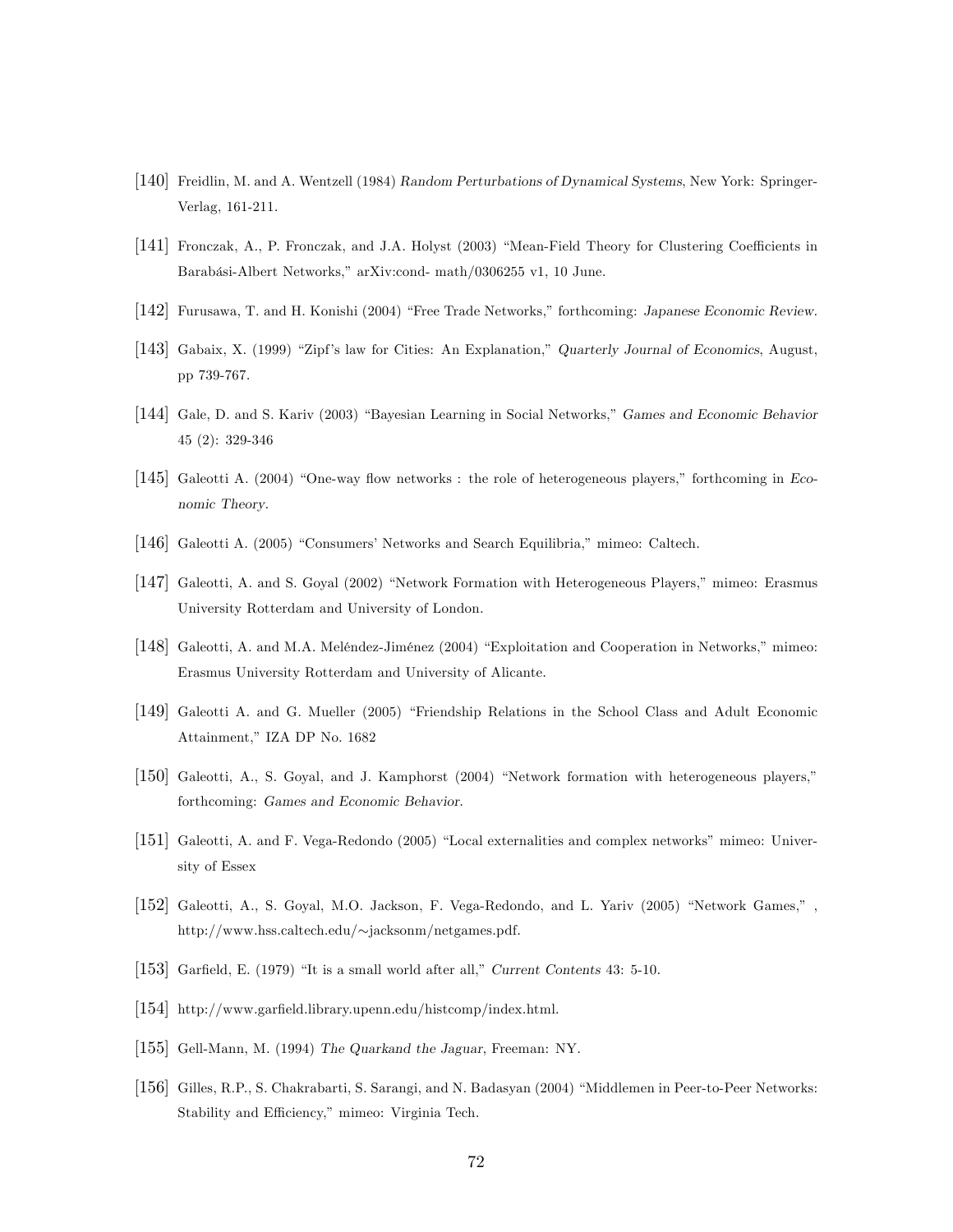- [157] Gilles, R.P., S. Chakrabarti, S. Sarangi, and N. Badasyan (2004) "The Role of Middlemen in Efficient and Strongly Pairwise Stable Networks," mimeo: Virginia Tech.
- [158] Gilles, R.P. and S. Sarangi (2003) "The Role of Trust in Costly Network Formation," mimeo: Virginia Tech and Louisiana State University.
- [159] Gilles, R.P. and S. Sarangi (2003b) "Rationalizing Trust in Network Formation," mimeo: Virginia Tech and Louisiana State University.
- [160] Gilles, R.P. and S. Sarangi (2005) "Stable Networks and Convex Payoffs," mimeo: Virginia Tech and Louisiana State University.
- [161] Gilles, R.P. and S. Sarangi (2005b) "Building Social Networks," mimeo: Virginia Tech and Louisiana State University.
- [162] Glaeser, E., Sacerdote, B. and Scheinkman, J. (1996) "Crime and Social Interactions," Quarterly Journal of Economics, 111, 507-548.
- [163] Goeree J.K., A. Riedl, and A. Ule (2003) "In Search of Stars: Network Formation among Heterogeneous Agents," mimeo
- [164] Gomez, D., Gonzalez-Aranguena, E., Manuel, C., Owen G., Del Pozo, M., and J. Tejada, (2003) "Centrality and Power in Social Networks: A Game Theoretic Approach," Mathematical Social Sciences 46(1):27-54.
- [165] Goyal, S. (1993) "Sustainable Communication Networks," Discussion Paper TI 93-250, Tinbergen Institute, Amsterdam- Rotterdam.
- [166] Goyal, S. (2003) "Learning in Networks," forthcoming in Group Formation in Economics: Networks, Clubs, and Coalitions , edited by G. Demange and M. Wooders, Cambridge University Press: Cambridge.
- [167] Goyal, S. and Joshi, S. (1999) "Bilateralism and Free Trade," mimeo: Tinbergen Econometric Institute report 176.
- [168] Goyal, S. and Joshi, S. (2000) "Networks of Collaboration in Oligopoly," forthcoming: Games and Economic Behavior.
- [169] Goyal, S. and Joshi, S. (2003) "Unequal Connections," mimeo: University of London and George Washington University.
- [170] Goyal, S., Konovalov, A. and J.-L. Moraga  $(2003)$  "Hybrid R and D" mimeo.
- [171] Goyal, S., M. van der Leij, and J.-L. Moraga-González (2003). "Economics: an emerging small world?," preprint: University of Essex.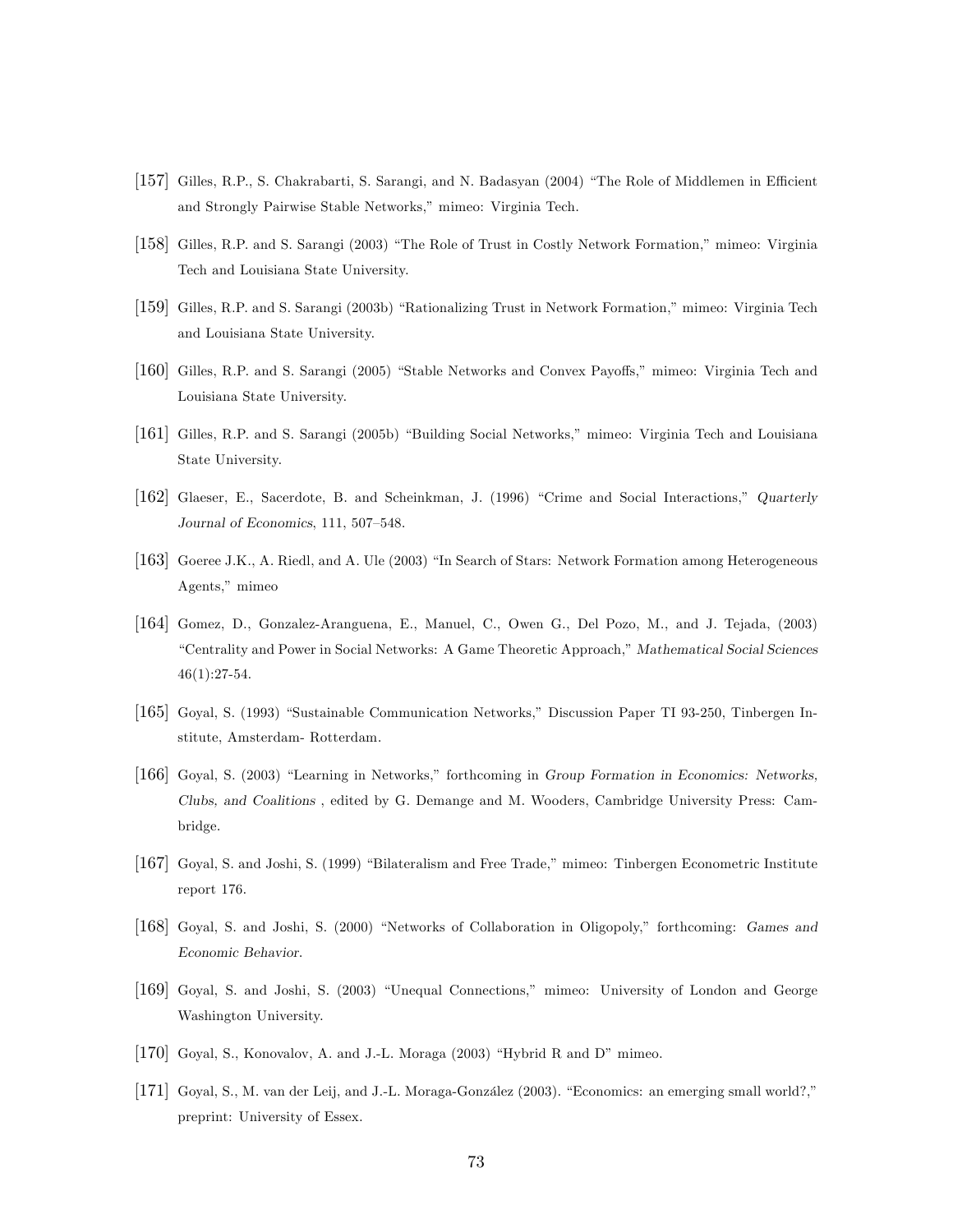- [172] Goyal, S. and J.-L. Moraga (2001) "R and D Networks," Rand Journal of Economics, 32, 686-707.
- [173] Goyal, S. and Vega-Redondo, F. (2005) "Learning, Network Formation and Coordination," Games and Economic Behavior, .
- [174] Granovetter, M. (1973) "The Strength of Weak Ties," American Journal of Sociology, 78, 1360-1380.
- [175] Granovetter, M. [1974](1995) Getting a Job: A Study of Contacts and Careers,  $2^{nd}$  edition, University of Chicago Press, Chicago.
- $[176]$  Greenberg, J. and E. Postalci (2004) "Characterization of Stable Nash Networks with Production," mimeo: McGill University.
- [177] Grossman, J. W. (2000) "The Evolution of the Mathematical Research Collaboration Graph," Proceedings of 33rd Southeastern Conference on Combinatorics (Congressus Numerantium, Vol. 158, 2002, pp. 201-212).
- [178] Haller, H. (1990) "Large Random Graphs in Pseudo- Metric Spaces," Mathematical Social Sciences, 20, 147-164.
- [179] Haller, H., J. Kamphorst and S. Sarangi (2005) "(Non-)Existence and Scope of Nash Networks," mimeo: Virginia Tech ,
- [180] Haller, H. and Sarangi, S. (2005) "Nash Networks with Heterogeneous Links," Mathematical Social Sciences, 50, 181- 201.
- [181] Harrison, R. and R. Munoz (2002) "Stability and Equilibrium Selection in a Link Formation Game," mimeo: Georgetown University and the University of Maryland.
- [182] Hendricks, K., Piccione, M. and Tan, G. (1995) "The Economics of Hubs: The Case of Monopoly," Review of Economic Studies, 62, 83-100.
- [183] Hojman, D. and A. Szeidl (2004) "Endogenous Networks, Social Games, and Evolution," forthcoming: Games and Economic Behavior.
- [184] Hojman, D. and A. Szeidl (2004b) "Core and Periphery in Endogenous Networks," mimeo Harvard University.
- [185] Holland, P.W. and S. Leinhardt (1977) "A Dynamic Model for Social Networks," Journal of Mathematical Sociology, 5, 5-20.
- [186] Ilkilic, R. (2004) "Pairwise Stability: Externalities and Existence," mimeo: Universitat Autonoma de Barcelona.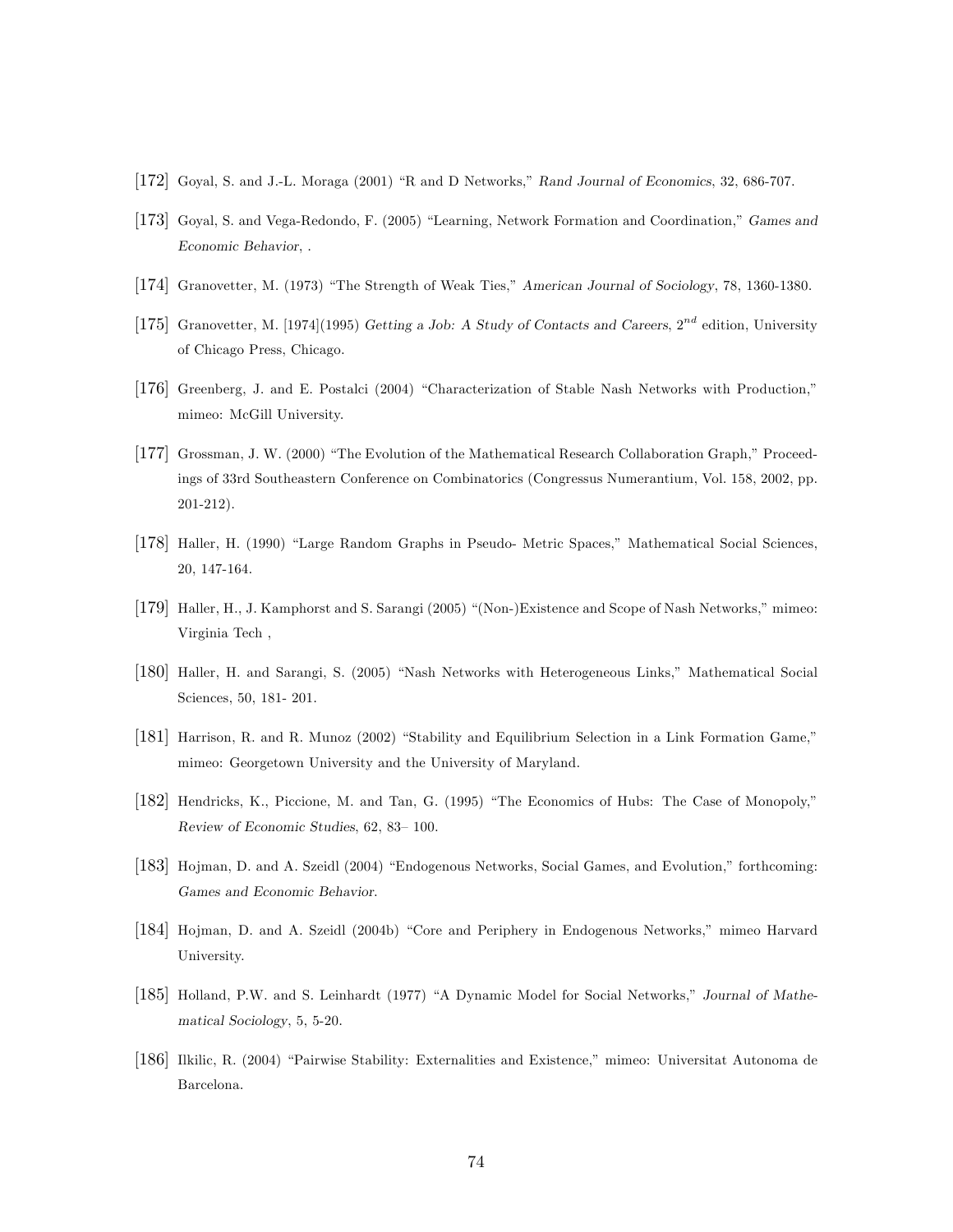- [187] Ioannides, Y.M. (1997) "Evolution of Trading Structures," in The Economy as an Evolving Complex System II, edited by B. Arthur S. Durlauf and D. Lane, Addison-Wesley: California, 129-167.
- [188] Ioannides, Y.M. (2003) "Topologies of Social Interactions," forthcoming in Economic Theory.
- [189] Ioannides, Y.M. (2004) "RANDOM GRAPHS AND SOCIAL NETWORKS: An Economics Perspective," mimeo: Tufts University.
- [190] Ioannides, Y.M. and L. Datcher Loury (2002) "Job Information Networks, Neighborhood Effects and Inequality," Journal of Economic Literature.
- [191] Ioannides, Y.M. and A. Soetevent (2005) "Social Networking," mimeo: Tufts University.
- [192] Jackson, M.O. (2003). "The Stability and Efficiency of Economic and Social Networks," in Advances in Economic Design, edited by S. Koray and M. Sertel, Springer-Verlag: Heidelberg, and reprinted in Networks and Groups: Models of Strategic Formation, edited by B. Dutta and M.O. Jackson, Springer-Verlag: Heidelberg.
- [193] Jackson, M.O. (2004) "A Survey of Models of Network Formation: Stability and Efficiency," in Group Formation in Economics: Networks, Clubs and Coalitions, edited by Gabrielle Demange and Myrna Wooders, Cambridge University Press: Cambridge U.K.
- [194] Jackson, M.O. (2005) "Allocation Rules for Network Games," Games and Economic Behavior, Vol. 51, No. 1, 128-154, April.
- [195] Jackson, M.O. (2005b). "The Economics of Social Networks," Lecture prepared for the 9-th World Congress of the Econometric Society, August 2005, forthcoming in the Proceedings of the 9-th World Congress of the Econometric Society, edited by Richard Blundell, Whitney Newey, and Torsten Persson , Cambridge University Press, , http://www.hss.caltech.edu/ $\sim$ jacksonm/netect.pdf..
- [196] Jackson, M.O. and D. Lopez-Pintado (2005) "Network Structure and Employment Dynamics," mimeo Caltech.
- $|197|$  Jackson,  $M.O.$ and B.W.  $(2004)$ "Search Formation Large Net-Rogers in the of works: How Random are Socially Generated Networks?." Caltech, preprint: http://www.hss.caltech.edu/ $\sim$ jacksonm/netpower.pdf.
- [198] Jackson, M.O. and B. Rogers (2005) "The Economics of Small Worlds," Journal of the European Economic Association, (Papers and Proceedings) 3(2-3): 617-627.
- [199] Jackson, M.O. and van den Nouweland, A. (2005) "Strongly Stable Networks," Games and Economic Behavior, 51: 420-444.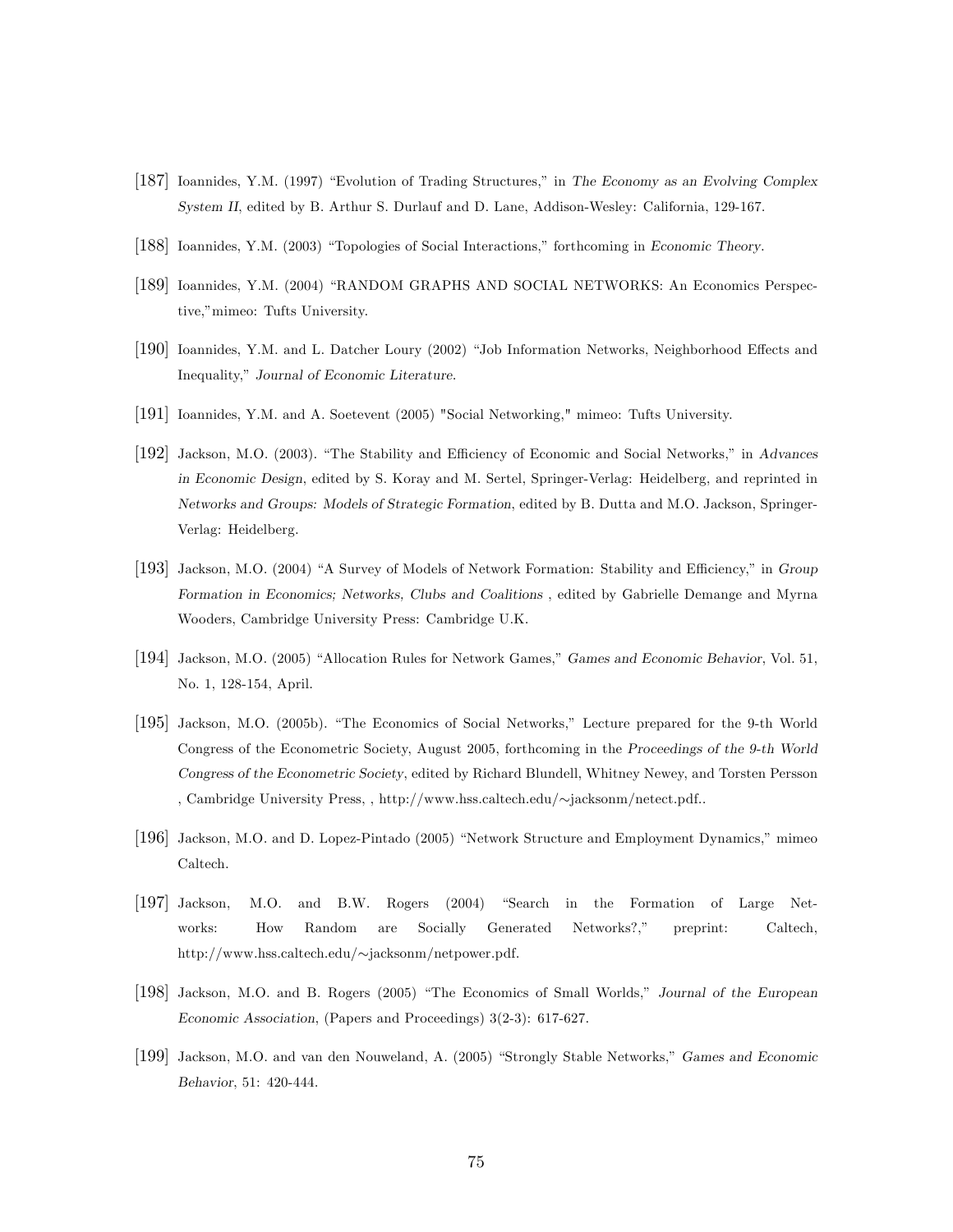- [200] Jackson, M.O. and Watts, A. (2001) "The Existence of Pairwise Stable Networks," Seoul Journal of Economics, vol. 14, no. 3, pp 299-321.
- [201] Jackson, M.O. and Watts, A. (2002a) "The Evolution of Social and Economic Networks," Journal of Economic Theory, vol. 106, no. 2, pp  $265-295$ .
- [202] Jackson, M.O. and Watts, A. (2002b) "On the Formation of Interaction Networks in Social Coordination Games," Games and Economic Behavior, vol. 41, no. 2, pp 265-291.
- [203] Jackson, M.O. and Watts, A. (2005) "Social Games: The effects of matching on the play of finitely repeated games," preprint: Caltech, http://www.hss.caltech.edu/ $\sim$ jacksonm/match.pdf.
- [204] Jackson, M.O. and Wolinsky, A. (1996) "A Strategic Model of Social and Economic Networks," Journal of Economic Theory, vol 71, No. 1, pp  $44-74$ .
- [205] Johari, R., S. Mannor, and J.N. Tsitsiklis (2004) "A Contract-Based Model for Directed Network Formation," mimeo: MIT.
- [206] Johnson, C. and Gilles, R.P. (2000) "Spatial Social Networks," Review of Economic Design, 5, 273–300.
- [207] Jun, T. and K.-Y. Kim (2005) "Endogenous Internet Structure and Bargaining Structure in Interconnection Agreements," Kyung-Hee Universit.
- [208] Jun, T. and K.-Y. Kim, B.J. Kim and M.Y. Choi (2005) "Consumer referral in a small world network," inpress: Social Networks.
- [209] T. Jun, J.-Y. Kim, B, Kim and M. Y. Choi (2005b) "Network marketing on small world network" forthcoming in Physica A.
- [210] Kakade, S.M., M. Kearns, L.E. Ortiz, (2004) "Graphical Economics," COLT
- [211] Kakade, S.M., M. Kearns, L.E. Ortiz, R. Pemantle, and S. Suri (2004) "Economic Properties of Social Networks," Proceedings of Neural and Information Processing Systems (NIPS) MIT Press.
- [212] Kandori, M., G. Mailath, and R. Rob (1993) "Learning, Mutation, and Long Run Equilibria in Games, Econometrica, 61, 29-56.
- [213] R. Kannan, L. Ray and S. Sarangi, (2005) "The Structure of Information Networks." forthcoming Economic Theory.
- [214] Katz, M. and Shapiro, C. (1994) "Systems Competition and Networks Effects," Journal of Economic Perspectives, 8, 93-115.
- [215] Kawamata, K. and Y. Tamada (2003) "Work Partnering and Network Formation," Waseda Economics Papers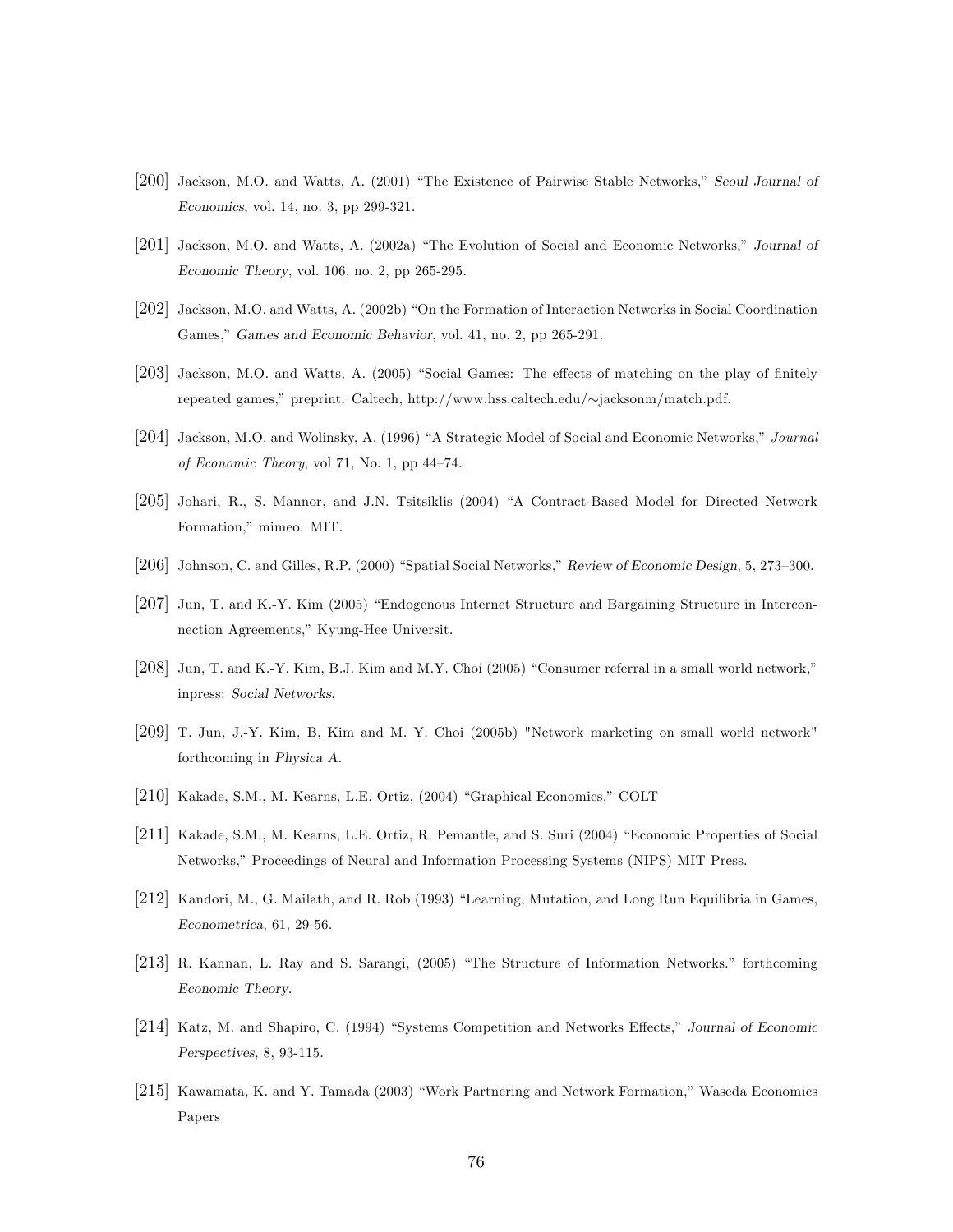- [216] Kearns, M.J. and S. Suri (2005) "Networks Preserving Evolutionary Stability and the Power of Randomization," preprint: University of Pennsylvania.
- [217] Kent, D. (1978) The Rise of the Medici: Faction in Florence 1426-1434, Oxford University Press: Oxford
- [218] Kesten, H (1973), "Random difference equations and renewal theory for products of random matrices," Acta Mathematica, CXXXI: 207-248.
- [219] Khwaja, A.I., A. Mian, and A. Qamar (2005) "Identifying Business Networks in Emerging Economies," mimeo: University of Chicago.
- [220] Killworth, B. and H. Bernard (1976) "Informant accuracy in social network data," Human Organization, 35: 269-286.
- [221] Kirman, A.P. (1983) "Communication in Markets: A Suggested Approach," Economics Letters, 12:1-5.
- [222] Kirman, A. (1997) "The Economy as an Evolving Network," Journal of Evolutionary Economics, 7,  $339 - 353.$
- [223] Kirman, A., Oddou, C. and Weber, S. (1986) "Stochastic Communication and Coalition Formation," Econometrica, 54, 129-138.
- [224] Kleinberg, J.M., S. R. Kumar, P. Raghavan, S. Rajagopalan, and A. Tomkins, (1999) "The Web as a graph: Measurements, models and methods," in Proceedings of the International Conference on Combinatorics and Computing, Lecture Notes in Computer Science, 1627, 1-18.
- [225] Klemm, K. and V.M. Eguiluz (2002) "Growing Scale-Free Networks with Small World Behavior," Physical Review E, vol  $65(3)$ , 036123.
- [226] Klemm, K. and V.M. Eguíluz (2002b) "Highly Clustered Scale-Free Networks," Physical Review E, vol  $65(5), 057102.$
- [227] Kochen (1989) The small world, Albex: Norwood, NJ.
- [228] Konishi, H. and M. Utku Ünver (2003) "Credible Group-Stability in General Multi-Partner Matching Problems," mimeo: Boston College and Koc University.
- [229] Kosfeld, M. (2003) "Network Experiments," mimeo: University of Zurich.
- [230] Kranton, R. and Minehart, D. (2001) "A Theory of Buyer- Seller Networks," American Economic Review, 91 (3): 485-508.
- [231] Kranton, R. and Minehart, D. (1996) "Link Patterns in Buyer-Seller Networks: Incentives and Allocations in Graphs," mimeo: University of Maryland and Boston University.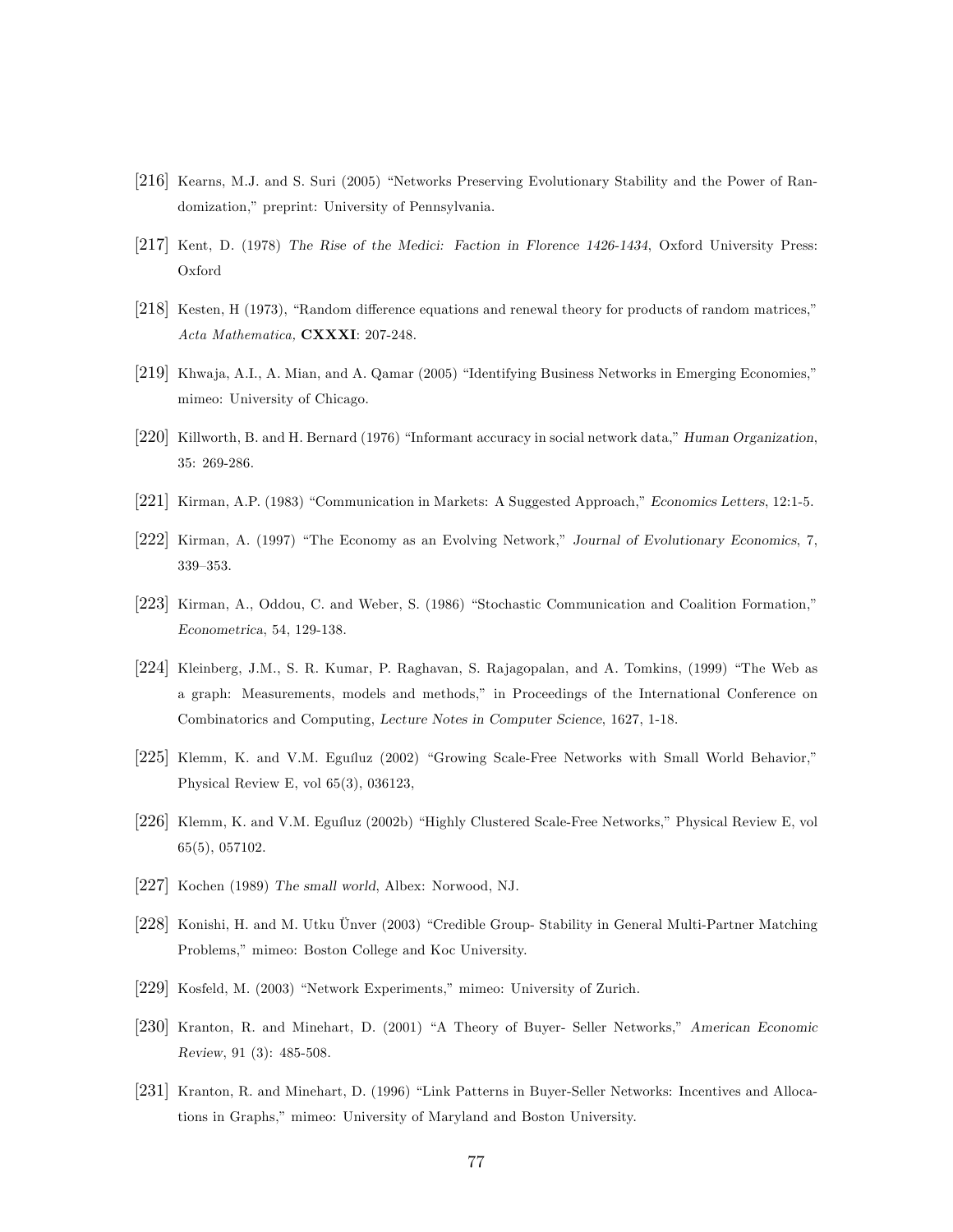- [232] Kranton, R. and Minehart, D. (2000) "Competition for Goods in Buyer-Seller Networks," Review of Economic Design, 5, 301-332.
- [233] Krapivsky, P.L. and S. Redner (2002) "A Statistical Physics Perspective on Web Growth," Computer Networks, Vol. 39 No. 3, 261-276.
- [234] Kretschmar M and M. Morris (1996) "Measures of concurrency in networks and the spread of infectious disease," Math. Biosci. 133:165-195.
- [235] Krishnan, P. and E. Sciubba (2005) "Links and Architecture in Village Networks," mimeo: University of Cambridge and Birkbeck College.
- [236] Kumar, R., P. Raghavan, S. Rajagopalan, D. Sivakumar, A. Tomkins, E. Upfal (2000) "Stochastic Models for the Web Graph" FOCS 2000.
- [237] Lahari, S. (2003) "Stable Allocation Rules for Generalized Matching Problems," mimeo.
- [238] Laschever, R. (2005) "The Doughboys Network: Social Interactions and Labor Market Outcomes of World War I Veterans," mimeo: Northwestern University
- [239] Lavezzi, A.M. and N. Meccheri (2005) "Social Networks in Labor Markets: The Effects of Symmetry, Randomness, and Exclusion on Output and Inequality," mimeo: University of Pisa.
- [240] Levene, M., T. Fenner, G. Loizou, and R. Wheeldon (2002) "A Stochastic Model for the Evolution of the Web," Computer Networks, vol 39: 277-287.
- [241] Li, L, D. Alderson, W. Willinger, J. Doyle, R. Tanaka, and S. Low (2004) "A First Principles Approach to Understanding the Internet's Router Technology," Proc. Sigcomm, ACM.
- [242] Liebowitz, S. and Margolis, S. (1994) "Network Externality: An Uncommon Tragedy," Journal of Economic Perspectives, 8, 133-150.
- [243] Lin, N. and M. Dumin (1986) "Access to Occupations through Social Ties," Social Networks 8, 365-385.
- [244] Lippert, S. and G. Spagnolo (2003) "Networks of Relations," mimeo: University of Mannheim.
- [245] Lopez-Pintado, D. (2005) "Diffusion and Coordination in Random Networks," mimeo: Columbia University.
- [246] Lopez-Pintado, D. (2004) "Contagion in Complex Networks," Universidad de Alicante.
- [247] Lotka, A.J. (1926) "The Frequency distribution of scientific productivity," Journal of the Washington Academy of Sciences, Vol. 16, 317-323.
- [248] MacRae J. (1960) "Direct factor analysis of sociometric data," Sociometry, 23, 360-371.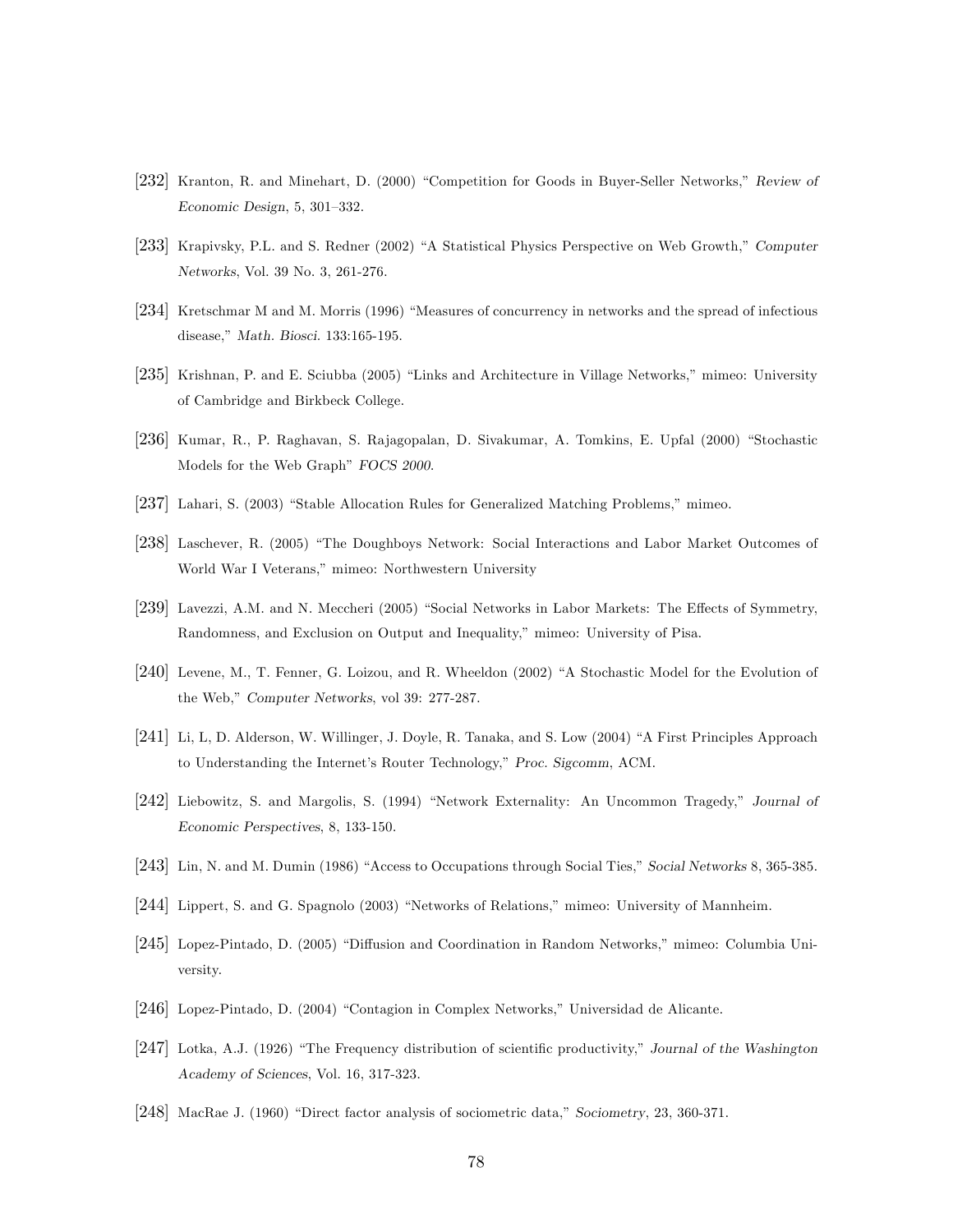- [249] Mairesse, J. and L. Turner (2001) "Measurement and Explanation of the Intensity of Co-publication in Scientific Research: An Analysis at the Laboratory Level," EUREQua working paper 2001.53.
- [250] Marsali, M., F. Vega-Redondo, and F. Slanina (2003) "The Rise and Fall of a Networked Society," mimeo.
- [251] Marsden, P.V. (1987) "Core Discussion Networks of Americans," American Sociological Review, 52: 122-131.
- [252] Marsden, P.V. and E. Gorman (2001) "Social Networks, Job Changes, and Recruitment," in The Sourcebook of Labor Markets: Evolving Structure and Processes edited by I. Berg and A.LO. Kalleberg, Kluwer: NY, 467-502.
- [253] Matsubayashi, N. and S. Yamakawa (2004) "A Network Formation Game with an Endogenous Cost Allocation Rule," mimeo: NTT communications and Dentsu Inc.
- [254] Mauleon A., Sempere-Monerris J. and V.J. Vannetelbosch (2005) "Networks of Manufacturers and Retailers," mimeo: CORE.
- [255] Mauleon A., Sempere-Monerris J. and V.J. Vannetelbosch (2005b) "R and D Networks among Unionized Firms," mimeo: CORE.
- [256] McBride, M. (2002) "Position-Specific Information in Social Networks: Are You Connected," mimeo: University of California at Irvine.
- [257] McBride, M. (2003) "Imperfect Monitoring in Communication Networks," forthcoming: Journal of Economic Theory.
- [258] McBride, M. (2005) "Conjectural Pairwise Stability: Why Observation Matters in Mutual Consent Networks, " mimeo: University of California at Irvine.
- [259] Meléndez-Jiménez, M.A. (2004) "Network Formation and Coordination: Bargaining and the Division of Link Costs," mimeo: Universidad de Málaga.
- [260] Meessen, R. (1988) "Communication games," Master's thesis, Department of Mathematics, University of Nijmegen.
- [261] Milgram, S. (1967), "The small-world problem," *Psychology Today*, 2: 60-67.
- [262] Mitzenmacher, M. (2004) "A Brief History of Generative Models for Power Law and Lognormal Distributions.", Manuscript. http://www.eecs.harvard.edu/ $\sim$ michaelm/ListByYear.html.
- [263] Mobius, M.M. and T.S. Rosenblatt (2003) "Experimental Evidence on Trading Favors in Networks," mimeo: Harvard University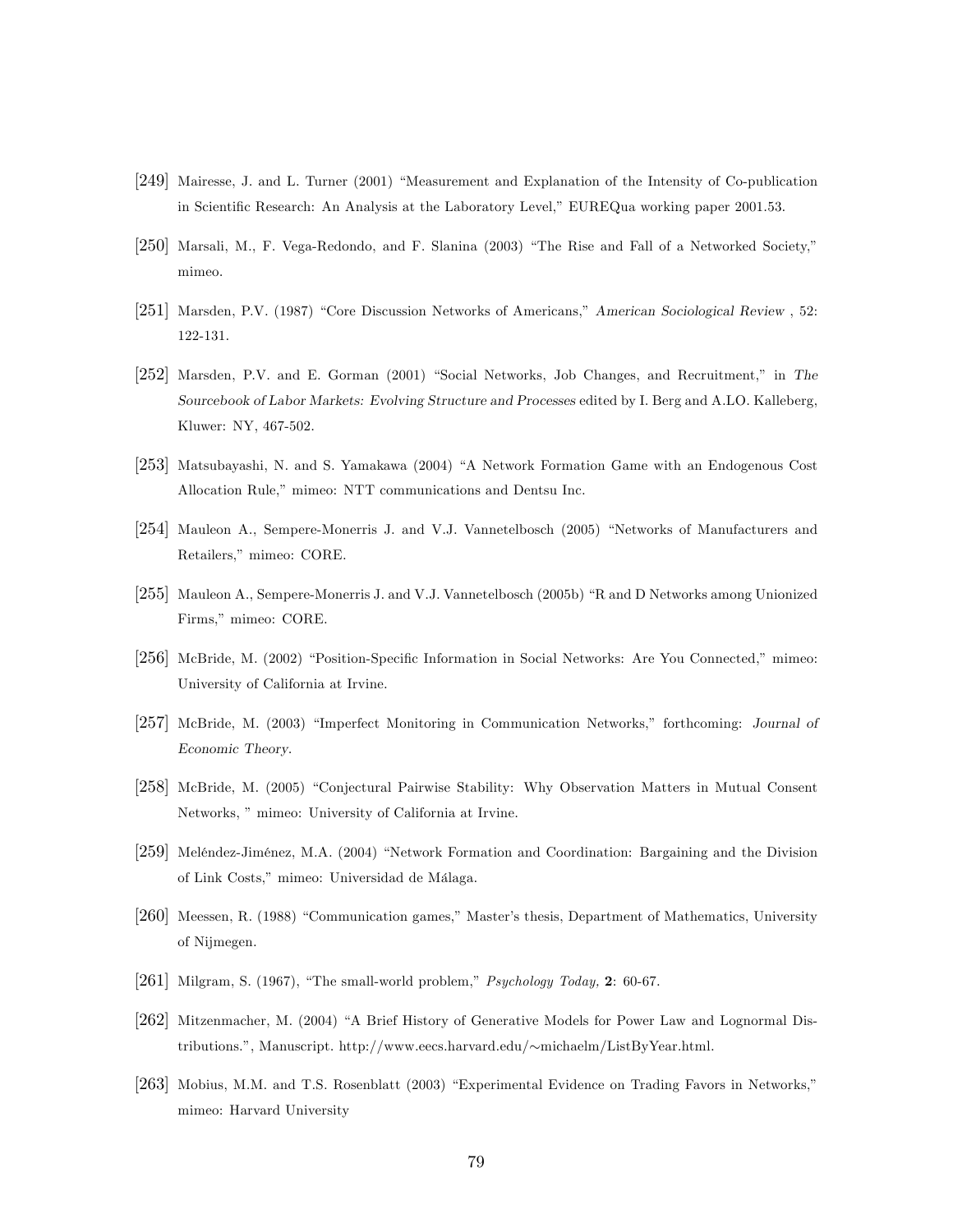- [264] Monasson, R., (1999) "Diffusion, localization and dispersion relations on 'small-world' lattices," Eur. Phys. J. B 12, 555-567.
- [265] Monsuur, H. (2002) "Centrality and Network Dynamics," mimeo: Royal Netherlands Naval Academy.
- [266] Monsuur, H. and T. Storcken (2002) "Centrality Orderings in Social Networks," in Chapters in Game Theory: In Honor of Stef Tijs, Theory and Decision Library Series C, vol. 31, Game Theory, Mathematical Programming and Operations Research, 157-181.
- [267] Monsuur, H. and T. Storcken (2004) "Centers in Connected Undirected Graphs: An Axiomatic Approach," Operations Research,  $52(1)$ .
- [268] Montgomery, J. (1991) "Social Networks and Labor Market Outcomes," The American Economic  $\it Review, \, 81, \, 1408\hbox{--}1418.$
- [269] Montgomery, J. (1992) "Job Search and Network Composition: Implications of the Strength-of-Weak-Ties Hypothesis," American Sociological Review, 57, 586-596.
- [270] Montgomery, J. (1994) "Weak Ties, Employment, and Inequality: An Equilibrium Analysis," American Journal of Sociology, 99, 1212-1236.
- [271] Y. Moreno, R. Pastor-Satorras, and A. Vespignani (2002) "epidemic outbreaks in complex heterogeneous networks" Eur. Phys. J. B, 26, 521.
- [272] Moreno-Ternero, J.D. (2000) "Notes About a Strategic Model of Social and Economic Networks," Universidad de Alicante.
- [273] Morris, S. (2000) "Contagion," Review of Economic Studies, 67: 57-78.
- [274] Mutuswami, S. and Winter, E. (2002) "Subscription Mechanisms for Network Formation," Journal of Economic Theory, 106, 242-264.
- [275] Myers and G.P. Shultz (1951) The Dynamics of a Labor Market, Prentice-Hall: NY.
- [276] Myerson, R (1977) "Graphs and Cooperation in Games," Math. Operations Research, 2, 225-229.
- [277] Myerson, R. (1991) Game Theory: Analysis of Conflict, Harvard University Press: Cambridge, MA.
- [278] Navarro, N. (2002) "Fair Allocation in Evolving Networks," mimeo: Universidad Carlos III de Madrid.
- [279] Navarro, N. and A. Perea (2001) "Bargaining in Networks and the Myerson Value," mimeo: Universidad Carlos III de Madrid.
- [280] Newman, M. (2003), "The structure and function of complex networks," SIAM Review, 45, 167-256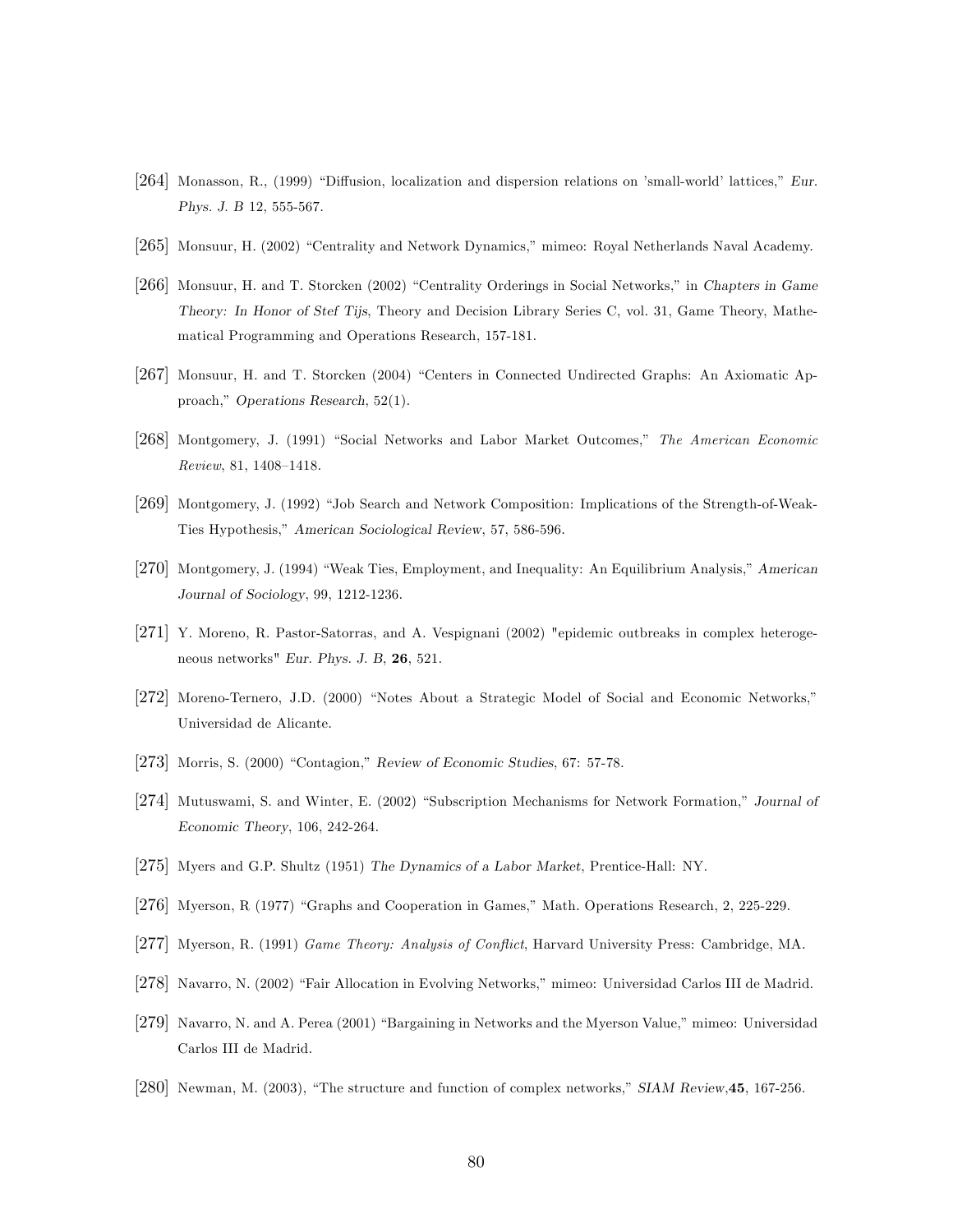- [281] Newman, M. (2004) "Coauthorship networks and patterns of scientific collaboration," Proceedings of the National Academy of Sciences, 101: 5200-5205.
- [282] Newman, M.E.J. (2004) "Detecting Community Structure in Networks," Physical Review  $E$  69, 066133.
- [283] Newman, M. E. J. and Watts, D. J., (1999) "Renormalization group analysis of the small-world network model," Phys. Lett. A 263, 341-346.
- [284] Nieva, R. (2002) "An Extension of the Aumann-Myerson Solution for Reasonable Empty-Core Games," mimeo: Rochester Institute of Technology.
- [285] Qin, C.-Z. (1996) "Endogenous Formation of Cooperation Structures," Journal of Economic Theory, 69, 218-226.
- [286] Ochs, J. and I.-U. Park (2004) "Overcoming the Coordination Problem: Dynamic Formation of Networks," mimeo: University of Pittsburgh.
- [287] Ozsoylev, H.N. (2003) "Knowing thy Neighbor: Rational Expectations and Social Interaction in Financial Markets," mimeo: University of Minnesota.
- [288] Padgett, J.F. and C.K. Ansell (1993) "Robust Action and the Rise of the Medici, 1400-1434." American Journal of Sociology, 98: 1259-1319.
- [289] Page, F. and S. Kamut (2004) "Farsighted Stability in Network formation," in Group Formation in Economics: Networks, Clubs, and Coalitions, edited by G. Demange and M. Wooders, Cambridge University Press: Cambridge.
- [290] Page, F. and M. Wooders (2005) "Strategic Basins of Attraction, the Farsighted Core, and Network Formation Games" FEEM Wp 3605.
- [291] Page, F. and M. Wooders, and S. Kamat (2005) "Networks and Farsighted Stability" Journal of Economic Theory, 120(2), 257-269.
- [292] Pantz, K. and A. Ziegelmeyer (2003) "An Experimental Study of Network Formation," mimeo: Max Planck Institute.
- [293] Pareto, V. (1896) "Cours d'Economie Politique." Droz, Geneva Switzerland.
- [294] Park, J. and M.E.J. Newman (2004) "Exact Solution for the Properties of a Clustered Network,"  $arXiv:cond-mat/0412579.$
- [295] Pastor-Satorras, R. and A. Vespignani (2000) "Epidemic Spreading in Scale-Free Networks," Physical Review Letters, 86:14, 3200-3203.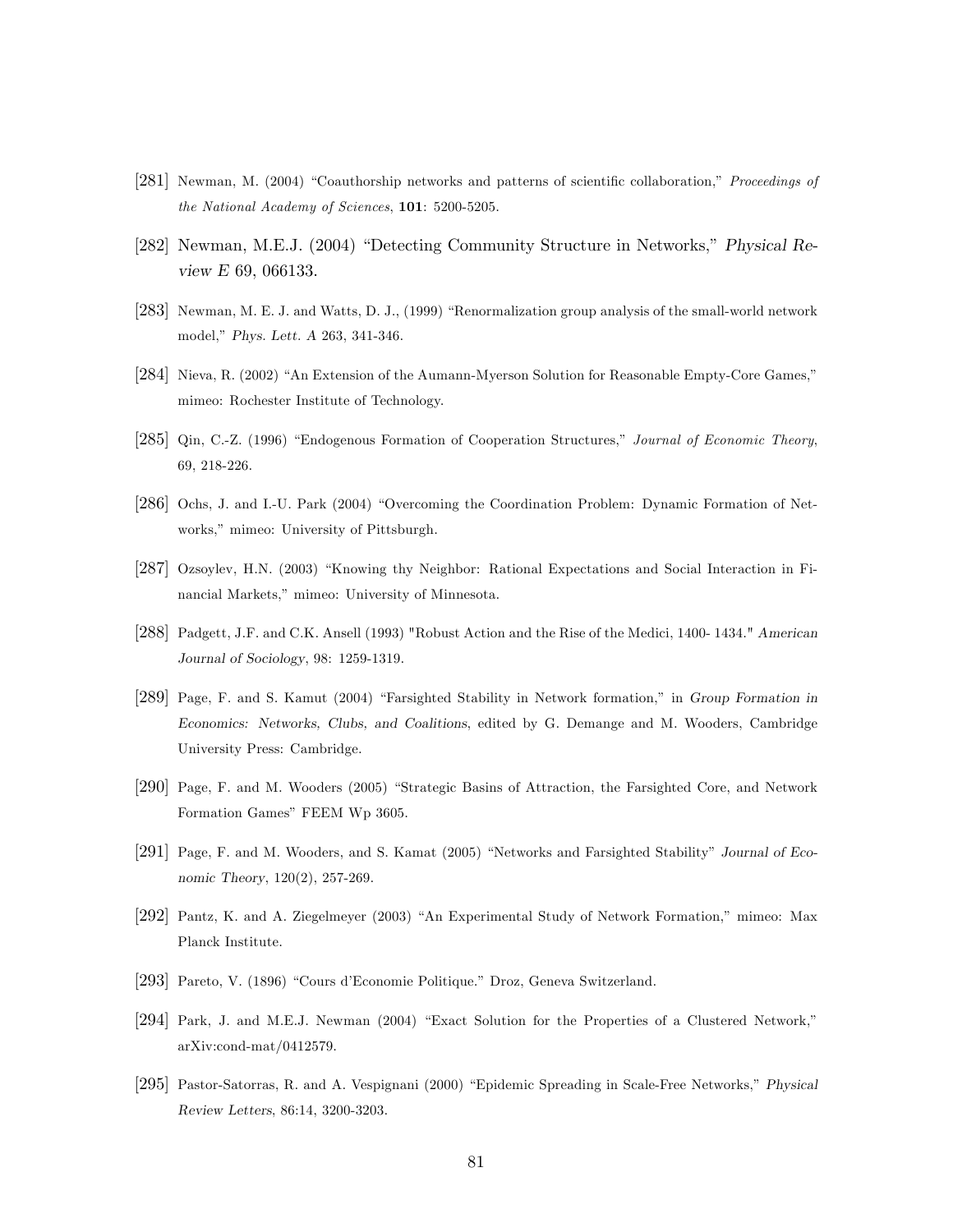- [296] Pastor-Satorras, R. and A. Vespignani (2001) "Epidemic dynamics and endemic states in complex networks," Phys. Rev. E 63, 066117.
- [297] Pastor-Satorras, R. and A. Vespignani (2002) "Immunization of complex networks" Phys. Rev. E 65, 036104.
- [298] Pattison, P.E. Algebraic Models for Social Networks
- [299] Pattison, P.E. and S. Wasserman (1999) "Logit models and logistic regressions for social networks: II Multivariate relations," British Journal of Mathematical and Statistical Psychology, 52:169-193.
- [300] Pellizari, M. (2004) "Do Friends and Relatives Really Help in Getting a Job?", LSE CPE DP 623, March.
- [301] Pemantle, R. and B. Skyrms (2004) "Network Formation by Reinforcement Learning: the long and medium Run," Mathematical Social Sciences, 48: 315-327.
- [302] Pemantle, R. and B. Skyrms (2004) "Time to Absorption in Discounted Reinforcement Models," Stochastic Processes and Their Applications, 109: 1-12.
- [303] Pennock, D.M., G.W. Flake, S. Lawrence, E.J. Glover, and C.L. Giles (2002) "Winners don't take all: Characterizing the competition for links on the web," PNAS, 99:8, pp. 5207-5211.
- [304] Polanski, A. (2003) "Bilateral Bargaining in Networks," mimeo: Universidad de Alicante.
- [305] Pool and M. Kochen  $(1978)$  "Contacts and influence," Social Networks, 1:5, 51-.
- [306] Porter, M.A., P.J. Mucha, M.E.J. Newman, and C.M. Warmbrand, "A Network Analysis of Committees in the U.S. House of Representatives," Proceedings of the National Academy of Sciences, 102(20) 7057-7062.
- $|307|$  Price, D.J.S. (1965) "Networks of Scientific Papers," Science, 149: 510-515.
- [308] Price, D.J.S. (1976) "A General Theory of Bibliometric and Other Cumulative Advantage Processes," J. Amer. Soc. Inform. Sci. 27: 292-306.
- [309] Rapoport A. (1953) "Spread of information through a population with socio-structural bias: I. Assumption of transitivity," Bull. Math. Biophys., 15:523-533.
- [310] Rapoport A. (1953b) "Spread of information through a population with socio-structural bias: II. Various models with partial transitivity," Bull. Math. Biophys., 15:535-546.
- [311] Rapoport A. (1963) "Mathematical models of social interaction," In the Handbook of Mathematical Psychology, edited by RD Luce, RR Bush, and E Galanter, New York: Wiley, 2:493-579.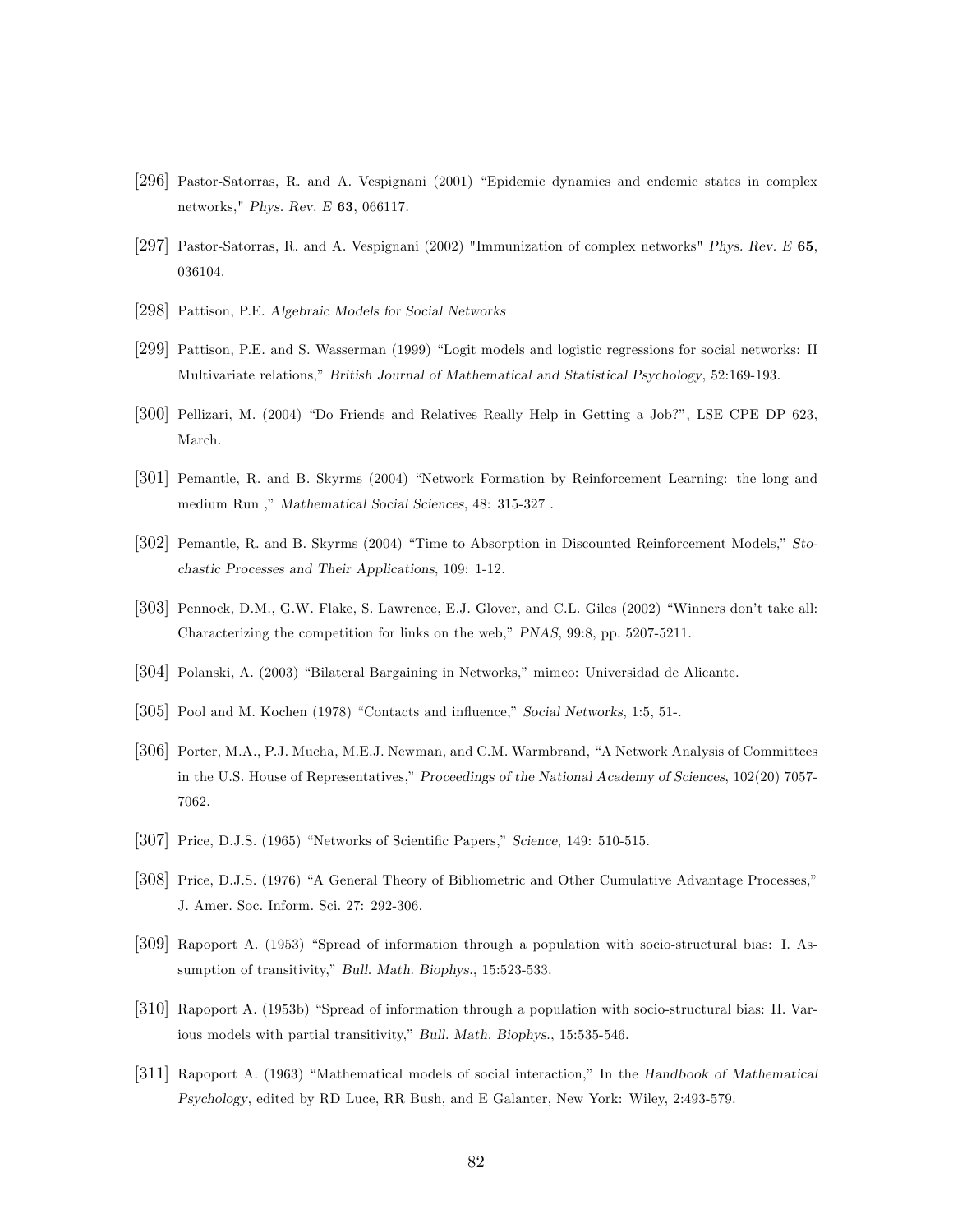- [312] Reed, B. (2003) "The Height of a Random Binary Search Tree," Journal of the ACM, 50:3, pp 306-332.
- [313] Rees, A. (1966) "Information Networks in Labor Markets," American Economic Review, 56, 559-566.
- [314] Rees, A. and G.P. Shultz (1970) Workers in an Urban Labor Market, University of Chicago Press: Chicago.
- [315] Reiss, A.J. (1980) "Understanding Changes in Crime Rates," in Indicators of Crime and Criminal Justice: Quantitative Studies, Bureau of Justice Statistics, Wash. D.C.
- [316] Reiss, A.J. (1988) "Co-Offending and Criminal Careers," in Crime and Justice: A Review of Research, vol 10, edited by Tonry and Morris, U. of Chicago Press: Chicago.
- [317] Rogers, B.W. (2005) "A Strategic Theory of Interdependent Status," mimeo: Caltech.
- [318] Roth, A. and Sotomayor, M. (1989) Two Sided Matching, Econometric Society Monographs No. 18: Cambridge University Press.
- [319] Rothschild, M. and J. Stiglitz (1970) "Increasing Risk: I. A Definition," Journal of Economic Theory  $2: 225 - 243.$
- [320] Santamaria-Garcia, J. (2003) "Gathering Information through Social Contacts: An Empirical Analysis of Labor Market Outcomes," mimeo: European University Institute.
- [321] Sarangi, S., R. Kannan, and L. Ray (2003) "The Structure of Information Networks," mimeo: Louisiana State University.
- [322] Sattenspiel, L. and C.P. Simon (1988) "The spread and persistence of infectious diseases in structured populations," Math. Biosci. 90: 341-366.
- [323] Simmel, G. (1908), "Sociology: Investigations on the Forms of Sociation," Duncker & Humblot, Berlin Germany.
- [324] Simon, H. (1955), "On a class of skew distribution functions," *Biometrika*, **42(3,4)**: 425-440.
- [325] Skyrms, B. (2004) "Learning to Network," forthcoming: Probability in Science, edited by E. Eells and J. Fetzer.
- [326] Skyrms, B. and Pemantle, R. (2000) "A Dynamic Model of Social Network Formation," Proceedings of the National Academy of Sciences, 97, 9340-9346.
- [327] Slikker, M. (2000) Decision Making and Cooperation Structures CentER Dissertation Series: Tilburg.
- [328] Slikker, M. (2005) "Endogenously Arising Network Allocation Rules," mimeo: Universiteit Eindhoven.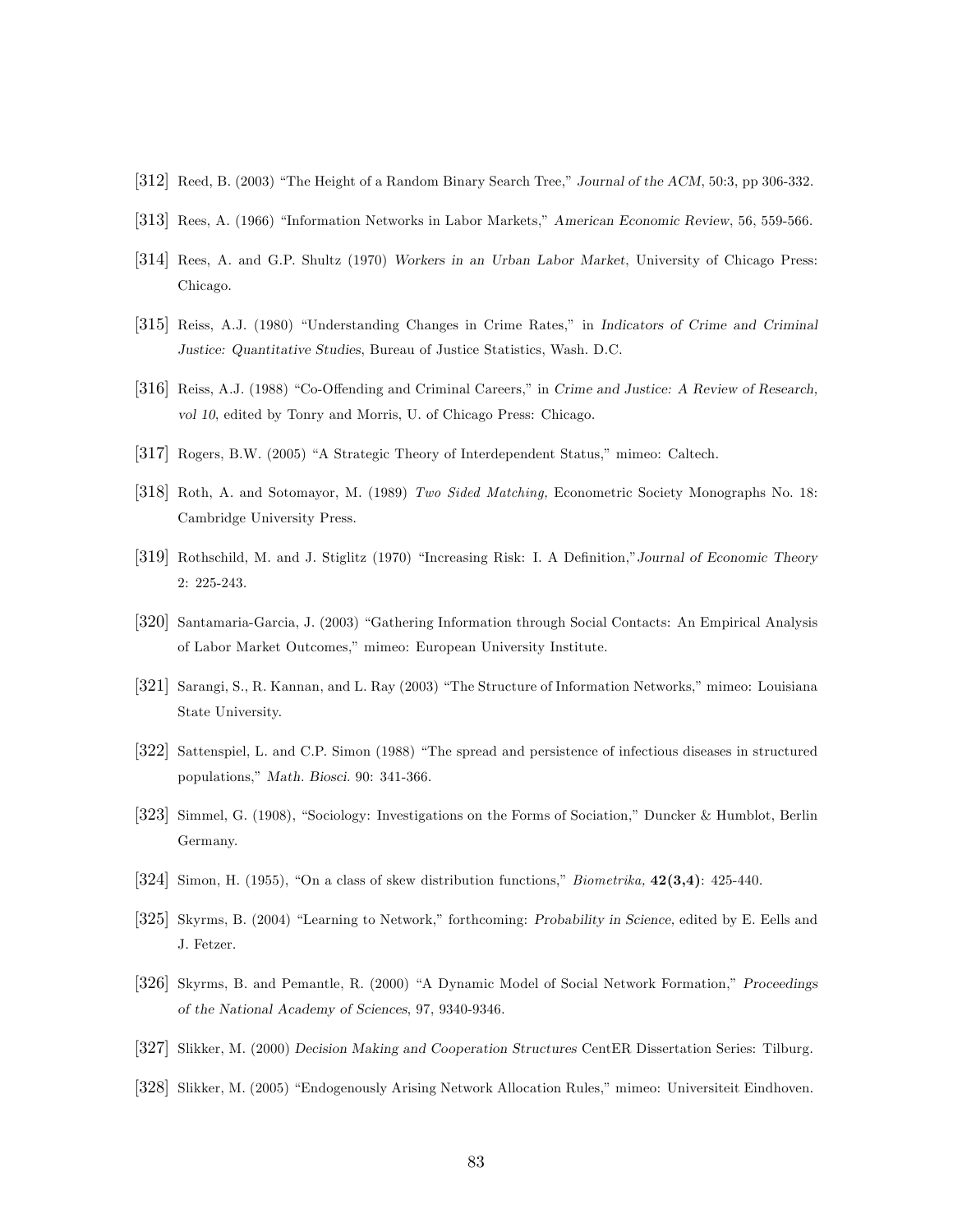- [329] Slikker, M., R.P. Gilles, H. Norde, and S. Tijs (2005) "Directed networks, allocation properties and hierarchy formation," Mathematical Social Sciences, 49(1), 55-80..
- [330] Slikker, M., B. Dutta, A. van den Nouweland, and S. Tijs (2000) "Potential Maximizers and Network Formation," Mathematical Social Sciences, 39:55-70.
- [331] Slikker, M., Gilles, R.P., Norde, H. and Tijs, S. (2001) "Directed Networks, Allocation Properties and Hierarchy Formation," mimeo.
- [332] Slikker, M. and van den Nouweland, A. (2000) "Network Formation Models with Costs for Establishing Links," Review of Economic Design, 5, 333-362.
- [333] Slikker, M. and van den Nouweland, A. (2001) Social and Economic Networks in Cooperative Game Theory, Kluwer.
- [334] Slikker, M. and van den Nouweland, A. (2001b) "A One-Stage Model of Link Formation and Payoff Division," Games and Economic Behavior, 34, 153-175.
- [335] Slikker, M., and A. van den Nouweland (2005) "Pair Stable Networks,"
- [336] Song, H. and V. Vannetelbosch (2005) "International R and D collaboration Networks," mimeo: Universitéatholique de Louvain.
- [337] Starr, R.M. and Stinchcombe, M.B. (1992) "Efficient Transportation Routing and Natural Monopoly in the Airline Industry: An Economic Analysis of Hub-Spoke and Related Systems," UCSD dp 92-25.
- [338] Starr, R.M. and Stinchcombe, M.B. (1999) "Exchange in a Network of Trading Posts," in Markets, Information and Uncertainty, edited by G. Chichilnisky, Cambridge University Press.
- [339] Stole, L. and J. Zwiebel (1996) "Intra-Firm Bargaining under Non-Binding Constraints," Review of Economic Studies, 63, 375-410.
- [340] Sundararajan, A. (2004) "Local Network Effects and Network Structure," mimeo: NYU.
- [341] Tassier, T. (2002) "A Markov Model of Referral Based Hiring and Workplace Segregation," mimeo: University of Iowa.
- [342] Tassier, T. and F. Menczer (2002) "Social Network Structure, Equality and Segregation in a Labor Market with Referral Hiring," mimeo: University of Iowa.
- [343] Tercieux, O. and V. Vannetelbosch (2004) "Risk-Dominant Networks," mimeo: Université catholique de Louvain.
- [344] Tercieux, O. and V. Vannetelbosch (2004) "A Characterization of Stochastically Stable Networks," mimeo: Université catholique de Louvain.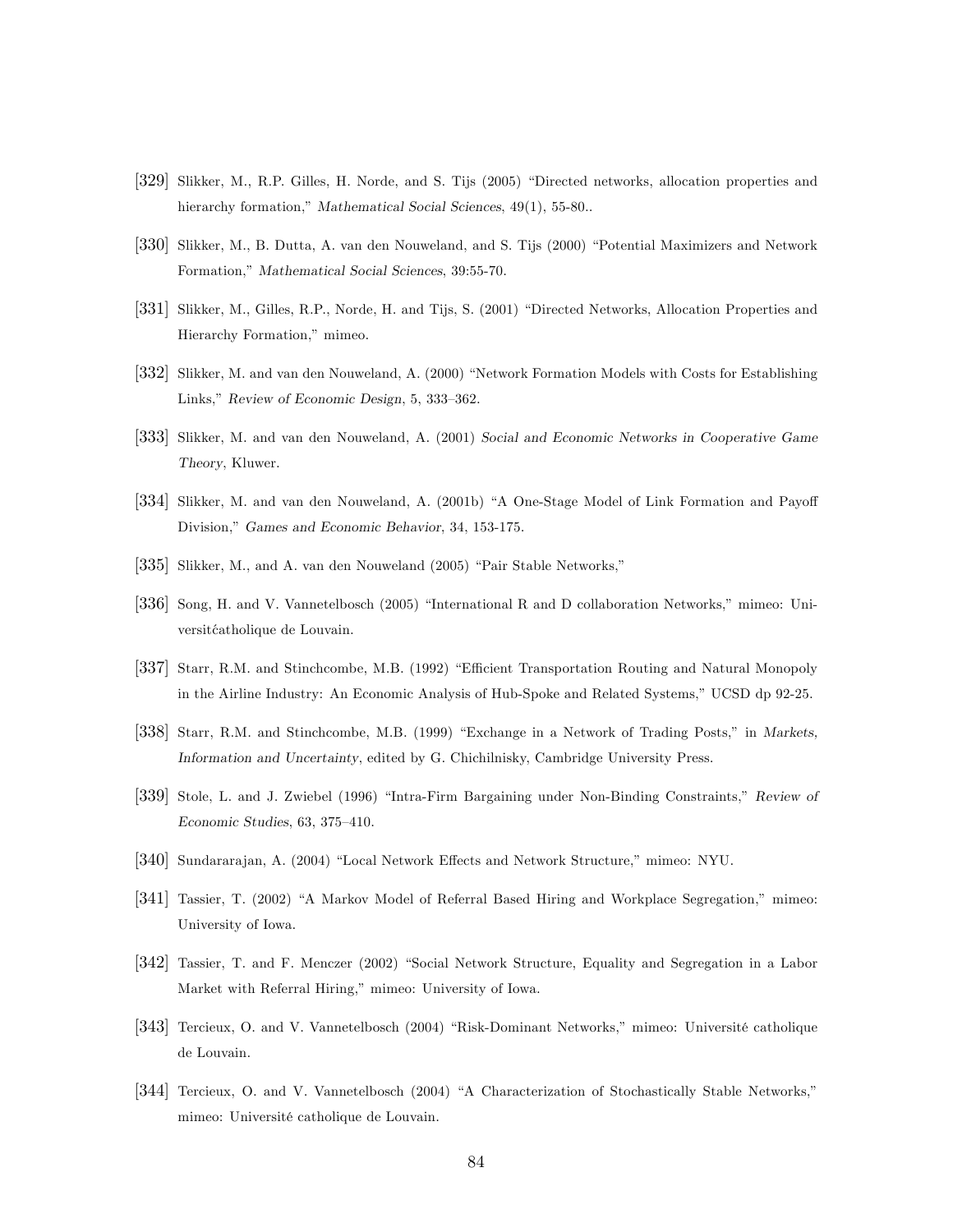- [345] Tesfatsion, L. (1997) "A Trade Network Game with Endogenous Partner Selection," in Computational Approaches to Economic Problems, H. Amman et al (eds.), Kluwer Academic Publishers, 249-269.
- [346] Tesfatsion, L. (1998) "Gale-Shapley matching in an Evolutionary Trade Network Game," Iowa State University Economic Report no. 43.
- [347] Topa, G. (2001) "Social Interactions, Local Spillovers and Unemployment," Review of Economic Studies, 68, 261-296.
- [348] Ule, A. and A. Riedl (2004) "Cooperation in Network Formation Games," mimeo: CREED.
- [349] Uzzi, B. (1996) "The Sources and Consequences of Embeddedness for the Economic Performance of Organizations: The Network Effect," American Sociological Review, 61.
- [350] van den Brink, R. and R.P. Gilles. (2000) "Measuring Domination in Directed Networks," Social Networks, 22: 141-157.
- [351] van den Nouweland, A. (2004) "Static Networks and Coalition Formation," in Group Formation in Economics: Networks, Clubs, and Coalitions, edited by G. Demange and M. Wooders, Cambridge University Press: Cambridge.
- [352] Vázquez, A. (2003) "Growing network with local rules: Preferential attachment, clustering hierarchy, and degree correlations," Physical Review E,  $67(5)$ , 056104.
- [353] Vega-Redondo, F. (2002) "Building Up Social Capital in a Changing World," mimeo: Universidad de Alicante.
- [354] Vergara Caffarelli, F. (2004) "Non-cooperative Network Formation with Network Maintenance Costs," mimeo: European University Institute.
- [355] S. Vivier-Lirimont (2004) "Interbanking Networks: Towards a Small Financial World? mimeo: EURE-Qua.
- [356] Wang, P. and A. Watts (2002) "Formation of Buyer-Seller Trade Networks in a Quality-Differentiated Product Market," mimeo: Penn State University and Southern Illinois University.
- [357] Wang, P. and Wen, Q. (1998) "Network Bargaining," mimeo: Penn State University.
- [358] Wasserman, S. and Faust, K. (1994) Social Network Analysis: Methods and Applications, Cambridge University Press.
- [359] Wasserman, S. and P. Pattison (1996) "Logit Models and Logistic Regressions for Social Networks: I. An Introduction to Markov Graphs and P<sup>\*</sup>," Psychometrika, 61:401-25.
- [360] Watts, A. (2002) "A Note on Non-Myopic Network Formation," Economics Letters.